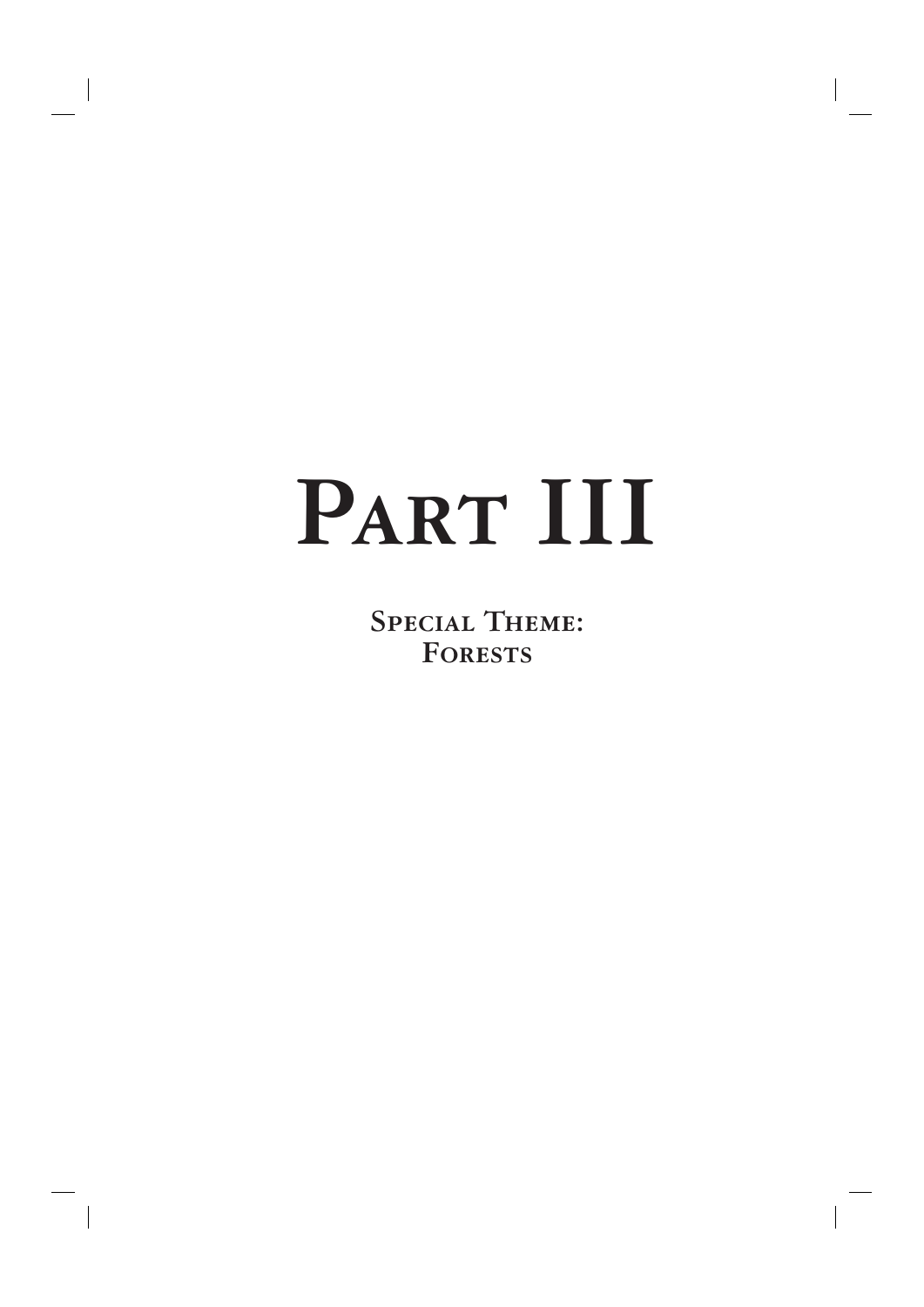$\frac{1}{\sqrt{2}} \int_{-\infty}^{\infty} \frac{1}{\sqrt{2}} \, d \mu \, d \mu$  $\frac{1}{2}$  $\begin{array}{c} - \\ | \end{array}$  $\frac{1}{\sqrt{2}}$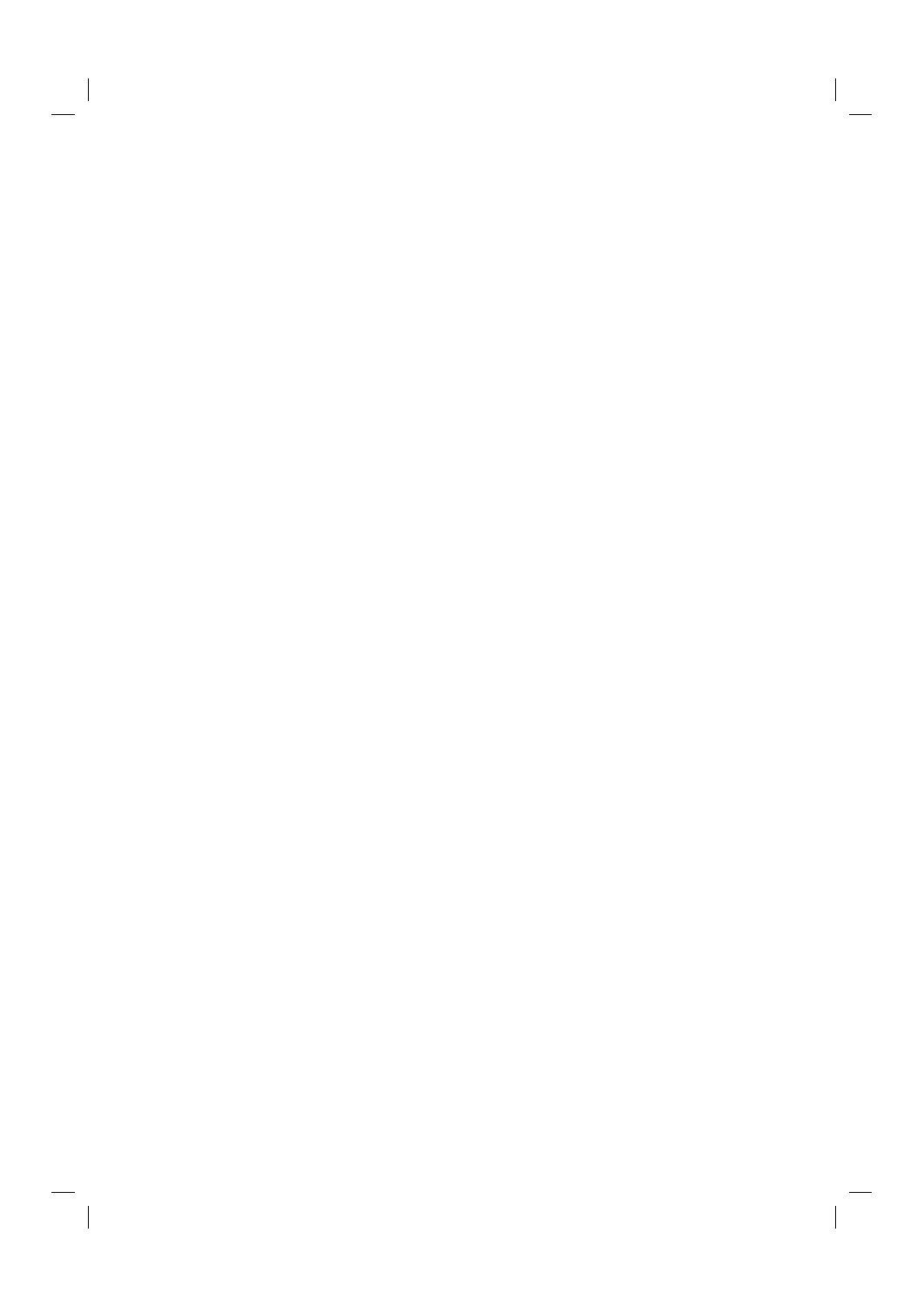# **Forest Issues in Africa<sup>1</sup>**

*Michael Kidd<sup>2</sup>*

# **Introduction**

While forests in Africa are often overshadowed by those in South America and Asia, they constitute a significant proportion of global forests both in size and importance. Africa's forests and their biodiversity, however, are under threat. This paper considers the importance of and threats to Africa's forests and evaluates various international and regional initiatives that have been established specifi cally to address forest issues in Africa or that can be used to address threats to forests in Africa. It is clear that on paper there are significant legal and policy responses to such threats, but the implementation of these instruments is critical. Unfortunately, there are important obstacles to effective implementation that need to be overcome.

# **Africa's Forests**

In 1990, total world forest cover, including both closed forest and other woodland, amounted to 4,499 million hectares, comprising 2,792 million hectares of closed forest and 1,707 million hectares of other woodland.<sup>3</sup> In 2000, the Food and Agriculture Organization's Forest Resource Assessment Programme estimated that the total global forest cover was 3.9 billion hectares, 95 percent natural and the remainder in plantations.<sup>4</sup> Africa contains about 650 million hectares of forests, cor-

<sup>1</sup> This paper is based on a lecture given by the author on 25 August 2005.

<sup>2</sup> Professor of Law, University of KwaZulu-Natal, Pietermaritzburg, South Africa.

<sup>3</sup> Michael Williams *Deforesting the Earth: From Prehistory to Global Crisis* (The University of Chicago Press, 2003) at 451.

<sup>4</sup> Food and Agriculture Organization, *Global Forest Resources Assessment 2000* (FAO: Rome, 2001).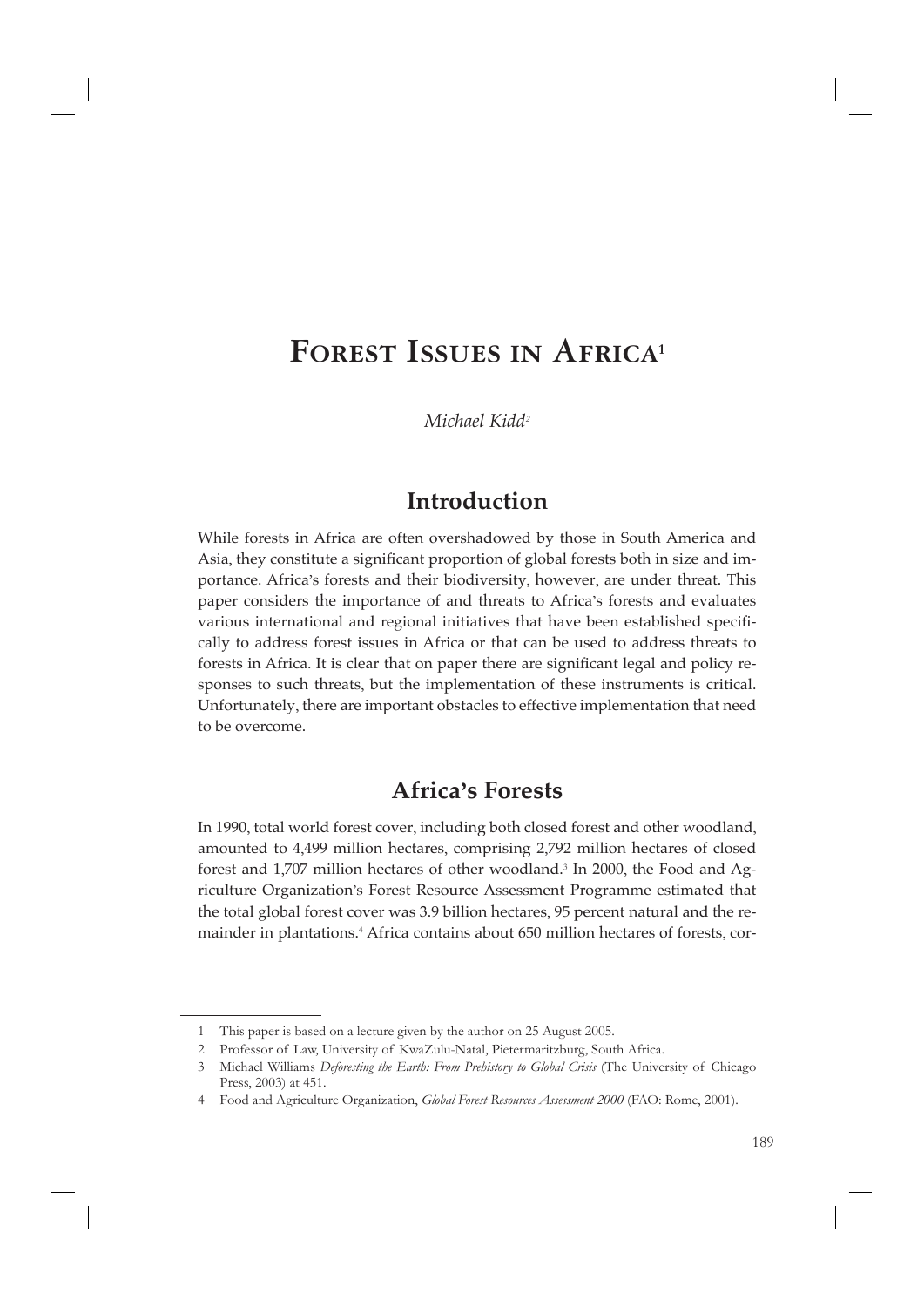responding to 17 percent of the world total.<sup>5</sup> Almost all African forests are located in the tropical ecological domain, and Africa has about one-quarter of all tropical rain forests. Only one percent of the forest area is classified as forest plantations. Africa has 75,885,000 hectares of protected forests, which amounts to 12 percent of total forest area.<sup>6</sup>

Africa contains the second largest contiguous area of tropical moist forest in the world: an area of about 1.8 million kilometres squared,<sup>7</sup> encompassing the entire countries of Gabon and Equatorial Guinea, much of Congo (Brazaville), Cameroon and the Democratic Republic of Congo (DRC) as well as the southwestern corner of the Central African Republic.<sup>8</sup> This forest contains what has been described as the most diverse assemblage of plants and animals in Africa, including over 400 mammal species, more than 1,000 bird species, and likely over 10,000 plant species of which some 3,000 are endemic. Only in Central Africa do forest elephant, gorilla, forest buffalo, bongo, and okapi occur in large numbers across large areas of forest.<sup>9</sup> Hendrick describes the forest types in Africa as follows:

Rain forests in the western and central portions of Africa range from Sierra Leone to Kenya and the high plateau of Uganda. The remaining rain forests in Africa are in the far eastern border, confined to wet areas along the coast and high elevations. They are much smaller in extent and typically drier than West African rain forests. Dry, closed canopy forests historically occurred in both western (e.g. Guinea) and eastern (Kenya to Mozambique) Africa, often bordering the rain forests. However, most have been lost to agricultural conversion or deliberate burning. Dry open forests are more abundant than closed forests, and occur, or occurred, widely in southern Africa from Angola to Mozambique and in portions of west central Africa. What remains in the forests of eastern Madagascar is rain forests, whereas the forests of western Madagascar are dry, closed canopy forests.<sup>10</sup>

<sup>5</sup> *Ibid*. See also Williams, *Deforesting the Earth*, *supra* note 3, who indicated that in 1990, closed forest in Africa amounted to 217 million hectares and other woodland 652 million hectares. According to these figures, Africa contained in 1990 about 19 percent of total forest and woodland cover and about 18 percent of total tropical closed forest.

<sup>6</sup> Jacek P. Siry, Frederick W. Cubbage and Miyan Rukunuddin Ahmed, 'Sustainable Forest Management: Global trends and opportunities', 7 *Forest Policy and Economics* (2005) 551 at 552.

<sup>7</sup> David S. Wilkie and Nadine Laporte, 'Forest Area and Deforestation in Central Africa', in William Webber et al. (eds.), *African Rain Forest Ecology and Conservation* (Yale University Press: New Haven/ London, 2001) 119 at 119.

<sup>8</sup> *Ibid*.

<sup>9</sup> CARPE, *The Forests of the Congo Basin: A Preliminary Assessment* (2005) at 4, carpe.umd.edu/ products/PDF\_Files/FOCB\_APrelimAssess\_EN.pdf.

<sup>10</sup> Ronald L. Hendrick 'Forest types and classification', in Julian Evans (ed.) *The Forest Handbook* (Blackwell: Oxford, 2001) vol. 1, 23 at 29-30.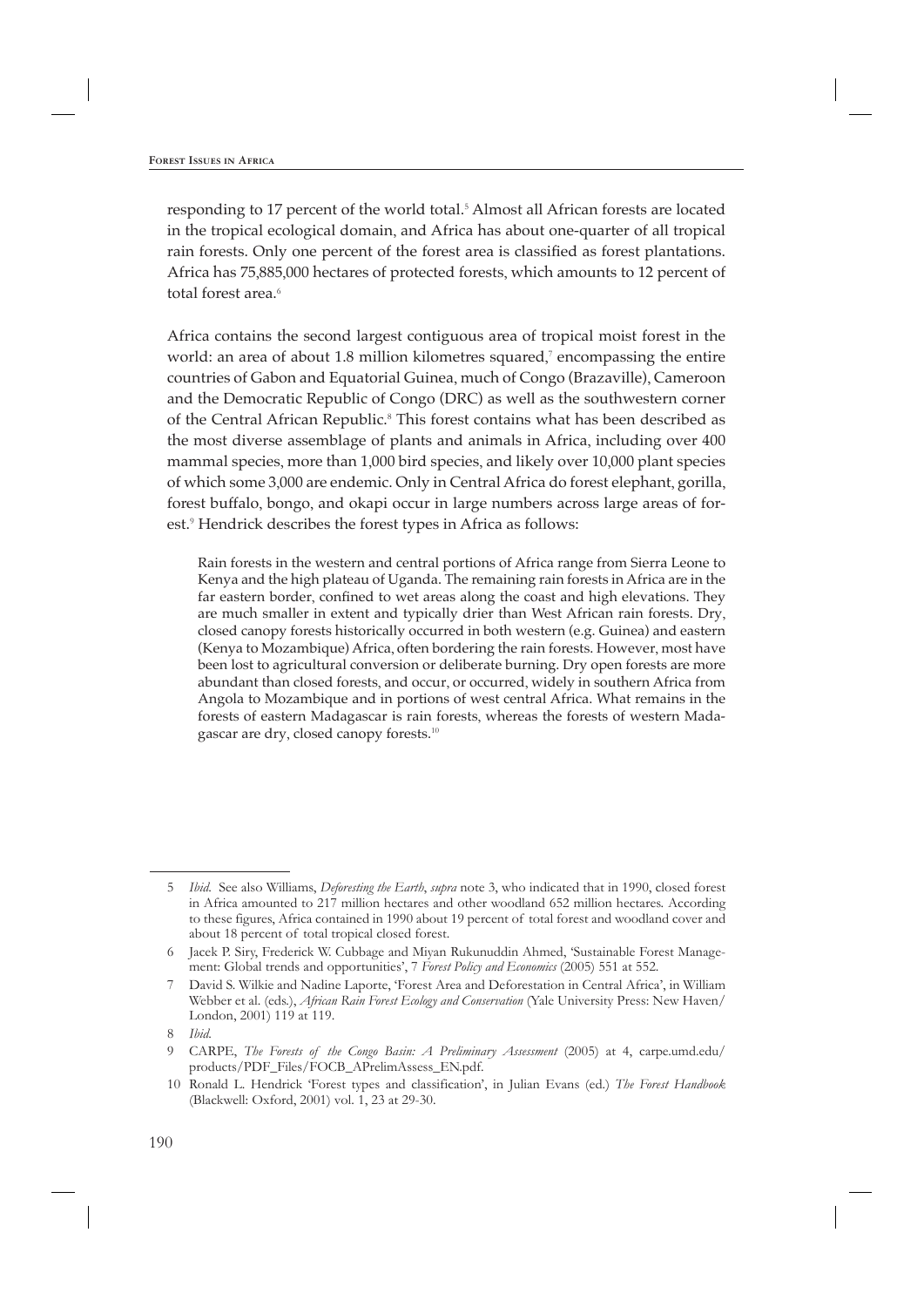# **The Importance of Forests**

Forests are important for numerous reasons. They are the source of much of the world's biodiversity, providing habitat for numerous species. Tropical forests probably contain at least half of the world's species.<sup>11</sup> In Madagascar, for example, over 8,000 endemic species of flowering plants have been identified, most of these concentrated in the rain forest along the east coast.<sup>12</sup> This biodiversity is not only important for its own sake, but can have benefits for humans as well, such as potential medicinal value (over 1,300 plant species in the Amazon alone have medicinal value)<sup>13</sup> and germplasm (with effects on the world's food supply).<sup>14</sup> Forests serve as protection against 'natural hazards such as snow avalanches, rock falls, shallow landslides, debris flows, surface erosion (by precipitation or by wind) and floods.<sup>215</sup> They also function as carbon sinks and hence are positive agents against climate change; forests 'absorb carbon through respiration from the atmosphere and store relatively large amounts both in plants and in soils.' <sup>16</sup> Forests protect against soil erosion – Madagascar being a good example of deforestation leading to severe soil erosion<sup>17</sup> – and they moderate climatic conditions.<sup>18</sup>

Forests are also an important source of water. So-called cloud forests have the ability to 'strip and retain moisture from cloud and fogs', which is often 'key to abundant, clean and predictable water supplies in many areas.' <sup>19</sup> In the African context

<sup>11</sup> Patrick L. Osborne, *Tropical Ecosystems and Ecological Concepts* (Cambridge University Press: New York, 2000) 271.

<sup>12</sup> *Ibid*., 270.

<sup>13</sup> Leslie E. Sponsel, Robert C. Bailey and Thomas N. Headland, 'Anthropological Perspectives on the Causes, Consequences and Solutions for Deforestation', in Sponsel, Headland and Bailey (eds.), *Tropical Deforestation: The Human Dimension* (Columbia University Press: New York, 1996) 3 at 16.

<sup>14</sup> *Ibid*.

<sup>15</sup> Peter Bang et al., 'Forests as protection from natural hazards', in Julian Evans (ed.) *The Forests Handbook* (Blackwell: Oxford, 2001) vol 2, 53 at 53-4. See also Duncan Brack, 'Controlling Illegal Logging and the Trade in Illegally Harvested Timber: The EU's Forest Law enforcement, governance and trade initiative', 14 *Review of European Community and International Law* (2005) 28 at 29-30.

<sup>16</sup> Sources include Philippe Cullet and Annie Patricia Kameri-Mbote, 'Activities Implemented Jointly in the Forestry Sector: Conceptual and operational fallacies', *Georgetown International Environmental Law Review* (1997) 97 at 107; Jack K. Winjum and Paul E. Schroeder, 'Forest Plantations of the World: Their Extent, ecological attributes, and carbon storage' 84 *Agricultural and Forest Meteorology* (1997) 153; William F. Laurence, 'Reflections on the Tropical Deforestation Crisis', 91 *Biological Conservation* (1999) 109 at 110; Pedro A. Sanchez, 'Linking Climate Change Research with Food Security and Poverty Reduction in the Tropics', 82 *Agriculture, Ecosystems and Environment* (2000) 371; Joyotee Smith and Grahame Applegate, 'Could Payments for Forest Carbon Contribute to Improved Tropical Forest Management?' 6 *Forest Policy and Economics* (2004) 153; Thomas K. Rudel et al., 'Forest transitions: Towards a global understanding of land use change' 15 *Global Environmental Change* (2005) 23 at 24.

<sup>17</sup> Sponsel, Bailey and Headland, 'Anthropological Perspectives', *supra* note 13, at 14.

<sup>18</sup> *Ibid*.

<sup>19</sup> Anonymous, 'Study on cloud forests' 34 *Environmental Policy and Law* (2004) 124.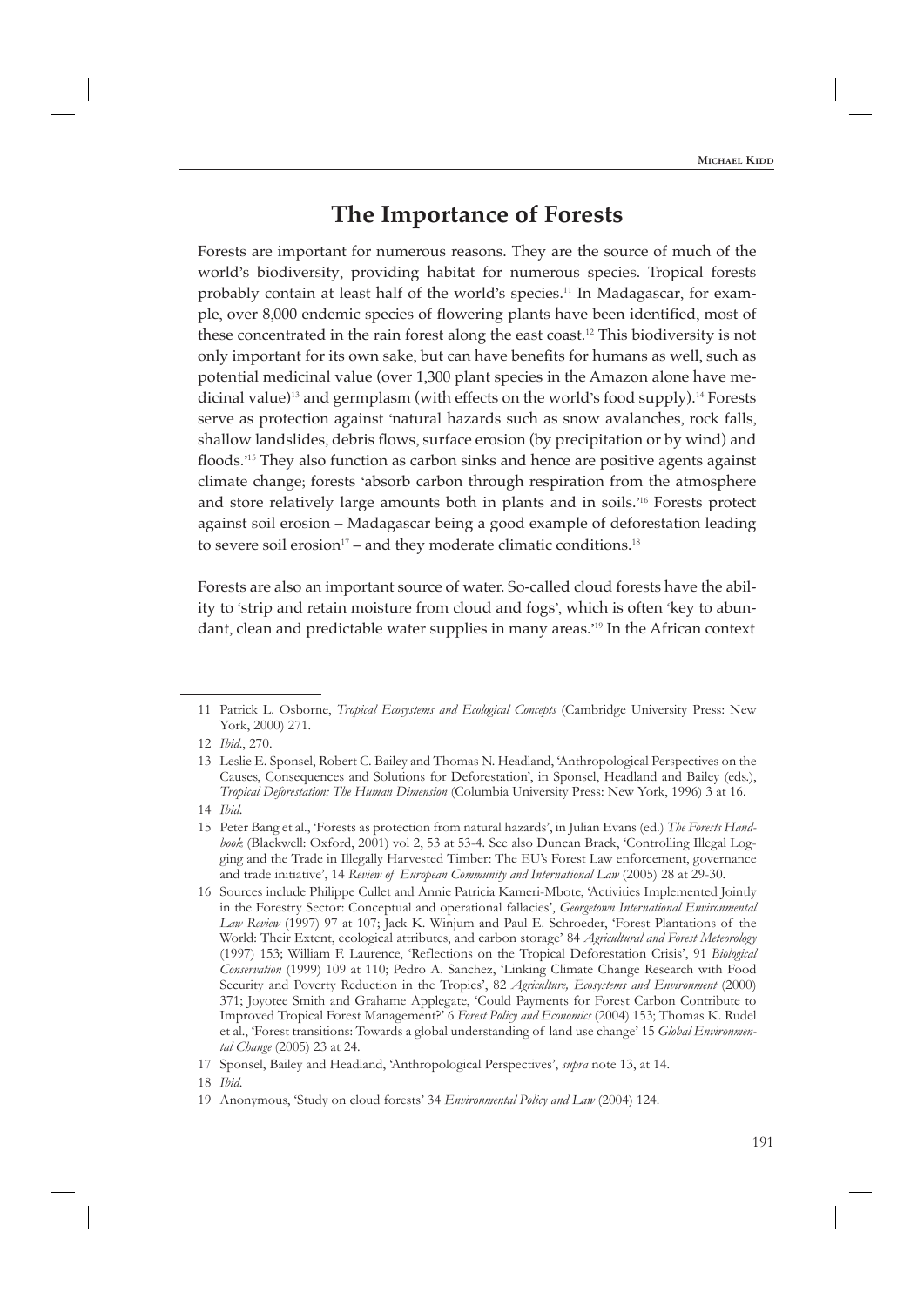All the water used by the Tanzanian capital [Dar es Salaam] during the dry season for drinking and powering hydro-electricity originates in the cloud forests of the Ulugur Mountains. The forests of Mount Kenya guarantee the dry-season river flows to the semi-arid lowlands, with the headwaters of the River Tana supplying water to over 5 million people'. 20

From an anthropocentric viewpoint, forests are the source of several useful and often profitable resources to humans: wood as well as other products such as meat from forest animals, fruit, nuts, rubber and plants used as medicines. The United Nations Forum on Forests (UNFF) estimates that forests provide subsistence and income to about 350 million people worldwide.<sup>21</sup> Moreover, about 1.6 billion people depend to some extent on forests for their livelihood, with forest industries providing employment for nearly 100 million people.<sup>22</sup> Forests also play important roles in people's cultural and spiritual well-being. They are increasingly becoming important ecotourism destinations, often due to the nature of the species they contain.

Due to the complexity of tropical forests, they have an extremely high information content.

Most of this information resides in the genomes of individual species, the interactions among them, and the resulting ecosystem patterns and processes. Most of this information is not yet accessible to us because we have described only a modest fraction of the species living in tropical forests; we know almost nothing about ecological relationships among the species we have described, and we have only crude measures at just a few tropical sites of the rates and magnitudes of ecological processes.<sup>23</sup>

The knowledge we can benefit from includes understanding the dynamics of complex physical, biological and social systems; this knowledge can also be fed back into forest restoration projects. Future options to find and use new products – especially medicinal – are sacrificed as forests are lost and biodiversity minimized.<sup>24</sup> 'Tropical forests are among the world's least well known environments yet they are central to an understanding of fundamental problems of evolution and ecology'. <sup>25</sup> Forests may also be important from a biocultural perspective. Loh and Harmon suggest that biocultural diversity

<sup>20</sup> *Ibid*.

<sup>21</sup> UNFF, Display Panel, www.un.org/esa/forests/images/panel3.jpg. See also Neil Byron and Michael Arnold, 'What futures for the people of the tropical forests?', (1999) 27 *World Development* 789.

<sup>22</sup> UNFF, Display Panel, *ibid*.

<sup>23</sup> Gordon H. Orians, Rodolfo Dirzo and J. Hall Cushman, 'Impact of Biodiversity on Tropical Forest Ecosystem Process', in Harold A. Mooney et al., (eds,) *Functional Roles of Biodiversity: A Global Perspective* (Wiley: London, 1996) 213 at 234-5.

<sup>24</sup> *Ibid*.

<sup>25</sup> M.E. Duncan Poore, 'The Values of Tropical Moist Forest Ecosystems', 28 *Unasylva* 127 (1976), quoted by Williams, *Deforesting the Earth*, *supra* note 3, at 420.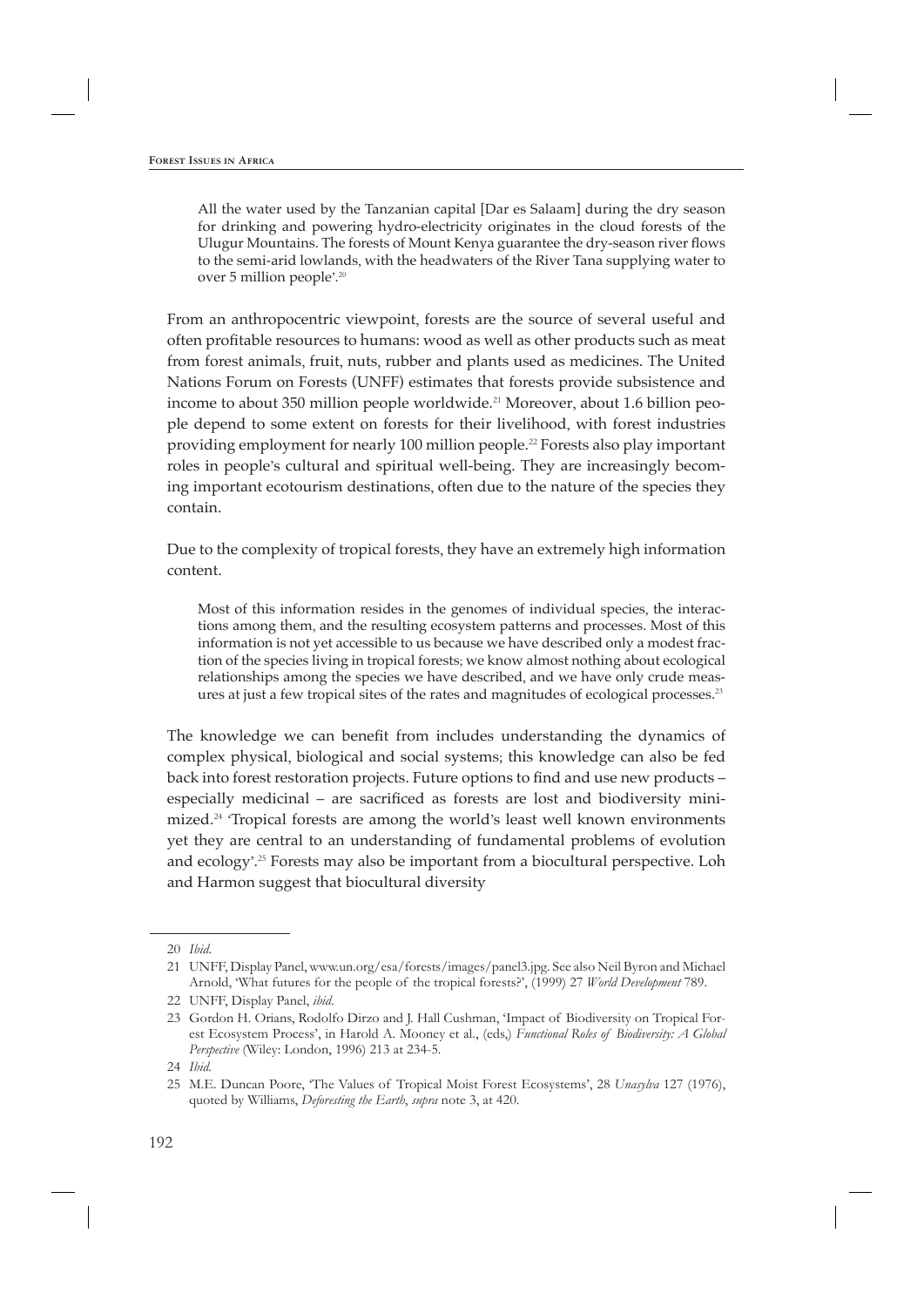may be thought of as the sum total of the world's differences, no matter what their origin. It includes biological diversity at all its levels, from genes to populations to species to ecosystems; cultural diversity in all its manifestations (including linguistic diversity), ranging from individual ideas to entire cultures; and, importantly, the interactions among all of these.<sup>26</sup>

Their research indicates that Central Africa<sup>27</sup> is one of three areas worldwide of exceptional biocultural diversity.

# **Deforestation**

There is contention about exactly what deforestation means, ranging from complete clearance of tree formations to lesser forms of modification.<sup>28</sup> Myers provides one respected definition, and states that deforestation refers

generally to the complete destruction of forest cover through clearing for agriculture [so] that not a tree remains, and the land is given over to non-forest purposes [and where] very heavy and unduly negligent logging [results in] a decline of biomass and depletion of ecosystem services […] so severe that the residual forest can no longer qualify as forest in any practical sense of the word.<sup>29</sup>

Worldwide, since 1945, approximately 555 million hectares of forest have been cleared. According to Williams, 'in the whole history of deforestation there has been nothing comparable to this rate.' <sup>30</sup> FAO's *Global Forest Resources Assement 2000* estimates a net tropical natural forest area loss of 14.2 million hectares per year, meaning that almost one percent of tropical forest was lost every year during the 1990s. In spite of an apparent improvement from the 1980s to the 1990s, owing mainly to a natural expansion of forests in industrialized countries, natural forests in the tropics are still being lost at an alarmingly high rate. At the global level, the loss of natural forest has continued at roughly the same high levels over the last 20 years.31 According to FAO data, total forest area in Africa was 702,475,000 hectares in 1990 and 649,866,000 hectares in 2000. This amounts to an annual decrease of 0.8 percent over the decade in question. All the regions in Africa, other than North Africa and insular Africa, reflected a decrease in forest area, with the most

<sup>26</sup> Jonathan Loh and David Harmon, 'A Global Index of Biocultural Diversity', 5 *Ecological Indicators* (2005) 231 at 231-2.

<sup>27</sup> Which they define as consisting of Nigeria, Cameroon and the Democratic Republic of Congo (DRC), Tanzania and Gabon and Congo (Brazaville). *Ibid*. at 236.

<sup>28</sup> Williams, *Deforesting the Earth*, *supra* note 3, at 452.

<sup>29</sup> N. Myers, *Deforestation Rates in Tropical Forests* (Friends of the Earth: London, 1989) at 5, definition edited by Williams, *Deforesting the Earth*, *supra* note 3.

<sup>30</sup> Williams, *Deforesting the Earth*, *supra* note 3, at 421.

<sup>31</sup> FAO, *FRA 2000*, *supra* note, at 46. At the time of writing *FRA 2000* was the most recent FAO Assessment. For the *Global Forest Resources Assessment 2005*, see www.fao.org/forestry/site/fra2005/ en.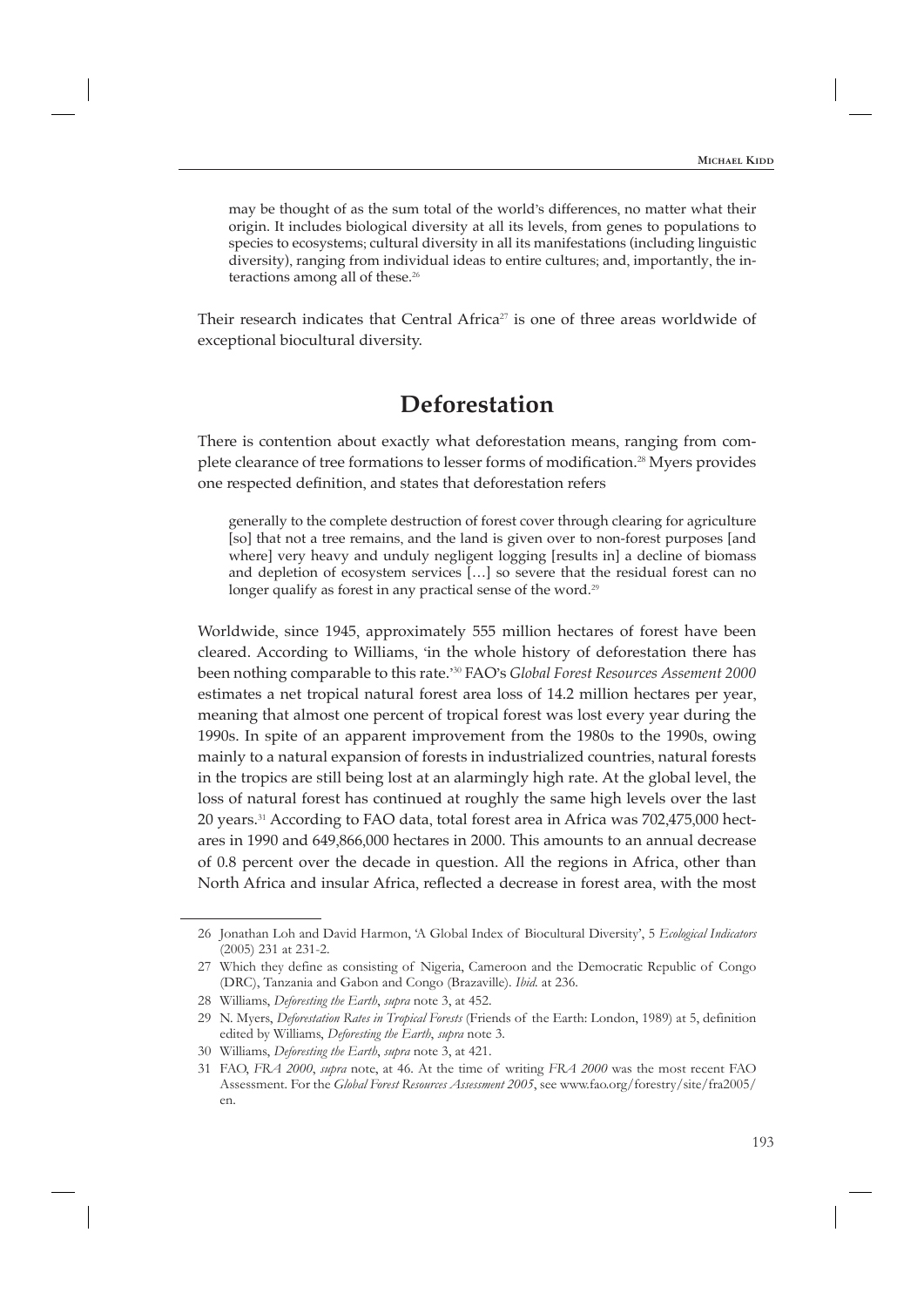significant decline being in West Africa (1.6 percent per annum) and East Africa (one percent per annum).

## **The Effects of deforestation**

Deforestation generally has a negative impact on all the benefits that forest provide, as discussed above. More specifically, impacts include habitat loss and fragmentation, species (and hence biodiversity) loss, climate change, desertification and impact on human forest inhabitants. Loss of forest obviously leads to loss of habitat area, but it also has the effect of habitat fragmentation, 'by which forest patches become isolated, forming small islands in a grassland sea.' <sup>32</sup> According to Osborne

Forest fragmentation not only leaves the organisms that remain with a smaller habitat, but also exposes them to stressful environmental conditions, especially at the forest edges, that differ from those deeper within the forest. Edge effects include: (1) abiotic effects (changes in environmental conditions); (2) direct biological effects (changes in the abundance and distribution of species); and (3) indirect biological effects (changes in species interactions such as predation, brood parasitism, competition, herbivory, pollination and seed dispersal).<sup>33</sup>

Habitat loss impacts on species, which are also under threat from increased access to forests by humans. Endemic species are at great risk from the loss of habitat as this may mean the extinction of such species. For example, the Tana River crested mangabey and the red colobus are found nowhere else but in a small strip of forest lying along this river.<sup>34</sup> Moreover, due to the complexity of tropical forest ecosystems, many species have coevolved, so that the loss of a single species may lead to linked extinctions. In addition, many species in these forests exist at very low densities, thus being extremely vulnerable to sudden extinction.<sup>35</sup> It is estimated that as a result of habitat destruction, as many as 10,000 species may become extinct each year, unprecedented in all of geological history.<sup>36</sup>

Deforestation also has important ramifications for climate change. It has been estimated that the burning of tropical rainforests is responsible for about 25 percent of global warming.<sup>37</sup> In 1987, it was estimated that 23 percent of greenhouse gas emissions from deforestation were from Africa, although with increased logging

<sup>32</sup> Osborne, *Tropical Ecosystems*, *supra* note 11, at 271.

<sup>33</sup> *Ibid*., at 277 (this quote from 279).

<sup>34</sup> Mudanthra Balakrishnan, 'Conservation of Threatened African Wildlife: Problems and prospects', in M. Balkrishnan, Reidar Borgström and Stein W. Bie (eds.), *Tropical Ecosystems: A Synthesis of Tropical Ecology and Conservation* (Oxford and IBH Publishing: New Delhi, 1994) 193 at 207.

<sup>35</sup> *Ibid*., at 209; Sponsel, Bailey and Headland, 'Anthropological Perspectives', *supra* note 13, at 16.

<sup>36</sup> Sponsel, Bailey and Headland, 'Anthropological Perspectives', *supra* note 13, at 3.

<sup>37</sup> United States Environmental Protection Agency, *Greenhouse Gas Emissions from Agricultural Systems*  (United States EPA: Washington D.C., 1990) vols. 1-2.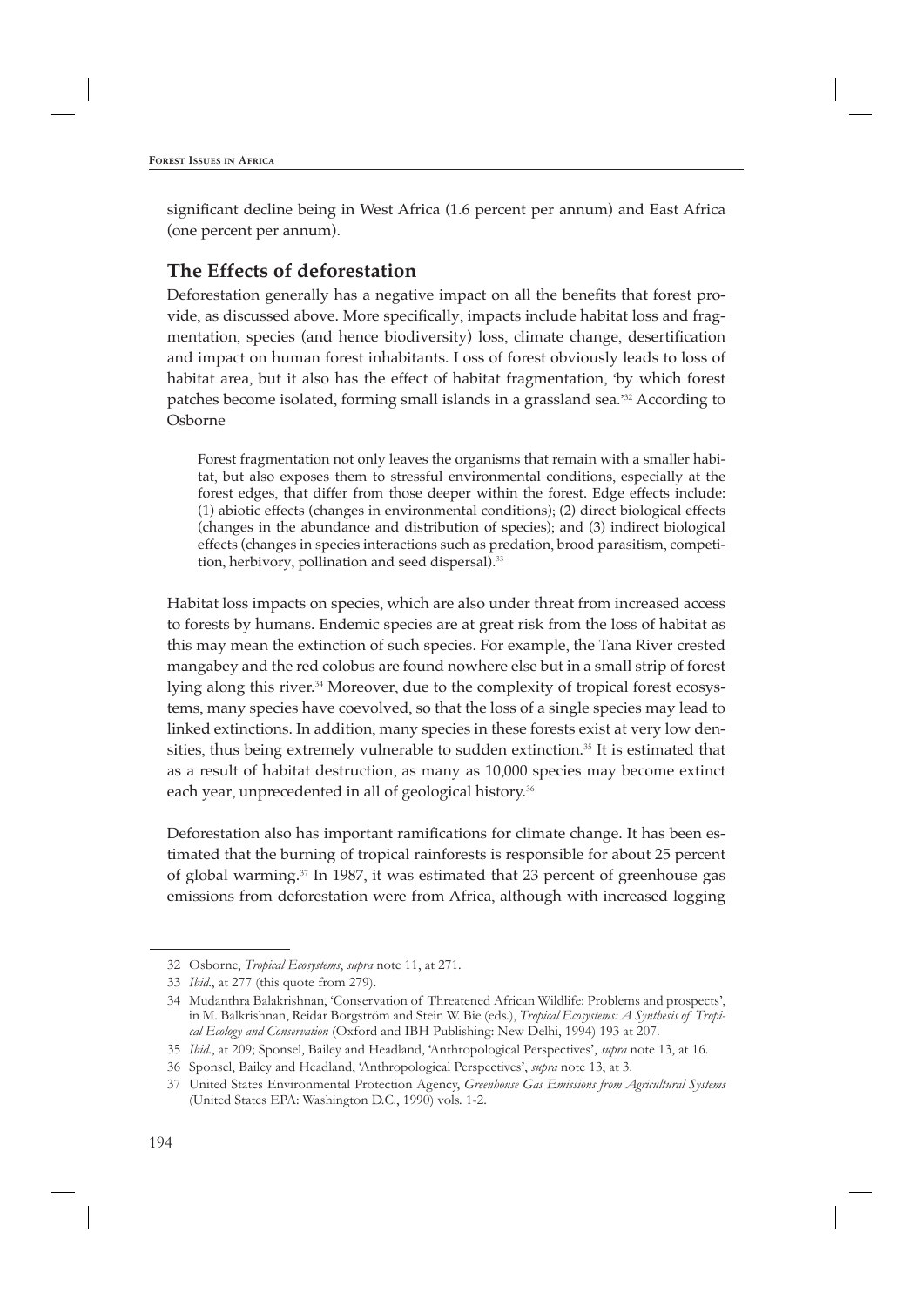on that continent, this was likely to increase.<sup>38</sup> Current patterns of deforestation in Central Africa, if allowed to continue, will have significant impacts on carbon stocks in these forests. According to Zhang et al.

The central African forest region contained 85, 74, and 65% of the potential aboveground biomass carbon […] in 1950, 1990, and 2000, respectively. With current shifting cultivation practice and projected population growth, only 40% of the carbon will remain in 2050.<sup>39</sup>

Deforestation is an important contributing factor in desertification.<sup>40</sup> According to the Secretariat of the United Nations Convention to Combat Desertification

Desertification is the degradation of drylands. It involves the loss of biological or economic productivity and complexity in croplands, pastures, and woodlands. It is due mainly to climate variability and unsustainable human activities. The most commonly cited forms of unsustainable land use are overcultivation, overgrazing, deforestation, and poor irrigation practices.<sup>41</sup>

For people who live in or near forests and rely on forests for resources, deforestation reduces access to such resources. In addition, deforestation leads to disease in a number of different ways: new migrants bring alien diseases to the local inhabitants, and in turn contract local diseases. Cutting trees brings mosquitoes down from the canopies with resultant malaria transmission.<sup>42</sup> This impact on indigenous people can be extreme:

Virtually all the world's tropical forests are populated, usually by indigenous peoples. In order for local, state or international interests to exploit forest resources, the rights of indigenous groups must be denied and the groups themselves displaced. It is no accident, therefore, that indigenous peoples are disappearing at an even faster rate than the tropical forests upon which they depend. Their own survival is intricately linked with that of their forests. They also represent our best first line of defense against the destruction of the forests.<sup>43</sup>

## **The Causes of deforestation**

Population pressure, coupled with technological advances, has 'since time immemorial [placed people in competition with] all other life forms for the remaining

<sup>38</sup> R.A. Houghton, 'The Role of Forests in Affecting the Greenhouse Gas Composition of the Atmosphere' in R.L. Wyman (ed.), *Global Climate Change and Life on Earth* (Routledge, Chapman and Hall: New York. 1991).

<sup>39</sup> Quanfa Zhang, Christopher O. Justice and Paul V. Desanker, 'Impacts of Simulated Shifting Cultivation on Deforestation and the Carbon Stocks of the Forests of Central Africa' 90 *Agriculture, Ecosystems and Environment* (2002) 203 at 208.

<sup>40</sup> Sponsel , Bailey and Headland, 'Anthropological Perspectives', *supra* note 13, at 15.

<sup>41</sup> UNCCD, Fact Sheet 2, at www.unccd.int/publicinfo/factsheets/showFS.php?number=2.

<sup>42</sup> Sponsel Bailey and Headland, 'Anthropological Perspectives', *supra* note 13, at 18.

<sup>43</sup> Jason W. Clay, 'Brazil: Who pays for development', 13 *Cultural Survival Quarterly* (1989) 1 at 1.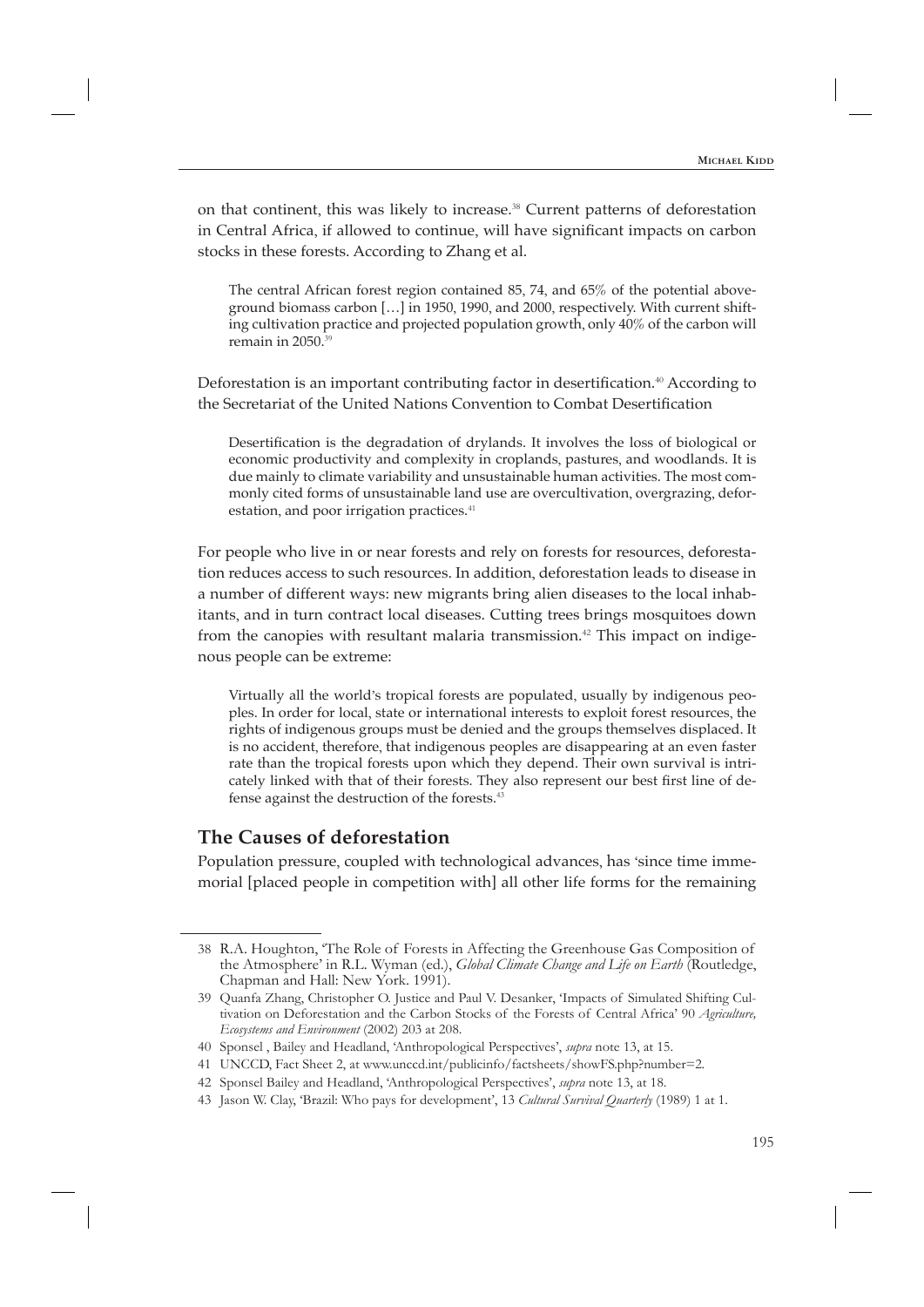niches in the world.' <sup>44</sup> Studies have shown 'population density and income per capita to be significant underlying factors of deforestation.<sup>245</sup> However, population pressure itself is probably not alone the cause of deforestation, but its relationship with factors such as 'lack of employment opportunities, inequality of distribution of assets (particularly land), exploitative private enterprise and weak government control, misdirected past policies of aid agencies, national indebtedness, poverty, and corruption as the elite groups having economic and political control in society accumulate profits through the extension of commercial logging<sup>346</sup> has often been shown to be influential. $47$  A continuing population increase will lead to further demand for wood products and land, placing yet more pressure on the world's forests, especially in the developing world. Specific causes of deforestation in Africa that are frequently mentioned in literature dealing with deforestation are logging, agricultural expansion, and wood fuel depletion. These are discussed in turn, not necessarily in any order of importance.

#### **Logging**

Logging may be an important contributor to national economies of developing countries - officially registered forestry revenues, primarily from timber, make up about 3 percent of developing country exports and about 2 percent of national income – and it may also contribute positively to the incomes of forest-dwelling communities.<sup>48</sup> Internationally, it is estimated that about 44,000 square kilometres of tropical forest is logged annually and largely destroyed or degraded.<sup>49</sup> In Africa, much logging takes place in the Congo Basin, for which total timber production is approximately 10 billion cubic metres.<sup>50</sup> Logging in this region is generally highly selective and only a small number of trees (0.7-2) are extracted per hectare.<sup>51</sup> However, even selective logging, i.e. choosing the trees that are most commercially attractive, where less than 10 percent of the trees in a forest are cut, may damage 60 percent or more of the trees in a forest.<sup>52</sup> This is exacerbated by high levels of waste: statistics from Ghana have shown that up to 25 percent of cut timber is left on the forest floor, while as much as 40 to 60 percent of timber reaching the factory may

<sup>44</sup> Williams, *Deforesting the Earth*, *supra* note 3, at 425.

<sup>45</sup> Jussi Uusivuori, Erkki Lehto and Matti Palo, 'Population, Income and Ecological Conditions as Determinants of Forest Area Variation in the Tropics', 12 *Global Environmental Change* (2002) 313 at 322; W.F Laurance, 'Tropical Deforestation Crisis', 91 *supra* note 18, at 111.

<sup>46</sup> Williams *Deforesting the Earth*, *supra* note 3, at 425.

<sup>47</sup> See James R. Kahn and Judith A. McDonald, 'Third-world Debt and Tropical Deforestation', 12 *Ecological Economics* (1995) 107 at 122, whose analysis indicates that 'debt is an important factor in the deforestation of tropical countries.'

<sup>48</sup> Sven Wunder, 'Macroeconomic Change, Competitiveness and Timber Production: A Five-country comparison', 33 *World Development* (2005) 65 at 65.

<sup>49</sup> Williams *Deforesting the Earth*, *supra* note 3, at 493.

<sup>50</sup> Manuel Ruiz Pérez et al., 'Logging in the Congo Basin: A Multi-country characterization of timber companies', 214 *Forest Ecology and Management* (2005) 221 at 223.

<sup>51</sup> *Ibid*.,at 222.

<sup>52</sup> Sponsel, Bailey and Headland, 'Anthropological Perspectives', *supra* note 13, at 11.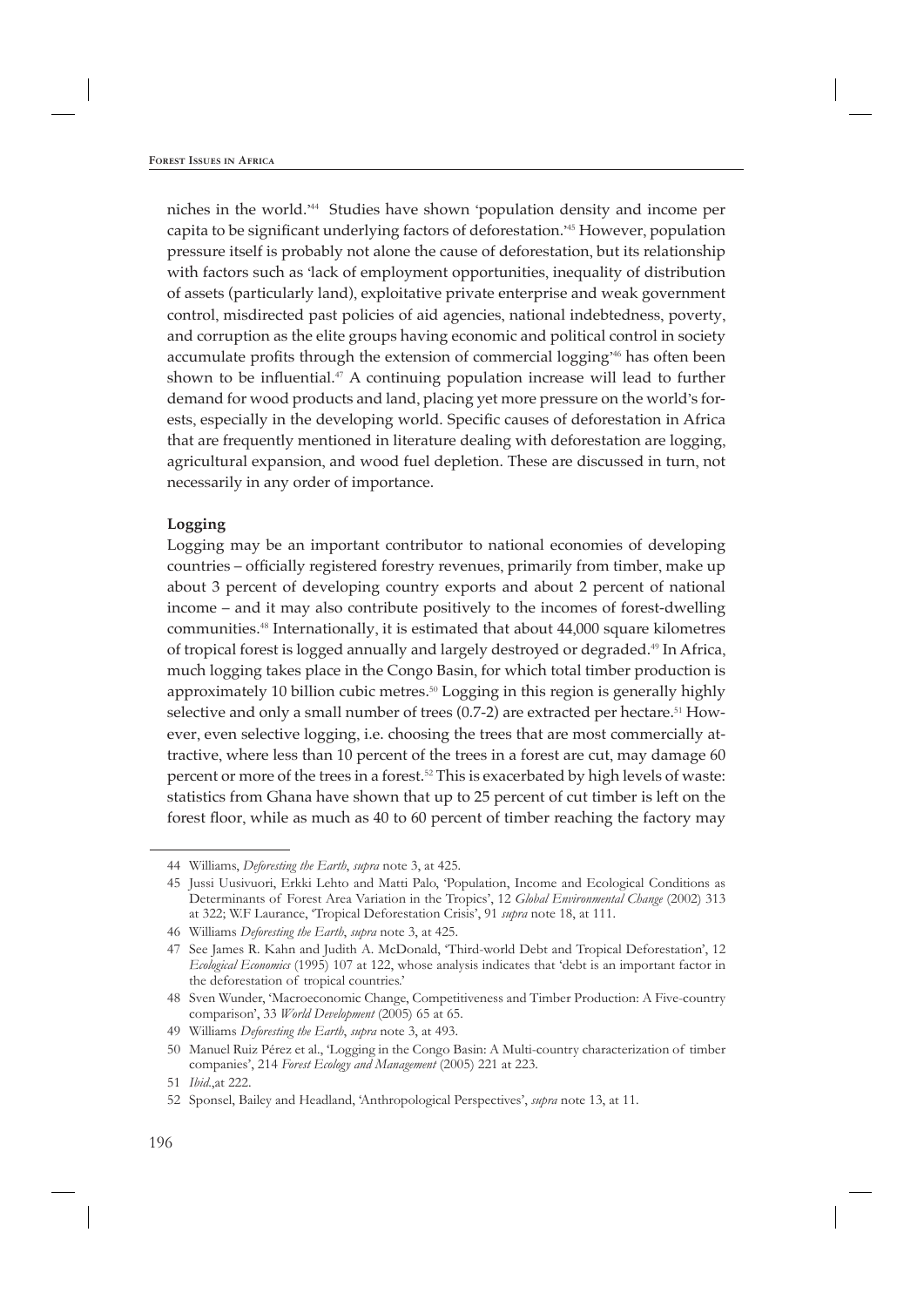also be wasted.<sup>53</sup> Logging does not only lead to loss of trees: selective logging leads to genetic erosion over time, leading to loss in the quality as well as the quantity of trees in forests.<sup>54</sup> Moreover, logging has other impacts:

[Loggers] create the conditions for depletion of wildlife, through hunting, and they kill fish by using streambeds as their roads. [...] Other consequences of logging are indirect, such as the roads that are conduits for migrants and colonists like shifted cultivators because they open up previously isolated sections of forest. Thus logging is just the first step in a chain reaction of deforestation.<sup>55</sup>

This is not to say that logging is always bad. Logging may be well managed and hence its financial benefits can be achieved without unacceptable impacts on the environment. The impact of logging, however, may be aggravated by simultaneous pressure to convert forest into agricultural land. While logging has the potential to be sustainable, it therefore often falls well short of this.<sup>56</sup> Bearing in mind that illegal logging is a globally identified problem, sustainable management requirements are often, of course, ignored by illegal loggers.

#### **Agricultural expansion**

Agricultural expansion is often associated with population increase. Shifting agriculture, better called swidden,<sup>57</sup> is a major cause of deforestation.<sup>58</sup> It has been estimated that if present trends continue, more than 90 percent of land currently under forest will become cropland, fallow or secondary forest.<sup>59</sup> Swidden is also known as slash and burn agriculture, whereby a farmer clears forest area for crops and uses it for a short period of up to three years, whereupon the land lays fallow, allowing for reforestation, and the farmer moves on to another area.<sup>60</sup> Although often a sustainable use traditionally, due to population pressure amongst other causes, shifting swiddeners often become and are joined by other shifted displaced swiddeners, who now account for about half of tropical deforestation.<sup>61</sup> It was es-

<sup>53</sup> Phillipa England, 'Ghanaian Forestry: Problems and prospects for sustainable exploitation', 2 *South African Journal of Environmental Law and Policy* (1995) 196 at 201. See also Kofi Oteng Kufuor 'New Institutional Economics and the Failure of Sustainable Forestry in Ghana', 44 *Natural Resources Journal* (2004) 743 at 750.

<sup>54</sup> Sponsel, Bailey and Headland, 'Anthropological Perspectives', *supra* note 13, at 11.

<sup>55</sup> *Ibid*., at 11, references omitted. See also Laurance, 'Tropical Deforestation Crisis', *supra* note 16, at 114.

<sup>56</sup> Laurance, *ibid*., at 114.

<sup>57</sup> Sponsel, Bailey and Headland, 'Anthropological Perspectives', *supra* note 13, at 9.

<sup>58</sup> Osborne, *Tropical Ecosystems*, *supra* note 11, at 272. See Tom Rudel and Jill Roper, 'The Paths to Rain Forest Destruction: Crossnational patterns of tropical deforestation, 1975-90', 25 *World Development* (1997) 53, who suggest that shifting agriculture is a major cause of deforestation in places with small forests, whereas the opening up of regions for development (as in Brazil) is a bigger cause of deforestation in places with big forests.

<sup>59</sup> Zhang, Justice and Desanker, 'Impacts of Simulated Shifting Cultivation', *supra* note 39, at 203.

<sup>60</sup> Nyle C. Brady, 'Alternatives to slash and burn: A global imperative', 58 *Agriculture, Ecosystems and Environment* (1996) 3 at 3.

<sup>61</sup> Sponsel, Bailey and Headland, 'Anthropological Perspectives', *supra* note 13, at 10.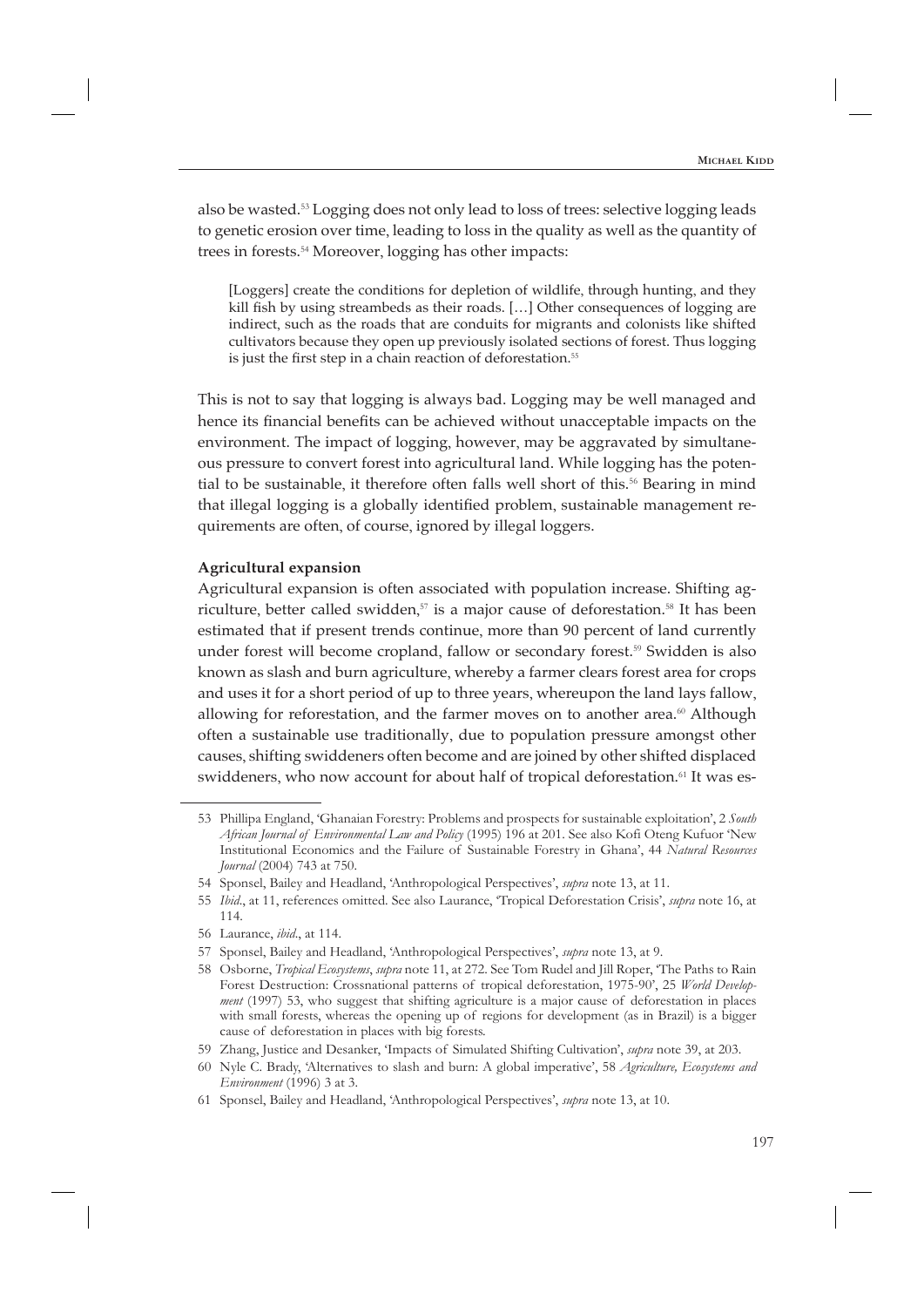timated that in 1996 there were about 200 to 500 million swiddeners, about 1 in 10 humans.<sup>62</sup> It has been further estimated that about 150 million square kilometres of forest is being cleared for agriculture annually in the tropics. In Africa, however, it would appear that only 10 percent of this cleared forest appears in increased agricultural area, the remainder either becoming degraded or becoming open woodland or grassland, the latter being the more likely scenario.<sup>63</sup>

Rainforest areas have low agricultural potential due to the poor nutrient status of rainforest soils, and slash and burn agriculture leads to rapid nutrient loss from the soil. This is not a particular impediment to the regeneration of forests, but this process may take 100 years or more.<sup>64</sup> Due to the nutrient problem, lands are often abandoned and the result is that migrants settle elsewhere and carry out further deforestation there.<sup>65</sup> Converting forest to grow commercial monocrops is another example of agricultural expansion that has a negative impact on natural forests. This has happened, for example, with the creation of coffee plantations in Côte D'Ivoire.<sup>66</sup> It has also been shown that agricultural incentives may play a role in deforestation.<sup>67</sup>

#### **Wood fuel depletion**

Approximately 2.5 to 3 billion people (40 to 50 percent of the world's total) rely on wood for fuel, both for warmth and food preparation.<sup>68</sup> In Africa, wood is depended upon for up to 58 percent of all energy requirements, and in many savannah areas, depletion for wood supplies far exceeds the rate of growth.<sup>69</sup> Fuelled by population growth, this is a major cause of deforestation.<sup>70</sup> The impacts of wood fuel gathering depend on the location: in rural areas with low population densities, the impacts are low, but in densely populated urban areas one finds "halos" of deforestation, as in Kinshasa, DRC, where there is a halo of over 100 km from the city centre.71 Wood fuel demand may decrease if incomes grow, due to the consequent demand for substitutes, <sup>72</sup> which again indicates the link between poverty and deforestation.

<sup>62</sup> *Ibid*.

<sup>63</sup> *Ibid*.

<sup>64</sup> Osborne, *Tropical Ecosystems*, *supra* note 11, at 278.

<sup>65</sup> Balakrishnan, 'Conservation of Threatened African Wildlife', *supra* note 34, at 208.

<sup>66</sup> Sponsel, Bailey and Headland, 'Anthropological Perspectives', *supra* note 13, at 12.

<sup>67</sup> J.T. Chipika and G. Kowero, 'Deforestation in Communal Woodlands of Zimbabwe: Is it due to agricultural policies?', 79 *Agriculture, Ecosystems and Environment* (2000) 175.

<sup>68</sup> Williams, *Deforesting the Earth*, *supra* note 3, at 488.

<sup>69</sup> *Ibid*.

<sup>70</sup> *Ibid*.; see also Sponsel, Bailey and Headland, 'Anthropological Perspectives', *supra* note 13, at 11.

<sup>71</sup> Wilkie and Laporte, 'Forest Area and Deforestation', *supra* note 7, at 126.

<sup>72</sup> Chipika and Kowero, 'Deforestation in Communal Woodlands', *supra* note 67, at 178.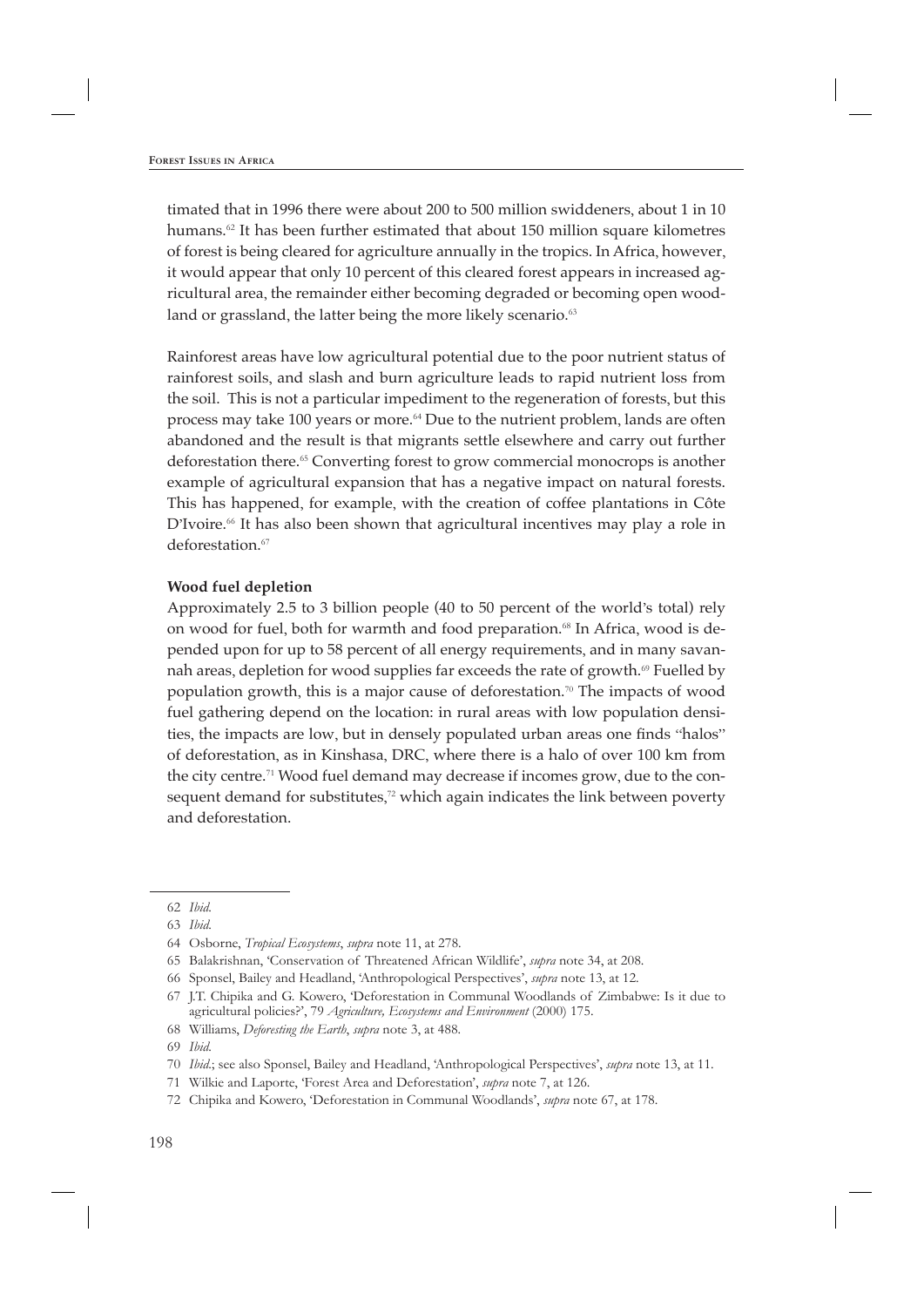# **Environmental Impacts Related to Deforestation: Bushmeat Hunting**

In many regions in Africa, particularly moist forest areas, meat from wild animals, known commonly as bushmeat, is a valued product.<sup>73</sup> It is estimated that the annual wild meat harvest in Africa is between 1 and 5 metric tons of meat, equivalent to 5 to 20 million cattle per year.<sup>74</sup> The practice of hunting bushmeat is sufficiently prevalent to be seen as a major cause of biodiversity loss within tropical forest regions, 75 and has been recorded as being carried out at unsustainable levels in certain areas.<sup>76</sup> Species hunted include antelope, such as duiker and bushbuck, bush pig, many species of primate and even civet.<sup>77</sup> Bushmeat hunting not only impacts on the target species themselves – such targets in any event being somewhat indiscriminate due to snaring<sup>78</sup> – but on the ecosystem as a whole. Fa et al. observe that

Large forest mammals [those mammals most vulnerable to over-exploitation] are important 'habitat landscapers' playing a key role in the structuring and functioning of the forest ecosystem. Given that the majority of large mammals in tropical forests are frugivores [...], these species are important in seed dispersal and predation.<sup>79</sup>

<sup>73</sup> John E. Fa, Sarah F. Ryan and Diana J. Bell, 'Hunting Vulnerability, Ecological Characteristics and Harvest Rates of Bushmeat Species in Afrotropical Forests', 121 *Biological Conservation* (2005) 167 at 167.

<sup>74</sup> Steven Sanderson, 'Poverty and Conservation: The New century's "Peasant Question?"', 33 *World Development* (2005) 323 at 325. See also E.J. Milner-Gulland, Elizabeth L. Bennett and the SCB 2002 Annual Meeting Wild Meat Group, 'Wild Meat: The bigger picture', 18 *Trends in Ecology and Evolution* (2003) 351 at 351, who estimate the annual harvest for Central Africa to be between 1 million and 3.4 million tonnes.

<sup>75</sup> J.E. Fa, C.A. Peres and J. Meeuwig, 'Bushmeat Exploitation in Tropical Forests: An Intercontinental comparison', 16 *Conservation Biology* (2002) 232. See, generally, John F. Oates *Myth and Reality in the Rain Forest: How Conservation Strategies Are Failing in West Africa* (University of California Press: Berkeley, 1999).

<sup>76</sup> Milner-Gulland, Bennett and SCB Wild Meat Group, 'Wild Meat', *supra* note 74, at 351, who state that hunting rates in central Africa are 6 times the maximum sustainable rate; Fa et al., 'Hunting Vulnerability', *supra* note 73, at 174-5, whose study area was 36 sites in seven West and Central African countries (Cameroon, Central African Republic, Congo (Brazaville), DRC, Equatorial Guinea, Gabon and Ghana); John G. Robinson and Elizabeth L. Bennett, *Hunting for Sustainability in Tropical Forests* (Columbia University Press: New York, 2000). See also Emmanuel de Merode, Katherine Homewood and Guy Cowlishaw, 'The Value of Bushmeat and other Wild Foods to Rural Households Living in Extreme Poverty in Democratic Republic of Congo', 18 *Biological Conservation* (2004) 573 at 578, who tentatively suggested that harvesting in their study area in northern DRC was sustainable.

<sup>77</sup> De Merode, Homewood and Cowlishaw, 'The Value of Bushmeat', *supra* note 76, at 580.

<sup>78</sup> Fa et al., 'Hunting Vulnerability', *supra* note 73.

<sup>79</sup> *Ibid*., at 175. See also S. Joseph Wright, 'The Myriad Consequences of Hunting for Vertebrates and Plants in Tropical Forests', 6 *Perspectives in Plant Ecology, Evolution and Systematics* (2003) 73.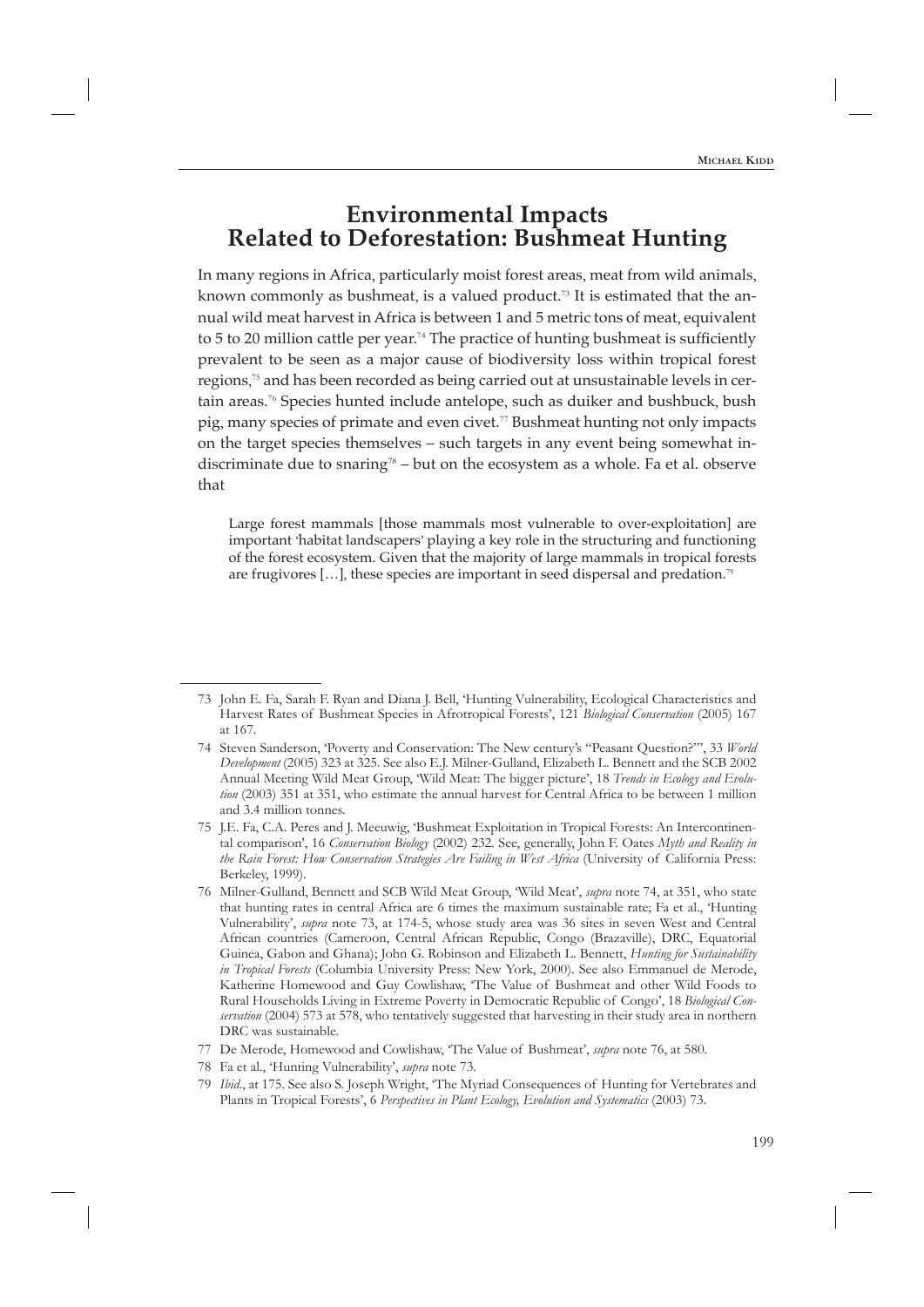Of further concern, although not a direct threat to forests, is the link between contact with bushmeat, including eating, and zoonotic transmission of human viruses and other pathogens.<sup>80</sup>

The exploitation of bushmeat largely has its roots in poverty. Those people unable to buy food are often likely to source food from wild sources, particularly in lean subsistence crop or fishing seasons.<sup>81</sup> Studies have shown, however, that people subject to poverty are more likely to sell bushmeat than eat it, as for many households this is the only source of income.<sup>82</sup> Political instability and war are likely to exacerbate poverty levels and hence increase pressure on fauna in the forests. Ironically, were poverty levels to be reduced and livestock farming to be established in order to provide meat, the result in many areas would be negative pressure on forests in order to provide land for such agriculture.<sup>83</sup> This is evident in the Amazon, for example, where ranching is a major cause of deforestation.<sup>84</sup>

# **Responses to Threats to Africa's Forests**

There are several regional and international initiatives, including binding international and regional conventions, international soft law, international policy initiatives and other instruments that are relevant, to different degrees, to African forest conservation.

# **Binding international and regional instruments**

#### **Central African Forest Treaty and COMIFAC**

On 5 February 2005 the heads of state of ten West and Central African countries<sup>85</sup> signed the Central African Forest Treaty. This treaty is a legally binding instrument that provides for Congo Basin forest conservation activities to be overseen by the Central African Forests Commission (COMIFAC).<sup>86</sup> At the same summit, the governments of Cameroon, Congo (Brazaville) and Gabon signed the TRIDOM agreement, allowing for transborder management of 37 million acres of forest including

<sup>80</sup> Martine Peeters, 'Cross-species Transmissions of Simian Retroviruses in Africa and Risk for Human Health', 363 *The Lancet* (2004) 911; Rob Brierley, 'Novel Human Retroviruses Discovered in Africa', *The Lancet* (2005) 402.

<sup>81</sup> J. Marcus Rowcliffe, E.J. Milner-Gulland and Guy Cowlishaw, 'Do Bushmeat Consumers Have other Fish to Fry?', 20 *Trends in Ecology and Evolution* (2005) 274.

<sup>82</sup> De Merode, Homewood and Cowlishaw, 'The Value of Bushmeat', *supra* note 76, at 577 and 578.

<sup>83</sup> Rowcliffe, Milner-Gulland and Cowlishaw, 'Bushmeat Consumers', *supra* note 81, at 275.

<sup>84</sup> Food and Agriculture Organization, 'Tropical Deforestation Literature: Geographical and Historical Patterns in the Availability of Information and the Analysis of Causes', Forest Resources Assessment Programme Working Paper 27 (FAO: Rome, 2000) at 10.

<sup>85</sup> Burundi, Cameroon, Central African Republic, Chad, Congo (Brazaville), DRC, Equatorial Guinea, Gabon, Rwanda and Sao Tome and Principe.

<sup>86</sup> Anonymous, 'Forest Treaty Signed', 35 *Environmental Policy and Law* (2005) 95.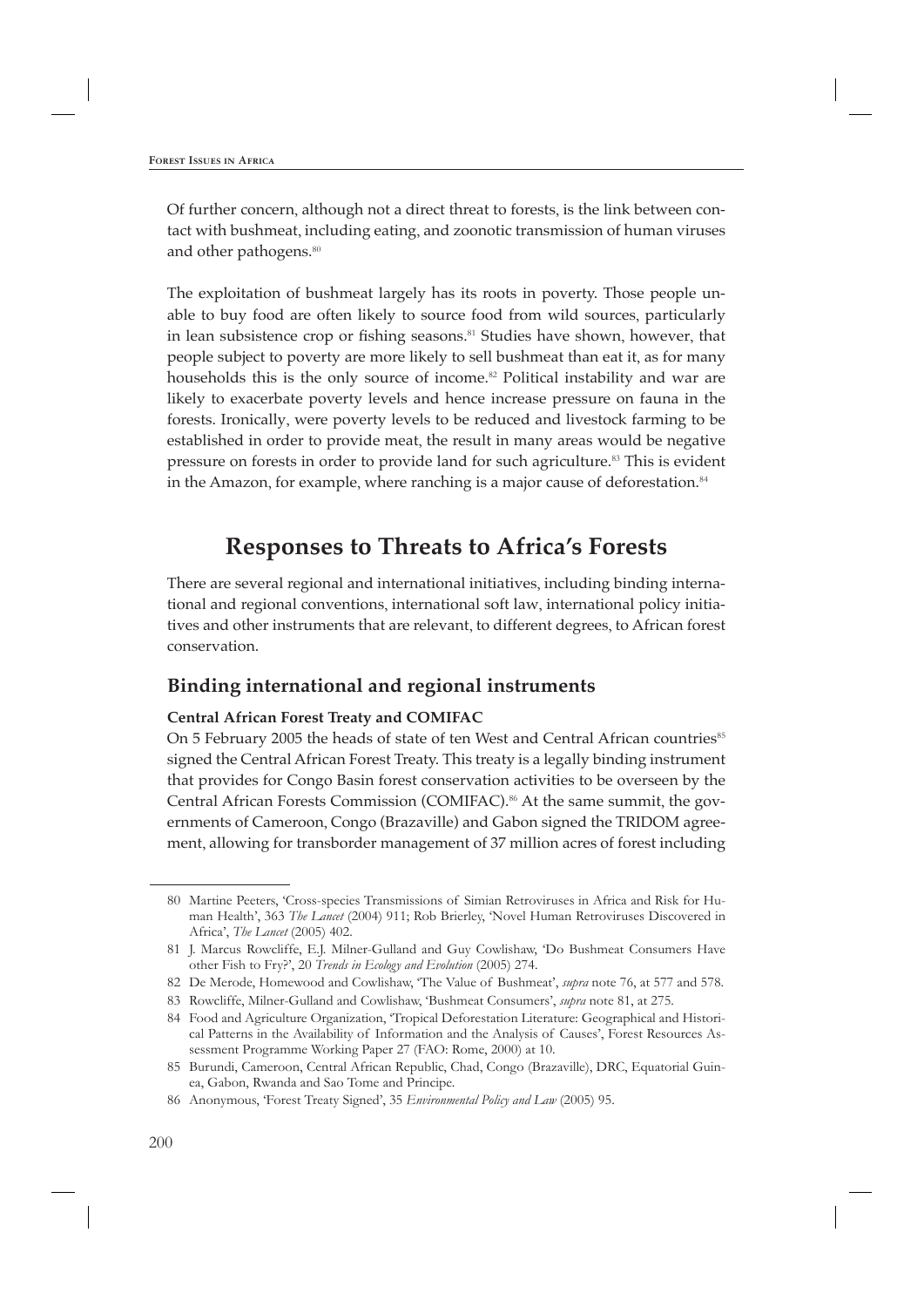Dja, Odzalka and Minekebe National Parks. This amounts to about 7.5 percent of the entire Congo Basin.<sup>87</sup> The agreement is supported by a United Nations Development Programme – Global Environment Facility grant of USD 10 million.

## **Central African Regional Program for the Environment (CARPE) and Congo Basin Forest Partnership**

The USAID Central African Regional Program for the Environment (CARPE) is a 20- year regional initiative that began in 1995. The programme was created to increase knowledge of Central African forests and biodiversity and build institutional and human resources capacity in the region.<sup>88</sup> In 1999, the Yaoundé Declaration was signed in Cameroon by the heads of state of six countries.<sup>89</sup> The historic Declaration, together with the subsequent associated action plan (*Plan de Convergence*), created a framework to achieve shared forest conservation goals and endorsed the development of new transboundary and regional conservation efforts.<sup>90</sup> On 4 September 2002, the United States and South Africa joined 27 public and private partners to launch the Congo Basin Forest Partnership (CBFP) at the Johannesburg World Summit on Sustainable Development. This new partnership was established to lend international support for achieving the Yaoundé Declaration goals.<sup>91</sup> It is anticipated that the CBFP will help conserve 29 protected areas and promote responsible forestry in 11 priority landscapes in the Congo Basin.<sup>92</sup>

#### **Convention on Biological Diversity**

The Convention on Biological Diversity (CBD)<sup>93</sup> has a far wider scope than merely conservation of forests and forest biodiversity, but the provisions of the CBD are clearly very relevant to African forests.<sup>94</sup> These will not be discussed in detail here as they have already been capably identified by Khalastchi and Mackenzie.<sup>95</sup> Under the CBD, there is also a Forest Biodiversity Programme. According to the CBD Secretariat

<sup>87</sup> *Ibid*.

<sup>88</sup> CARPE, *The Forests of the Congo Basin*, *supra* note 9.

<sup>89</sup> Cameroon, Central African Republic, Congo (Brazaville), DRC, Equatorial Guinea and Gabon. For the French text of the Declaration see www.riddac.org/document/pdf/declarationyaounde. pdf . The Yaoundé Declaration spoken of here should not be confused with the Yaoundé Declaration, adopted in 1996, which deals with the promotion and protection of human rights.

<sup>90</sup> CARPE, *The Forests of the Congo Basin*, *supra* note 9.

<sup>91</sup> *Ibid*.

<sup>92</sup> Anonymous, 'Forest Treaty signed', *supra* note 86, at 96.

<sup>93</sup> Convention on Biological Diversity, Rio de Janeiro, 5 June 1992, in force 29 December 1993, 31 *International Legal Materials* (1992) 822, www.biodiv.org/doc/legal/cbd-en.pdf

<sup>94</sup> See, generally, Ruth Khalastchi and Ruth Mackenzie, 'The Conservation and Sustainable Use of Forest Biological Diversity: The Role of the Convention on Biological Diversity', in Richard G. Tarasofsky, *Assessing the International Forest Regime*, IUCN Environmental Policy and Law Paper No. 37 (IUCN: Gland, 1999) 39.

<sup>95</sup> *Ibid*., at 40-1.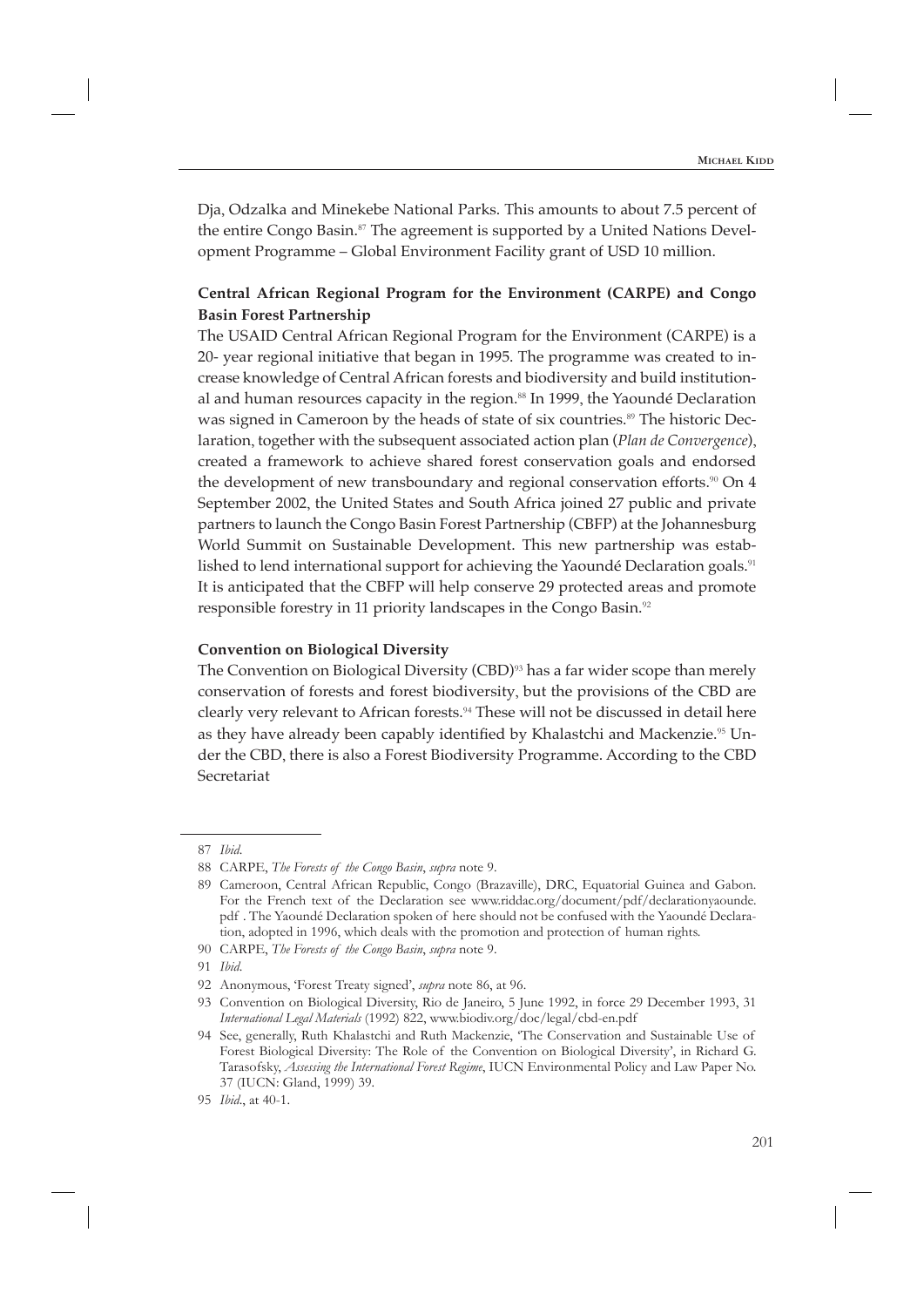The CBD addresses forests directly through the expanded programme of work on forest biological diversity […] adopted in 2002 by the Conference of the Parties at its sixth meeting. The forest work programme constitutes a broad set of goals, objectives and activities aimed at the conservation of forest biodiversity, the sustainable use of its components and the fair and equitable use of the benefits arising from the utilization of forest genetic resources. The programme consists of three elements. The first covers largely biophysical aspects, such as the reduction of threats to forest biological diversity through restoration, agroforestry, watershed management, and the establishment of protected areas. The second element deals with the institutional and socio-economic environment that in turn enables the conservation and sustainable use of forest biological diversity. The third element covers assessment and monitoring.<sup>96</sup>

Work in this respect is ongoing, and the CBD in this programme co-operates with many partners, in particular the Collaborative Partnership on Forests (CPF) that has been established under the United Nations Forum on Forests.<sup>97</sup>

#### **Kyoto Protocol**

Forests play an important role in carbon sequestration.<sup>98</sup> The parties to the Kyoto Protocol<sup>99</sup> have recognized this<sup>100</sup> raising the question whether the Protocol offers an opportunity for African countries to retard deforestation by taking advantage of the Kyoto rules in this regard. Unfortunately, this does not appear to be a significant prospect. In 2001 the parties decided<sup>101</sup> that

sinks projects in non-Annex I countries that may generate credits under the Clean Development Mechanism (CDM) […] were limited to afforestation and reforestation project activities. Thus, projects designed to *avoid deforestation* will not be able to generate CDM credits.<sup>102</sup>

Afforestation or reforestation would, at first glance, appear to be worthwhile products of the Kyoto regime, but this would not necessarily result in new tropical

<sup>96</sup> Convention on Biological Diversity, Forest Biodiversity Programme, www.biodiv.org/programmes/ areas/forest/default.asp.

<sup>97</sup> The CPF members include the Food and Agriculture Organization, the United Nations Environment Programme, the Global Environment Facility, the United Nations Framework Convention on Climate Change, the Center for International Forestry Research, the International Tropical Timber Organization, the International Union of Forest Research Organizations, the United Nations Development Programme, the International Centre for Research in Agroforestry, the World Bank and the World Conservation Union (IUCN).

<sup>98</sup> See above.

<sup>99</sup> Kyoto Protocol to the United Nations Framework Convention on Climate Change, Kyoto, 11 December 1997, in force 16 February 2005, 37 *International Legal Materials* (1998) 22, unfccc.int/resource/docs/convkp/kpeng.pdf.

<sup>100</sup> See Patrick Graichen 'Can Forestry Gain from Emissions Trading? Rules governing sinks projects under the UNFCCC and EU Emissions Trading System' 14 *Review of European Community and International Law* (2005) 11.

<sup>101</sup> Para 1(d), Draft Decision -/CMP.1, Land use, land-use change and forestry, as attached to Decision 11/CP.7 Land use, land-use change and forestry, 10 November 2001, FCCC/CP/2001/13/Add.1, unfccc.int/resource/docs/cop7/13a01.pdf#page=54.

<sup>102</sup> Graichen, 'Can Forestry Gain from Emissions Trading', *supra* note 98, at 12-13, emphasis added.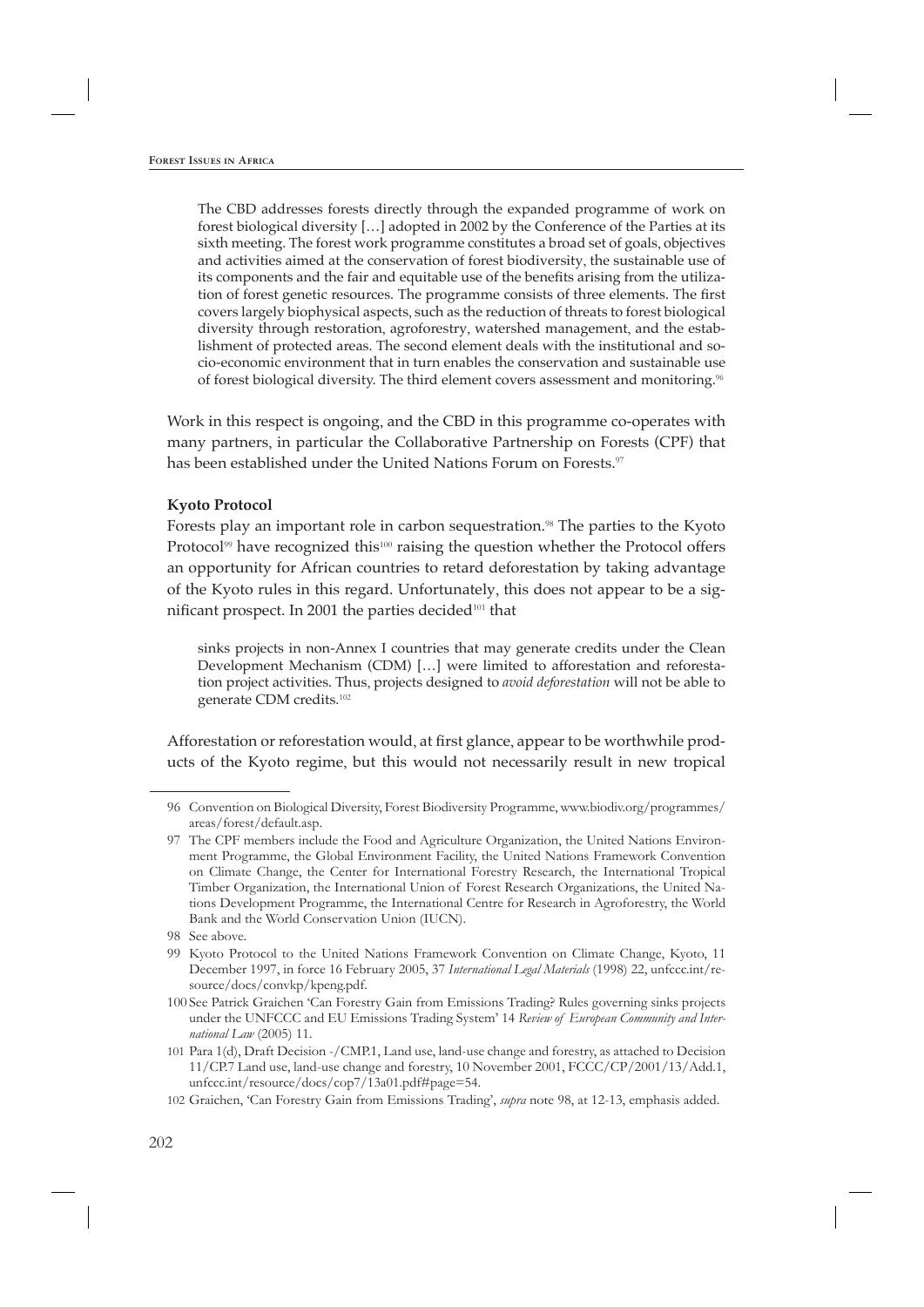forests full of biodiversity. The temptation might arise for planting forests of fastgrowing exotics with adverse environmental and socio-economic consequences.<sup>103</sup> This might be an overly pessimistic view, however, and viewing forests as more than merely carbon sinks, which they are, may well result in afforestation and reforestation projects that are sensitive to environmental and socio-economic imperatives.

## **Convention on International Trade in Endangered Species of Wild Fauna and Flora (CITES)**

Many species of plants and forest-dwelling animals have been identified as endangered and consequently listed on appendices of the Convention on International Trade in Endangered Species of Wild Fauna and Flora.<sup>104</sup> It should be noted that even if CITES were implemented perfectly, which is clearly not the case, particularly in many African countries, the Convention applies only to international trade in endangered species and parts thereof, such as ivory. Domestic use, or misuse, of endangered species, ranging from consumption to wastage – in the case of destruction of endangered plant or tree species to clear forest – is not addressed by the Convention. A further point is that its focus, as the name of the Convention suggests, is very much on species identified individually, rather than on ecosystems or habitats. Nevertheless, CITES is potentially important in respect of endangered forest species and products that do end up on international markets. Of particular note is the Bushmeat Working Group, established by decision of COP-11, 105 in order to promote awareness and achieve improved and sustainable management of the bushmeat trade. The working group reported to COP-12 and had its mandate extended at COP-13. Moreover, it should be noted that Congo (Brazaville) has developed a national strategy and action plan on bushmeat.<sup>106</sup>

#### **UN Convention to Combat Desertification (CCD)**

Forests perform important ecological functions that prevent desertification and arid conditions, by helping to stabilize the soil. Consequently, deforestation fosters both desertification and land degradation, which means that the United Nations

<sup>103</sup> *Ibid*., at 15.

<sup>104</sup> Convention on International Trade in Endangered Species of Wild Flora and Fauna, Washington D.C., 3 March 1973, in force 1 July 1975, 993 *United Nations Treaty Series* 243, www.cites.org/eng/ disc/text.shtml.

<sup>105</sup> CITES, Decision 11.166, Regarding establishment of a working group to examine bushmeat as a trade and wildlife management issue, 14 April 2000, www.cites.org/eng/dec/11/166.shtml.

<sup>106</sup> For the text of the action plan, only available in French, see www.cites.org/eng/prog/bushmeat. shtml.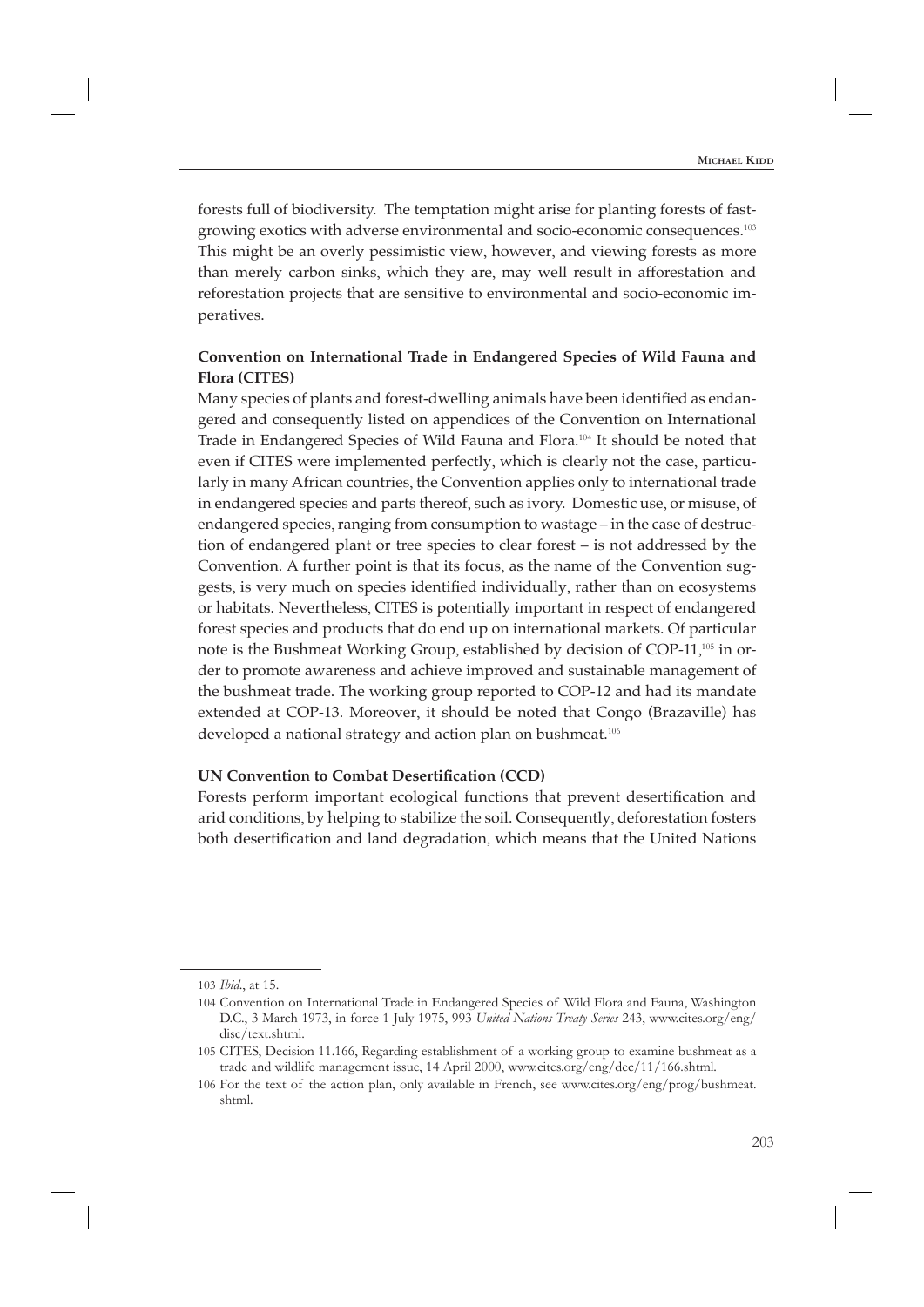Convention to Combat Desertification (UNCCD) $^{107}$  is directly relevant to forests.<sup>108</sup> Article 4(2)(a) of the UNCCD requires the parties to adopt an integrated approach to planning, taking into consideration all physical, biological and socio-economic aspects of the process of desertification and drought. As Skala-Kuhmann indicates, this would undoubtedly include national forest and land use programmes.<sup>109</sup>

**African Convention on the Conservation of Nature and Natural Resources 2003**

The revised African Convention, adopted in Maputo in 2003, although not yet in force is not only generally relevant to forest conservation, but contains several provisions which directly address forest issues.<sup>110</sup> Article VI, Land and Soil, requires parties to take effective measures to prevent land degradation, and to that effect to develop long-term integrated strategies for the conservation and sustainable management of land resources, including soil, vegetation and related hydrological processes. To this end, when implementing agricultural practices and agrarian reforms parties shall, inter alia, introduce sustainable farming and forestry practices, which ensure long-term productivity of the land.<sup>111</sup> Article VII, dealing with water, requires conservation of forested and other catchment areas.112 Article VIII, Vegetation Cover, is directly relevant to forested areas and reads:

The Parties shall take all necessary measures for the protection, conservation, sustainable use and rehabilitation of vegetation cover. To this end they shall:

a) adopt scientifically-based and sound traditional conservation, utilization and management plans for forests, woodlands, rangelands, wetlands and other areas with vegetation cover, taking into account the social and economic needs of the peoples concerned, the importance of the vegetation cover for the maintenance of the water balance of an area, the productivity of soils and the habitat requirements of species; b) take concrete steps or measures to control fires, forest exploitation, land clearing for cultivation, grazing by domestic and wild animals, and invasive species;

c) establish forest reserves and carry out afforestation programmes where necessary;

d) limit forest grazing to season and intensities that will not prevent forest regeneration.

<sup>107</sup> United Nations Convention to Combat Desertification in those Countries Experiencing Serious Drought and/or Desertification, particularly in Africa, Paris, 17 June 1994, in force 26 December 1996, 33 *International Legal Materials* (1994) 1309, www.unccd.int/convention/menu.php.

<sup>108</sup> Astrid Skala-Kuhmann, 'Implementation of the IPF Proposals for Action in Light of Relevant International Legally-binding Instruments', in Tarasofsky, *Assessing the International Forest Regime*, *supra* note 94, at 21.

<sup>109</sup> *Ibid*.

<sup>110</sup> African Convention on the Conservation of Nature and Natural Resources (Revised Version), Maputo, 11 July 2003, not yet in force, www.africa-union.org/root/au/Documents/Treaties/Text/ nature%20and%20natural%20recesource.pdf.

<sup>111</sup> Article VI(3)(b)(i), *ibid*.

<sup>112</sup> Article VII(2)(c), *ibid*.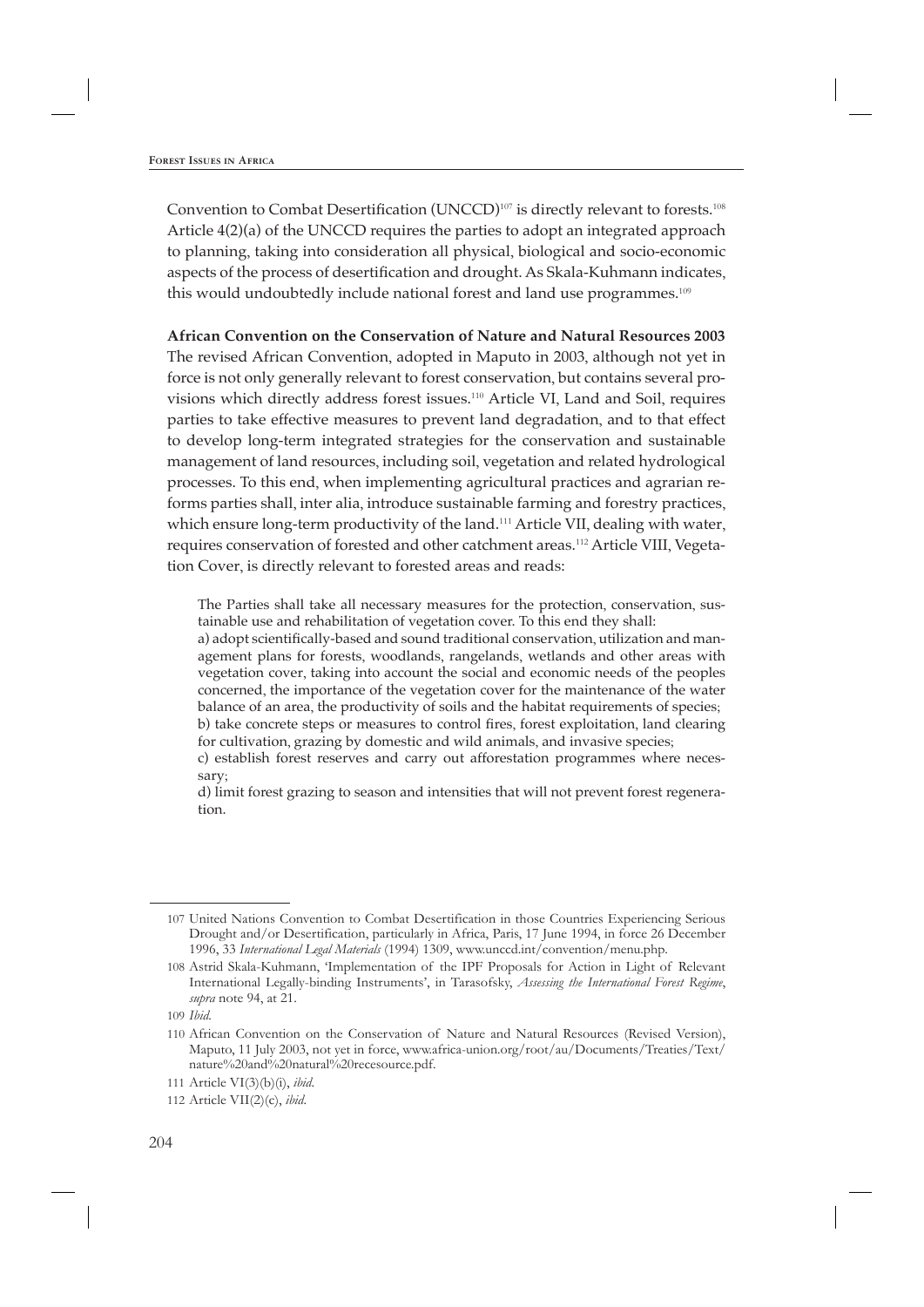#### **World Heritage Convention**

The World Heritage Convention<sup>113</sup> is a further international convention with relevance to forest conservation.<sup>114</sup> Under the convention, sites of important cultural or natural heritage are conserved, effectively becoming protected areas. Currently, there are 160 natural sites recognized under the Convention. In Africa, there are 31 natural sites and two of mixed natural and cultural significance. At least sixteen of the sites are forest sites or contain forest. Unfortunately, several of these sites are on the List of World Heritage in Danger. For example, all of the sites from the DRC, which are all rainforest areas, are on this list.

#### **Ramsar Convention**

The Ramsar Convention<sup>115</sup> is aimed at conserving wetlands, many of which are in forests or are closely related to forests, such as mangroves. Several of the Ramsar sites are also World Heritage Convention sites. Although the Ramsar Convention is thus not directly concerned with forest conservation, this may be achieved if designated Ramsar wetlands are within or linked with forests.

#### **International soft law: The Forest Principles**

One of the outcomes of the 1992 Rio Earth Summit were the Forest Principles, officially called the Non-legally Binding Authoritative Statement of Principles for a Global Consensus on the Management, Conservation and Sustainable Development of all types of Forests.<sup>116</sup> *Agenda 21*, 117 another well-known instrument adopted at Rio, included Chapter 11, Combating Deforestation.<sup>118</sup> The guiding objective of the forest principles is to 'contribute to the management, conservation and sustainable development of forests and to provide for their multiple and complementary functions and uses.<sup>119</sup>

<sup>113</sup> Convention for the Protection of the World Cultural and Natural Heritage, Paris, 16 November 1972, in force 17 December 1975, 11 *International Legal Materials* (1972) 1358, whc.unesco.org/ en/175/.

<sup>114</sup> See John L. Innes and Kenneth B.H. Er, 'Global forest regulation in ten years after Rio', 17 *Trends in Ecology and Evolution* (2002) 445.

<sup>115</sup> Convention on Wetlands of International Importance especially as Waterfowl Habitat, Ramsar, 2 January 1971, in force 21 December 1975 , 996 *United Nations Treaty Series* 245, www.ramsar.org/ key\_conv\_e.htm.

<sup>116</sup> Non-legally Binding Authoritative Statement of Principles for a Global Consensus on the Management, Conservation and Sustainable Development of all Types of Forests, Rio de Janeiro, 3-14 June 1992, UN Doc. A/CONF.151/26 (Vol. III), www.un.org/documents/ga/conf151/aconf15126-3annex3.htm.

<sup>117</sup> *Agenda 21: Environment and Development Agenda*, UN Doc. A/CONF.151/26, www.un.org/esa/sustdev/documents/agenda21/index.htm.

<sup>118</sup> For a thorough discussion of the Forest Principles and *Agenda 21*, see Emmanuel Kasimbazi, 'An International Legal Framework for Forest Management and Sustainable Development', 2 *Annual Survey of International and Comparative Law* (1995) 67.

<sup>119</sup> United Nations Forum on Forests, Fact Sheet 1, www.un.org/esa/forests/pdf/factsheet.pdf.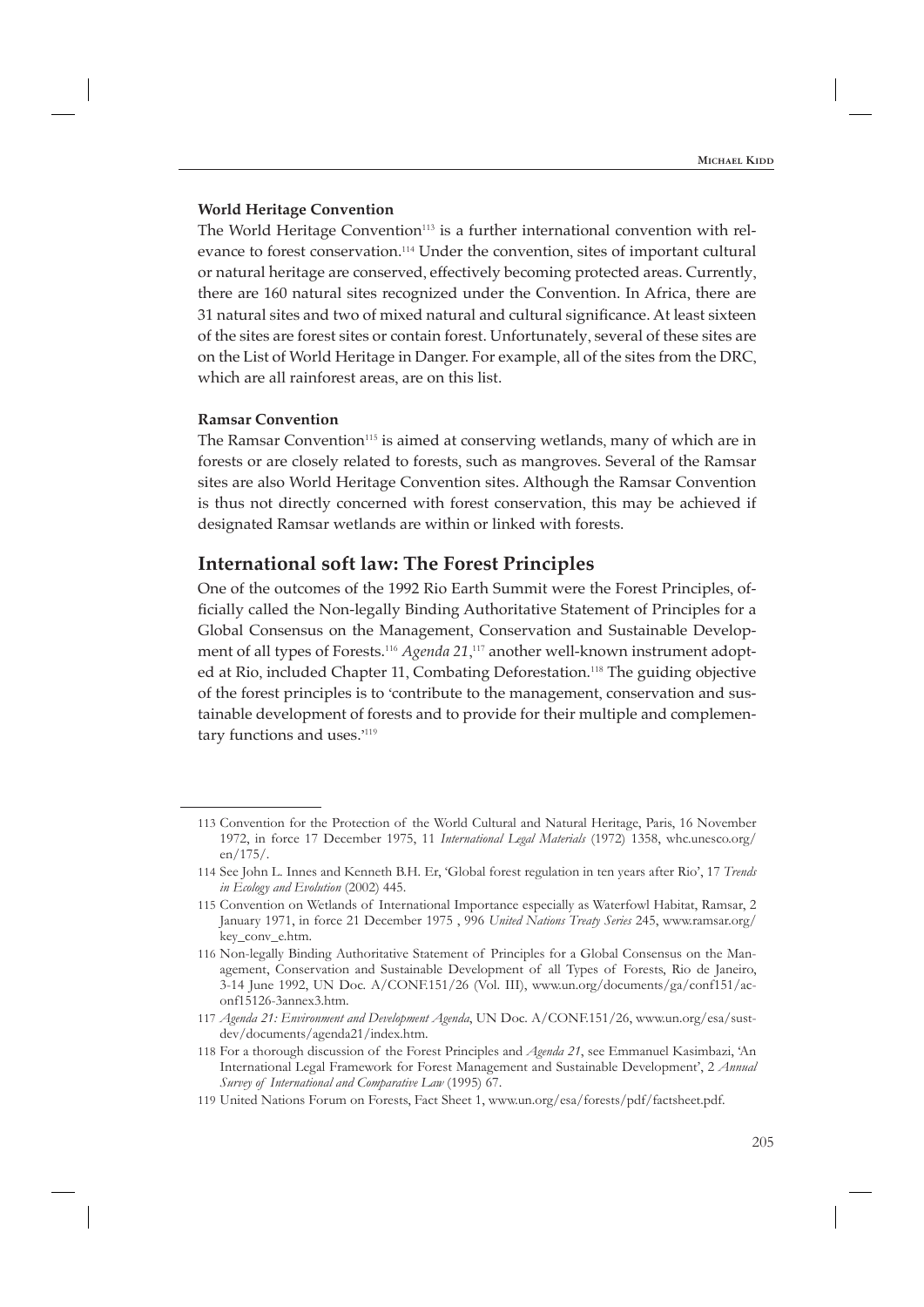The United Nations established the Intergovernmental Panel on Forests (IPF), which was succeeded by the Intergovernmental Forum on Forests (IFF), to implement the Forest Principles and Chapter 11 of *Agenda 21*. From 1995 to 2000, the IPF/IFF processes dealt with such issues as the 'underlying causes of deforestation, traditional forest-related knowledge, international co-operation in financial assistance and technology transfer, the development of criteria and indicators for sustainable forest management, and trade and environment.<sup>'120</sup> The IPF/IFF processes resulted in a comprehensive set of 270 proposals for action<sup>121</sup> for the promotion of the management, conservation and sustainable development of all types of forests.<sup>122</sup>

In 2000, the United Nations Economic and Social Council (ECOSOC) established the United Nations Forum on Forests (UNFF), which had as its main objective to promote 'the management, conservation and sustainable development of all types of forests and to strengthen long-term political commitment to this end.' <sup>123</sup> In order to achieve its main objective, the following principal functions have been identified for the UNFF: to facilitate implementation of forest-related agreements and foster a common understanding on sustainable forest management; to provide for continued policy development and dialogue among governments, international organizations, including major groups, as identified in *Agenda 21*, as well as to address forest issues and emerging areas of concern in a holistic, comprehensive and integrated manner; to enhance co-operation as well as policy and programme coordination on forest-related issues; to foster international co-operation; to monitor, assess and report on progress of the above functions and objectives; and to strengthen political commitment to the management, conservation and sustainable development of all types of forests.

When UNFF was established, the Collaborative Partnership on Forests (CPF) was also formed to co-operate on forest issues and support the work of UNFF. The Partnership is currently composed of 14 international organizations.<sup>124</sup> The collaboration between the UNFF and CPF is known as the international arrangement

<sup>120</sup> *Ibid*.

<sup>121</sup> For the proposals, see www.un.org/esa/forests/pdf/ipf-iff-proposalsforaction.pdf.

<sup>122</sup> *Ibid*.

<sup>123</sup> Report of the Fourth Session of the Intergovernmental Forum on Forests, ECOSOC Res. E/2000/L.32, 18 October 2000, www.un.org/documents/ecosoc/docs/2000/e2000-l32.pdf.

<sup>124</sup> These organizations are: Centre for International Forestry Research (CIFOR); Food and Agriculture Organization (FAO); International Tropical Timber Organization (ITTO); International Union of Forestry Research Organizations (IUFRO); Secretariat of the Convention on Biological Diversity (CBD); Secretariat of the Global Environmental Facility (GEF); Secretariat of the United Nations Convention to Combat Desertification (UNCCD); Secretariat of the United Nations Forum on Forests (UNFF); Secretariat of the United Nations Framework Convention on Climate Change (UNFCCC); United Nations Development Programme (UNDP); United Nations Environment Programme (UNEP); World Agroforestry Centre (ICRAF); World Bank; World Conservation Union (IUCN).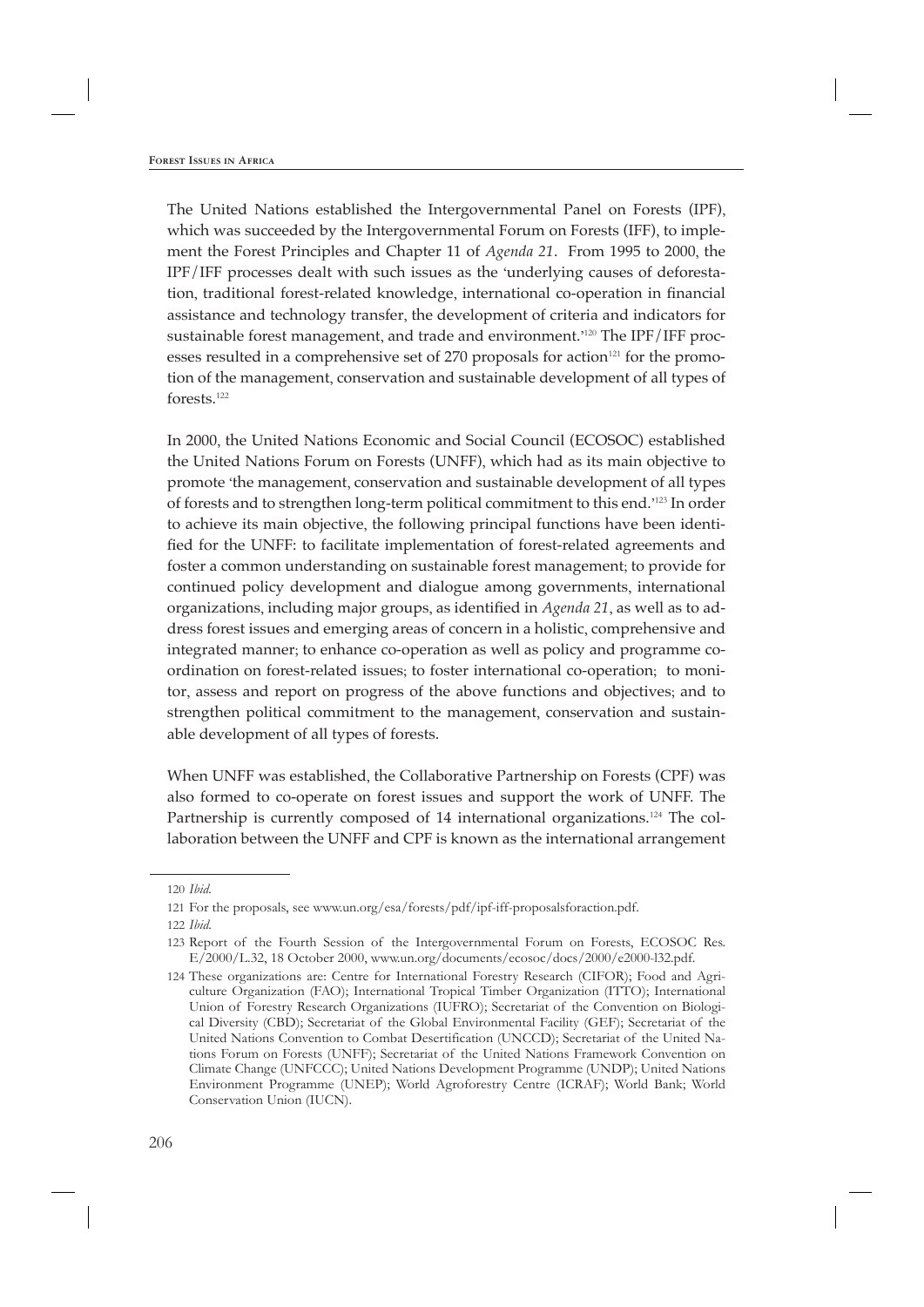on forests (IAF). In 2004, at UNFF-4, policy issues relating to forest monitoring, assessment and reporting and criteria and indicators for sustainable forest management were discussed. Specific topics considered included forest-related scientific knowledge, traditional forest-related knowledge and social and cultural aspects of forests.<sup>125</sup> At its session in May 2005 the UNFF reviewed its progress and the effectiveness of the international arrangement on forests. According to observers of the session, 'UNFF-5 was unable to reach agreement on strengthening the IAF and could not produce either a ministerial statement or a negotiated outcome' although they 'agreed in principle to negotiate, at some future date, the terms of reference for a voluntary code or international understanding as well as means of implementation.<sup>126</sup> The International Institute for Sustainable Development's assessment of the session was that

In the end, UNFF-5 did produce a message, but not the one intended: it signalled to the world that international discussions on forests remain discussions, not particularly productive ones, and that the collective desire to turn dialogue into action remains just that  $-$  a desire.<sup>127</sup>

The significance of these arrangements for the present paper is that forest issues are very much on the international agenda, but that meaningful action rather than rhetoric is somewhat thin.

It would appear that one of the goals of the international arrangement on forests is the eventual establishment of a binding international forests convention. Is this realistic? According to Humphreys, this is possible only if three prerequisites are met: commitment by developed states to provide additional overseas development assistance to tropical forests; support of the United States, 'home to the world's most powerful forest industry corporations'; <sup>128</sup> and support of Brazil and its neighbours.<sup>129</sup> This does not appear likely in the near future, because 'there is absolutely no evidence to suggest that the key actors that currently oppose a convention and/or aid increases to tropical forest states are prepared to change position.' 130

<sup>125</sup> Don Kirk, 'International Co-operation Strengthened', 34 *Environmental Policy and Law* (2004) 153.

<sup>126</sup> International Institute for Sustainable Development, *Earth Negotiations Bulletin*, 30 May 2005, www. iisd.ca/forestry/unff/unff5/.

<sup>127</sup> *Ibid*.

<sup>128</sup> See Jennifer A. Loughrey, 'The Tropical Forest Conservation Act of 1998: Can the United States really protect the world's resources? The need for a binding international treaty convention on forests', 14 *Emory International Law Review* (2000) 315.

<sup>129</sup> David Humphreys, 'The Elusive Quest for a Global Forests Convention', 14 *Review of European Community and International Law* (2005) 1 at 9.

<sup>130</sup> *Ibid*., at 10.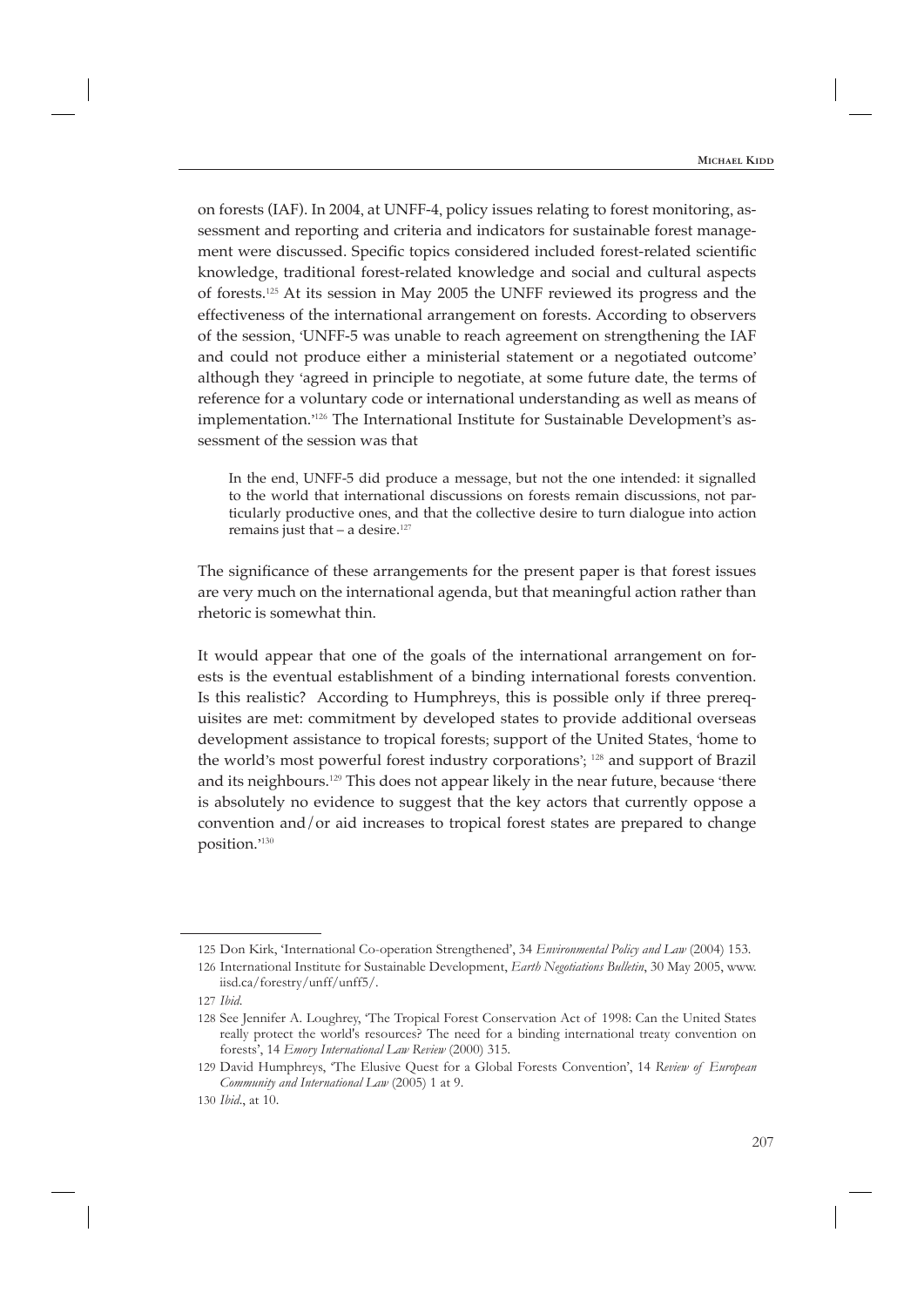## **Other relevant instruments and initiatives**

#### **International Tropical Timber Agreement**

First negotiated under the auspices of the UN Conference on Trade and Development in 1983, the International Tropical Timber Agreement (ITTA)<sup>131</sup> is concerned essentially with the market structure of the international timber market and equitable remuneration for tropical timber products, although it does incorporate a commitment to sustainable management of forests.132 The agreement was renegotiated in 1994 and moves are afoot to negotiate a new successor agreement. One of the issues under consideration is the extent to which the agreement ought to incorporate further conservation considerations, but this does not seem likely, particularly because conservation matters relating to tropical forests are believed to be adequately catered for in other instruments already.<sup>133</sup>

#### **Forest Stewardship Council**

The Forest Stewardship Council (FSC) calls itself an international network to promote responsible management of the world's forests.134 The FSC and other certification initiatives are market-based initiatives aimed at improving the quality of forest management and promoting higher prices or better market access for wood products derived from sustainably managed forests.<sup>135</sup> Despite initial concerns with sustainable forest management, it has been observed that 'owners of forest operations being certified today appear to be motivated more by improving their marketing image (e.g., to gain an advantage over other suppliers in some ecologically sensitive markets) than by improving forest management.<sup>'136</sup> According to Siry et al., only a fraction of global forests are certified and of those that are, 93 percent are in the North.<sup>137</sup> Estimates suggest that 5,509,000 hectares of African forests have management plans (1 percent of the total) and 1,107,000 hectares are

<sup>131</sup> International Tropical Timber Agreement, Geneva, 26 January 1994, in force 1 January 1997, www. itto.or.jp/live/PageDisplayHandler?pageId=201.

<sup>132</sup> See Phillip E. Wilson Jr., 'Barking up the Right Tree: Proposals for enhancing the effectiveness of the International Tropical Timber Agreement', 10 *Temple International and Comparative Law Journal* (1996) 229.

<sup>133</sup> See Lauren Flejzor, 'Reforming the International Tropical Timber Agreement', 14 *Review of European Community and International Law* (2005) 19.

<sup>134</sup> FSC website, www.fsc.org/en/about.

<sup>135</sup> Jacek P. Siry, Frederick W. Cubbage and Miyan Rukunuddin Ahmed, 'Sustainable Forest Management: Global trends and opportunities', 7 *Forest Policy and Economics* (2005) 551 at 557.

<sup>136</sup> Cathy L. Wittmeyer, 'A Public Procurement Paradox: The Unintended consequences of forest product eco-labels in the global marketplace', 23 *Journal of Law and Commerce* (2003) 69 at 76.

<sup>137</sup> Siry, Cubbage and Rukunuddin, 'Sustainable Forest Management', *supra* note 135, at 557. See also Ewald Rametsteiner and Markku Simula, 'Forest Certification – An Instrument to promote sustainable forest management?', 67 *Journal of Environmental Management* (2003) 87; Peter Leigh Taylor, 'In the Market but Not of It: Fair Trade Coffee and Forest Stewardship Council certification as market-based social change', 33 *World Development* (2005) 129; and Wittmeyer, 'A Public Procurement Paradox', *ibid*.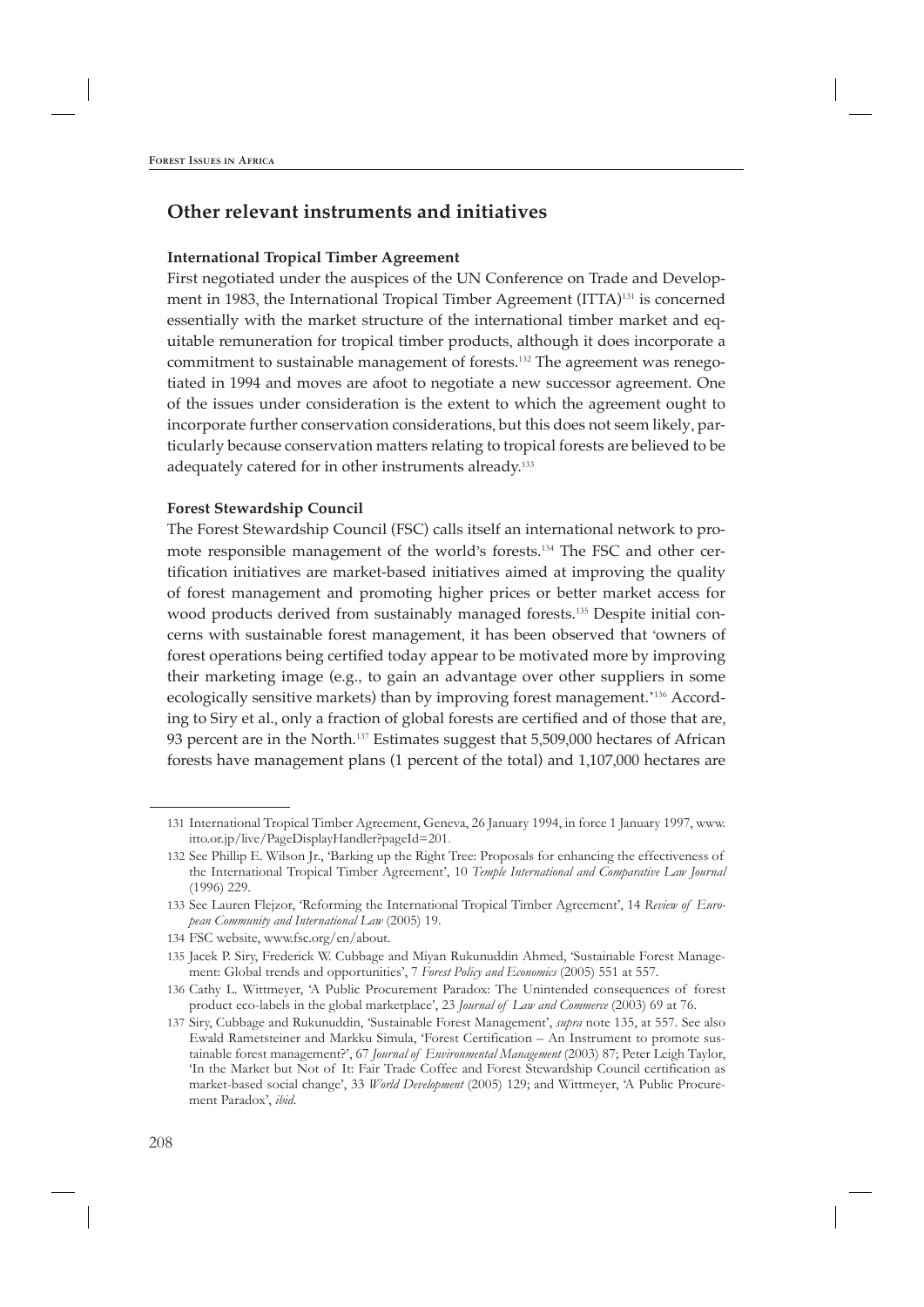certified (0.2 percent of the total).<sup>138</sup> Since most certified forests appear to have been managed sustainably before certification, the certification process does not seem to have made much of an impact as far as sustainable forest management is concerned, <sup>139</sup> although its potential should not be ruled out.

#### **Other initiatives**

There are other initiatives and instruments that have direct or potential relevance to African forest issues, such as the EU Forest Law Enforcement, Governance and Trade (FLEGT) initiative<sup>140</sup> and the G-8 Action Plan on Forests. Space does not permit comprehensive discussion of all of these and it should be noted that those initiatives discussed in some detail in this paper do not constitute an exhaustive list.

# **Obstacles to Intervention**

It is clear from the initiatives discussed above that forests, and African forests, are firmly on the international agenda, even if not the subject of a dedicated international convention. As with any international initiative, however, domestic implementation is crucial. While there are several encouraging developments at national level, such as in East Africa<sup>141</sup> (Kenya, Uganda and Tanzania)<sup>142</sup> and South Africa, there are a number of obstacles to the effective combating of environmental threats to African forests that are sadly prevalent in many areas. Issues such as poverty, war and corruption not only make it difficult to address threats to forests but also in many cases are the source of such threats.

## **Poverty**

Poverty operates as a threat to forests at two levels. National indebtedness encourages countries with forests to exploit them for financial gain.<sup>143</sup> At a second level, poverty of individuals frequently influences behaviour that has negative impacts on forests. In the United Nations Development Index, African nations feature prominently at the bottom of the list. Of the 175 countries listed on the index, the bottom 25 are all African countries, and no mainland African states feature in the top 100.144 Of the states that comprise the Congo Basin, the top-ranked is Equato-

<sup>138</sup> Siry, Cubbage and Rukunuddin, 'Sustainable Forest Management', *supra* note 135, at 552. 139 *Ibid*.

<sup>140</sup> See Brack, 'Controlling Illegal Logging', *supra* note 15.

<sup>141</sup> Godber Tumushabe, 'Country Experiences in the Implementation of the Rio Forest Principles: A Case study of the East African Community states', 32 *Golden Gate University Law Review* (2002) 665.

<sup>142</sup> See comment by Jon C. Lovett on the Tanzanian Forest Act of 2002, 47 *Journal of African Law* (2003) 133.

<sup>143</sup> See Diana Eitman, 'Maintaining Sovereignty and the Tropical Rainforests: The Promise of debtfor-nature swaps', 24 *Environmental Law and Policy Journal* (2001) 29.

<sup>144</sup> The only African states in the top 100 are Mauritius and the Seychelles.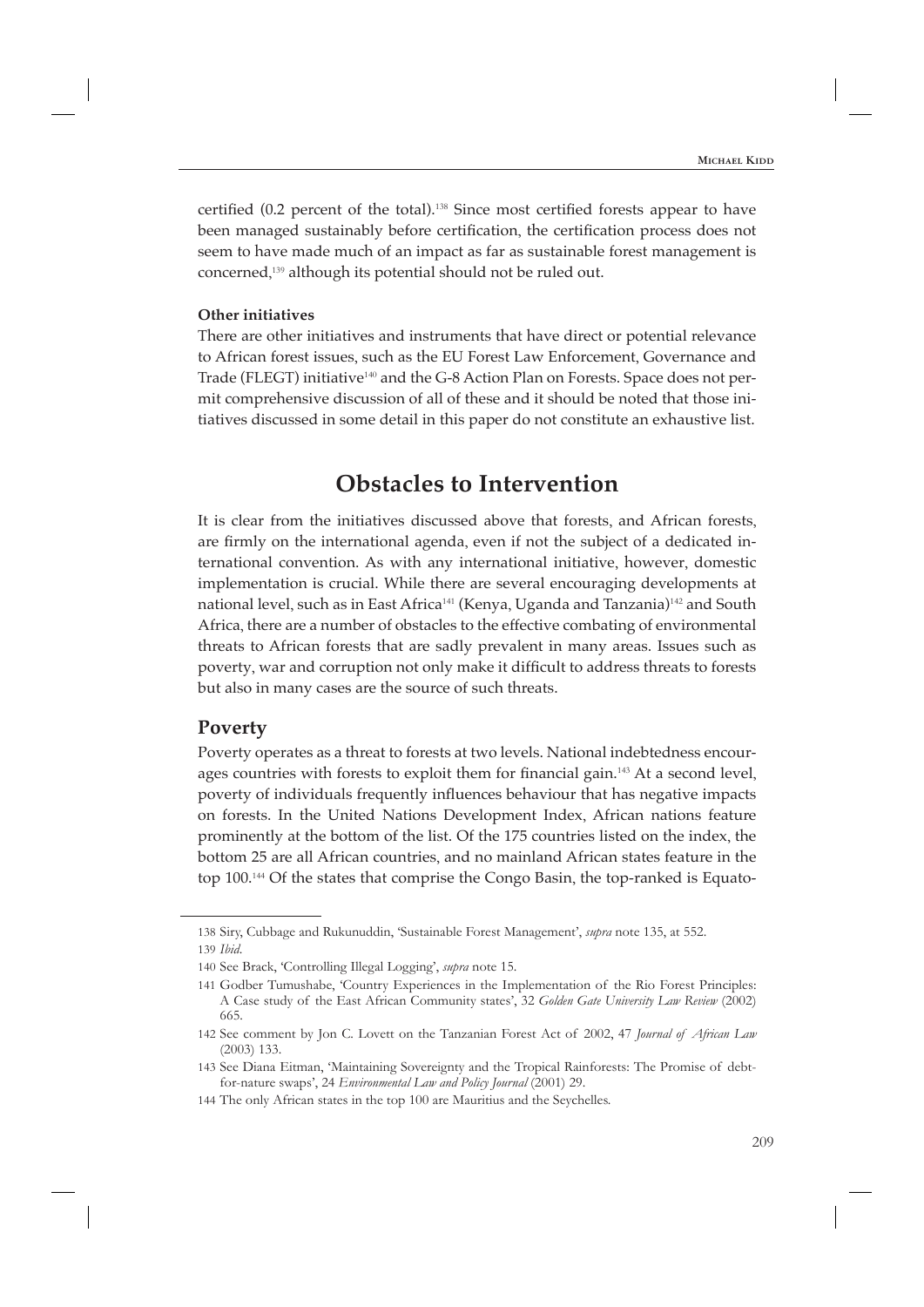rial Guinea, ranked at 116.<sup>145</sup> The World Bank has identified that a large share of people suffering from extreme poverty live on fragile lands, including arid zones, slopes, poor soils, and forest ecosystems.146 While development is clearly a prerequisite to reducing poverty, development per se will not lead to reductions in pressure on forests. The distribution of income is also an important determinant. Koop and Tole and others have shown that 'in countries where levels of inequality are high, development will tend to exacerbate deforestation rates', but, conversely, 'in countries where distributional profiles are above the average for egalitarianism, distributional factors will tend to have a positive impact, ameliorating the negative effects of growth and development outcomes on forest cover'.<sup>147</sup>

## Armed conflict and political instability

Civil war in Central Africa has had a severe impact on forest ecosystems. Vedder at al. have identified the following incidents which are illustrative of these impacts. In Rwanda, in 1991-1994, the Volcanoes and Akagera National Parks were 'intermittent battlegrounds where the combatants set fires, laid mines, stored weapons, and killed wildlife for food.' <sup>148</sup> Refugees and combatants from this war settled in the Nyungwe Forest Reserve, where they engaged in 'widespread hunting, woodcutting, looting, and harassment of local populations.<sup>149</sup> The natural savannah of the Akagera Park has been largely converted to cattle pasture and the 400 square kilometres Gishwati Forest has been completely cleared for farming. Large numbers of researchers and park guards were killed. In the DRC, more than 1.2 million refugees lived alongside or in the Virunga and Kahuzi-Biega National parks, which led to 'unprecedented poaching, forest clearing, and mining in the parks.<sup>2150</sup> Half the hippos in Virunga were killed as were at least 150 of the 600 elephants in the park. The park also lost about 115 square kilometres of forest due to firewood collection. Up to 40,000 refugees in the Goma camp entered the Virunga park every day and extracted between 410 and 770 tons of forest products every day. The onset of "democracy" in the DRC following Mobutu's fall was seen by many as a signal to enter reserves from which they had been previously excluded, leading to further woodcutting and hunting, the latter exacerbated by the proliferation of weapons. Congolese dissident fighters entered the core of the Kahuzi-Biega National park,

<sup>145</sup> The other COMIFAC countries are ranked as follows: Gabon (118), Congo (Brazaville) (140), Cameroon (142), Rwanda (158), Chad (165), DRC (167), Central African Republic (168), Burundi (171), and Sao Tome and Principe (not listed).

<sup>146</sup> World Bank, *World Development Report 2003: Sustainable Development in a Dynamic World: Transforming Institutions, Growth, and Quality of Life* (World Bank: Washington D.C., 2003). See also William D. Sunderlin et al., 'Livelihoods, Forests and Conservation in Developing Countries: An Overview', 33 *World Development* (2005) 1383.

<sup>147</sup> Gary Koop and Linda Tole, 'Deforestation, Distribution and Development', 11 *Global Environmental Change* (2001) 193 at 200.

<sup>148</sup> Amy Vedder et al., 'Epilogue: Conflict and Conservation in the African Rain Forest' in William Webber et al. (eds.), *African Rain Forest Ecology & Conservation*, *supra* note 7, at 557.

<sup>149</sup> *Ibid*., at 558.

<sup>150</sup> *Ibid*., at 600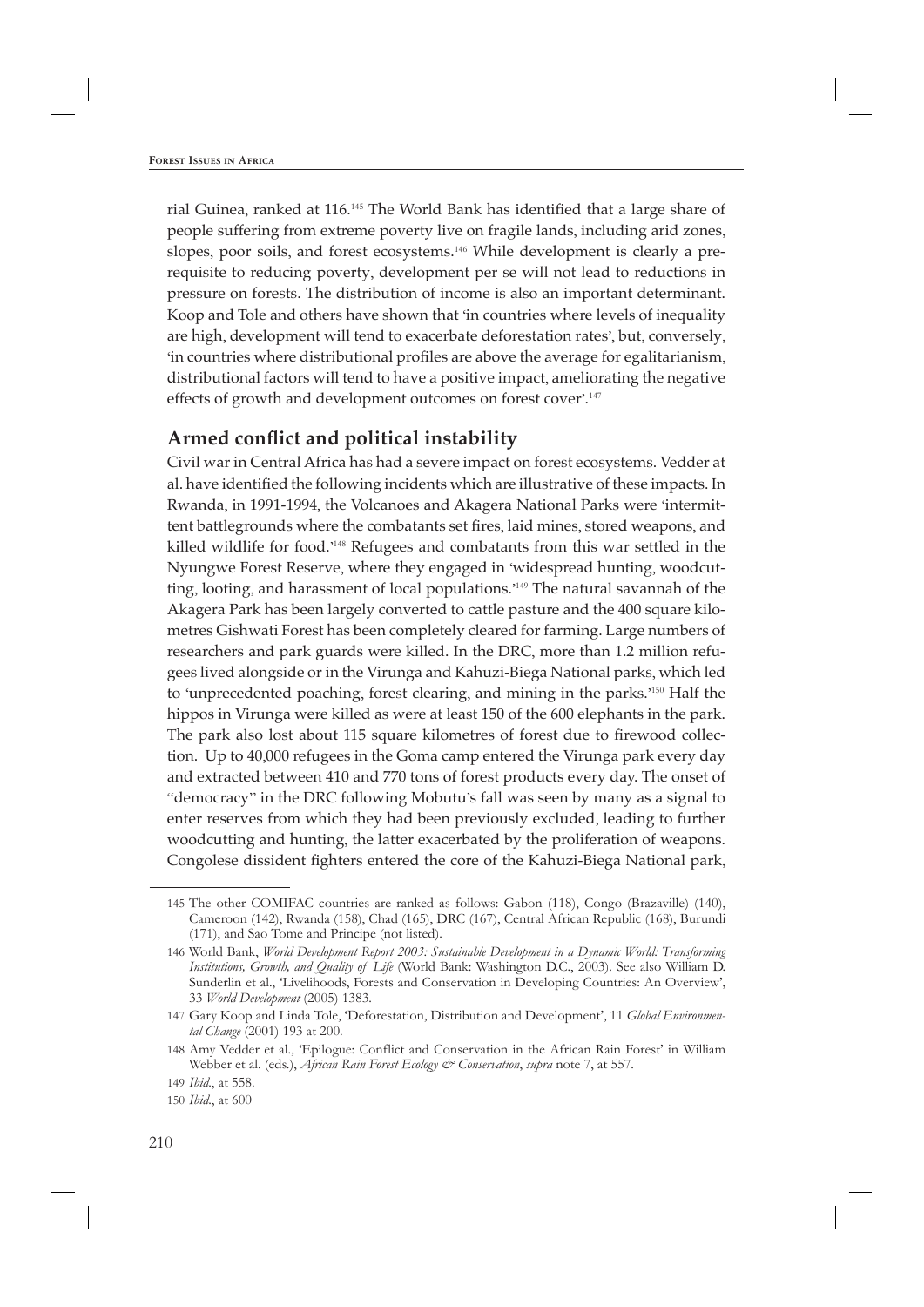the home of about 70 percent of the eastern lowlands gorilla population, endemic to the eastern DRC. It is estimated that the dissidents, who now control the park, have killed most of the elephants and at least a quarter of the gorillas.

The direct impacts of war on forest (and other) ecosystems are clear from these accounts, but the war has another important, less direct, effect. One of the benefits of forests, particularly forest such as those containing fauna that attract people from all over the world is ecotourism, which is all but dried up by unrest, for obvious reasons. Added to this, of course, is the fact that war frustrates a country's efforts at any kind of normal implementation of such conservation laws that may exist in the country. Not only does war impact on natural resources, including forests, in ways mentioned above, but those resources are often used to finance armed conflict.<sup>151</sup> Reports suggest that logging concessions in the extent of 34 million hectares have been given by the DRC in return for military assistance in the government's fight against rebels.<sup>152</sup> In May 2003, the UN Security Council imposed sanctions against timber exports from Liberia in an effort to undercut funding for the war there.<sup>153</sup> Where war ends and the result is the onset of democracy – often, unfortunately, only a brief respite – the prospects for forest conservation are good. Empirical analysis has shown that a 'strong negative correlation exists between the rate of tropical deforestation and the level of democracy.' <sup>154</sup> What this means is that as a country becomes more democratic, a reduction in the rate of tropical deforestation may be expected.

# **Corruption**

Corruption not only impedes effective implementation of laws, but it has direct impact on biodiversity. As Laurance observes

Although corruption can reduce environmental pressures by hindering development activity, it is usually perceived as a threat to sustainable development. Corruption can have a significant impact on nature conservation by promoting overexploitation of forests, wildlife, fisheries and other resources, and by reducing the effectiveness of conservation programs.<sup>155</sup>

Moreover, analysis has shown that increased corruption leads to greater land con-

<sup>151</sup> Philippe le Billon, 'The Political Ecology of War: Natural Resources and Armed Conflicts', 20 *Political Geography* (2001) 561.

<sup>152</sup> W.F. Laurance, 'Immense Logging Deal to Sustain War in the Congo', 16 *Trends in Ecology and Evolution* (2001) 670.

<sup>153</sup> Brack, 'Controlling Illegal Logging', *supra* note 15, at 30.

<sup>154</sup> Dal O. Didia, 'Democracy, Political Instability and Tropical Deforestation', 7 *Global Environmental Change* (1997) 63 at 74.

<sup>155</sup> William F. Laurance, 'The Perils of Payoff: Corruption as a threat to global biodiversity', 19 *Trends in Ecology and Evolution* (2004) 399, at 399.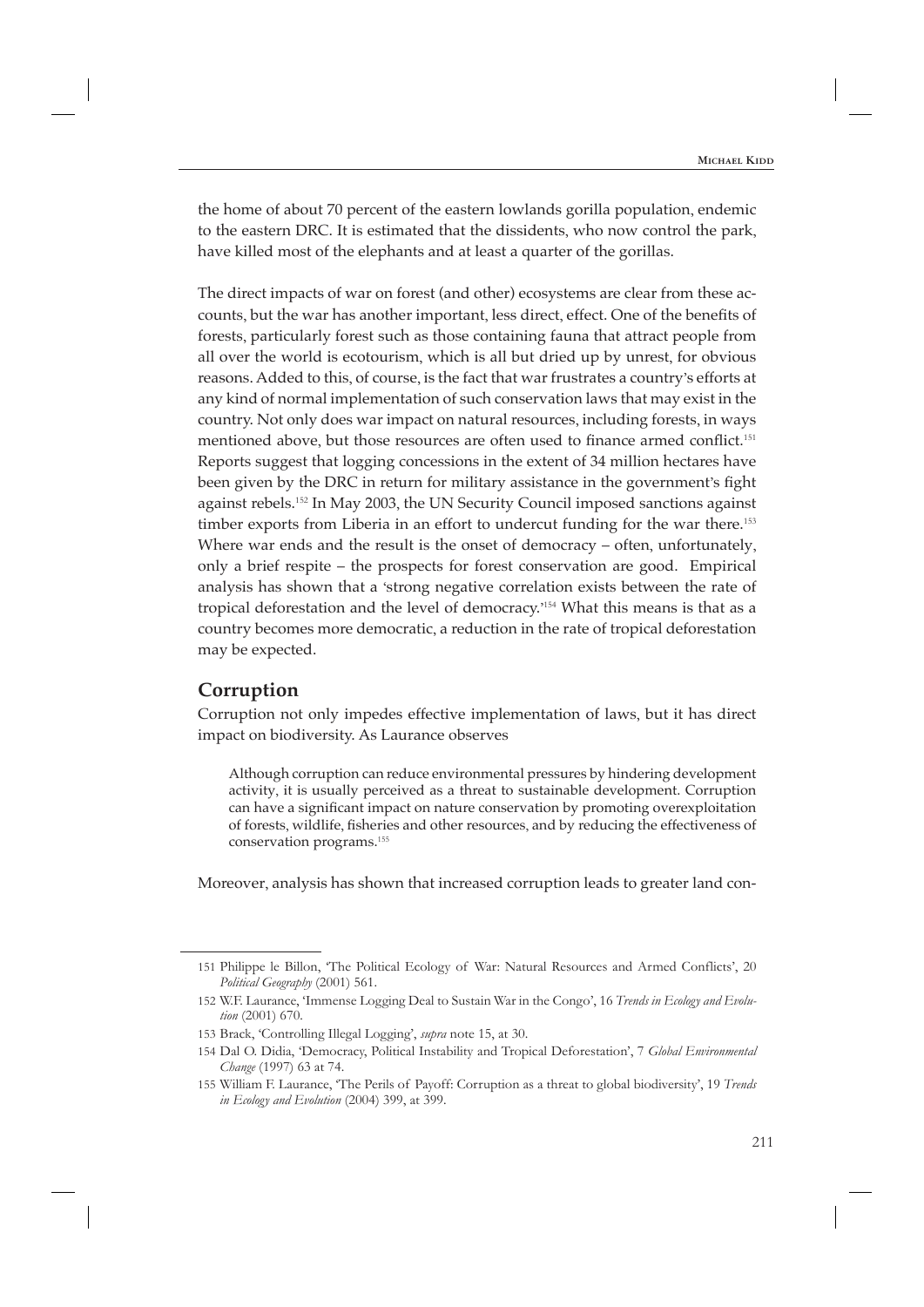version.156 The organization Transparency International publishes an annual Corruption Perceptions Index, which is derived from several different surveys that garner the perceptions of both residents and expatriates, both business people and risk analysts; the index provides an indicator of the views of decision-makers, who take key decisions on investment and trade.<sup>157</sup> Although the 2004 index<sup>158</sup> does not include all the approximately 200 countries in the world, African countries occupy many of the lowest rungs on the ladder. On a scale of 10 (highly clean) to 0 (highly corrupt), examples of poor African performers are Nigeria (1.6), Chad (1.7) and the DRC, Angola and Côte d'Ivoire (2.0), with several others not much better. The best performing African country is Botswana (6.0), which is the only country scoring more than 5. Much of the literature on corruption in the timber industry focuses on Asia, <sup>159</sup> but there is no reason to doubt, given the pervasive corruption in many afforested African countries, that it is a problem in Africa too.

# **Conclusion**

It is clear that there is a myriad of complex issues impacting on the future of Africa's forests. This paper highlights numerous international and regional initiatives which may either directly or indirectly contribute to forest conservation. Africa, however, presents many challenges to successful implementation of these initiatives. Perhaps the pivotal factor for conservation not only of forests but of biodiversity generally is the alleviation of poverty. It is poverty that to a greater or lesser degree underpins all of the other negative forces identified in this paper: population pressure, armed conflict and political instability and corruption. It is perhaps fitting then to end this paper with reference to another international initiative whose relevance to forests may not be immediately obvious. The United Nations Millennium Development Goals derived from the Millennium Declaration present unequivocal commitments to eradicating extreme poverty and hunger while simultaneously ensuring environmental sustainability.<sup>160</sup> Achievement of these goals presents a huge challenge, not just because of the scale of the problems that have to be addressed, but also because the twin goals of human development and biodiversity conservation require a great deal more thought if they are not to pull in opposite directions.<sup>161</sup> If this does happen, it is likely that the conservation agenda will lose the tug of war and the world's biodiversity, including forests, will suffer.

<sup>156</sup> Edward B. Barbier, Richard Damania and Daniel Léonard, 'Corruption, Trade and Resource Conversion', *Journal of Environmental Economics and Management* (2005), in print.

<sup>157</sup> Transparency International website,www.transparency.org/.

<sup>158</sup> For the 2004 index, see www.transparency.org/policy\_and\_research/surveys\_indices/cpi#cpi2004.

<sup>159</sup> For example, Laurance, 'The Perils of Payoff ', *supra* note 155; S. Corbridge and S. Kumar, 'Community, Corruption, Landscape: Tales from the tree trade', 21 *Political Geography* (2002) 765.

<sup>160</sup> The relationship between forests and the MDGs are addressed in more detail in Tiina Vähänen's paper in the present Review.

<sup>161</sup> Sanderson, 'Poverty and Conservation', *supra* note 74.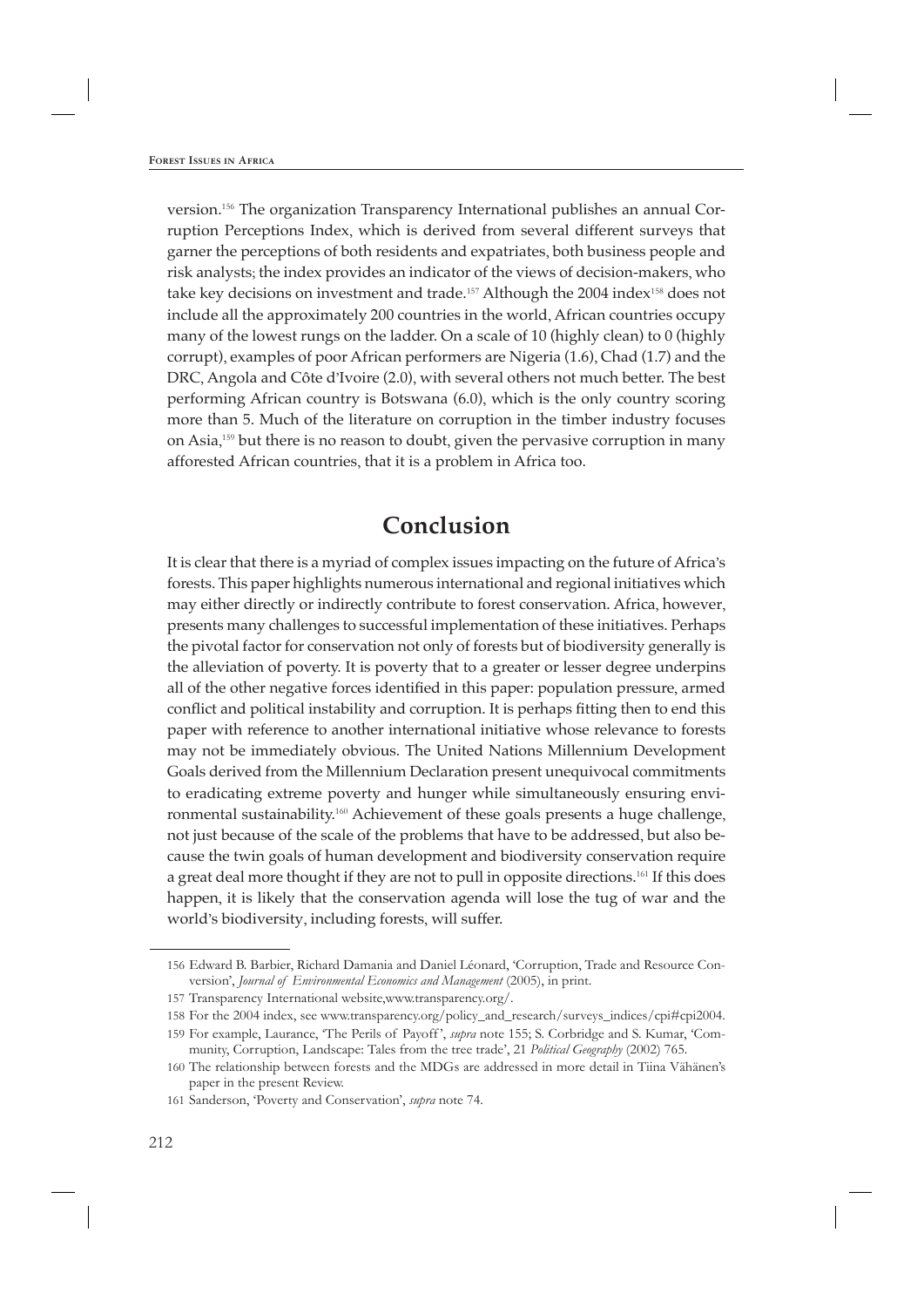# **Forests and the Millennium Development Goals**<sup>1</sup>

*Tiina Vähänen2*

# **Introduction**

The world's forests cover one-third of the Earth's total land area. The rate of deforestation and forest degradation appear to be slowing down slightly, but is still substantial in many parts of the tropics. Forests face severe pressure from expansion of agricultural land, forest fires and climate change. Coupled with large population increases and growing consumption, achieving sustainable forest management remains challenging, especially as many of the problems and solutions lie outside the forestry sector. However, there are also positive trends, such as improvements in forest policy and institutional frameworks and participatory approaches. Given the high number of people who rely on forest products and services for subsistence and income, forestry plays a big part in securing sustainable livelihoods. The contributions of forests and trees outside forests to achieving the Millennium Development Goals (MDGs) could be significant, especially if the sector was more fully integrated into wider national development and poverty reduction strategies. Environmental sustainability is being mainstreamed into forest policies around the world, particularly since the United Nations Conference on Environment and Development (UNCED), while the integration of the goals of poverty and hunger reduction in forest policies and plans is less widespread. To maximize the contribution of sustainable forest management to sustainable development and to the achievement of the MDGs will require better co-ordination of economic, social and environmental policies and integrated land use approaches.

<sup>1</sup> This paper is based on lectures given by the author on 15 and 16 August 2005.

<sup>2</sup> Forestry Officer, FAO.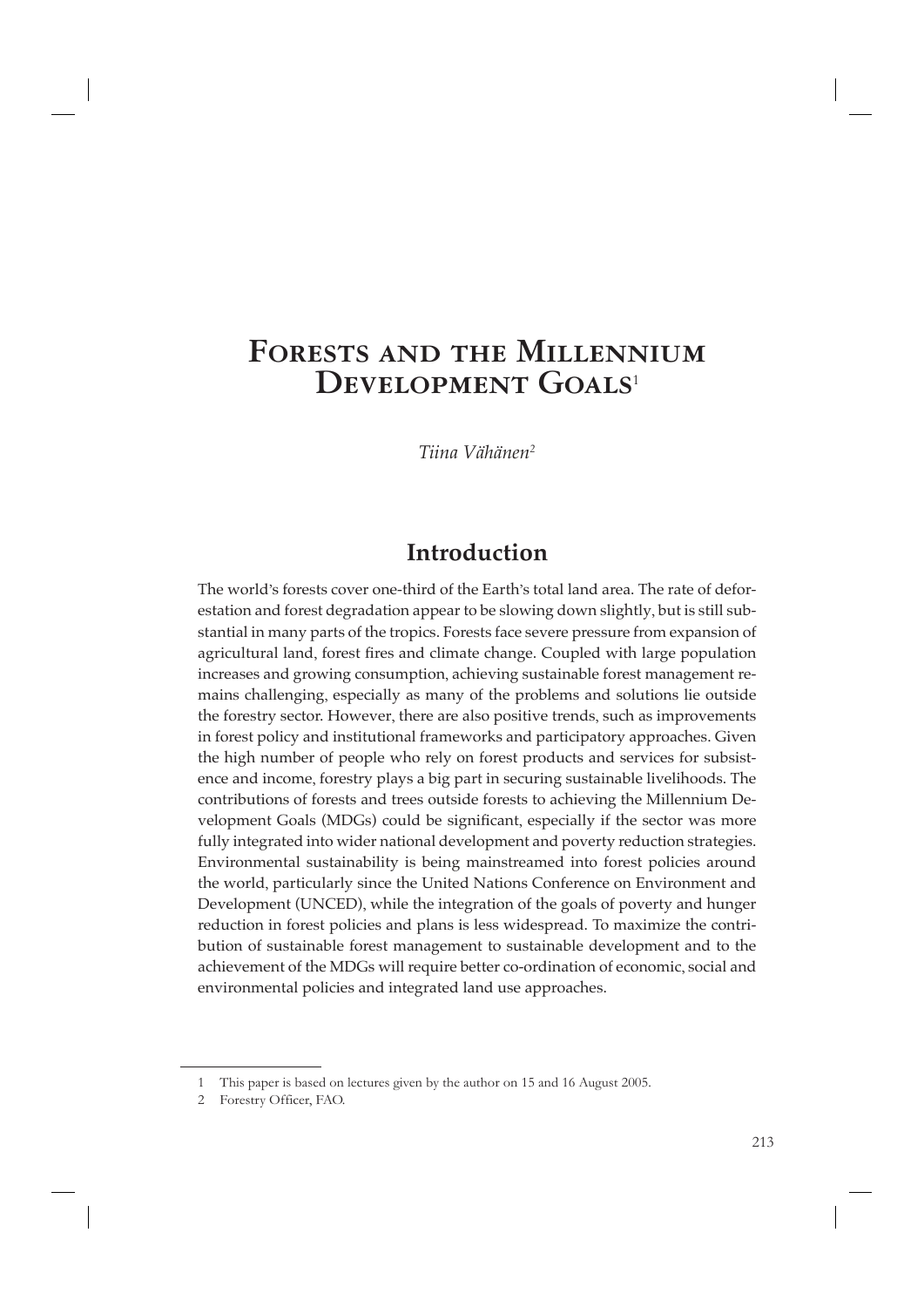# **State of the World's Forests**

## **Trends in Forest Resources**

The *Global Forest Resources Assessment 2000* estimated that the world's forest cover was about 3.9 billion hectares – or roughly 30 percent of the total land area of the Earth. About 95 percent of the forest area was natural forests and five percent forest plantations.<sup>3</sup> The distribution of forests among countries is uneven. Sixty percent of the world's forest cover is located in just seven countries: Russia, Brazil, Canada, the United States, China, Australia and the Democratic Republic of Congo. Ten countries have more than 70 percent of their land area covered by forests, while 51 countries are in the low forest cover category, with less than 10 percent forest cover. Although the rates of deforestation and forest degradation appear to have slowed down in recent years, they are still substantial. The deforestation rate in the 1990s was estimated at 14.6 million hectares per year, while 5.2 million hectares were gained through afforestation and natural expansion of forests. The net rate of change was thus a loss of 9.4 million hectares of forest per year. Most of the losses occur in the tropics.<sup>4</sup> In non-tropical regions the net change is positive.<sup>5</sup> This is due to large areas of natural forest expansion on abandoned agricultural land, for example, as well as concerted afforestation efforts.<sup>6</sup>

Forest plantations play an increasing role in meeting the demand for wood products. In 2000, forest plantations covered 187 million hectares, 62 percent of which was in Asia. Although accounting for only five percent of the total global forest cover, plantations supply about 35 percent of global roundwood, with this number expected to increase to 44 percent by 2020. In developing countries, about onethird of the total forest plantation estate is primarily grown for wood fuel.<sup>7</sup> Forests and sustainable forest management play a crucial role in the conservation of biological diversity and large areas of forests have been set aside as protected areas. A mapping project by the Food and Agriculture Organization of the United Nations (FAO) and the World Conservation and Monitoring Centre of the United Nations Environment Programme (UNEP-WCMC) indicates that 12.4 percent of the world's forest area is located in protected areas as classified by the World Conservation Union (IUCN). It should be noted that FAO released updated Forest Resource Assessment figures at the end of 2005.<sup>8</sup>

<sup>3</sup> Food and Agriculture Organization, *Global Forest Resources Assessment 2000* (FAO: Rome, 2001).

<sup>4</sup> Net change of -12.3 million hectares per year.

<sup>5</sup> Net change of +2.9 million hectares per year.

<sup>6</sup> FAO, *Global Forest Resources Assessment 2000*, *supra* note 3.

<sup>7</sup> *Ibid*.

<sup>8</sup> For the *Global Forest Resources Assessment 2005*, see www.fao.org/forestry/site/fra2005/en.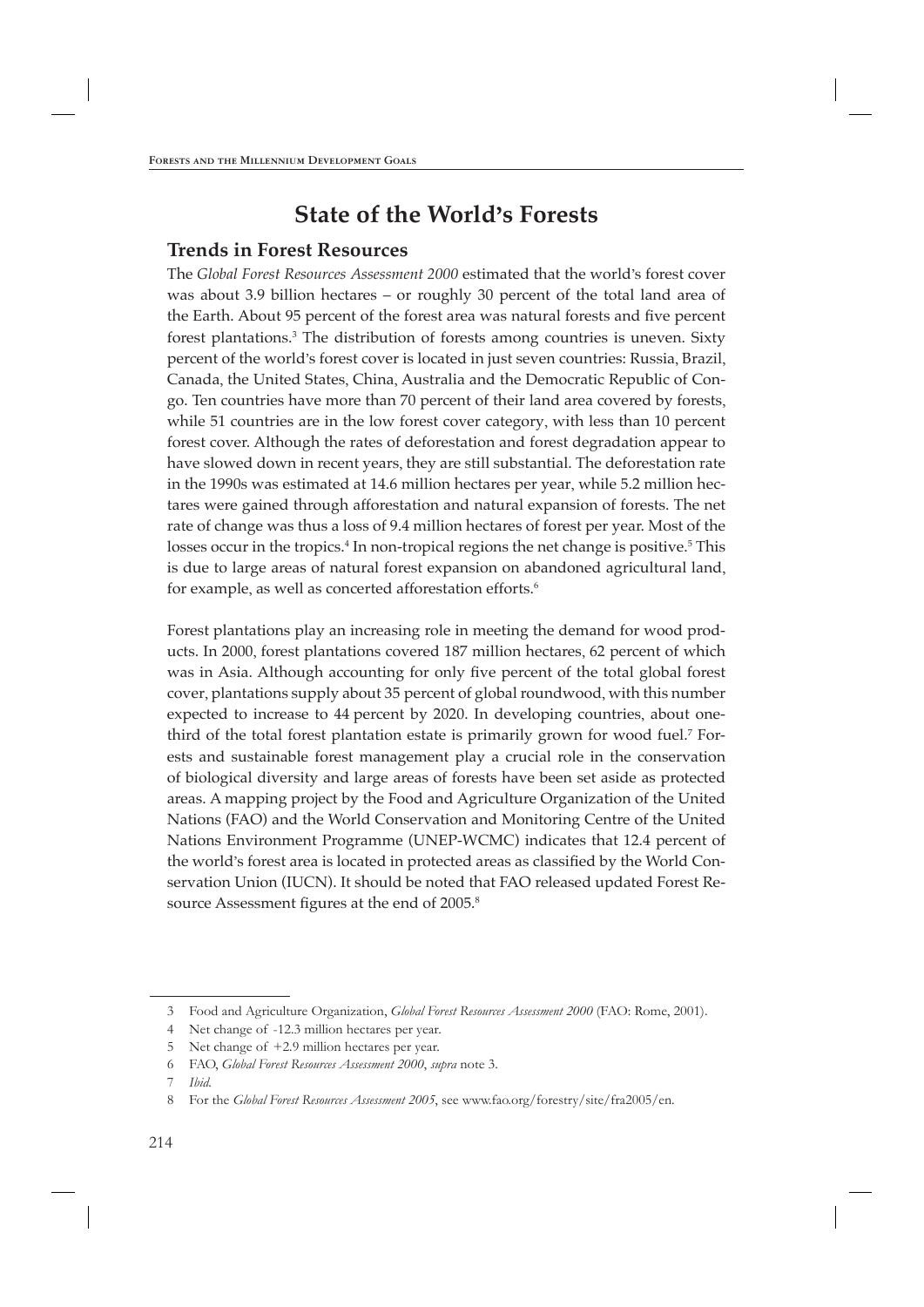# **Pressures on forests**

Agricultural expansion is a major factor of deforestation. Indeed, much of the increase in food production has been at the expense of forests, and additional land will be cleared in the future. However, it is important not to generalize, and more work is needed to examine the situation. Recent FAO findings indicate that in one-third of the countries where agricultural land is expanding, forests are also expanding.

Forest fires are a severe threat to forests, destroying millions of hectares of valuable timber and other forest products every year. According to some estimates 300 to 400 million hectares burn annually in uncontrolled fires.<sup>9</sup> The main causes of forest fire outbreaks in rural areas are agricultural burning and the conversion of forests into croplands, the burning of residues and waste, the burning of forests to improve hunting and arson. Barbecues and fires in campsites also cause many wildfires.

Forests respond to climate change in different ways. Enhanced photosynthesis and/or tree growth has been observed in many regions of the world while, for example, permafrost thawing in Central Alaska threatens natural lowland birch forests. Shielding forests from and adapting forest management to climate change is a crucial future challenge. Despite a growing awareness of the multiple benefits of forests and the need for an integrated management approach, these pressures coupled with large population increases and growing consumption present new challenges to the sustainable management of the world's forests.

## **Trends in the economic importance of the forestry sector**

According to a FAO assessment over the period 1990 to 2000, the total added value in the forestry sector had increased globally very little in real terms. Added value in forestry (roundwood production) increased from around USD 71 billion in 1990 to USD 77 billion in 2000. Added value in the wood-processing sector (sawnwood, panels, paper and pulp) remained about the same, at around USD 277 billion. No information is available about the amount of investment in the sector, but it is likely that trends would be similar to those relating to added value.<sup>10</sup>

The contribution of the forestry sector to total global GDP was USD 349 billion, or 1.6 percent, in 1990 and USD 354 billion, or 1.2 percent, in 2000. The lower relative figure in 2000 is due to an overall increase of the global GDP.<sup>11</sup> The forestry sector accounts for about 0.5 percent of all employment at the global level. Employment

<sup>9</sup> Food and Agriculture Organization, *State of the World's Forests 2005* (FAO: Rome, 2005).

<sup>10</sup> Food and Agriculture Organization, *Forest Products Yearbook 2003* (FAO: Rome, 2005).

<sup>11</sup> A. Lebedys, *Trends and Current Status of the Contribution of the Forestry Sector to National Economies*, Forest Finance Working Paper FSFM/ACC/07 (FAO: Rome, 2004).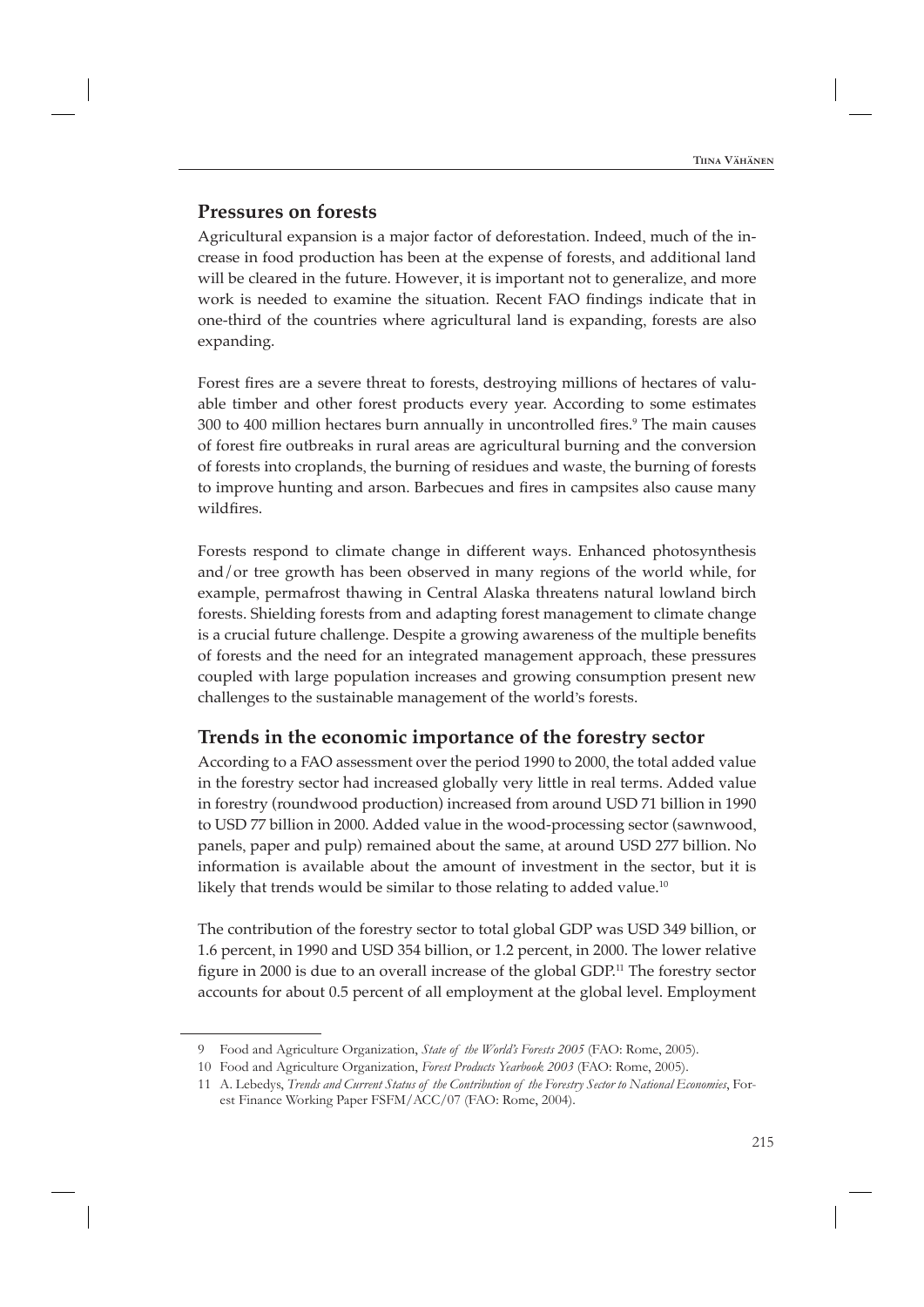in forestry has increased slightly, but employment in the wood processing sector has declined. This is probably due to improvements in productivity over the period of the assessment. In total, the number of people employed in the formal forestry sector increased from around 12.4 million in 1990 to 12.9 million in 2000.12 The real value of forest product exports increased significantly, from a total of USD 96 billion in 1990 to USD 144 billion in 2000, mainly due to increased exports of processed wood products.13

Although added value, employment and export figures have increased over the period, the forestry sector has not expanded as quickly as other parts of the global economy. The sector is becoming less important to trade and GDP at the global level. It should also be noted that all of these figures cover only the formal forestry sector. Informal activities could be significant, particularly in the case of employment. Furthermore, non-wood forest products are a major source of food and income. However, few countries monitor these products systematically so an accurate global assessment is difficult.

## **Trends in policy and institutional frameworks**

In the past decade, the forestry sector has undergone fundamental changes, largely as a result of restructuring, shifts in ownership patterns due to large scale privatization efforts and land reforms, more pluralistic institutional arrangements, devolution of responsibilities to the local level and the adoption of participatory approaches to decision-making. National forestry agencies are commonly undergoing decentralization, restructuring and downsizing. On the other hand, the involvement of local communities in forest management is now a significant feature of national forest policy.14 Private ownership of forest is growing. It is expected that by 2050, 40 percent of the world's forests will be managed or owned by communities and individuals, calling for more organized support services.15 Moreover, large companies have grown even larger through mergers and they own or control significant forest areas worldwide.

Most countries have a national forest programme, usually an iterative forest sector planning process leading to the development of a comprehensive forest policy framework. In many countries, this has contributed to the revision of forest policies and legislation and to wider stakeholder participation in forest planning and decision-making. However, several constraints still hinder the proper implementation of national forest programmes, including a shortage of reliable and up-to-date information on the forest sector, lack of institutional effectiveness and intersectoral col-

<sup>12</sup> *Ibid*.

<sup>13</sup> *Ibid*.

<sup>14</sup> FAO, *State of the World's Forests 2005*, *supra* note 9.

<sup>15</sup> Food and Agriculture Organization, *State of the World's Forests 2001* (FAO: Rome, 2001).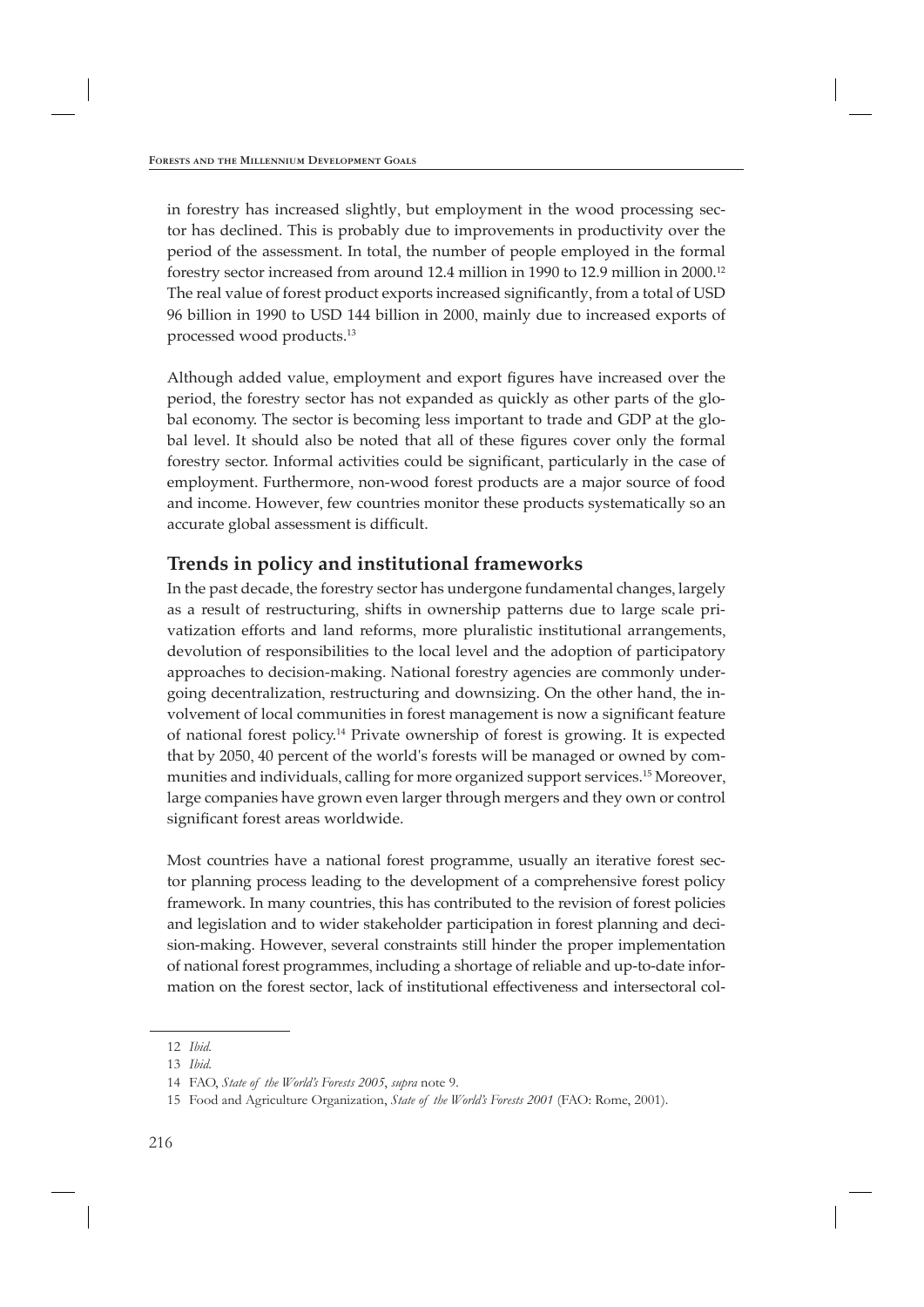laboration, and insufficient funding and institutional capacity.<sup>16</sup> Further efforts are also needed to link forest policy and planning with broader national development strategies, particularly those related to poverty alleviation, as well as to increase linkages to the policies of other sectors, notably agriculture, industry and environment.

## **Improving legal compliance in the forest sector**

According to the World Bank, between USD 10 and 15 billion are lost to countries every year because of illegal activities in the forest sector.<sup>17</sup> Most of the causes are related to poor governance, corruption and the lack of law enforcement capacity. Furthermore, many administrations in developing countries lack an efficient culture of communication and information sharing. In many cases, the proportion of illegally produced timber far exceeds legal production. Corrupt activities depress prices, undermine profitability of legitimate enterprises and help to finance wars and civil strife, all of which weaken efforts to alleviate poverty. Households engaging in small-scale forestry are often forced to pay bribes or sell products to unscrupulous agents at prices far below market value. They have no recourse when corrupt officials or private companies threaten them with violence and illegally deny them access to forest resources to meet their basic needs.18 Ineffective legislative compliance systems also translate into poor forest management, contributing to deforestation and forest degradation as the economic competitiveness of sustainable forest management disappears in the face of financially more profitable illegal ways of using forests.19

# **Intergovernmental dialogue on sustainable forest management**

Intergovernmental forest policy debates within and outside the UN system have focused in the past 15 years on progress towards sustainable forest management, an approach that encompasses environmental, economic and socio-cultural objectives of management in line with the Forest Principles<sup>20</sup> adopted at UNCED in 1992. Principle/Element 2(b) specifically states that:

Forest resources and forest lands should be sustainably managed to meet the social, economic, ecological, cultural and spiritual needs of present and future generations.

 $\Omega$ 

<sup>16</sup> Economic and Social Council of the United Nations, Report of the Secretary-General on national forest programmes, ECOSOC Doc. E/CN.18/2002/4 (UNFF: New York, 2002).

<sup>17</sup> World Bank, *Sustaining Forests: A Development Strategy* (World Bank: Washington D.C., 2004).

<sup>18</sup> FAO, *State of the World's Forests 2001*, *supra* note 15; FAO, *State of the World's Forests 2005*, *supra* note

<sup>19</sup> Food and Agriculture Organization and International Tropical Timber Organization, *Best Practices for Improving Forest Law Compliance*, FAO Forestry Paper 145 (FAO: Rome, 2005).

<sup>20</sup> Non-legally Binding Authoritative Statement of Principles for a Global Consensus on the Management, Conservation and Sustainable Development of all Types of Forests, Rio de Janeiro, 3-14 June 1992, UN Doc. A/CONF.151/26 (Vol. III), www.un.org/documents/ga/conf151/ aconf15126-3annex3.htm.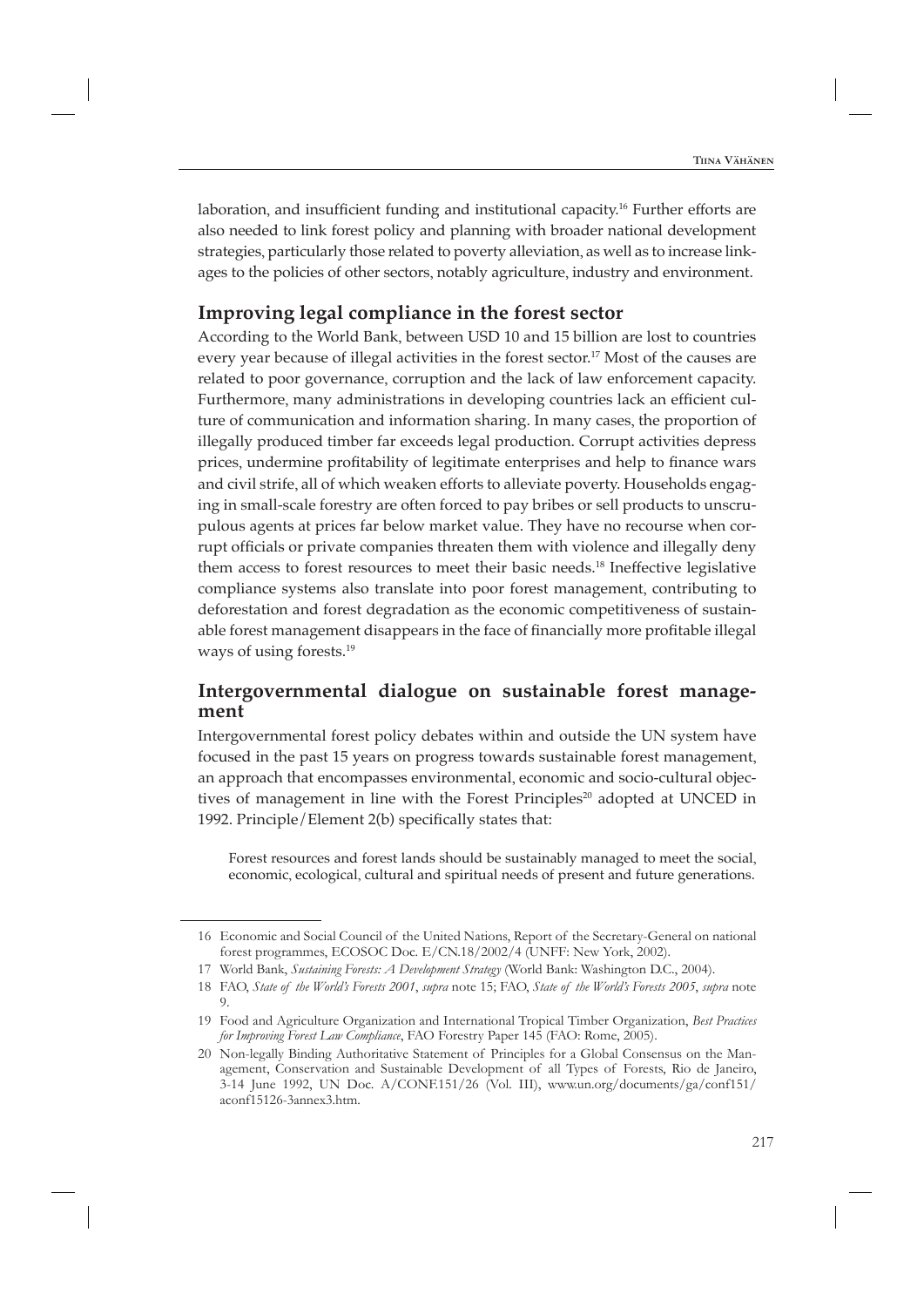Important fora that develop consensus and propose actions to achieve sustainable forest management include the FAO Committee on Forestry (since 1972); the International Tropical Timber Council (since 1986), the United Nations Forum on Forests (since 2000, with an initial mandate up to 2005) and the Conference of Parties of the Convention on Biological Diversity, with dialogue on the expanded Programme of Work on Forest Biological Diversity (since 2002). The last two often suffer from complicated procedural matters, however, that overtake substantial discussions making progress more difficult than expected.

# **The Role of Forests in Contributing to the Millennium Development Goals**

## **Millennium Development Goals**

The Millennium Development Goals (MDGs) unite the international development community around a common, global agenda to reduce poverty. World leaders adopted the Millennium Declaration<sup>21</sup> at the Millennium Summit in September 2000. The Declaration consolidates the MDGs reinforcing goals agreed at world summits, including the World Food Summit, and global conferences held during the 1990s. Each of the eight  $MDGs^{22}$  has numerical targets to be achieved by the year 2015. Indicators have been identified for each target to monitor progress. The proportion of land area covered by forests globally is one of the indicators for the MDG 7. FAO provides data for this indicator through its global Forest Resources Assessment (FRA). A review of progress in the achievement of the MDGs took place at the Millennium+5 Summit at UN Headquarters on 14-16 September 2005.23

With regard to forests, the Millennium Declaration calls for intensified efforts for the management, conservation and sustainable development of all types of forests. Forests contribute to most of the MDGs through their multiple social, economic and environmental functions and services. However, they make the most direct contribution to eradicating extreme poverty and hunger and to ensuring environmental sustainability. Forests are often beneficial to other sectors – notably agriculture, energy and industry – and forests also provide considerable cultural

<sup>21</sup> United Nations Millennium Declaration, GA Res. 55/2, 18 September 2000, www.un.org/ millennium/declaration/ares552e.pdf.

<sup>22</sup> The eight MDGs are: 1) Eradicate poverty and hunger; 2) Achieve universal primary education; 3) Promote gender equality and empower women; 4) Reduce child mortality; 5) Improve maternal health; 6) Combat HIV/AIDS, malaria and other diseases; 7) Ensure environmental sustainability; 8). Develop a global partnership for development. For more information on the MDGs see www. un.org/millenniumgoals/.

<sup>23</sup> Committee on Forestry, *The Role of Forests in Contributing to the Millennium Development Goals* (FAO: Rome, 2005).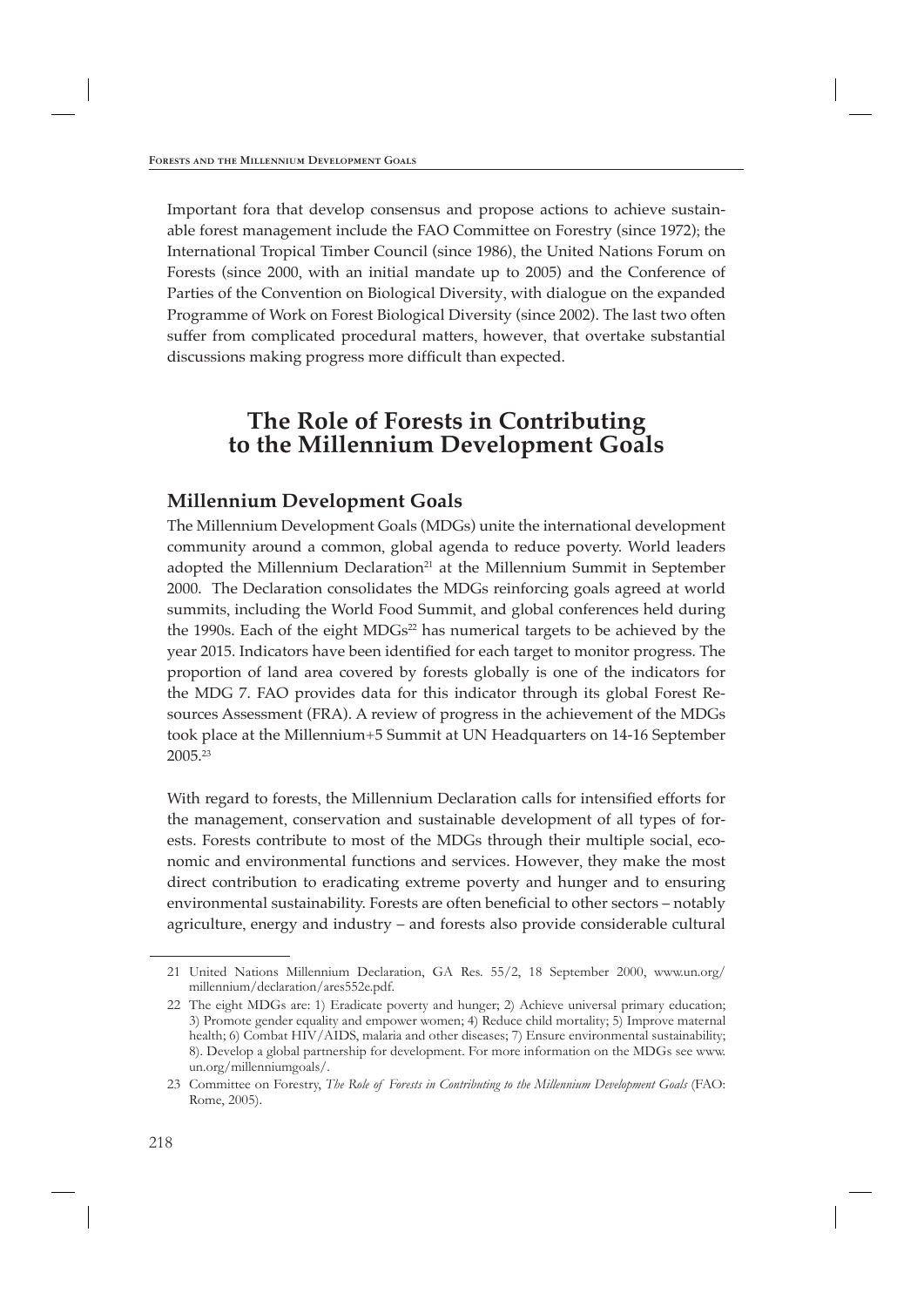and recreational values. In addition, wood is a source of renewable energy and of construction and packing materials, substitutes of which are not as environmentally friendly. Indirectly, forests can help reduce child mortality and improve maternal health by improving food security and access to natural medicines. Forestderived income helps enable rural families to send their children to primary school. Gender-sensitive forest programmes around the world are helping to empower women and improve their access to forest-derived benefits.<sup>24</sup>

## **Forests and poverty**

Forests provide two essential means of living: subsistence and income. Forests are home to 300 million people around the world<sup>25</sup> and one out of four poor people depend on forests for wood fuel, medicinal plants and food for their livelihood.<sup>26</sup> In developing countries, 1.2 billion people use trees on farms to generate food and cash, 27 whereas mangrove forests support the life cycles of the majority of the world's commercial fish species.<sup>28</sup> Wood energy accounts for 7-9 percent of global energy consumption, and up to 80 percent of energy consumption in some developing countries. More than 2 billion people rely mainly on wood fuel for cooking and heating.29 Natural products, many from forests, are the only source of medicine for 75-90 percent of people in developing countries.30 The forestry sector therefore has a potential to help people rise out of poverty through securing forestbased employment or developing small-scale forest enterprises, for example.

Forests and trees outside forests produce wood for fuel and for other purposes such as construction materials, furniture, paper, etc. Forests and trees outside forests also produce a wide range of non-wood forest products such as bushmeat, fodder, fibres, oils and medicines, etc., for subsistence use and for sale in local markets. Forests can provide crucial safety nets, keeping many poor rural people from sinking deeper into poverty and can serve as a lifeline in times of emergency.<sup>31</sup> In many developing countries, poverty is a direct and underlying cause of deforestation and forest degradation. Most deforestation is the result of the conversion of forests to other land uses, particularly agriculture. Many of the problems plaguing

<sup>24</sup> *Ibid*.

<sup>25</sup> World Bank, 'World Bank Reviews Global Forest Strategy', Press Release No. 2000/193/S, web. worldbank.org/WBSITE/EXTERNAL/NEWS/0,,contentMDK:20012961~menuPK: 34463~pag ePK:34370~piPK:34424~theSitePK:4607,00.html.

<sup>26</sup> *Ibid*.

<sup>27</sup> World Bank, *A Revised Forest Strategy for the World Bank Group* (World Bank: Washington D.C, 2001).

<sup>28</sup> Food and Agriculture Organization, *State of the World's Forests 2003* (FAO: Rome, 2003).

<sup>29</sup> Unite Nations Development Programme, United Nations Department for Economic and Social Affairs, World Energy Council, *World Energy Assessment* (UNDP: New York, 2000).

<sup>30</sup> Food and Agriculture Organization, 'Forestry and Food Security', Brochure prepared for the World Food Summit (FAO: Rome, 1996).

<sup>31</sup> FAO, *State of the World's Forests 2003*, *supra* note 28.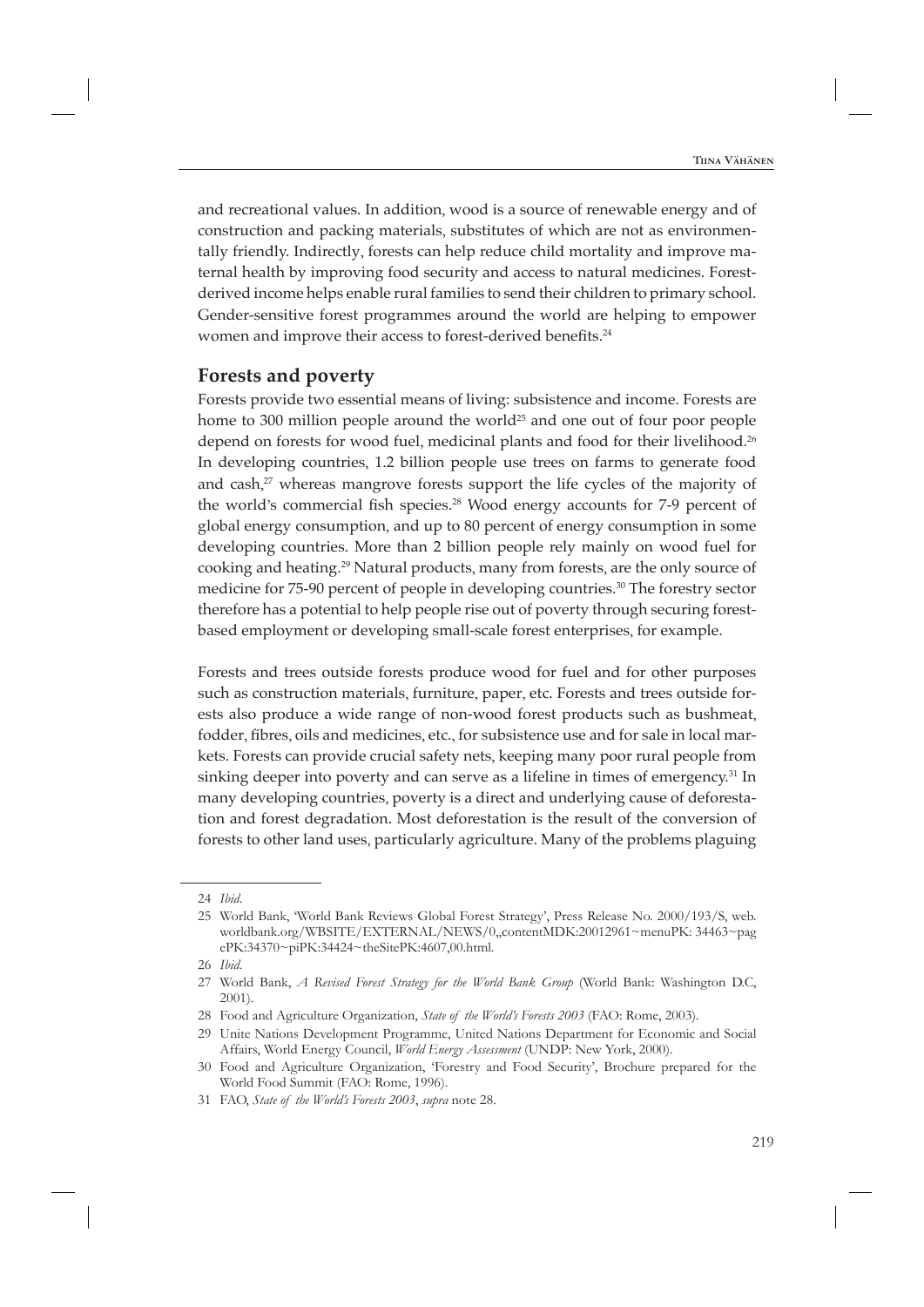forestry therefore come from outside the sector. It is inevitable that some forest land will be converted to agriculture in order to reduce poverty and hunger but effective cross-sectoral planning mechanisms are needed to identify which land would make a relatively greater contribution to sustainable development if converted from forests to other uses.

While policy-makers are showing growing interest in assessing the effects of external factors on the forest sector, and vice versa, intersectoral co-operation is still vague. Recently, the links between forests and poverty reduction and between forests and food security have gained more attention in development assistance. Community-based forestry is particularly well placed to address poverty reduction. Improving local peoples' rights and access to forest resources and participation in decision-making is a prerequisite to sustainable forest management and forest-based development. Although improving rights and access to forest resources and developing small-holder forest-based enterprises show particular promise for poverty reduction, local political and economic realities, opportunity costs for the use of local resources and other factors may prevent the poor from benefiting from community-based forestry programmes to the extent intended.<sup>32</sup> Much still remains to be done to clarify and secure access rights. While progress has been made in incorporating sustainable development goals into forest sector policies and planning, the integration of forests and agroforestry into national sustainable development plans is less advanced. Forestry and agroforestry are overlooked or feature weakly in most national Poverty Reduction Strategy Papers (PRSPs), which are the key country level planning mechanisms for implementing the MDGs. Forest departments often have limited involvement in the development of PRSPs and in other sustainable development plans.<sup>33</sup>

## **Forests and environmental sustainability**

The MDGs call for the integration of the principles of sustainable development into environmental, and thus also forest policies. Failure to achieve environmental stability will undermine social and economic development efforts. Forests play a critical role in sustaining the health of the environment by mitigating climate change, conserving biological diversity, maintaining clean and reliable water sources, controlling erosion, protecting agricultural soils, sustaining and enhancing land productivity, protecting coastal and marine resources, providing low cost and renewable energy and enhancing the urban environment. These environmental services are well documented and their social benefits quite well understood, but the means to capture their economic values are as yet underdeveloped.

<sup>32</sup> D. Gilmour, Y. Malla, M. Nurse, *Linkages between community forestry and poverty* (Regional Community Forestry Training Center for Asia and the Pacific: Bangkok, 2004).

<sup>33</sup> COFO, *The Role of Forests*, *supra* note 23.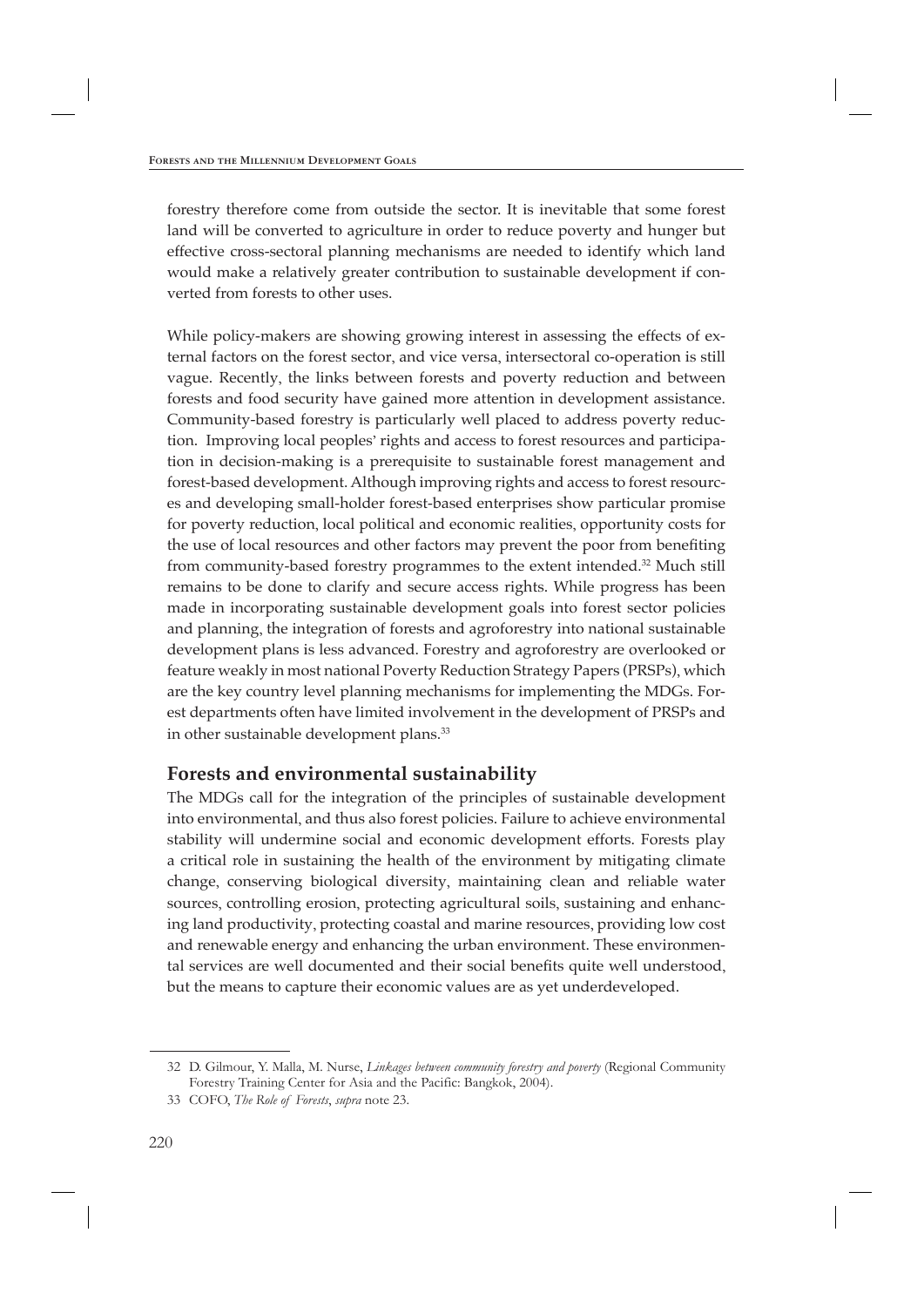There appears to be more and more cases of payment being made for the environmental services that forests provide. An example of this is payment for a forest owner or a local community for watershed protection, in order to guarantee drinking water to users, a practice which is expected to become more widespread. Payment for biodiversity conservation and carbon sequestration are two other emerging areas that are receiving significant attention. Forest-based ecotourism is increasing in popularity as well. If managed properly, it can generate income and employment for those faced with few alternative livelihood opportunities.<sup>34</sup>Managing forests for the range of inherent values they have, including environmental value, will be impossible if the sector as a whole is not financially viable. While protection of forests is important for conservation of biological diversity, forests in general are a renewable resource, meant to be used.

# **Conclusion**

Forests and trees support economic and social development, environmental sustainability and the ecological functioning of landscapes in a number of ways. They provide income, employment and goods to sustain hundreds of millions of families, helping some of them to rise out of poverty and they support rural development. They provide fuel for cooking and heating to more than one billion people, and generate tax revenues and stimulate overall economic growth. Forests and trees improve soil fertility, produce livestock fodder, protect agricultural soils and also provide wild meat, fruits and other edible forest products which are a major source of protein, vitamins and medicines to hundreds of millions of poor people. Finally, forests and trees mitigate climate change, conserve biological diversity, maintain clean and reliable water resources, control erosion, protect coastal and marine resources and enhance the urban environment. Some of the key ways to maximize the contribution of forestry to sustainable livelihoods are to make forests and trees outside forests part of wider strategies for economic and social development, secure strong national commitment to improve governance and fight corruption, empower forest-dependent people and build their entrepreneurial skills and provide assistance to implement realistic action plans that bring lasting change.<sup>35</sup>

Intersectoral co-ordination is crucial for the achievement of all MDGs. Forestbased poverty reduction efforts tend to be linked to other land uses and should form part of rural development strategies. Conversely, the potential of forests and trees outside forests to contribute to environmental sustainability cannot be fully realized without intersectoral co-operation and co-ordination. Although difficult

<sup>34</sup> El-Lakany, 'Broader Development Strategies: Making Room for Forestry', Jack Westoby Lecture, Australian National University, Canberra, Australia, 15 August 2005.

<sup>35</sup> *Ibid*.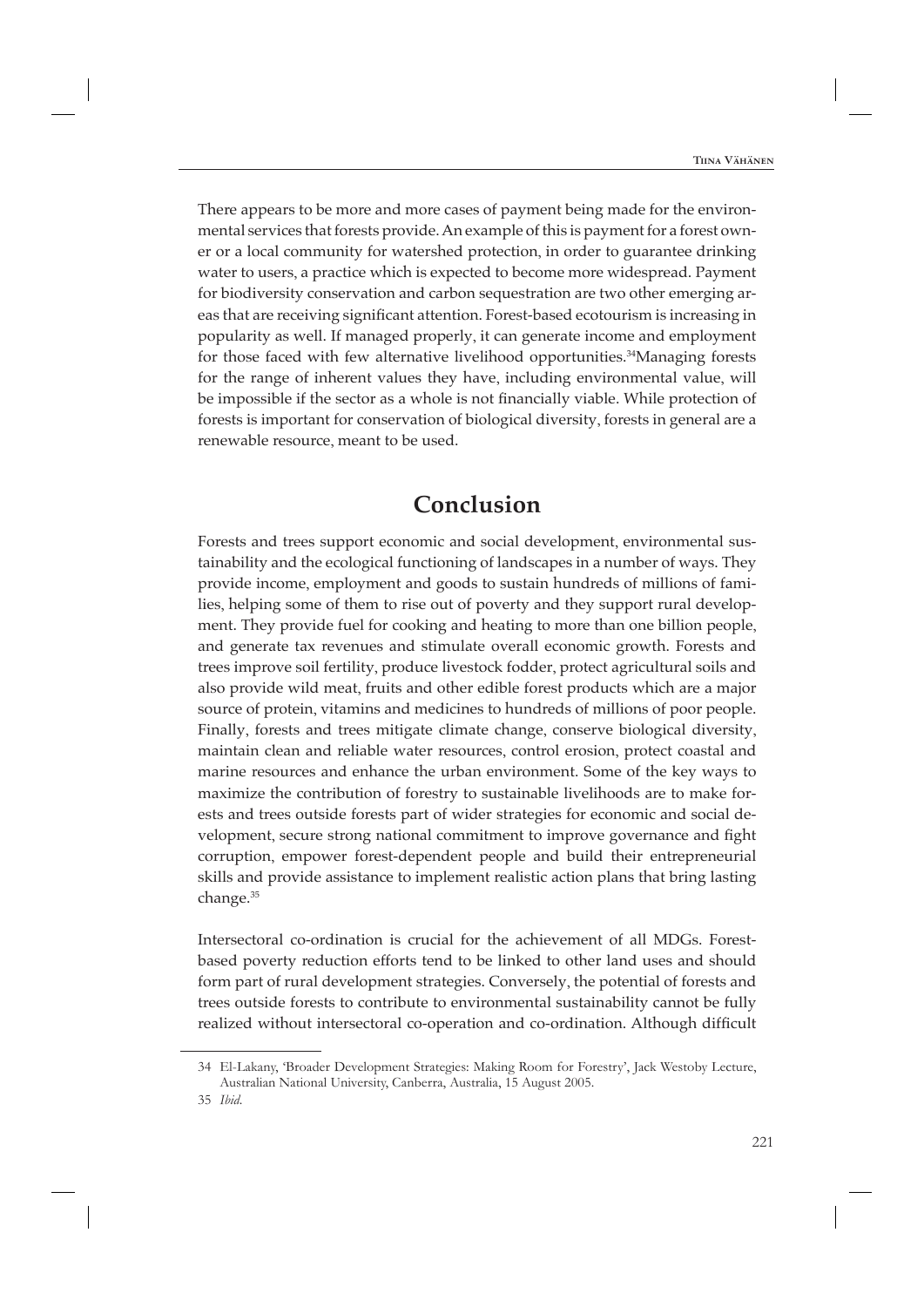and time-consuming, such co-ordination is necessary for sound decisions to be made on land use and resource allocation. Although trade-offs are inevitable at times, the right balance among the economic, environmental and social dimensions of forestry is the key to sustaining forests and to their contribution to the achievement of the MDGs.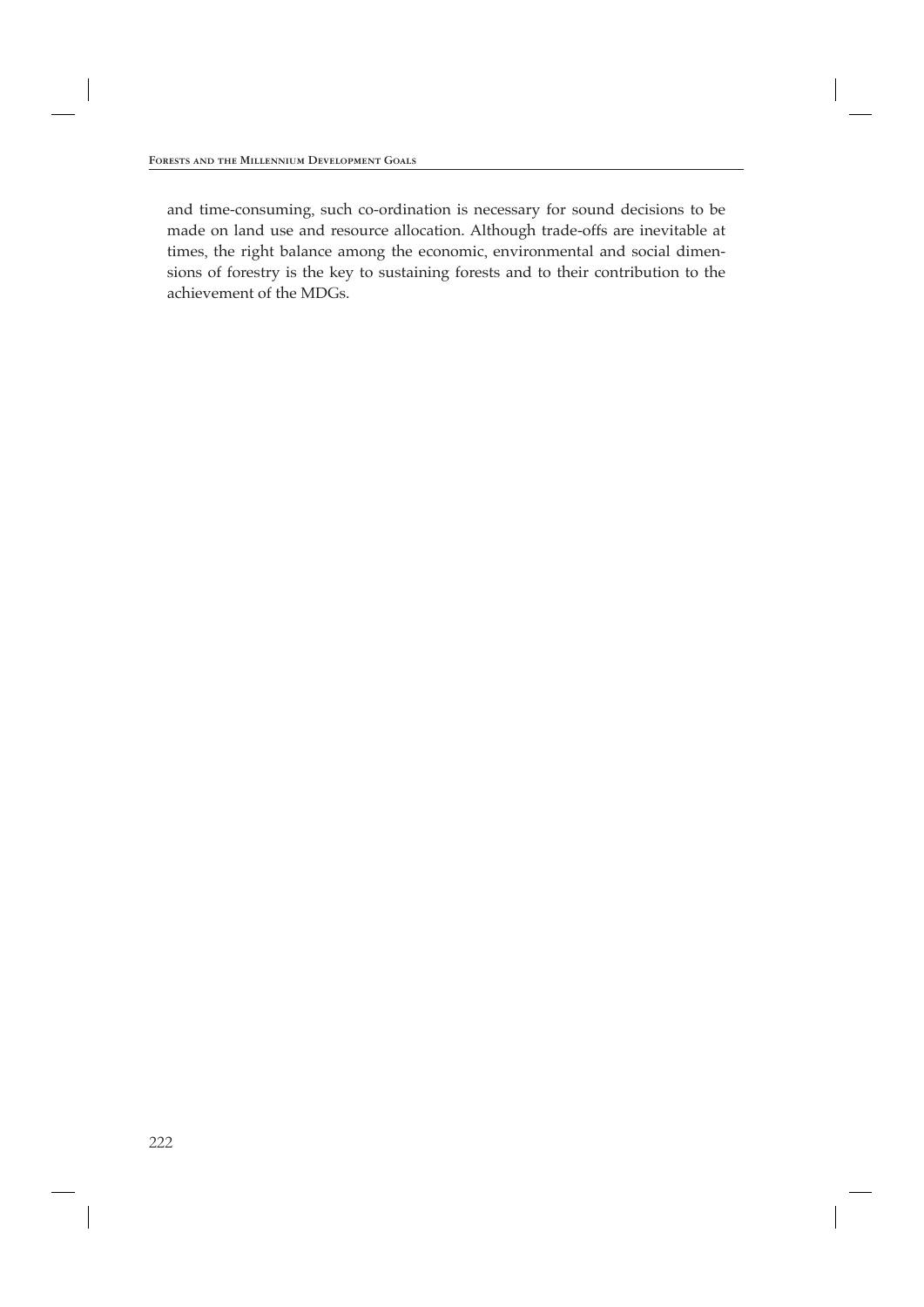# **The United Nations Forum on Forests: Building a stronger regime**<sup>1</sup>

*Pekka Patosaari2*

# **Introduction**

This paper will begin by presenting some facts and views on forests in the context of international environmental law-making and diplomacy. Recent developments with respect to forests and forest policy will be discussed, followed by an overview of the linkages between international law and forest policy, particularly as it relates to the work of the United Nations Forum on Forests (UNFF).<sup>3</sup> Finally, the paper will look at lessons learned and will present some suggestions for future negotiators and practitioners.

# **Forests as a Microcosm**

The world has about 4 billion hectares of forests that constitute about 30 percent of the Earth's surface area. All of the Earth's inhabitants depend to varying degrees on forests for their livelihoods. The major challenge is how to respond to the growing needs of people and their communities. Forests provide subsistence and income to about 350 million people who live within or near forests. Forest industries provide employment to nearly 100 million people. Forests are the largest reservoir of terrestrial biological diversity, they are a regulator of climate and water cycles and they provide a habitat for known and unknown plant and animal gene pools

<sup>1</sup> This paper is based on a lecture given by the author on 15 August 2005.

<sup>2</sup> Director, United Nations Forum on Forests Secretariat, United Nations Department of Economic and Social Affairs.

<sup>3</sup> For more information on the United Nations Forum on Forests, see www.un.org/esa/forests/ index.html.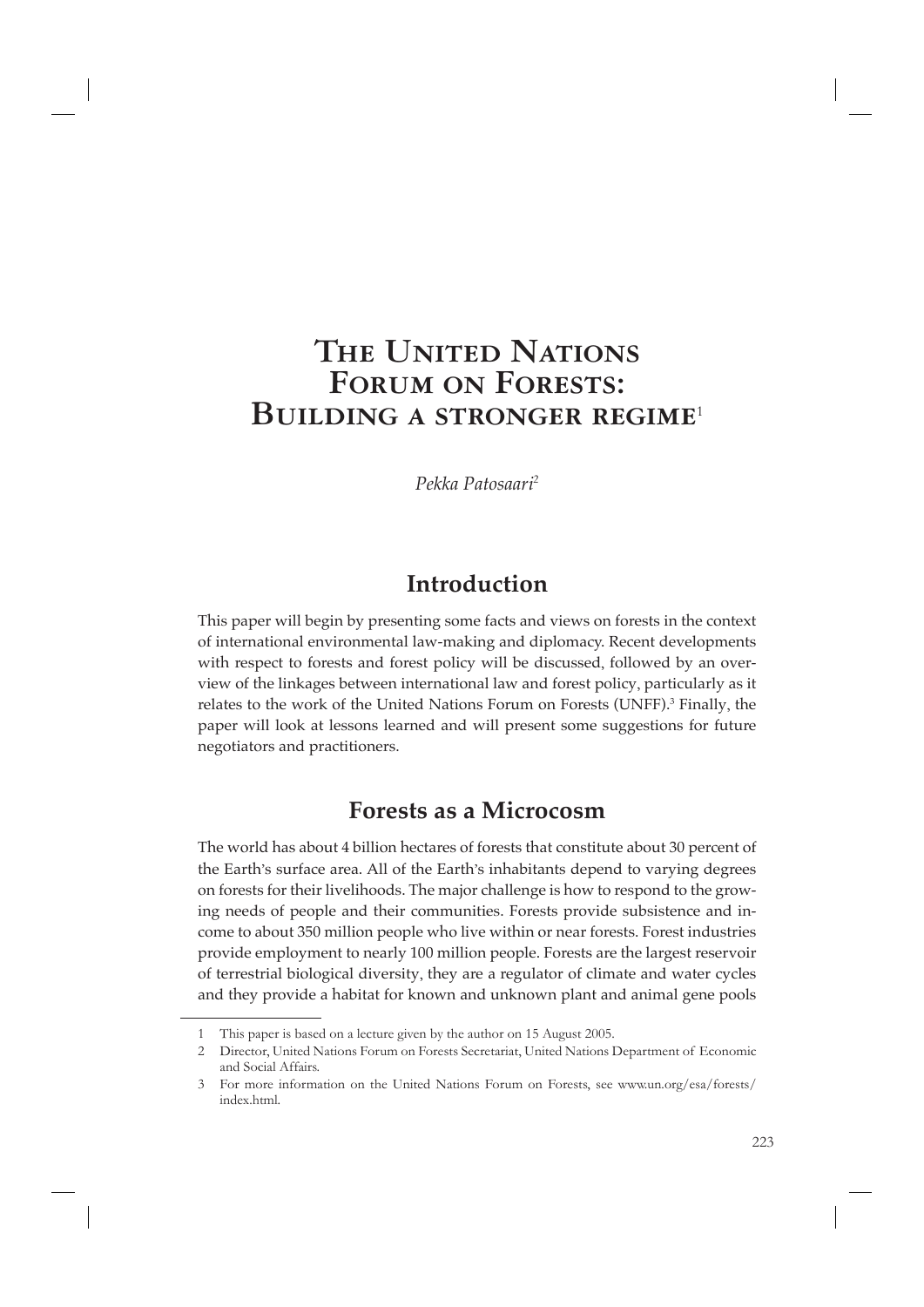and a space for the cultural and spiritual well-being of human civilization. However, the forests of the world are at grave risk today. Millions of hectares of forests are lost every year due to deforestation and forest degradation, risking the welfare of present and future generations.

Forests have one particular characteristic, which is both advantageous and disadvantageous. Due to the wide range of products and services that forests provide, forests also have a multitude of stakeholders with a wide range of interests. Often such interests conflict. For example, forests are a source of revenue for governments. They can provide excess land for cultivation to poor landless farmers. They are wildlife habitats to be protected as well as watersheds for downstream populations. They can be a spiritual or hunting ground or a game or recreational refuge to city-dwellers. They provide industry with raw material for making lumber or paper. The growing significance of international trade and environmental problems and climate change make forests an issue of global concern, too. Additionally, policies and actions in other sectors such as energy and agriculture impact on the health and survival of forests. In such complex and challenging circumstances, sustainably managing this precious natural resource in the best possible way is a big policy challenge to national and international decision makers.

## **Sustainable Forest Management as Part of a Broader Development Agenda**

In 2000, heads of state and governments came together to create a holistic vision for development, encapsulated in the eight inter-connected Millennium Development Goals (MDGs).<sup>4</sup> Forests could indeed help a great deal in finding solutions to development challenges. In particular, they could help alleviate poverty, as envisaged by the MDGs. Despite such huge potential and the adoption of the Forest Principles<sup>5</sup> and Chapter 11 of *Agenda* 21<sup>6</sup> thirteen years ago at the Earth Summit, there are still many challenges to be faced in halting deforestation and land degradation. Globalization and the fast pace of development in several parts of the world also represent new pressures on forests, and on their ability to contribute to critical socio-economic and environmental challenges.

The United Nations Forum on Forests was established in 2000, particularly for discussion and policy development on these interlinked forest-related issues, and

<sup>4</sup> See www.un.org/millenniumgoals.

<sup>5</sup> Non-legally Binding Authoritative Statement of Principles for a Global Consensus on the Management, Conservation and Sustainable Development of all Types of Forests, Rio de Janeiro, 3-14 June 1992, UN Doc. A/CONF.151/26 (Vol. III), www.un.org/documents/ga/conf151/ aconf15126-3annex3.htm.

<sup>6</sup> *Agenda 21: Environment and Development Agenda*, UN Doc. A/CONF.151/26, www.un.org/esa/ sustdev/documents/agenda21/index.htm.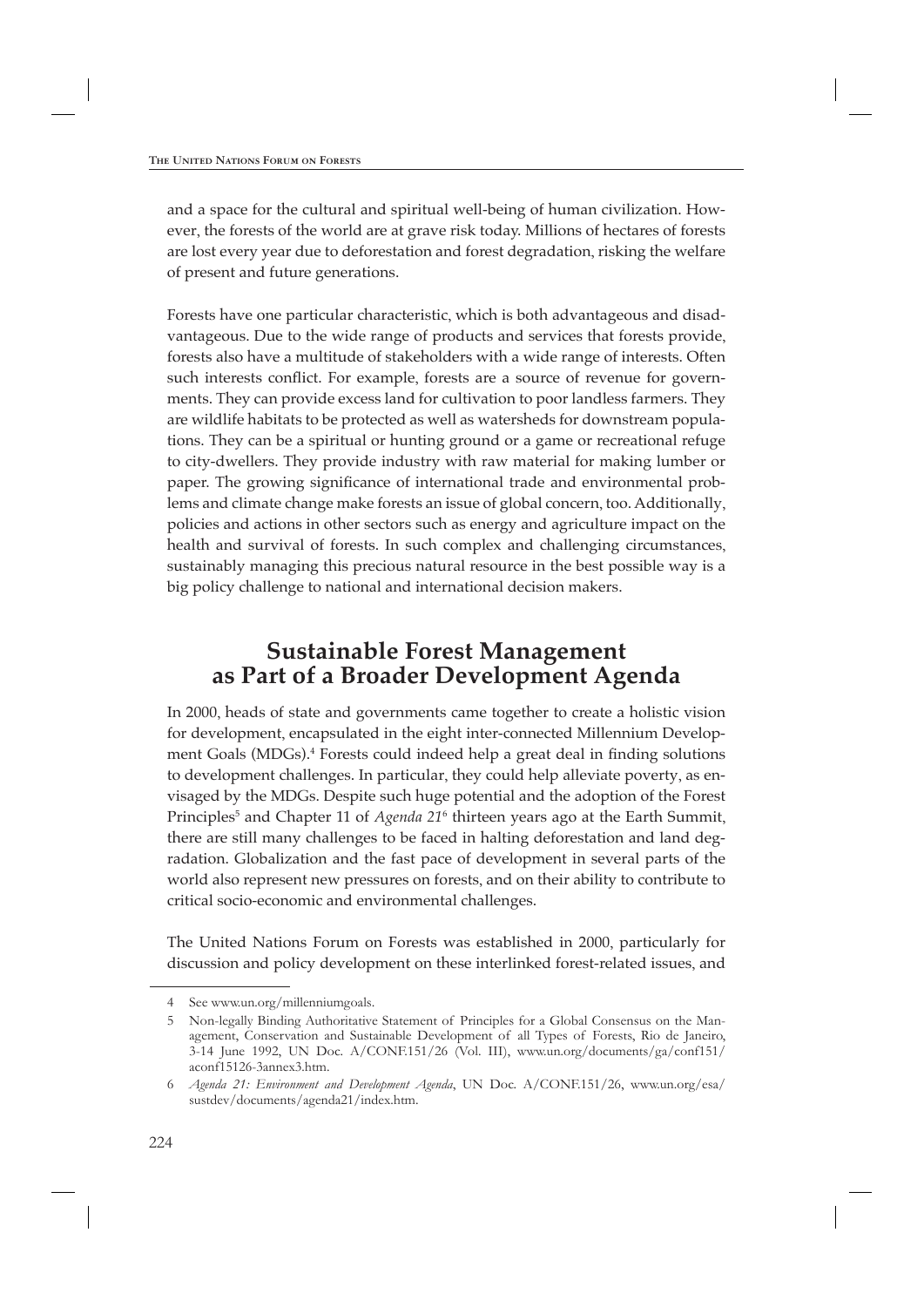to foster co-operation on such cross-sectoral priorities at all levels. As a high-level body under the United Nations Economic and Social Council (ECOSOC), with universal membership and a mandate to address sustainable management of all types of forests, the UN Forum on Forests has pulled together various forestrelated international and regional processes, institutions and instruments, as well as stakeholders from civil society and integrated these pieces into an international arrangement for action, for forests and for people.

Implementation of these policies has to occur at the country level, facilitated by international and regional organizations and instruments and various stakeholder groups. To support the work of the UN Forum on Forests, the heads of international organizations have formed a voluntary partnership: the Collaborative Partnership on Forests. This voluntary partnership has not only supported the Forum and its member states in the implementation of the ad hoc Intergovernmental Panel on Forests (IPF) and the ad hoc Intergovernmental Forum on Forests (IFF) proposals for action, but it has also provided technical and financial support to various countries.

# **International Law and Forests**

States have opted for formal agreements to solve certain transboundary and global issues, preventing further damage to the environment or to human health, and/or achieving desired objectives of higher environmental quality. These agreements can take a number of forms and labels and collectively constitute international law. Many factors compel the international community to initiate a negotiating process. The likelihood of achieving an agreement generally increases when public concern surrounds a problem. Moreover, greater scientific knowledge about the causes and seriousness of a problem as well as broadening the understanding and consensus among states make the agreement more likely. Issues of international concern are often addressed through a legal instrument. However, there is a general need to strike a balance between co-operation and regulation, to recognize state sovereignty, and to take into account voluntary commitments, the role of stakeholders and the business sector, and the importance of access to relevant information. These are among the key elements that may form part of the basis for an effective international legal regime.

These international agreements are developed to modify state behaviour, and through them, those of private actors related to specific sectors. Once created, an international agreement will be as effective as the parties commit to make it. Thus, the implementation or compliance of the provisions (and spirit) of the agreement should be paramount, and would require to be systematically monitored, assessed and reported. There are various ways in which existing international regimes have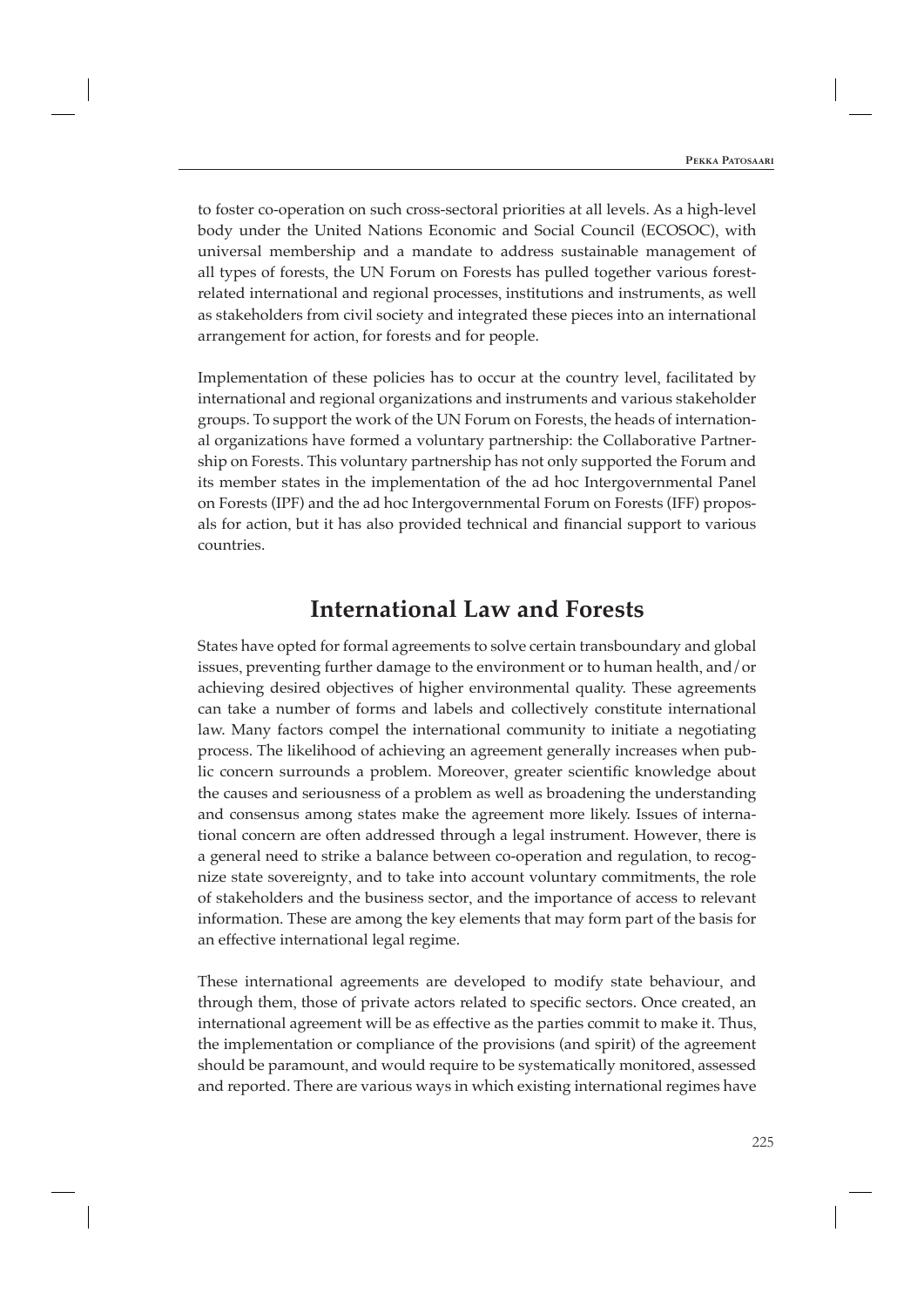incorporated or applied non-binding instruments or decisions in order to address certain matters or to facilitate the application or development of the regime in question. Examples can be drawn from the Convention on Biological Diversity, 7 CITES,<sup>8</sup> the Ramsar Convention,<sup>9</sup> the World Trade Organization's Agreement on Technical Barriers to Trade<sup>10</sup> and Agreement on the Application of Sanitary and Phytosanitary Measures,<sup>11</sup> the United Nations Convention on the Law of the Sea<sup>12</sup> and the United Nations Framework Convention on Climate Change.13 International instruments or agreements frequently contain an articulation of general principles and frameworks for action to address specific problems under the purview of the instruments. They often call for specific country-level actions, such as the adoption of national regulation standards and implementation strategies. Other common provisions of such instruments include international co-operation, monitoring and reporting; research; exchange of information; well-established dispute resolution processes; and co-ordination among related agreements and establishment of independent secretariats.

# **An Effective International Forest Regime**

As the past has shown, there is little doubt that developing an effective international forest regime will be difficult. As with most other international agreements, developing and effectively implementing an international policy framework on forests needs to meet the challenge of balancing the issue of territorial sovereignty with the cross-border nature of the respective problems they address. Sovereign rights over forest resources and their use for national economic development, particularly for poverty reduction, jobs and income generation, dominate national priorities on forests. Some argue that forest policy is a national issue that should not be internationalized. Furthermore, tropical forests often have the greatest bio-

<sup>7</sup> Convention on Biological Diversity, Rio de Janeiro, 5 June 1992, in force 29 December 1993, 31 *International Legal Materials* (1992) 822, www.biodiv.org/doc/legal/cbd-en.pdf.

<sup>8</sup> Convention on International Trade in Endangered Species of Wild Flora and Fauna, Washington D.C., 3 March 1973, in force 1 July 1975, 993 *United Nations Treaty Series* 243, www.cites.org/eng/ disc/text.shtml.

<sup>9</sup> Convention on Wetlands of International Importance especially as Waterfowl Habitat, Ramsar, 2 January 1971, in force 21 December 1975 , 996 *United Nations Treaty Series* 245, www.ramsar.org/ key\_conv\_e.htm.

<sup>10</sup> Agreement on Technical Barriers to Trade, Marrakesh, 15 April 1994, in force 1 January 1995, www.wto.org/english/docs\_e/legal\_e/17-tbt\_e.htm.

<sup>11</sup> Agreement on the Application of Sanitary and Phytosanitary Measures, Marrakesh, 15 April 1994, in force 1 January 1995, www.wto.org/english/docs\_e/legal\_e/15sps\_01\_e.htm.

<sup>12</sup> United Nations Convention on the Law of the Sea, 10 December 1982, in force 16 November 1994, 21 *International Legal Materials* (1982) 1261, www.un.org/Depts/los/convention\_agreements/ texts/unclos/unclos\_e.pdf.

<sup>13</sup> United Nations Framework Convention on Climate Change, New York, 9 May 1992, in force 21 March 1994, 31 *International Legal Materials* (1992) 849, unfccc.int/files/essential\_background/ background\_publications\_htmlpdf/application/pdf/conveng.pdf.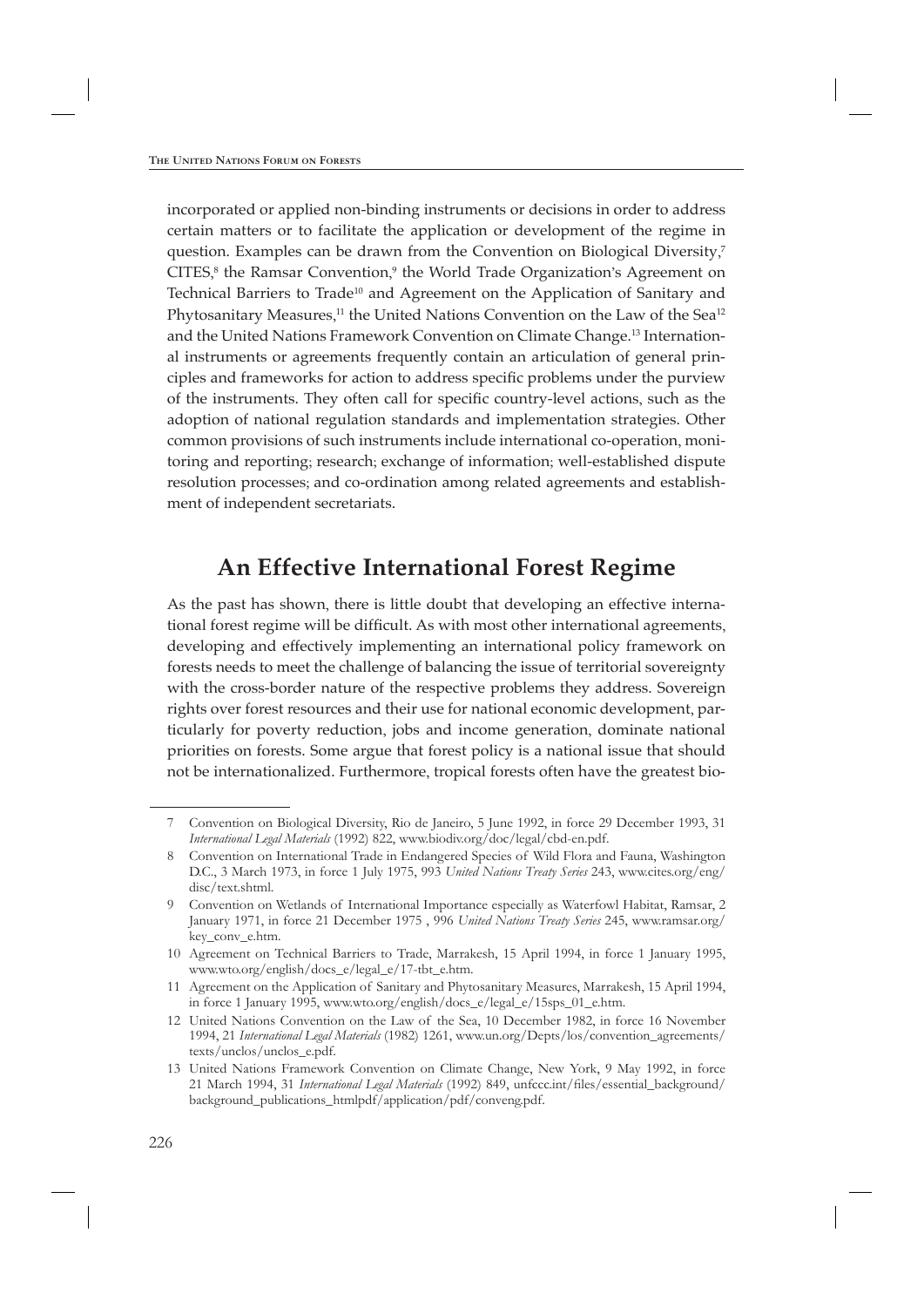logical diversity and some of the most complex problems. International trade in forest products is significant and there are difficult issues relating to illegal logging and associated trade. Growing concerns for human rights and intellectual property rights, particularly regarding indigenous people and local communities, and tension in the rural-urban interface, and between local and global priorities, present another set of challenges. Furthermore, a multitude of interest groups are linked to forests, and often have conflicting demands on the uses of forest goods and services. Balancing their concerns in policy and programming for sustainable forest management, even at the national level, is sometimes complicated enough, and doing so at the global level is even more challenging.

### **The 5th Session of the UN Forum on Forests**

Looking briefly back, the 5<sup>th</sup> Session of the UN Forum on Forests (UNFF-5) held on 16-27 May 2005, faced three major challenges that were inter-linked. First, the question of how to continue the advancement of the implementation of actions already agreed on by the UN Forum on Forests and the ad hoc IPF/IFF process needed to be answered. The second challenge was to assess the performance and effectiveness of the Forum in its first five years, and to consider with a view to recommending to ECOSOC, and through it to the General Assembly, the parameters of a mandate for developing a legal framework on all types of forests. The third challenge was to chart the way forward for the Forum: to consider its future work mandate and structure within the institutional framework of the UN system.

The reports of the UN Secretary General to UNFF-5, in discussing a possible future arrangement, concluded that there were only two main options to be considered by the Forum: strengthening of the current international arrangement on forests and developing a legally-binding instrument on all types of forests.<sup>14</sup> When considering the modalities of the first option, the reports emphasized a need to understand how, in a real sense, the current arrangement could be made stronger in terms of its mandate, working method and programme of work. To this end, the lessons from international environmental regimes indicate that the development of international technical guidelines could be a potential approach. Such voluntary guidelines, or other similar forms of so-called soft law, are developed in a less formal and incremental manner and can come into effect relatively quickly because they normally do not require national ratification. However, because of their very nature of informality, they also carry an inherent risk of limited compliance or non-compliance by states. Thus, the guidelines should be developed in a realistic manner and be coupled with concrete programming and assured means of implementation, and in particular be linked to financial resources and to

<sup>14</sup> For the UNFF-5 documents, see www.un.org/esa/forests/documents-unff.html.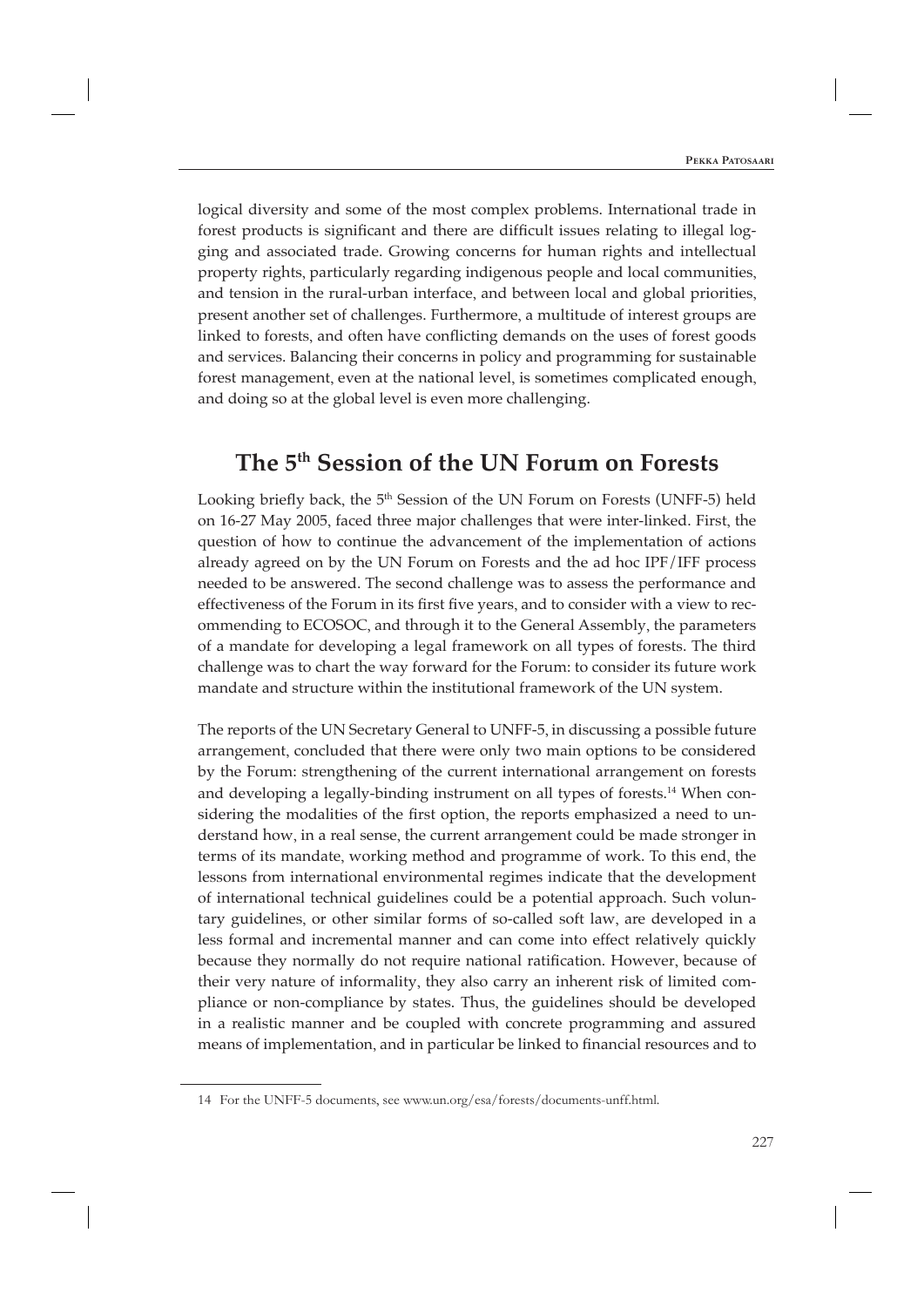capacity-building. A potential advantage of a soft law approach is that it could evolve into a more legally-binding instrument, as information, experience and political consensus among states increase.

On the issue of a legally-binding instrument, the reports noted that the use of the framework convention plus protocol model has become the most common environmental treaty prototype in the past decades. This prototype allows an incremental approach to treaty-making, moving from a general agreement to more specific and concrete obligations in gradual steps. However, such an approach often implies a very long and drawn-out negotiation process. Furthermore, in the case of forests, it would be necessary to establish whether it covers all types of forests in the world, to ensure that, consistent with international law, it respects the sovereign rights of states, and that it would promote democratic values and the human rights of present and future generations. Any such instrument would probably build upon the Forest Principles, the provisions of Chapter 11, *Agenda 21*, the IPF/IFF proposals for action and the work of the UN Forum on Forests. The Forum deliberated on these issues, based on the UN Secretary-General's reports and other inputs. There were intense discussions on how to address the following: means of implementation; working modalities, including regional aspects; establishment of global goals and/or targets; and a possible voluntary code or international voluntary guidelines. However, different expectations among countries on how and what is required to strengthen the arrangement might have contributed to the resulting lack of agreement within the time available time at the  $5<sup>th</sup>$  Session. As such, deliberations on the future arrangement will continue in February 2006, at UNFF-6.15

# **Modus Operandi**

The principal objective of the new international forest arrangement should be to ensure that all of the world's forests are sustainably managed, and it should be logical to start by setting specific international goals and targets. This should indeed be the basis for designing an overarching and comprehensive framework for a good global governance structure for all types of forests. The lack of a co-ordinated, holistic approach leads to the sub-optimal use of resources at the national and international levels. In the case of official development assistance (ODA) financing, the lack of a common agenda has resulted in ineffective and inefficient aid delivery. The sector has been unable to convince policy makers of the need for

<sup>15</sup> Although this paper only takes into account developments until December 2005, it should be noted that UNFF-6, held in February 2006, delivered a strong new mandate and guidance for future international forest policy. For the UNFF-6 documents and outcome, see www.un.org/esa/ forests/session.html.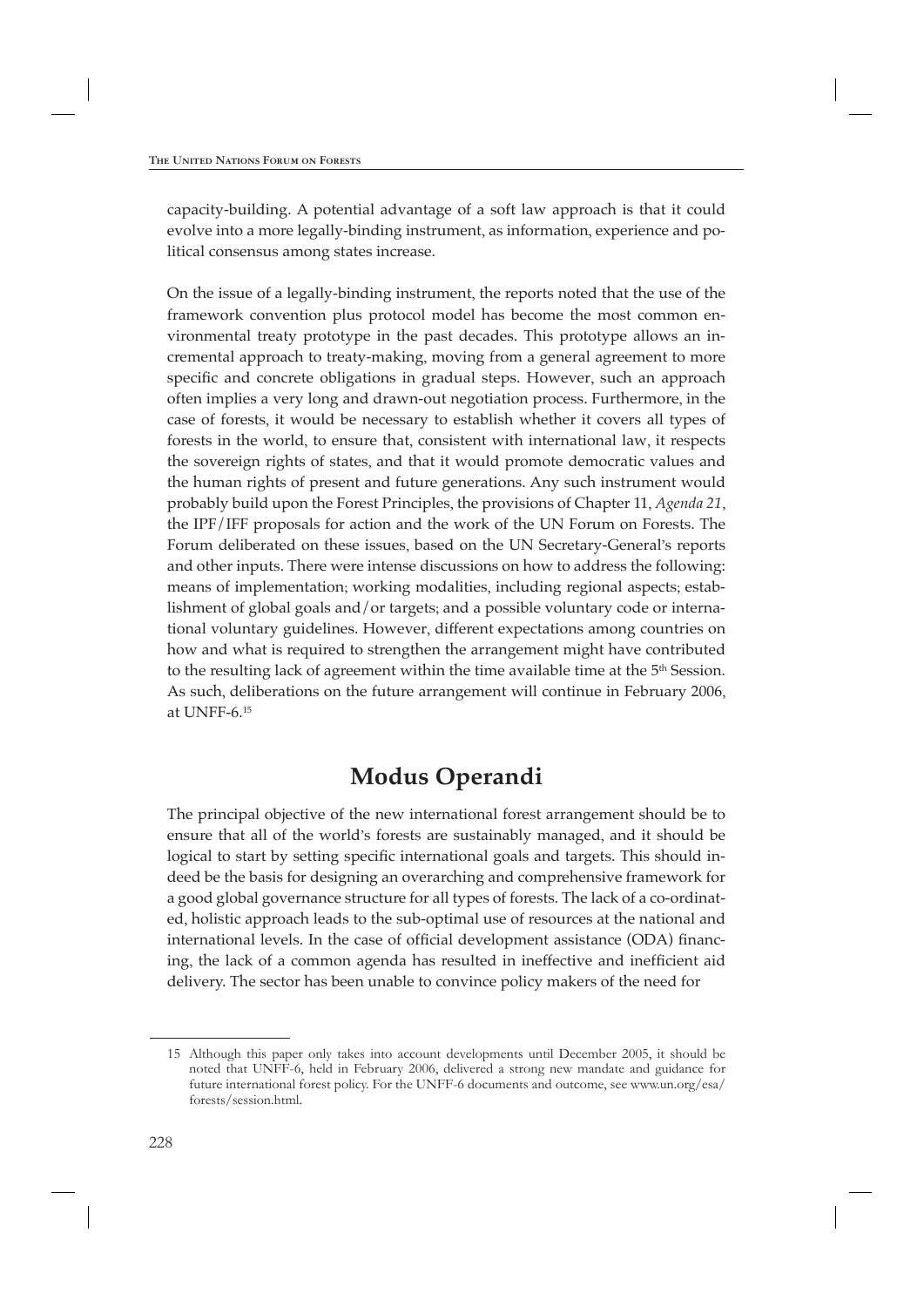increased long-term ODA to support the international forest agenda. In fact, total commitments have decreased in recent years.

Many of the challenges to sustainable forest management come from issues outside the forest sector. The new framework would give forest policy issues a higher level profile and allow for the improved cross-sectoral policy coherence that is needed to address the above issues. The existing conventions relevant to forests were developed with specific objectives that do not necessarily reflect all the priorities necessary to achieve sustainable forest management. This has led to a situation where different approaches to sustainable forest management and decisionmaking processes have been piecemeal and fragmentary, with many gaps and overlaps. A Framework on Forests should be able to overcome this shortcoming. In so doing, it would also complement the existing obligations and enhance their forest-related objectives.

# **Future International Forest Policy**

Some key elements in support of future international forest policy need to be reemphasized. First, coherent and predictable forest policies which recognize all forest benefits and the concerns of all stakeholders are needed. This is the cornerstone for sustainable forest management. These supportive policies and enabling environments are instrumental in attracting the socially and environmentally responsible private sector, and in creating the much-needed forest markets and revenues from forest products and services. Forests and forest products should be used in support of social development, environmentally sound management and conservation and economic growth in a sustainable manner, thus contributing to the overall development of society as a whole. Moreover, policies that bring stability and expand the capabilities of forest-dependent individuals and communities to diversify their income base are essential for long term sustainability. Strengthening institutional capacity for governance and providing extensive opportunities for education, especially for girls, will be important factors in maintaining a healthy local and national economy.

Second, efficient and effective land tenure systems and access to forest resources are crucial for local and indigenous communities, and provide an economic incentive for sustainable forest management. When people have control over and ownership of forests, they have greater opportunities to capitalize on forest assets, and greater incentives to sustain the resource. Good land stewardship and clear principles of social responsibility are prerequisites for sustainable forest management.

None of these pieces can come together without the third basic tenet of sustainable forest management: good governance and strong law enforcement. A lack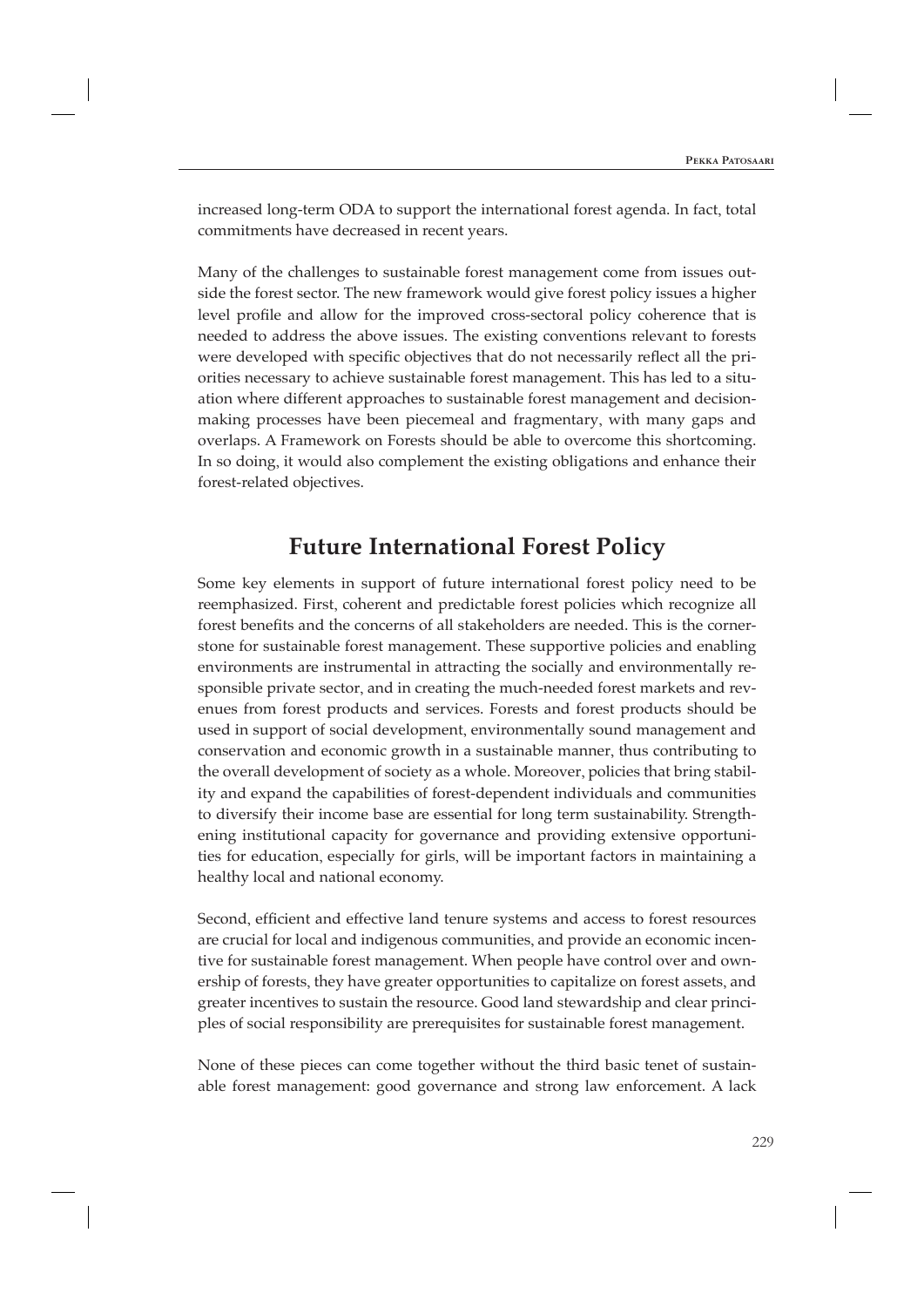of economic opportunities combined with weak law enforcement often leads to illegal logging, which can destroy ecosystems and deprive the local forestdependent community of the possibility of a sustainable livelihood. Illegal logging and trade in illegally harvested forest products have been eroding the resource bases of many countries and impacting on their socio-economic and ecological health. Internal conflicts and illegal harvesting of natural resources, including forest resources, go hand in hand in many countries. Often, illegally harvested timber is exported to finance violent activities. Often national governments are not able to cope with such crises, and they require the international community's support.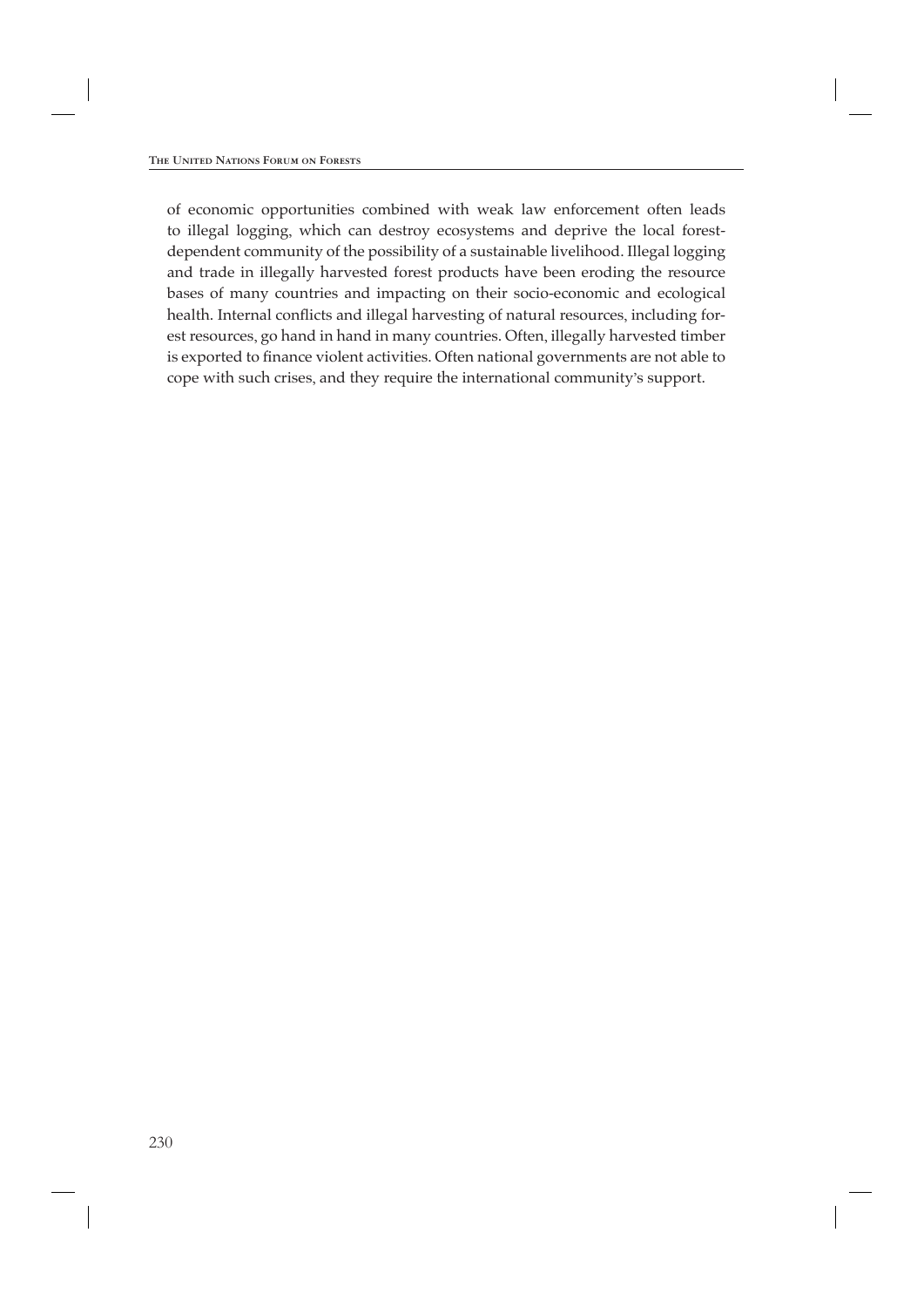# **The Position of African Countries within the International Forest Process Regarding a Legally Binding Instrument, Including an Overview of African Fora on Forests**<sup>1</sup>

*Barbara M.G.S. Ruis2*

# **Introduction**

In this paper, an attempt will be made to give an overview of the international discussions on a legally binding instrument, or treaty, on forests and to point out the complexity of the issue in particular for African countries. A short overview of the international intergovernmental forest process will be made, indicating specific positions taken by African countries. The preparations by African countries for the 5th Session of the UN Forum on Forests, UNFF-5, will be discussed and the outcome of UNFF-5 on the subject of a forest treaty will be briefly addressed. The variety of existing African fora in which the topic of forests is under discussion will also be assessed. The paper aims to raise awareness on two issues in particular the complexity of the negotiations on a legally binding instrument on forests and the enormous difficulties developing countries, in particular African countries, face at the national level when implementing forest policies and laws.

<sup>1</sup> This paper is based on a lecture given by the author on 17 August 2005. It takes into account developments until January 2006.

<sup>2</sup> Legal Officer, Division for Policy Development and Law, United Nations Environment Programme (UNEP). The contents and views expressed in this paper do not reflect the position of UNEP or of the UN, or of their member states.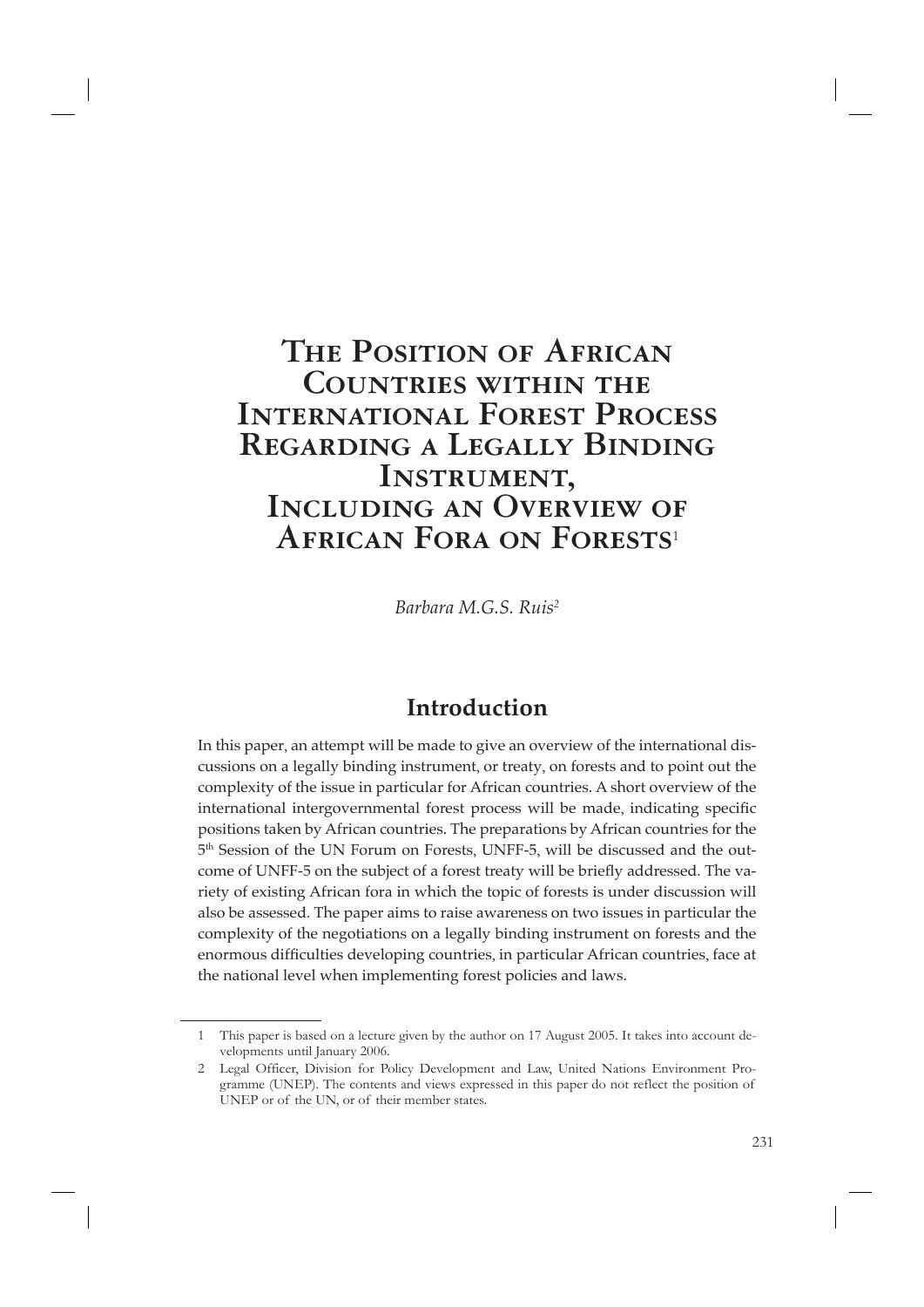## **International Intergovernmental Forest Process**

### **The Road to the intergovernmental panel on forests**

There are many international and some regional instruments, including conventions, and many international and regional processes and institutions which in some way or other deal with forests. This results in much duplication and many gaps in mandates and activities in the forest area, although co-operation among the various regimes does exist. Among the multilateral conventions are the UN Framework Convention on Climate Changes (UNFCCC), 3 the Convention on Biological Diversity (CBD),<sup>4</sup> the UN Convention to Combat Desertification (UNCCD),<sup>5</sup> the Convention on International Trade in Endangered Species (CITES),<sup>6</sup> the RAMSAR Convention<sup>7</sup> and the International Tropical Timber Agreement (ITTA);<sup>8</sup> there are bodies like the United Nations Forum on Forests (UNFF), the Food and Agricultural Organization's Committee on Forestry (FAO COFO); and there are financial and trade institutions, with relevance for forests, such as the World Trade Organization (WTO) and the Global Environment Facility (GEF). It is thought that more than one hundred treaties and institutions exist that regulate forest issues. However, there is no single treaty on forests that integrates all possible forest issues.

The idea of such a treaty is already quite old. At the United Nations Conference on Environment and Development (UNCED) held in 1992 in Rio de Janeiro, the Conventions on Climate Change and Biodiversity were concluded. Originally, the UN General Assembly decided in December 1989 that forests should be one of the subjects to be discussed at UNCED, and during the course of 1990 many countries and institutions came with proposals for a global forest convention. However, during the negotiations in Rio it became apparent that the international community was far from reaching consensus on the contents of a forest convention. There was even disagreement about whether such a convention should be negotiated at all. In the end, the Non-Legally Binding Authoritative Statement of Principles for a Global

<sup>3</sup> United Nations Framework Convention on Climate Change, New York, 9 May 1992, in force 21 March 1994, 31 *International Legal Materials* (1992) 849, unfccc.int/files/essential\_background/ background\_publications\_htmlpdf/application/pdf/conveng.pdf.

<sup>4</sup> Convention on Biological Diversity, Rio de Janeiro, 5 June 1992, in force 29 December 1993, 31 *International Legal Materials* (1992) 822, www.biodiv.org/doc/legal/cbd-en.pdf.

<sup>5</sup> United Nations Convention to Combat Desertification in those Countries Experiencing Serious Drought and/or Desertification, particularly in Africa, Paris, 17 June 1994, in force 26 December 1996, 33 *International Legal Materials* (1994) 1309, www.unccd.int/convention/menu.php.

<sup>6</sup> Convention on International Trade in Endangered Species of Wild Flora and Fauna, Washington D.C., 3 March 1973, in force 1 July 1975, 993 *United Nations Treaty Series* 243, www.cites.org/eng/ disc/text.shtml.

<sup>7</sup> Convention on Wetlands of International Importance especially as Waterfowl Habitat, Ramsar, 2 January 1971, in force 21 December 1975, 996 *United Nations Treaty Series* 245, www.ramsar.org/ key\_conv\_e.htm.

<sup>8</sup> International Tropical Timber Agreement, Geneva, 26 January 1994, in force 1 January 1997, www. itto.or.jp/live/PageDisplayHandler?pageId=201.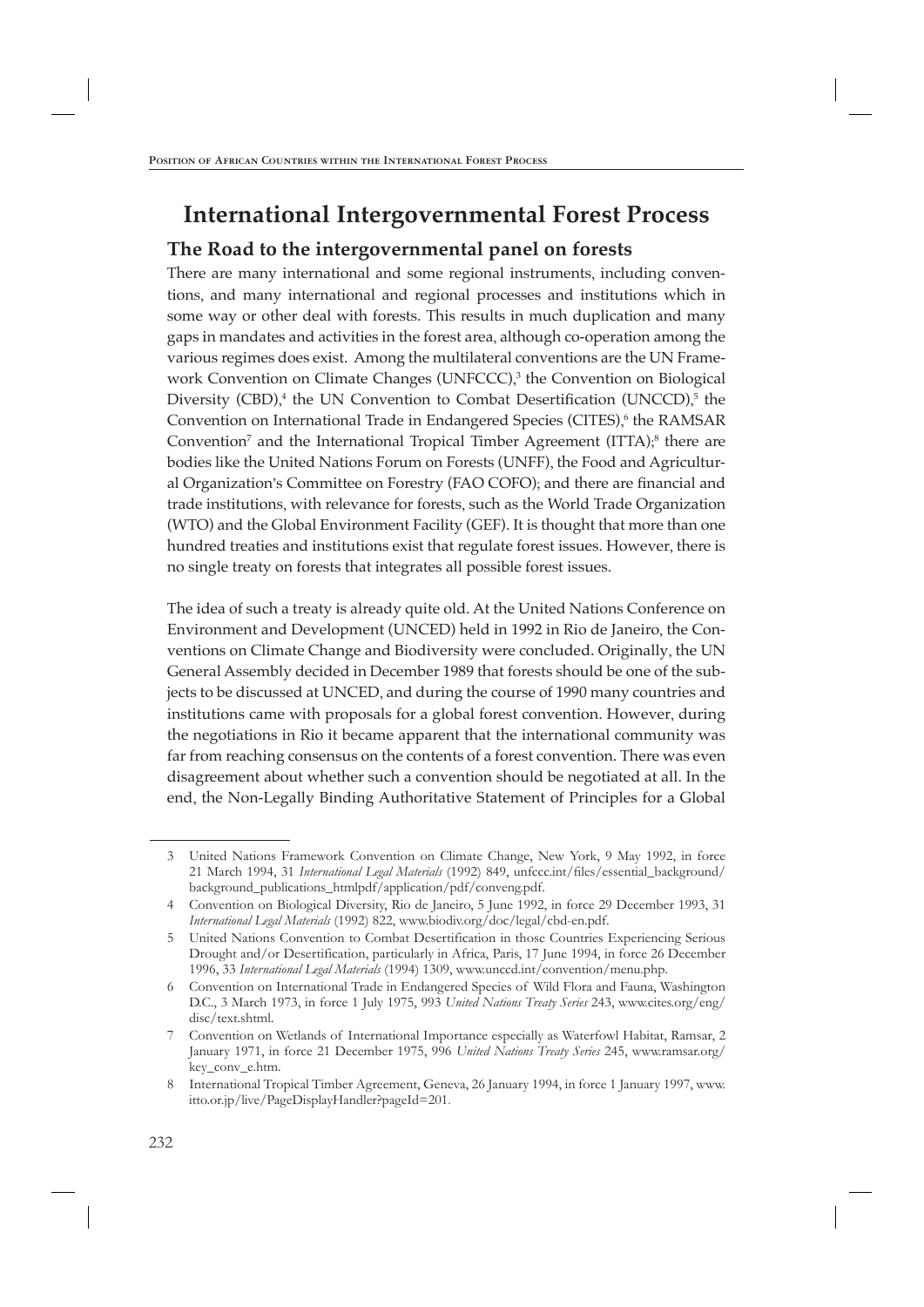Consensus on the Management, Conservation and Sustainable Development of all Types of Forests was adopted.<sup>9</sup> Since a statement is, by its nature, non-legally binding, the inclusion of these words shows that this non-binding aspect needed extra emphasis, demonstrating the great divergence of views during the UNCED negotiations. The adding of the word authoritative is, from a legal point of view, of no consequence.

At the time, developed countries and developing countries, led in particular by Brazil and Malaysia, had irreconcilable concerns. To put it simply: developed countries wanted a treaty, developing countries did not. It has to be noted, though, that since 1992 many developing and developed countries have shifted position, sometimes more than once. At UNCED, African countries were not much involved in the intergovernmental negotiations on forests. In preparation for UNCED, some consultations took place within the African Ministerial Conference on the Environment (AMCEN), and a common African position was adopted on a variety of issues, including a rather general one on forests. At UNCED, developed countries did not propose to submit their own forests to the criteria of sustainable utilization; they initially wanted to focus on tropical forests only. The resulting polarization and sensitivity over sovereignty issues still, to this day, strongly influences discussions and makes the conclusion of a comprehensive global convention very difficult. It is submitted that this, along with the fact that developing countries' tropical forest resources are extremely carefully guarded as part of their national patrimony, is one of the main reasons why no forest convention exist today. Agenda 21,<sup>10</sup> the agenda for action adopted at UNCED, has only a general commitment calling on countries 'to consider the need for and feasibility of all kinds of appropriate internationally agreed arrangements to promote international cooperation' 11 on forests. It was agreed that the conservation and management of forests is predominantly of concern to the governments of the countries to which they belong.

After UNCED, the UN subsequently established the Intergovernmental Panel on Forests (IPF), which was followed by the Intergovernmental Forum on Forests (IFF) in 1997 and later the United Nations Forum on Forests (UNFF) in 2000. In all of these fora, the possibility of an international legal instrument has been discussed; IPF pushed the issue on to IFF, IFF in turn pushed it on to UNFF, and UNFF pushed it to the end of its five year term. At the end of UNFF-5 in May 2005, UNFF

<sup>9</sup> Non-legally Binding Authoritative Statement of Principles for a Global Consensus on the Management, Conservation and Sustainable Development of all Types of Forests, Rio de Janeiro, 3-14 June 1992, UN Doc. A/CONF.151/26 (Vol. III), www.un.org/documents/ga/conf151/ aconf15126-3annex3.htm.

<sup>10</sup> *Agenda 21: Environment and Development Agenda*, UN Doc. A/CONF.151/26, www.un.org/esa/ sustdev/documents/agenda21/index.htm.

<sup>11</sup> Chapter 11.12(e), ibid.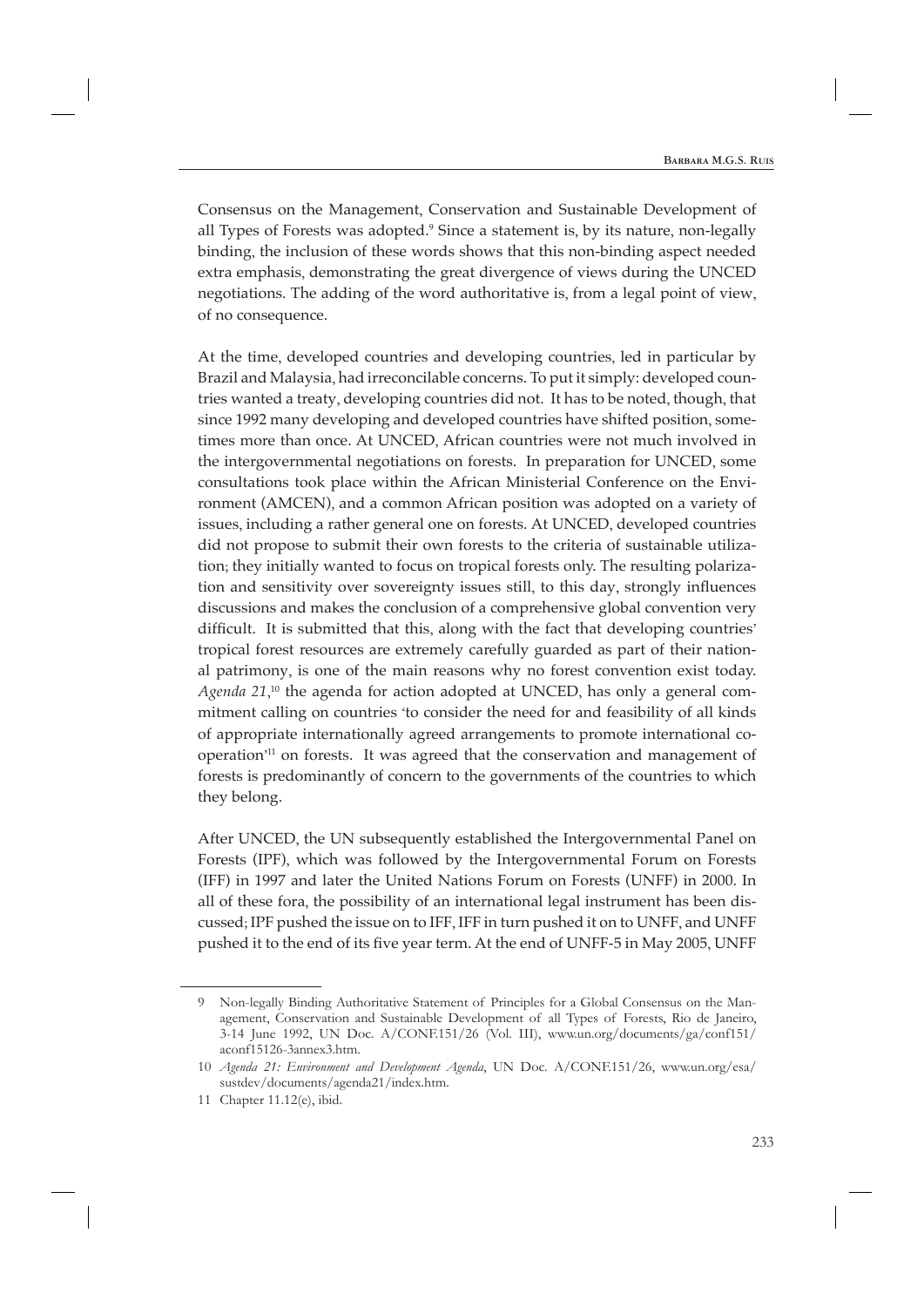deferred the topic to the next session, to be held in February 2006. These three fora will be briefly looked at, indicating relevant African countries' positions.

### **Intergovernmental Panel on Forests (1995 to 1997)**

The first time after 1992 that forests were debated at a high level, was in 1995 at the third session of the Commission on Sustainable Development (CSD), where it was agreed to create IPF. IPF did not, however, discuss the possibility of a legally binding instrument, and African countries were not active during this period. There were just a few statements made at its last session. For example, Zimbabwe and Uganda spoke out against a global forest convention, Gabon spoke in favour of one and the Democratic Republic of Congo (DRC) took a position in between.

### **Intergovernmental Forum on Forests (1997 to 2000)**

IFF mainly took inventory of the work already underway on forests; it explored other conventions' and organizations' roles and mandates in the area of forests. No steps were taken to concretely discuss the contents of a global forest convention and also during this period African countries were not notable for specific positions taken. In 1999, Gabon, South Africa, Senegal and Benin spoke in favour of a convention, and Cameroon and Nigeria against. There was also a statement of the G-77 and China, supported by Namibia, Nigeria, Benin and Gabon, that deemed consideration of a convention premature due to a lack of consensus on many elements.

The fourth and final session of IFF was held in 2000, and within AMCEN a preparatory meeting took place. As a result, in the opening plenary, Zambia, on behalf of AMCEN, noted that African countries did not support a convention without a viable financial mechanism, and preferred improved co-ordination of existing arrangements and a new permanent intergovernmental forum for forest policy deliberations. However, at a later stage in the meeting Zimbabwe, Niger and Benin supported a convention and called for a structure allowing greater African representation.

### **United Nations Forum on Forests (2000 to present)**

When UNFF was established in 2000, it was also directed that, within five years, it was to consider with a view to recommending to ECOSOC, and through it to the General Assembly, the parameters of a mandate for developing a legal framework on all types of forests.12 At UNFF-1 in 2001, it was decided to establish three ad hoc expert groups to provide technical advice, including the Ad Hoc Expert Group on Consideration with a View to Recommending the Parameters of a Mandate for Developing a Legal Framework on All Types of Forests (AHEG-PARAM). Only at UNFF-3 in 2003 were the terms of reference for the ad hoc expert groups finalized.

<sup>12</sup> United Economic and Social Council Resolution 2000/35.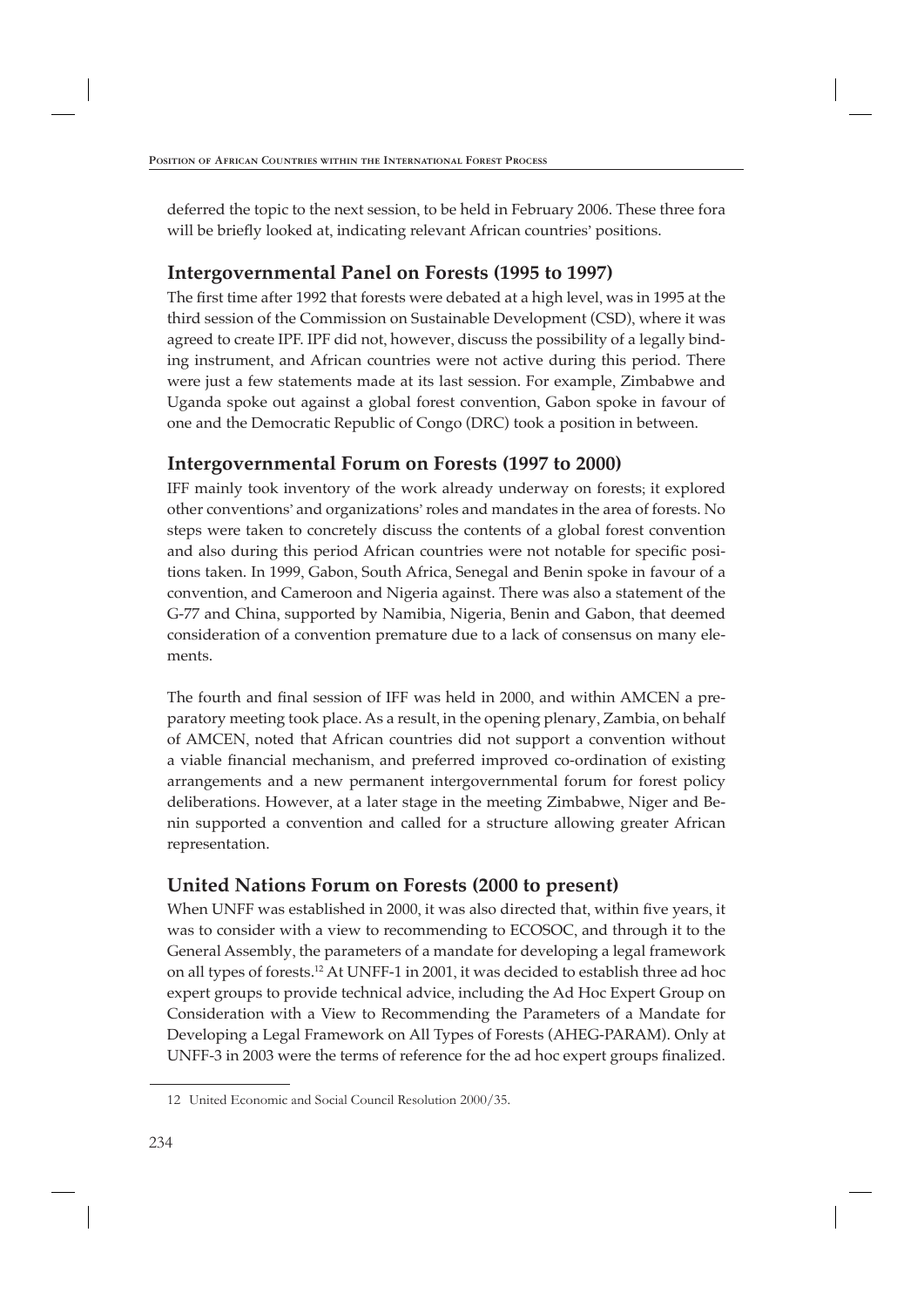In September 2004, the first and up until now only meeting of AHEG-PARAM took place. About 70 experts were present, acting in their personal capacity, although country positions often played a dominant role. They adopted a report providing a range of options for the future framework, to be forwarded to UNFF-5, including legally binding and non-legally binding options. Although the meeting tried to avoid it, it ended rather polarized, with some experts in favour of a convention and others in favour of a non-legally binding option.

Since AHEG-PARAM did not come to a clear result for discussion at the last UNFF meeting to be held within the initial five year period, Mexico and the United States took the initiative, later supported by other countries, to hold a Country-Led Initiative in support of UNFF, held in Guadalajara, Mexico, in January 2005. At this meeting more concrete discussion took place on the potential options of how to go forward, with a treaty or not. The participants of the meeting agreed on four options, listed below, and discussed the pros and cons of each one.

- Option 1: Discontinue the current International Arrangement on Forests.
- Option 2: A non-legally binding instrument such as an enriched and stronger version of the current International Arrangement on Forest, or another instrument such as Guidelines or a Programme of Action.
- Option 3: A legally binding instrument such as a Framework Convention, which would likely establish overarching principles and general objectives and make provisions for subsequent protocols subsidiary to the Convention.
- Option 4: A legally binding instrument such as a stand alone convention or a Protocol under an existing Convention

Options 2 and 3 were seen by participants as the most viable alternatives, with about half of the participants in favour of option 2 and the other half in favour of option 3.

The report of this meeting was forwarded to UNFF-5, held in May 2005, which needed to make the ultimate decision on whether to start negotiating a convention or not. However, at UNFF-5 little attention was paid to both the AHEG-PARAM and the Guadalajara reports. At the end of UNFF-5, countries were unable to come to a consensus on whether negotiations on a legally binding instrument should start or not. In the end it was decided to defer the discussion to UNFF-6, thus not fulfilling the mandate set by the original 2000 ECOSOC Resolution to consider the parameters of a mandate within five years. The African trajectory to UNFF-5 followed by some additional developments between UNFF-5 and UNFF-6 will now be discussed.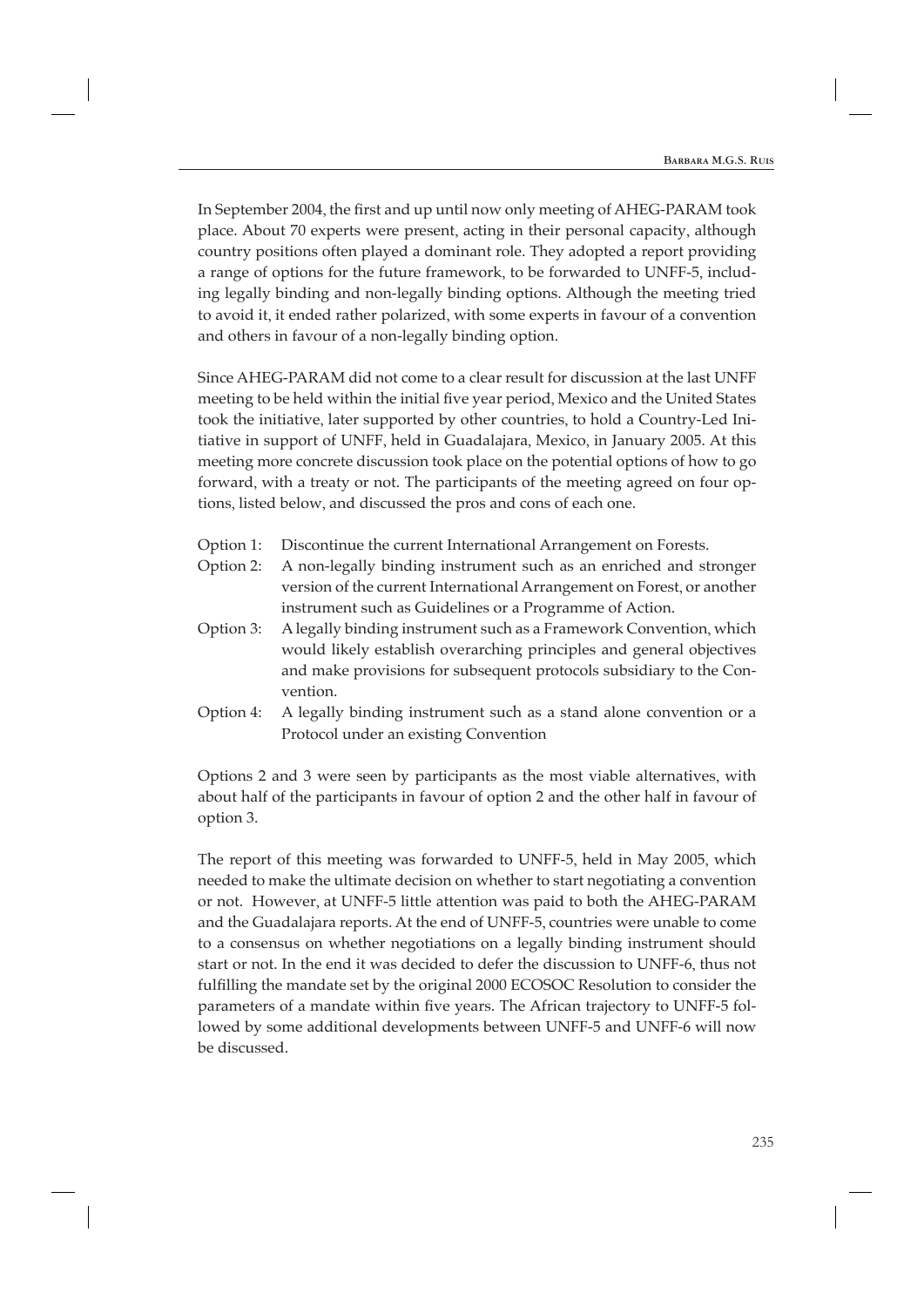### **African preparatory process for UNFF-5**

The 14<sup>th</sup> session of the African Forest and Wildlife Commission (AFWC),<sup>13</sup> which took place in Ghana in February 2004, endorsed a report of a meeting held in conjunction with it, namely the FAO Regional Workshop on Implementation of IPF/ IFF Proposals for Action in Africa. The workshop also provided an opportunity to inform experts about the international forest dialogue and to discuss how they, as country and regional representatives, could better prepare themselves to participate in meetings such as UNFF-5. The report concludes:

Participation of African Countries in the International Forest Dialogue Observations/Lessons Learned:

12. The African voice is not heard at the international negotiations. Only few countries are able to participate, often with only one person in the delegation.

13. UNEP's role in helping African countries to prepare for IFF-4 and UNFF's efforts to support participation were recognized. Regional preparations and building of a common African position in future international forest policy negotiations are crucial.

14. African countries have limited capacity to take advantage of existing opportunities, for instance, the Global Environment Facility's (GEF) grants on land degradation.

15. Few regional/sub-regional bodies are accredited to the UNFF.

Recommendations:

16. AFWC, in collaboration with sub-regional organizations, should provide a forum for strong regional policy dialogue, including preparations for future global meetings and for a common African position at UNFF-5.

17. Domestic resources from both the public and private sectors should be harnessed to support both participation in and implementation of proposals for action.

18. Countries should improve consultations with stakeholders.

19. Background information should be available well in advance of UNFF sessions.

20. All countries should designate focal institutions/persons.14

With this in mind, the AFCW prepared a position paper for UNFF-5.

A parallel African process, with no link to the AFWC process mentioned above, took place immediately prior to UNFF-5. In April 2005 a regional preparatory meeting organized by the African Academy of Sciences and the African Forest Research Network was held in Nairobi. It was funded by Sweden under a project to enhance African participation in international forest-related processes and initiatives. This preparatory meeting was convened in a rather rushed way to assist delegates from selected African countries to prepare themselves for UNFF-5. The following African countries attended: Burkina Faso, Congo (Brazzaville), the Democratic Republic of Congo, Ethiopia, Ghana, Kenya, Malawi, Nigeria, Uganda, Senegal, the Sudan, South Africa, Tanzania, Zambia and Zimbabwe. The reason

<sup>13</sup> See also below.

<sup>14</sup> See www.fao.org/DOCREP/MEETING/007/J1717E/j1717e03.htm#P104\_7344.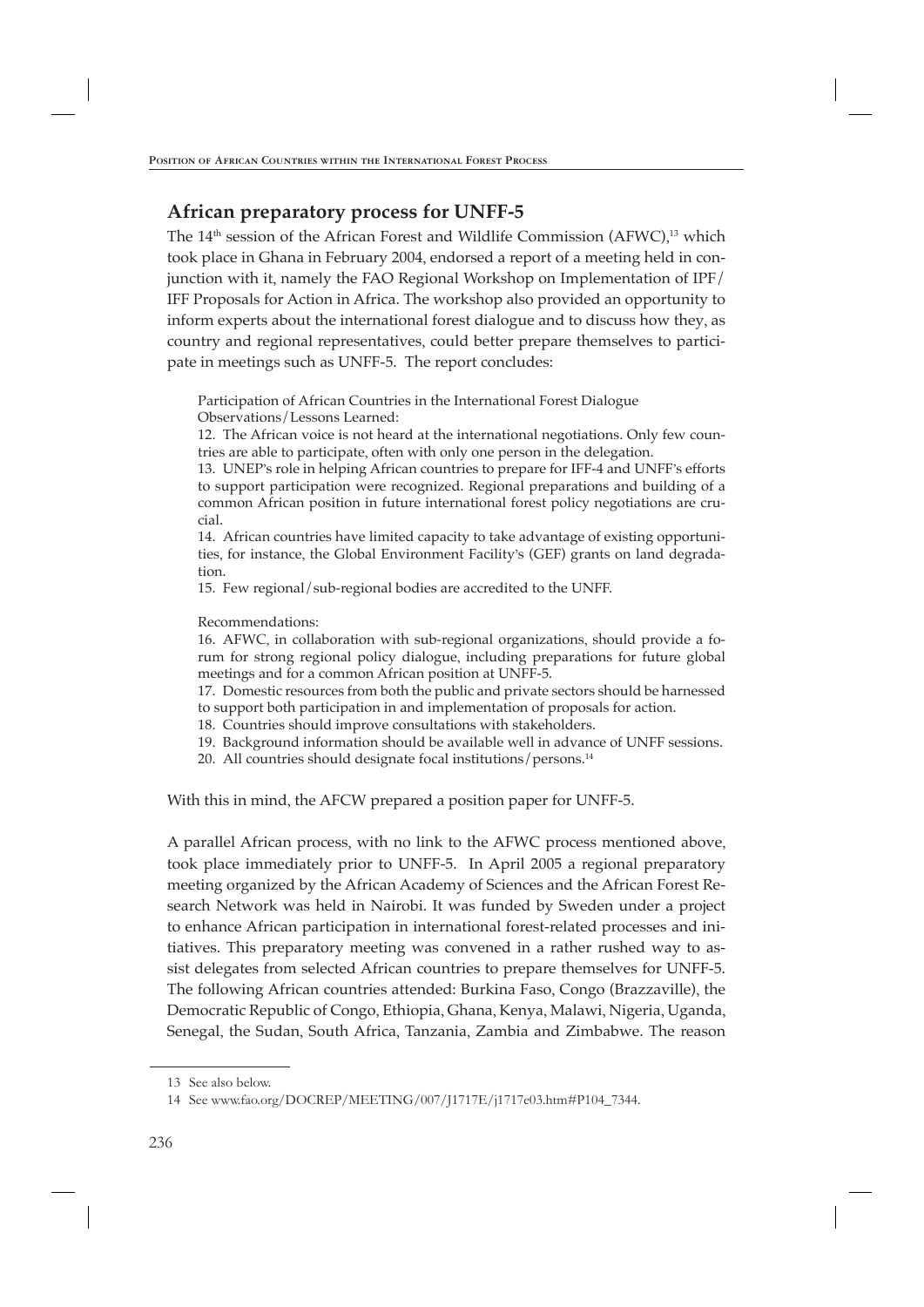why these countries were selected has never been disclosed. In addition, a small number of regional organizations and external resource persons were invited.

The Nairobi preparatory meeting agreed, among others, that there is a low and inconsistent participation of African countries and African regional organizations in the various international forest-related processes, and that African contributions are not influencing the outcomes of the on-going international forest processes. The participants adopted a statement and decided to circulate this to other African delegations directly, as well as through the African Union Secretariat, and to Africa's representative in the UNFF Bureau, Uganda's Permanent Representative to the UN. A Technical Support Team (TST) accredited under the African Union was also established to provide assistance as needed in the UNFF-5 negotiation process. The Nairobi preparatory meeting proposed that, during UNFF-5:

i) African Group meetings should be organized in harmony with those of the G-77 and China;

ii) the TST should provide input during African Group meetings and work on emerging issues during plenary and other sessions;

iii) the African Group should make a deliberate and specific effort to identify its possible allies and detractors; and

iv) the African delegations and the TST should ensure that they organize themselves to attend parallel sessions and contact group meetings.<sup>15</sup>

It was also decided that after UNFF-5 the African Group should agree on a mechanism to continue with a continent-wide dialogue on forest issues.

At UNFF-5, Nigeria made a statement against starting negotiations for a convention, while Mozambique and Namibia were in favour. As a result of the divergent opinions, even the G-77 and China had to admit that they could not agree to a common position. During the meeting, the spokesperson of G-77 and China first came with proposals noting that not all members supported them; controversy increased in particular on the desirability of a legally binding instrument and uncertainty as to what a possible voluntary code might entail. Some donor countries also made vague promises referring to different forms of increased funding, which may have influenced a solid G-77 and China position.

At no occasion did African countries take a common position either in favour of or against a future treaty on forests. There were, however, various other issues on which African countries did speak with one voice through the African Group. For example, while acknowledging the lack of agreement on a legal framework, the African Group urged countries to draw up national codes for sustainable forest management on a voluntary basis. Later that year, in August 2005, some of the African delegates that attended the Nairobi preparatory meeting were asked

<sup>15</sup> Nairobi UNFF-5 Preparatory Meeting Proposals, unpublished, document on file with author.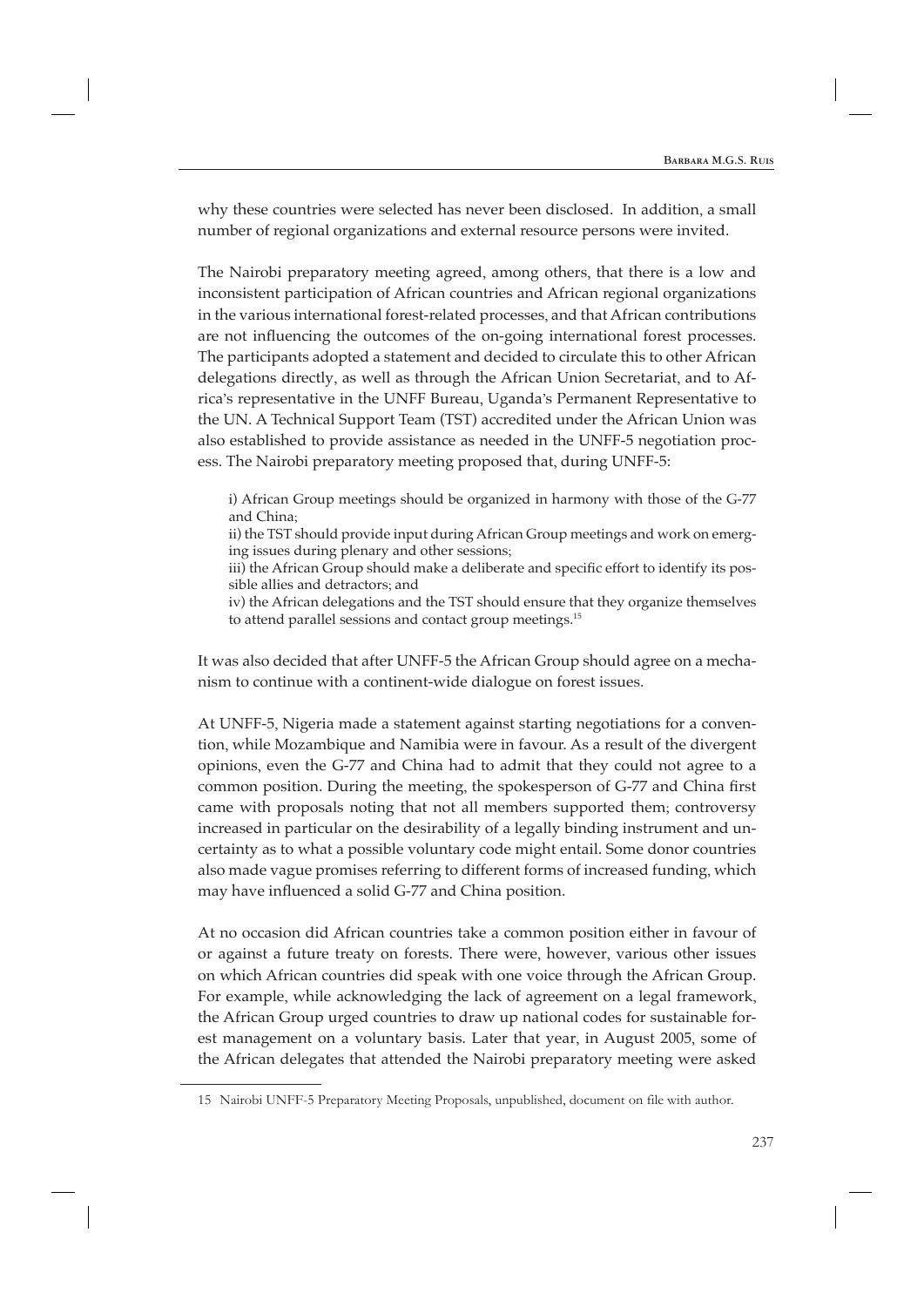if they thought this meeting had any effect at all, given the failure to come to an outcome at UNFF-5. Most of the delegates were of the opinion that this preparatory meeting did have a positive effect; although the G-77 broke down, the African group remained intact. The absence of a common African position on the subject of a convention was not seen as a loss; the delegates were proud that African states had stood together.<sup>16</sup>

The author would like to note that there were many more statements of the African group at UNFF-5 than in any other IPF/IFF/UNFF meeting and this certainly has an effect on international negotiations. If other countries hear a common position, the group gets more attention, and is taken more seriously. On the other hand, the author observed that at the Nairobi preparatory meeting there was an emerging consensus in favour of supporting a framework convention. This view did not come out through the African Group at all at UNFF-5, which instead gave rather tentative and very careful support to the idea that in the future an agreement might be reached on a non-legally binding instrument. When confronted with this change of position, delegates stated that indeed they had changed their minds on this. This is perhaps indicative of the important role some other African states which were not present at the Nairobi preparatory meeting, traditionally play in this field. It may also serve as an indication that some African governments do not have a fixed position on the issue, or perhaps have no position at all, and that this is left to the individual negotiators present at the meeting.

Since UNFF-5 did not yield any concrete results on a possible instrument on forests, a Country-Led Initiative took place in November 2005 in Germany, in the form of an International Expert Meeting on Scoping for a future agreement on forests. The key objective of this international expert meeting was to advance the basis for consensus at UNFF-6, scheduled for February 2006, on a future international agreement on forests. The most interesting discussion at this meeting evolved around the possible content of a non-legally binding instrument, the first time the issue was discussed. Of course no consensus emerged and some countries were not supportive of the discussion since their aim is still to agree to a legallybinding instrument.

In January 2006, South Africa, in its role as the 2006 co-ordinator of the G-77 and China group, convened a one-day preparatory meeting for selected African countries in preparation for UNFF-6. The nine countries present strategized in particular about their participation in G-77 and China during UNFF-6; they agreed on their preference for UNFF-6 to agree on developing a non-legally binding instrument by the end of 2007, after which date the option of a legally binding instrument on all types of forests could be considered.

<sup>16</sup> These views were obtained through conversations by the author with various delegates.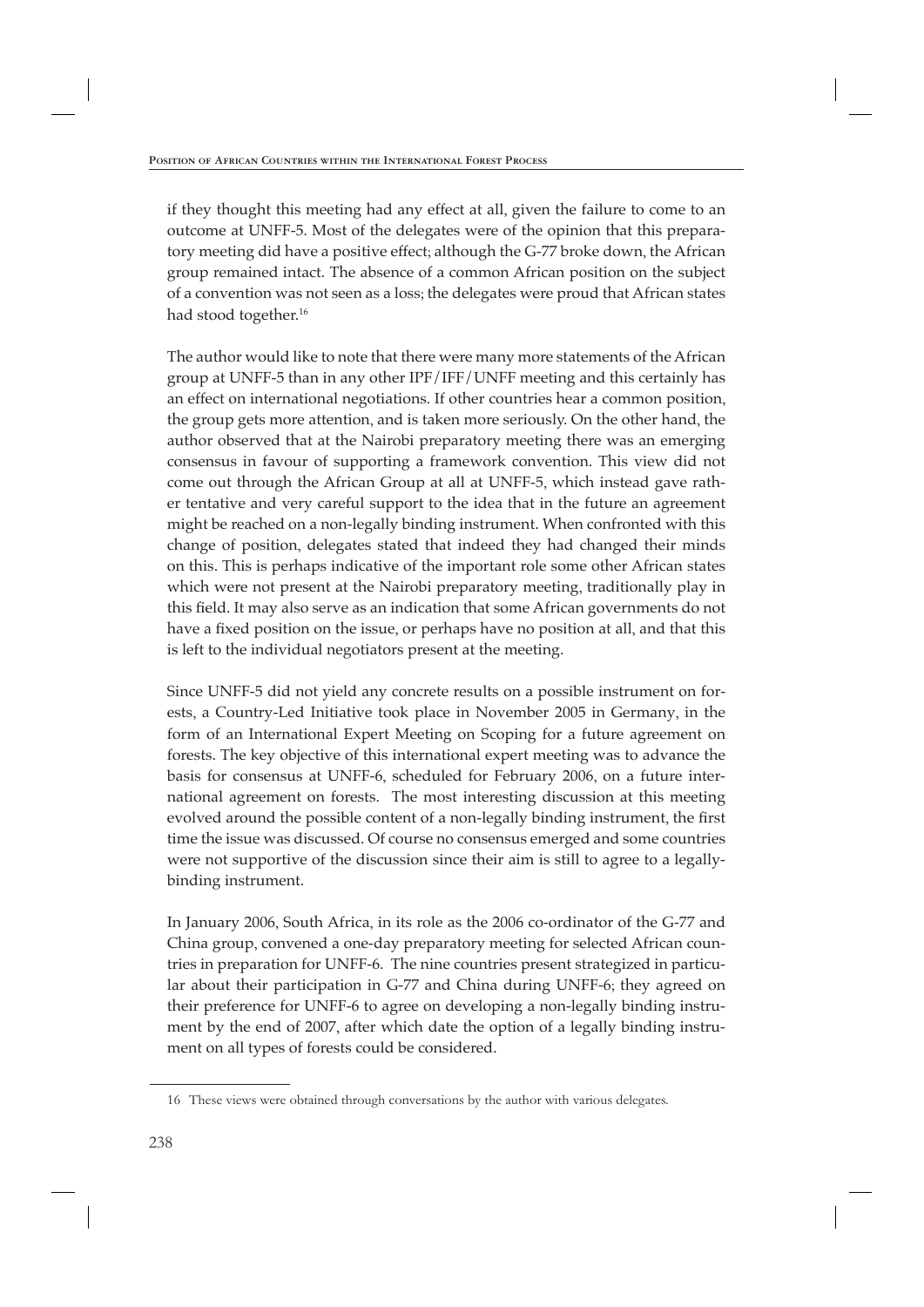# **Existing African Forest Fora**

In the second and final part of this paper the different fora African countries work in, and with, on forest issues shall be highlighted. There is a variety of international organizations and instruments with relevance to forests in general, including African forests.17

### **Organizations and instruments relevant to African forests**

There are about thirty major organizations and legal instruments on forests, which are not specifically intended for African countries, but which are relevant to them. Among them are the following.

#### **Collaborative Partnership on Forests (CPF)**

This is a form of successful interagency collaboration to support countries. The CPF is an innovative partnership of 14 major forest-related international organizations, institutions and convention secretariats, including UNEP. It was established in April 2001. It will gain increasing importance, also for African countries, now that the focus also in UNFF is increasingly moving towards implementation at the national level.

#### **Convention on Biological Diversity (CBD)**

The Convention on Biological Diversity has a far wider scope than merely conservation of forests and forest biodiversity, but the provisions of the CBD are clearly very relevant to African forests. The text of the Convention does not specifically mention forests; in the mid-1990s there were discussions to develop a protocol on forests so that there would be no more need for a global forest convention, but this did not lead to any result. In 1998, the CBD Work Programme for Forest Biological Diversity was adopted, which established an ad hoc technical expert group on forest biological diversity. In 2002, the CBD expanded Programme of Work on Forest Biological Diversity was adopted, which is composed of three elements:

- i) conservation, sustainable use and benefit sharing;
- ii) institutional and socio-economic enabling environment; and
- iii) knowledge, assessment and monitoring.<sup>18</sup>

It also refers to strategies on in situ and ex situ conservation, sustainable resource use, the need to establish, evaluate and strengthen protected area networks, forest law enforcement, national co-ordination and the need to facilitate the participa-

<sup>17</sup> For an overview, see Barbara M.G.S. Ruis, 'No Forest Convention but Ten Tree Treaties', Unasylva No. 206: Global Conventions Related to Forests, Vol. 52, 2001/3, www.fao.org/documents/ show\_cdr.asp?url\_fi le=//docrep/003/y1237e/y1237e03.htm; and various background documents prepared for the IFF/UNFF, available at www.un.org/esa.

<sup>18</sup> Convention on Biological Diversity, Decision VI/22, Forest Biological Diversity, www.biodiv.org/ decisions/default.aspx?dec=VI/22.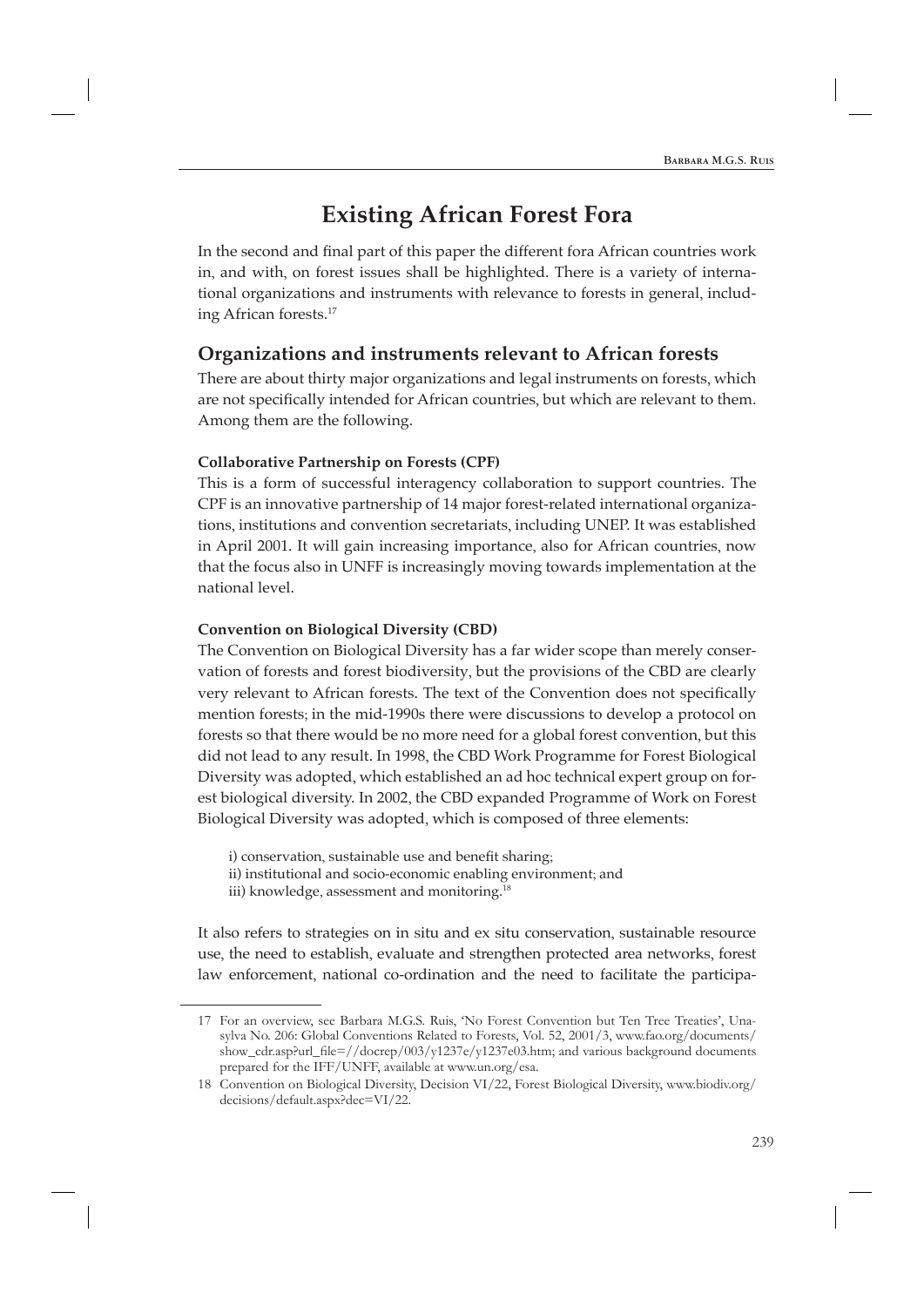tion of local and indigenous communities in the management of protected areas. The CBD Work Programme on Forest Biological Diversity is voluntary and nonbinding and there are no time-bound commitments or targets. It will be reviewed in 2008. Many case studies on forest biodiversity, including in African countries, have been undertaken and national implementation of the CBD is continuously under way.

#### **FAO Committee on Forestry (COFO)**

The Committee on Forestry is the most important of the Food and Agriculture Organization (FAO) Forestry Statutory Bodies, which also include the Regional Forestry Commissions, the Advisory Committee on Paper and Wood Products, the Committee on Mediterranean Forestry Questions, the International Poplar Commission and the Panel of Experts on Forest Gene Resources. The biennial sessions of COFO, held at FAO headquarters, bring together heads of forestry services and other senior government officials to identify emerging policy and technical issues, seek solutions and advise FAO and others on appropriate action. This is achieved through periodic reviews of international forestry problems and appraisal of these problems; review of the FAO forestry work programmes and their implementation; advice to the Director-General on the future work programmes of FAO in the field of forestry and on their implementation; reviews of and recommendations on specific matters relating to forestry referred to it by the FAO Council, Director-General or member States; and reports to the FAO Council. Membership in COFO is open to all FAO member states wishing to participate in its work. The  $17<sup>th</sup>$ Session of COFO in March 2005 decided on many issues, including the request to FAO to strengthen the Regional Forestry Commissions in order to boost national implementation of sustainable forest management

### **International Tropical Timber Agreement (ITTA) / International Tropical Timber Organization (ITTO)**

The original ITTA entered into force in April 1985. It remained in force for an initial period of five years and was extended twice for three-year periods. The Agreement was renegotiated during 1993-1994. The successor agreement, ITTA 1994, entered into force on 1 January 1997. Its scope is broader and allows, for example, for consideration of non-tropical timber issues as they relate to tropical timber, and included the ITTO Objective 2000 to achieve export of tropical timber from sustainably managed sources by the year 2000. The ITTA 1994 was extended twice and is scheduled to expire on 31 December 2006. Currently negotiations are on-going in the UN Conference for the Negotiation of a Successor Agreement to ITTA. Three sessions have been held, and the fourth is scheduled for January 2006. The ITTA is a commodity agreement under the auspices of the United Nations Conference on Trade and Development (UNCTAD). The ITTA also established the International Tropical Timber Organization. The ITTO has members divided into two caucuses: producing members (33 members) and consuming members (26 members). Its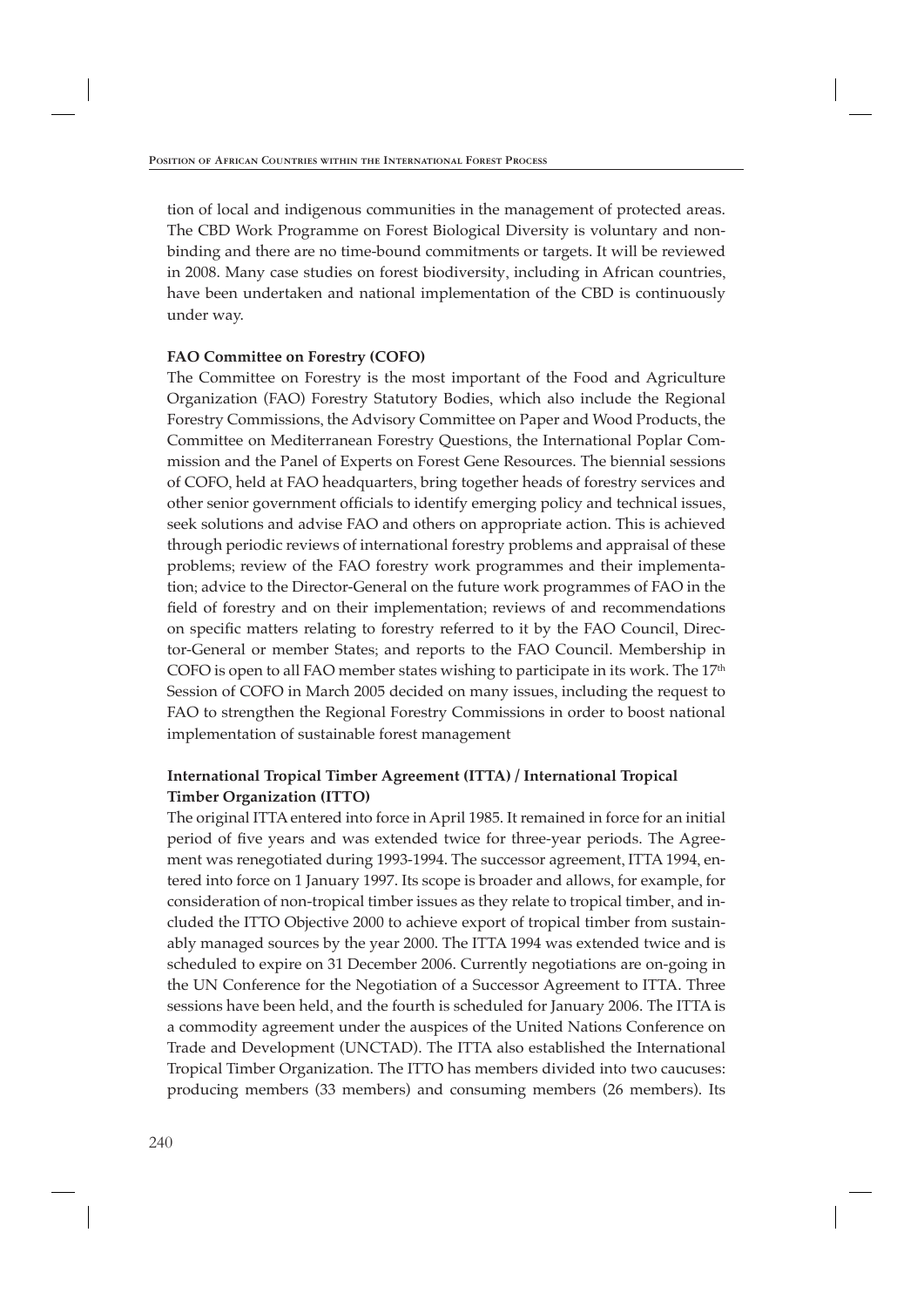member states accounts for 80 percent of the world's tropical forests and 95 percent of world trade in tropical timber. Recent activities and issues receiving special attention include the establishment of new public-private forest partnerships such as the Congo Basin Forest Partnership.

### **United Nations Convention to Combat Desertification in Countries Experiencing Serious Drought and/or Desertification, Particularly in Africa (UNCCD)**

UNCCD aims at combating desertification, mitigating the effects of drought and contributing to sustainable development. This involves long-term strategies that focus on improved productivity of land and on the rehabilitation, conservation and sustainable management of land and water resources, leading to improved living conditions for people. The significance of UNCCD for forests is potentially enormous. Protection and expansion of forests are important elements in UNCCD, since forests have significant ecological functions that mitigate effects of drought and prevent desertification. Strategies to deal with desertification are likely to mitigate forest loss as well, and vice versa. Intact forest ecosystems help stabilize the soil. Consequently, deforestation fosters both desertification and land degradation and deforestation has serious consequences in terms of water runoff, soil erosion and loss of soil fertility.

In addition to this ecological connection, the underlying socio-economic conditions and causes of forest loss and desertification are very similar. Deforestation and other unsustainable forestry practices carried out by poor rural communities for economic, commercial or survival purposes have contributed to land degradation and loss of soil fertility in many developing countries. Sustainable forest management is an important part of the corrective actions envisaged under UNCCD to tackle land degradation, promote sustainable agricultural and rural development and reduce rural poverty.

### **Specific African Fora**

There are also specific African fora. Hereunder you will find a short description of 15 of these, but there undoubtedly are more.

#### **The African Ministerial Conference on the Environment (AMCEN)**

AMCEN was established in 1985 to strengthen co-operation between African governments on economic, technical and scientific activities to halt the degradation of Africa's environment and satisfy the food and energy needs of the continent's people. Its mandate was to provide information and advocacy for environmental protection in Africa, to ensure that basic human needs are met adequately and in a sustainable manner, to ensure socio-economic development is realized at all levels and to ensure that agricultural activities and practices guarantee food security of the region. However, a number of constraints were encountered in the imple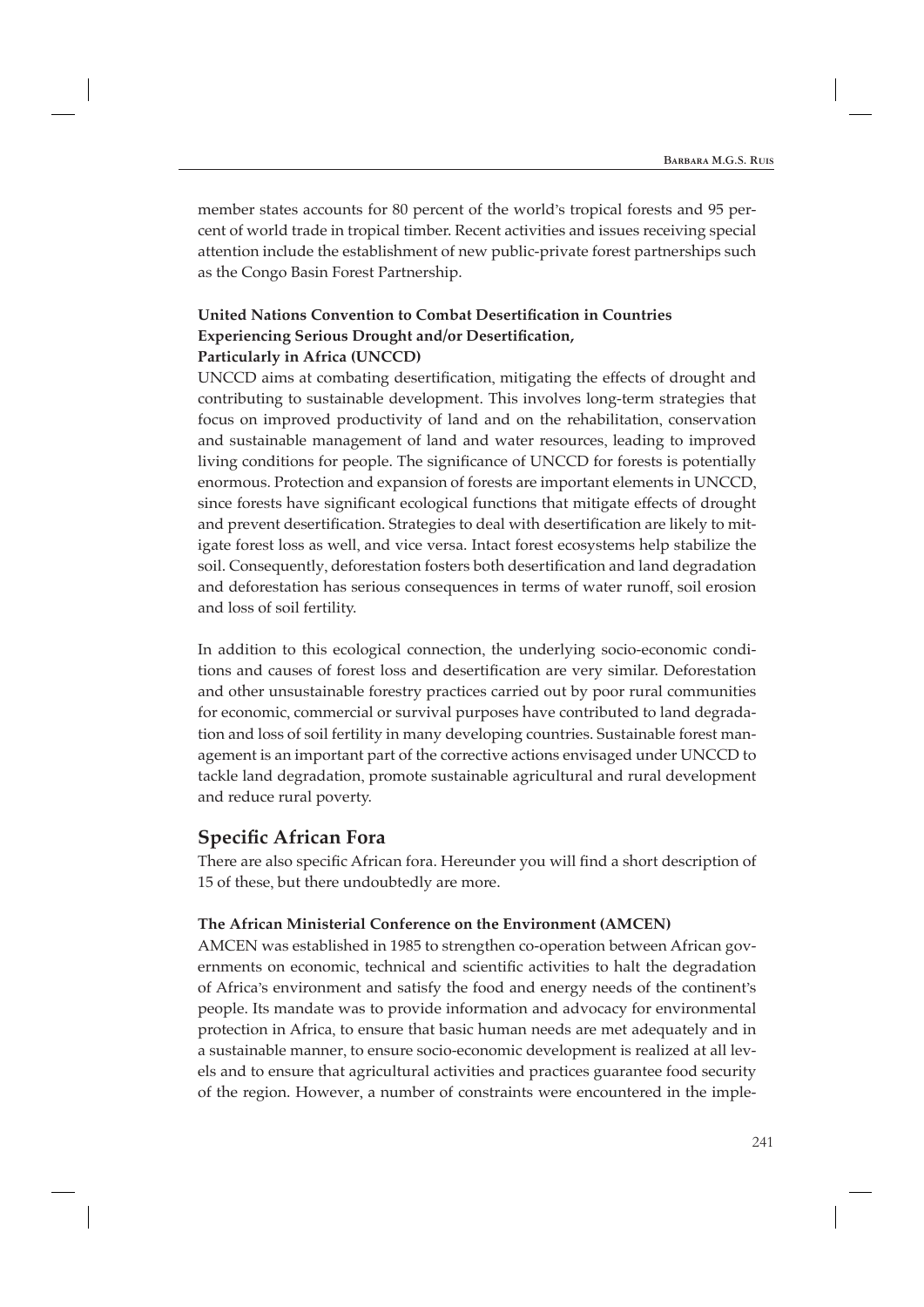mentation of the AMCEN programme of work. Such constraints included limited resources – human, technological, institutional and financial. In 2000, AMCEN agreed to restructure its organizational arrangement and to establish an AMCEN Trust Fund that would be replenished by member states according to an agreed scale of contributions.

With respect to forests, AMCEN adopted the objectives of ensuring an effective and co-ordinated regional approach to Africa's participation in the on-going international dialogue on forests. It therefore agreed in January 2000 to an AMCEN common position on the IFF-4 agenda items and established an AMCEN Forum on Forests to forge a collaborative regional partnership whose main responsibilities would be to ensure an effective response to the global agenda on forests within the context of IFF. AMCEN requested in 2002 during the finalization of the action plan on the environmental initiative of the New Partnership for Africa's Development (NEPAD) that forest ecosystems be addressed as one of the major areas of intervention and that an operational framework for harnessing data, information and knowledge for sustainable development as a basis of national, subregional and regional integrated environmental assessment and reporting be included. In 2005, discussions were underway to establish AMCEN as a Specialized Technical Committee of the African Union.

#### **Central Africa: Conference on the Central African Moist Forest Ecosystems**

The Conference on the Central African Moist Forest Ecosystems (CEFDHAC) is a multi-stakeholder, governmental and non-governmental process. CEFDHAC, also known as the Brazzaville Process, was launched in May 1996 as a forum for consultation, information exchange and strengthening of subregional co-operation in matters concerning central African forests. The member countries are Burundi, Cameroon, the Central African Republic, Congo (Brazzaville), DRC, Equatorial Guinea, Gabon, Rwanda and Sao Tome and Principe. CEFDHAC is open to governments, non-governmental organizations, the private sector, research institutions and development agencies. CEFDHAC is a very broad discussion forum intended to foster collaboration on the conservation and sustainable use of the ecosystems of Central Africa's closed moist forests.

#### **The Yaoundé Process / COMIFAC**

The Yaoundé Declaration<sup>19</sup> was adopted by the Summit of Central African Heads of State on the Conservation and Sustainable Management of Tropical Forests, held in March 1999 in Yaoundé, Cameroon. The following countries participated in the summit: Cameroon, Chad, Congo (Brazzaville), Equatorial Guinea and Gabon. Among other activities and aims, the Yaoundé Declaration calls for action

<sup>19</sup> For the French text of the Declaration see www.riddac.org/document/pdf/declarationyaounde. pdf . The Yaoundé Declaration spoken of here should not be confused with the Yaoundé Declaration, adopted in 1996, which deals with the promotion and protection of human rights.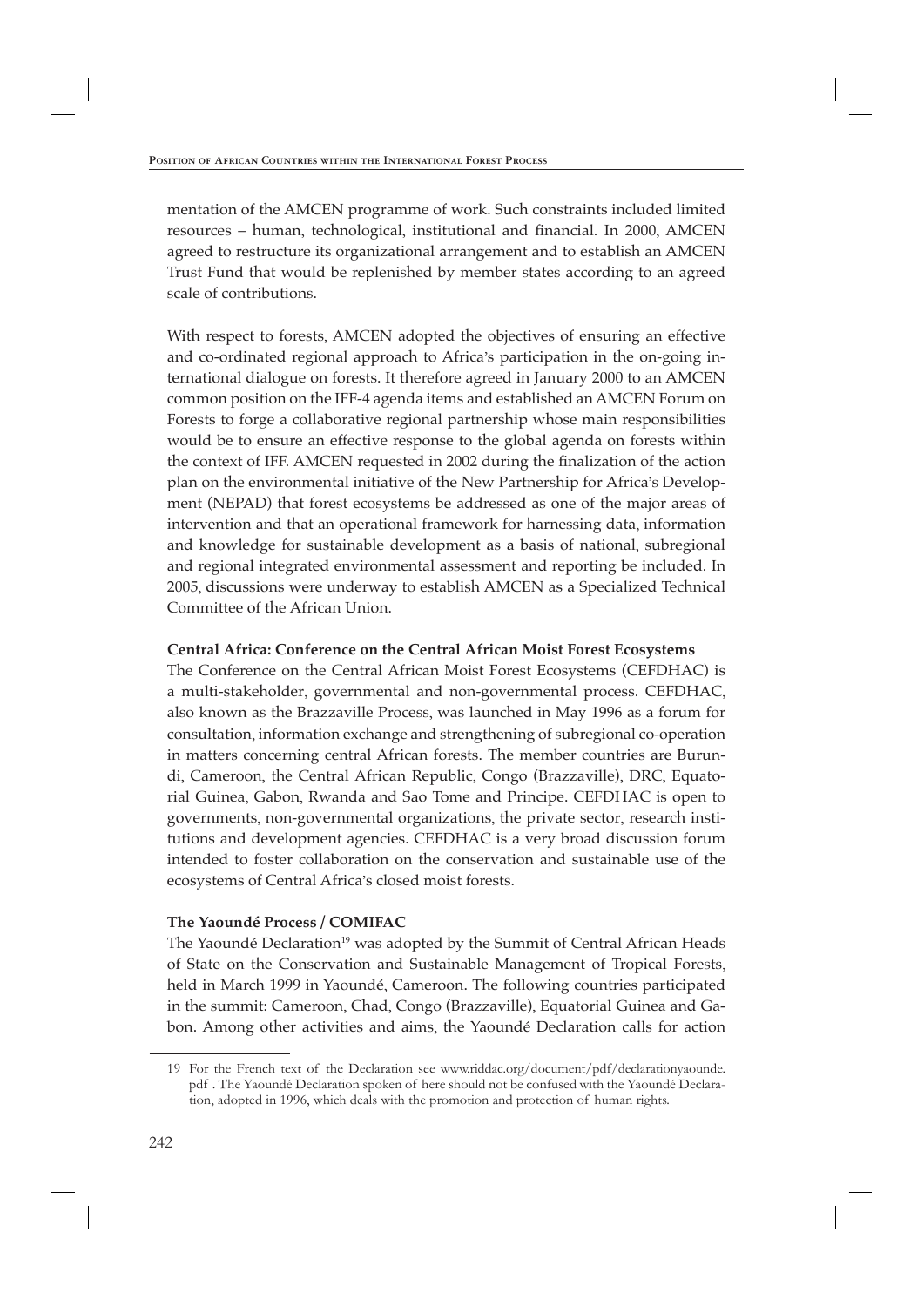towards harmonized national policies; participation of the rural population and the private sector in decisions on forests; transboundary protected areas; the fight against poaching and other unsustainable exploitation; financial systems that support sustainable forest management; and international co-operation.

The Conference of Ministers for Forests of Central Africa (COMIFAC) was established in 2002. COMIFAC is consequently defined as the only authority of orientation, decision-making and co-ordination of the subregional actions and initiatives as regards conservation and sustainable management of forest ecosystems. It ensures the follow-up to the Yaoundé Declaration and also the application of international conventions and forestry development initiatives in Central Africa. During the second extraordinary ministerial session of September 2004 in Libreville, Gabon, the organization became the Central Africa Forests Commission, keeping the initials COMIFAC.

Although its status had been adopted, COMIFAC had no viable legal basis which could enable it to benefit from financial flows coming from partners. Therefore, COMIFAC undertook negotiations with various member states to set up an internationally recognized legal framework. The unanimously accepted framework was baptized the Treaty on the Central Africa Forests Commission, and was adopted at the 2004 Libreville meeting. It was submitted for signature to the Second Summit of Heads of State on the Conservation and Sustainable Management of Forest Ecosystems in Central Africa which took place in Brazzaville in February 2005, and is subject to ratification or approval by the states in accordance with their respective procedures. The treaty intends to set up an overall legal framework which will govern and consolidate subregional co-operation in the field of conservation and sustainable management of forest ecosystems. It enables COMIFAC to be recognized on the international scene, and to benefit easily from various forms of support from partners and international donors. It also welcomed two more Central African nations, Angola and Sao Tome and Principe, to the Yaoundé Process of helping to conserve the region's forests. At the same summit, the governments of Cameroon, Congo (Brazzaville) and Gabon signed the TRIDOM agreement, allowing for the transborder management of 37 million acres of forest including Dja, Odzalka and Minekebe National Parks. This amounts to about 7.5 percent of the entire Congo Basin. The agreement is supported by a United Nations Development Programme – Global Environment Facility grant of USD 10 million.

#### **Congo Basin Forest Partnership (CBFP)**

At the World Summit on Sustainable Development (WSSD) in 2002, the Governments of South Africa and the United States, along with Conservation International, WWF, the Wildlife Conservation Society and many others, announced the establishment of the Congo Basin Forest Partnership (CBFP) to promote economic development, alleviate poverty, improve governance and enhance conservation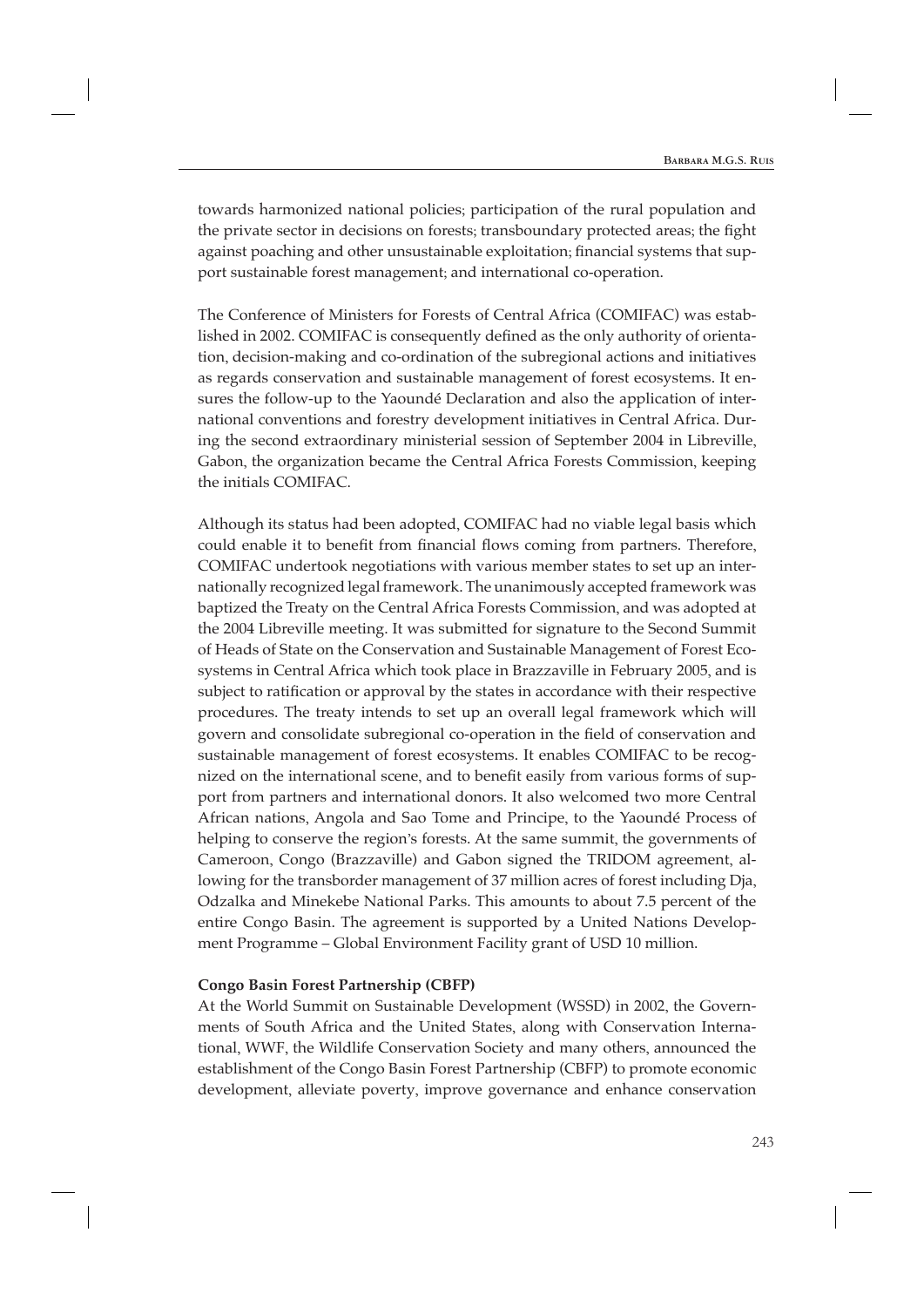of natural resources in the region. These shared goals will be pursued through a network of national parks and protected areas, well managed forestry concessions and assistance to communities that depend on forest and wildlife resources in 11 key landscapes in six Central African countries: Cameroon, the Central African Republic, Congo (Brazzaville), DRC, Equatorial Guinea and Gabon. CBFP is an informal structure which comprises twenty-nine governmental and non-governmental organizations. It is qualified as a WSSD Type II partnership, i.e. a non-binding association of governments, private companies and civil society organizations. It is not an institution and does not have a secretariat. Working together, governments, business and civil society are committed to investing time, energy and resources to bring about positive change in natural resource management and sustainable livelihoods in one of the world's largest blocks of intact and interconnected tropical forest. Nobel Laureate Wangari Maathai of Kenya has been appointed as Goodwill Ambassador for the Congo Basin.

The CBFP is a mirror body intended to implement the timetable approved in Johannesburg and also to respond to the Yaoundé Declaration<sup>20</sup> on the conservation and sustainable management of forests. Its principal task is to co-ordinate the various partners, without taking part directly in the implementation or in the financing of programmes, and also to promote guidelines and actions validated by the beneficiary countries and COMIFAC. The first CBFP meeting was held in Paris in January 2003. It enabled the partners to make a review of their respective activities and to examine the future stages of the Partnership. On this occasion, it was decided to entrust the facilitation of CBFP to the United States for a two-year period. The second CBFP meeting was held in Brazzaville in June 2004. It devoted its attention to the examination of COMIFAC's Convergence Plan and considered financing mechanisms. CBFP also allows stressing common relevant points in other fora. For example, a representative of CBFP attended the Intergovernmental Meeting on Great Apes and the First GRASP Council Meeting, held in September 2005 in DRC. He noted that CBFP, like GRASP, is a WSSD Type II partnership, with involvement of both civil society and the private sector. GRASP was urged to take into consideration the use of forests by the private sector when considering great ape conservation, stressing the value of ensuring that private sector use is the least disturbing as possible for great apes.

#### **Southern African Development Community (SADC)**

The Declaration and Treaty establishing the Southern African Development Community (SADC) was signed on 17 August 1992.<sup>21</sup> SADC has 16 member states, some of which are members of the Common Market for Eastern and Southern

<sup>20</sup> See above.

<sup>21</sup> Declaration and Treaty establishing the Southern African Development Community, 17 August 1992, in force 30 December 1993, www.sadc.int/english/documents/legal/treaties/declaration\_ and\_treaty\_of\_sadc.php.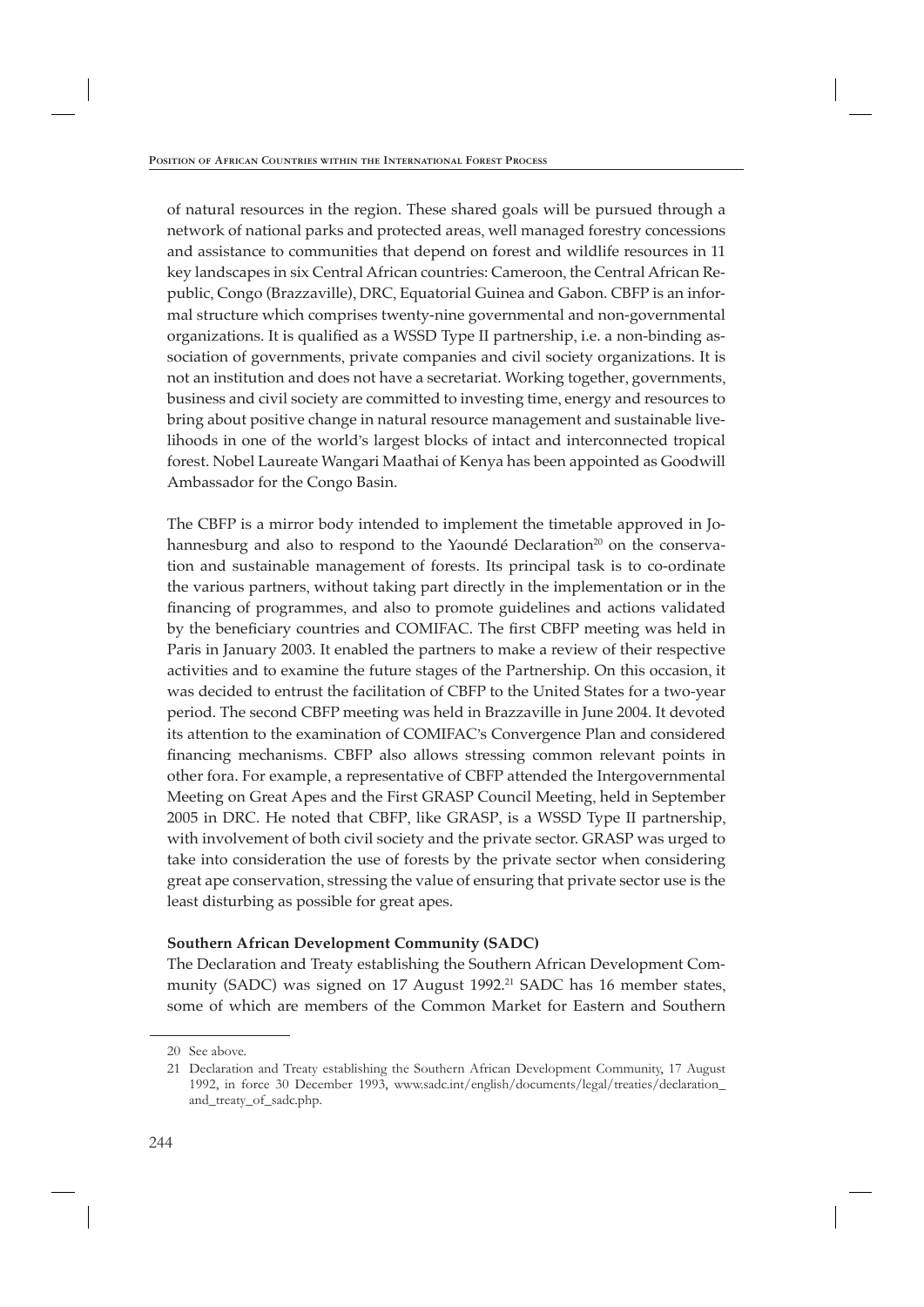Africa (COMESA). SADC objectives include regional economic integration, poverty alleviation, harmonization and rationalization of policies and strategies for sustainable development in all areas. The SADC Trade Protocol calls for an 85 percent reduction of internal trade barriers. Within the SADC region, the national currencies of Namibia, Lesotho, and Swaziland are linked to the South African rand through the Common Monetary Area (CMA). SADC members are working to eliminate exchange controls in preparation for an eventual single currency in the region. In March 2004, the SADC executive secretary announced a strategic plan that sets out a time frame for the economic integration of the region. Some of the outlined measures include the creation of a free trade area by 2008, establishment of a SADC customs union and implementation of a common external tariff by 2010, of a common market pact by 2012 and establishment of a SADC central bank and preparation for a single SADC currency by 2016.

SADC attempts also to provide a framework for co-operation in forestry among its member states through its Forestry Sector Policy and Development Strategy of 1997. Issues addressed in the Community's Forestry Sector Policy are refl ected in the SADC Forestry Programme of Action, which is aimed at developing and implementing regional projects. The six programme components include: forestry training and education; improved knowledge of the forest resource base (forest resources assessment and monitoring, for example), forestry research, forest resources management (of indigenous, or natural, forests and plantations), forest industries, markets and marketing and environmental protection. Current SADC initiatives include the establishment of a Forest Resource Data Bank and the development of a Forestry Protocol for SADC, 22 which has been adopted but has not yet entered into force.

#### **New Partnership for Africa's Development (NEPAD)**

The NEPAD strategic framework document arises from a mandate given to the five initiating heads of state (Algeria, Egypt, Nigeria, Senegal, and South Africa) by the Organization of African Unity (OAU) to develop an integrated socio-economic development framework for Africa. The 37th Summit of the OAU in July 2001 formally adopted the strategic framework document.<sup>23</sup> NEPAD's primary objective is to eradicate poverty in Africa and to place African countries both individually and collectively on a path of sustainable growth and development and thus to halt the marginalization of Africa in the globalization process. Essentially, it calls for a new partnership relationship between African and the international community. NEPAD's priority areas are political governance, economic governance, market access and agriculture, human development, infrastructure, science and technology,

<sup>22</sup> Southern African Development Community Protocol on Forestry, 3 October 2002, not yet in force, www.sadc.int/index.php?action=a1001&page\_id=protocols\_forestry.

<sup>23</sup> Organization for African Unity, *The New Partnership for African's Development (NEPAD)* (OAU: Addis Ababa, 2001), www.nepad.org/2005/files/documents/inbrief.pdf.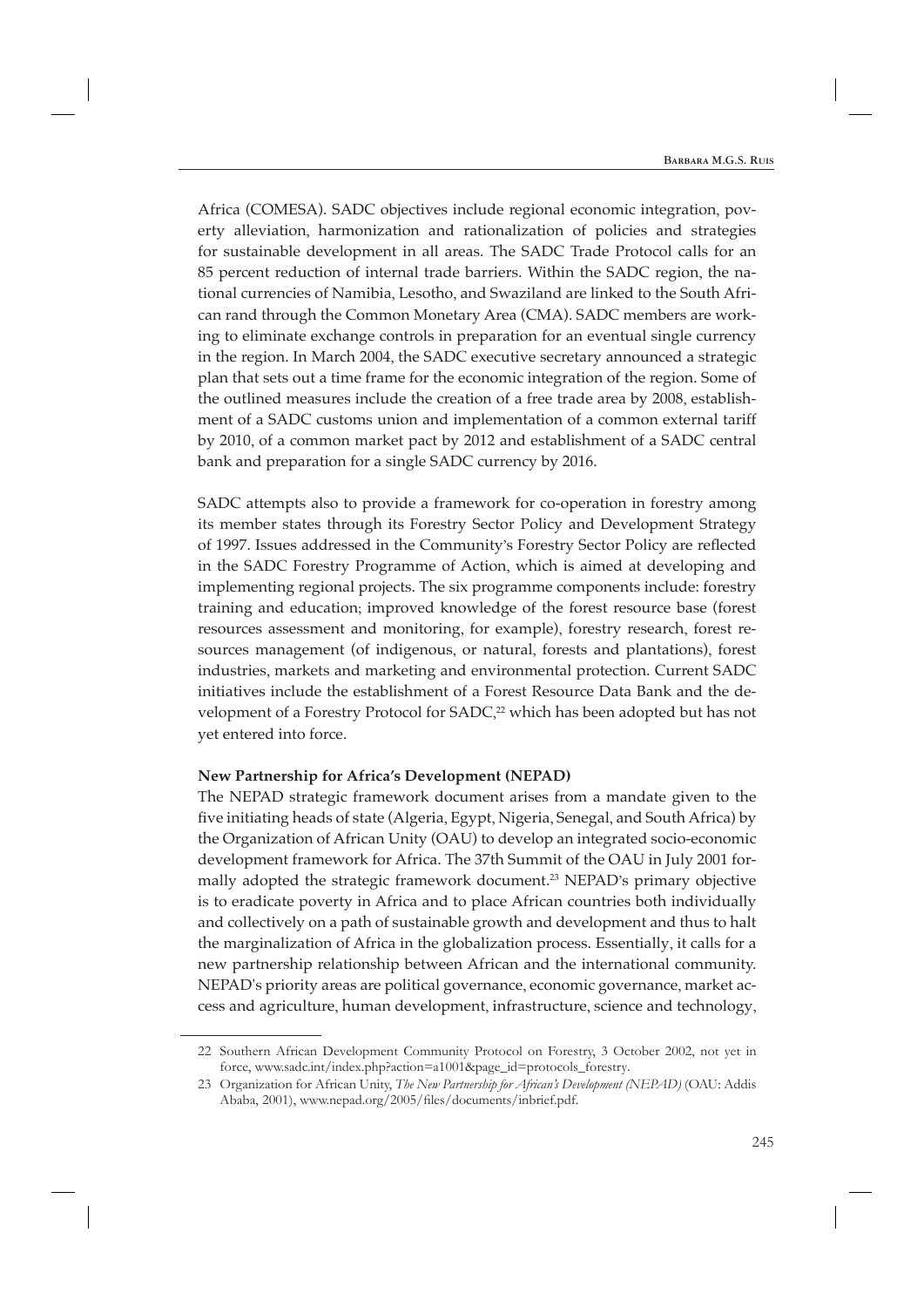and environment and tourism. NEPAD adopted the Environment Initiative, with combating desertification as one of its priority areas, and it has a Comprehensive Africa Agriculture Development Programme. Recently the NEPAD Secretariat has become more involved in forestry, including through participating in African forestry-related meetings. In October 2003, the ministers pledged to fight violations of forest laws by strengthening national institutions and by intensifying collaboration. The African Forestry and Wildlife Commission (AFWC)<sup>24</sup> organized, in 2004, a seminar on the place of forests in the implementation of NEPAD.

#### **African Timber Organization (ATO)**

The African Timber Organization (ATO) was formed in 1976 by Angola, Cameroon, the Central African Republic, Congo (Brazzaville), Côte d'Ivoire, Equatorial Guinea, Gabon, Ghana, Liberia, Nigeria, Sao Tome and Principe, Tanzania and what was then Zaire (now DRC). Collectively, these countries have more than 80 percent of total African forest cover. At its first regional seminar in Gabon in 1993, the ATO agreed to establish a regional sustainable forest management process with the ATO co-ordinating the programme and ensuring transparency and credibility. The ATO has developed principles, criteria and indicators for sustainable forest management, with assistance from the Forest Stewardship Council (FSC) and ITTO. In May 1996, a preliminary version of criteria and indicators for sustainable forest management was approved. By 2000, several African countries had embarked on a programme of developing and implementing criteria and indicators either through ATO or alternative organizations active in other subregions. Namibia, South Africa and Zimbabwe have set up criteria and indicator programmes through the Dry Zone Africa Process, and also some of their forest areas are certified by the FSC. COMIFAC is promoting new wood products through ATO.

#### **Economic Community of West African States (ECOWAS)**

The Economic Community of West African States (ECOWAS) is a regional group of fi fteen countries, founded in 1975. Its mission is to promote economic integration, particularly in industry, transport, telecommunications, energy, agriculture, natural resources, commerce, monetary and financial matters, and social and cultural issues, among others. In 2002, the Annual Report of ECOWAS entitled *Fostering Regional Integration through NEPAD Implementation25* focused on economic integration in West Africa and ECOWAS's role in contributing to an enabling environment to support NEPAD. Among the activities that feature prominently as priority programmes are the promotion of peace, stability and security, judicious management of member country's economies, human resource development, protection of the environment, food security and the development of infrastructures and agriculture. No decisions on forests have been taken but this could happen in the future.

<sup>24</sup> See below.

<sup>25</sup> ECOWAS, *Fostering Regional Integration through NEPAD Implementation*, Annual Report 2002 of the Executive Secretary, ECW/CM/XLIX/2 (ECOWAS: Abuja, 2002).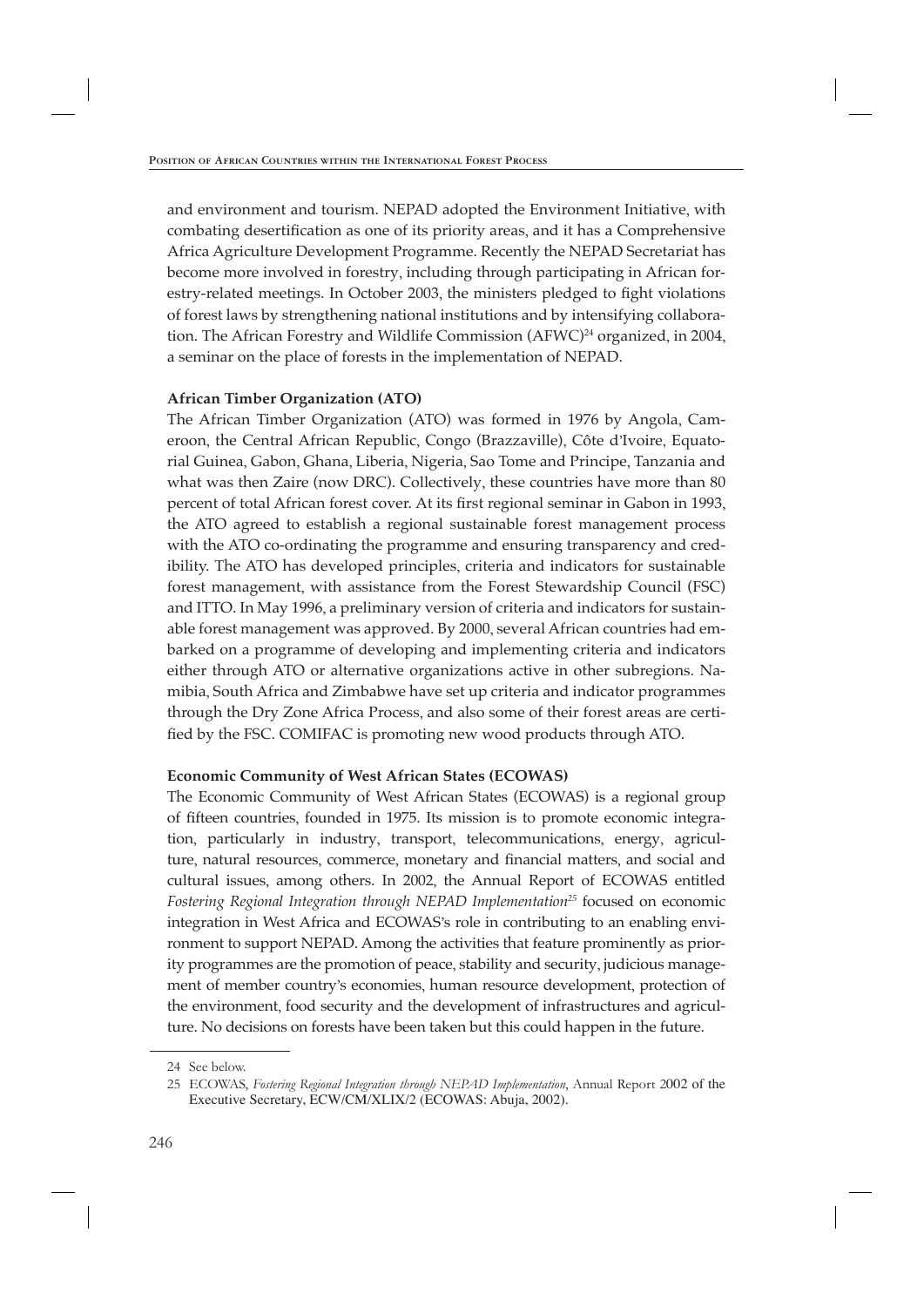#### **African Union (AU)**

In 1999, the heads of state and government of the Organization of African Unity (OAU) issued the Sirte Declaration calling for the establishment of an African Union (AU), with a view to accelerate the process of integration in the continent and its role in the global economy.<sup>26</sup> The Durban Summit (2002) launched the AU and convened the 1st Assembly of the heads of states of the African Union. The main objectives of OAU were to divest colonization and apartheid, promote unity and solidarity among African states, co-ordinate and intensify co-operation for development, safeguard the sovereignty and territorial integrity of member states and promote international co-operation within the framework of the United Nations. Among the objectives of the AU are to achieve greater unity and solidarity between the African countries and the peoples of Africa, to accelerate the political and socio-economic integration of the continent, to promote and defend African common positions on issues of interest to the continent and its peoples, to promote democratic principles and institutions, popular participation and good governance, to establish the necessary conditions which enable the continent to play its rightful role in the global economy and in international negotiations and to promote sustainable development at the economic, social and cultural levels as well as the integration of African economies. The AU established a Specialized Technical Committee on Industry, Science and Technology, Energy, Natural Resources and Environment and created an Environment Division for Environment and Natural Resources.

#### **Interstate Committee to Fight Drought in the Sahel (CILSS)**

CILSS is an intergovernmental organization composed of nine Sahelian countries, namely, Burkina Faso, Cape Verde, Chad, the Gambia, Guinea-Bissau, Mali, Mauritania, Niger and Senegal. It was formed in 1973 with the mandate to invest in research for food security and in the struggle against the effects of drought and desertification to achieve a new ecological equilibrium in the Sahel. It adopted a Major Programme on Natural Resources Management that also pertains to forests.

### **African Ministerial Processes for Forest Law Enforcement and Governance (AFLEG)**

In May 1998, the G-8 launched an action programme on forests, which gives high priority to eliminating illegal logging and the illegal timber trade. The action programme sought to complement actions undertaken at the regional and international levels, and states the G-8's commitment to identifying actions in both producer and consumer countries. Several Forest Law Enforcement and Governance (FLEG) processes are now running in parallel. Since 2000, the issue of illegal logging has come to the fore in international forest policy debates, highlighting much wider is-

<sup>26</sup> Sirte Declaration, 8-9 September 1999, www.un.int/libya/sirte\_dc.htm. The declaration eventually led to the adoption of the Constitutive Act of the African Union, Togo, 11 July 2000, in force 26 May 2001, www.africa-union.org/root/au/AboutAU/Constitutive\_Act\_en.htm.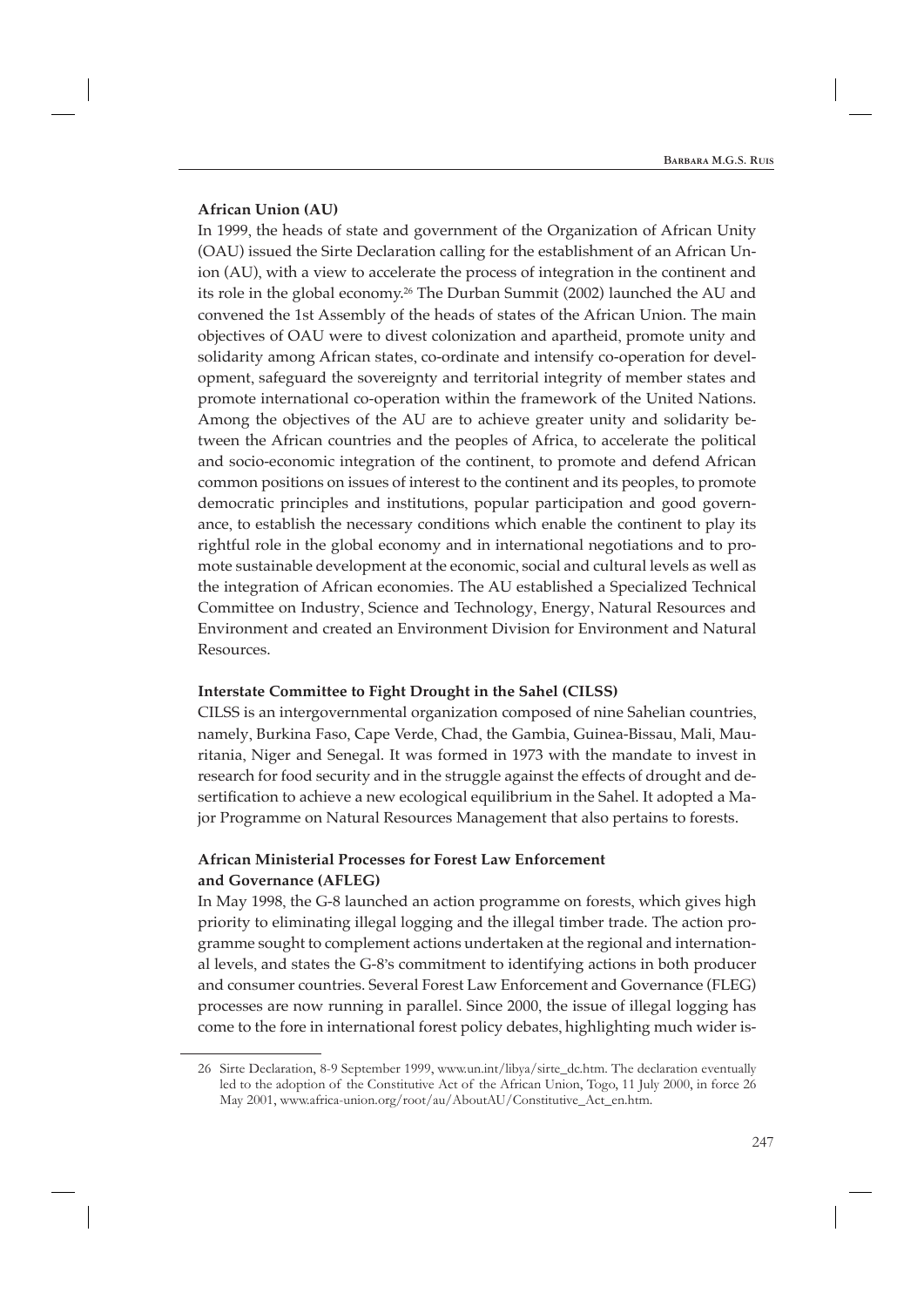sues such as appropriate forest governance, effective law enforcement, sustainable trade, and ethical investment. On the regional level, the AFLEG Ministerial Conference convened in Yaoundé, Cameroon, on October 13-16, 2003, drawing together ministers from Africa, Europe and North America to consider how partnerships between producers and consumers, donors, civil society and the private sector could potentially address illegal forest exploitation and associated trade in Africa. The Conference resulted in the endorsement of a Ministerial Declaration and an Action Plan for AFLEG.<sup>27</sup> The AFLEG process is part of the New Partnership for Africa's Development (NEPAD)<sup>28</sup> and is intended to strengthen international and multi-stakeholder commitment. The objectives of the AFLEG process are to confirm the will and commitment of producer and consumer country governments and other stakeholders to FLEG, to address the need for shared responsibility and co-operation between stakeholders, and to develop a programme of action.

#### **African Development Bank (ADB)**

The African Development Bank Group is a multinational development bank supported by its member countries: 53 independent African countries (regional) and 24 non-African countries (non-regional) from North and South America, Europe and Asia. Headquartered in Abidjan, Côte d'Ivoire, the Bank Group consists of three institutions: the African Development Bank (ADB), the African Development Fund (ADF), and the Nigerian Trust Fund (NTF). ADB is a financial development institution dedicated to combating poverty, improving social quality, mobilizing the flow of external and domestic public and private resources, promoting investments and providing technical assistance and policy advice. The agreement establishing ADB was adopted under the auspices of the United Nations Economic Commission for Africa and entered into force in 1964. It began its operations in 1966. The ADB's 1994 Forestry Policy Paper was designed to enable member countries to derive maximum economic and environmental benefits from their forest resources. The priority areas of ABD's forest policy included conservation and rehabilitation of degraded forests, the establishment of wood fuel and industrial plantations, raising sawn timber production capacity, natural resources conservation, training and technical assistance and sectoral analyses. The ADB has funded various national projects for sustainable forest management.

#### **African Forestry and Wildlife Commission (AFWC)**

The African Forestry and Wildlife Commission (AFWC) is one of six regional forestry commissions of the FAO, which are intergovernmental bodies. FAO, through its decentralized forestry structure, supports these commissions. They generally meet every other year, and provide a forum for FAO member countries to discuss both technical and policy issues at the regional level. AFWC was estab-

<sup>27</sup> Available at, for example, www.bushmeat.org/cd/meetings/AFLEGDeclaration-2003.pdf.

<sup>28</sup> See above.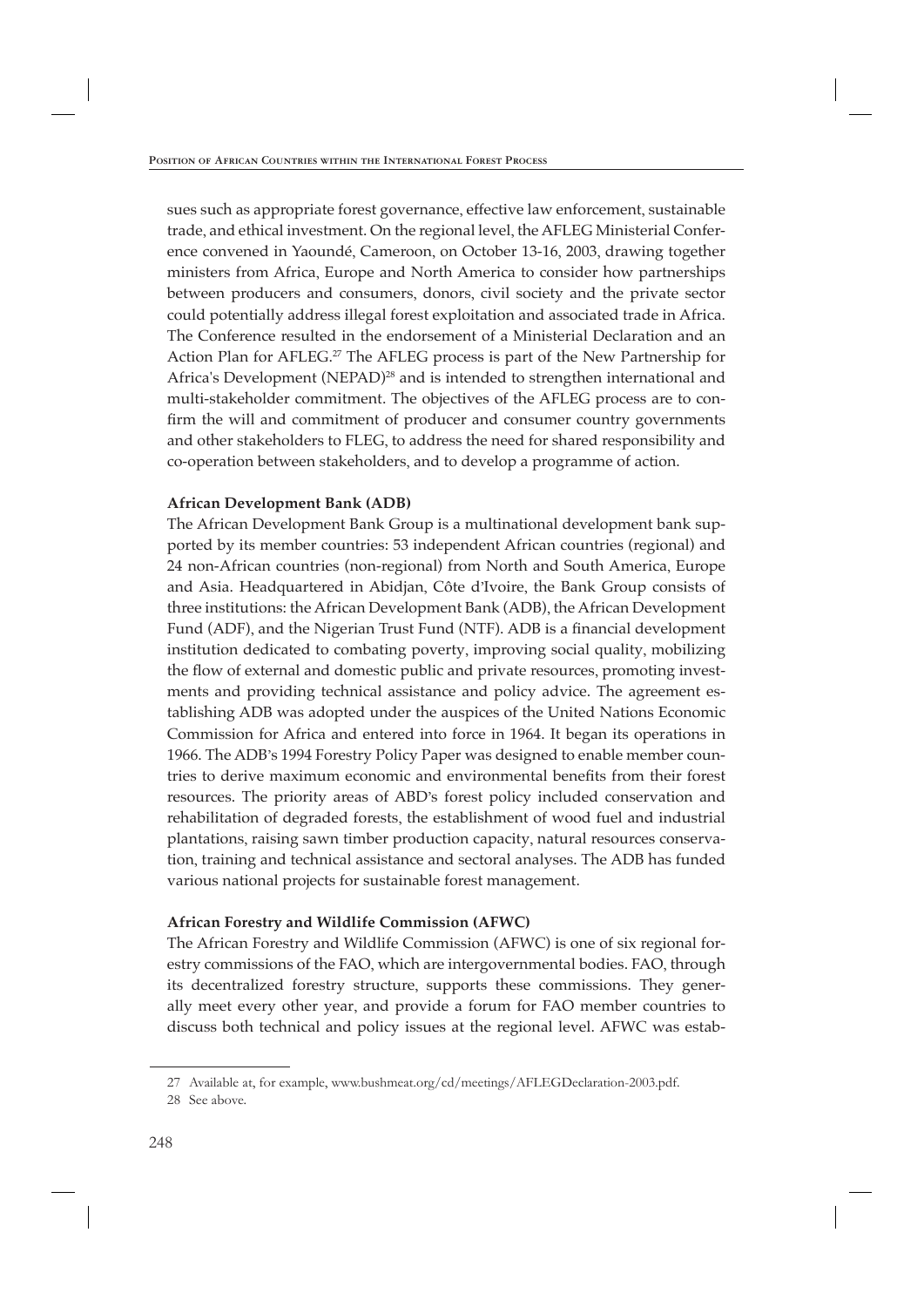lished in 1959 and held its 14th Session in 2004. In 2004, AFWC held a specific precommission workshop on the implementation of IPF/IFF proposals for action and recommended, inter alia, that the Commission should provide a forum for strong regional forestry policy dialogue, including preparations for future global meetings for a common African position at UNFF-5 and for the sharing of experiences in implementation. Good collaboration exists within AFWC, such as between FAO and UNEP including UNEP's active participation in AFWC, especially on issues such as low forest cover countries and NEPAD. FAO is working to further strengthen the six regional commissions and specifically plans to make AFWC the regional forest forum in Africa, as recommended by COFO<sup>29</sup> and the FAO Council. Poverty, progress towards sustainable forest management, forest law compliance and financing sustainable forest management will be among the key topics at the 15<sup>th</sup> Session of AFWC in March 2006 in Mozambique. The 17<sup>th</sup> Session of COFO in March 2005 recommended, inter alia, that the Regional Forestry Commissions address the following key issues in their future work: i) collaboration on forest fire management; ii) regional forest policy dialogue; iii) forestry's contribution to poverty alleviation and achievement of the Millennium Development Goals; iv) valuation of environmental services; v) combating the threats of invasive species; vi) forests and water; vii) illegal logging and associated trade of forest products; and viii) elevating the importance of forestry on the political agenda.

#### **World Commission on Protected Areas (WCPA)**

The World Commission on Protected Areas (WCPA) is the world's leading global network of protected area specialists, and its mission is to promote the establishment and effective management of a worldwide representative network of terrestrial and marine protected areas. WCPA has some 1,300 members from over 140 countries. WCPA is centrally co-ordinated by a steering committee and supported by the IUCN Programme on Protected Areas (PPA). It is organized geographically, thematically and functionally. As of March 2001, WCPA has sixteen regions, including Eastern and Southern Africa, North Africa/Middle East and Western and Central Africa.<sup>30</sup>

#### **African Convention on the Conservation of Nature and Natural Resources 2003**

This convention is a complete revision of the original 1968 Convention with the same title. It was adopted in Maputo in 2003, by the Assembly of the African Union and has not entered into force yet. It establishes a road map for African countries to manage their natural resources more sustainably. The updated version of the convention takes into account recent developments in the African environment and its natural resources, bringing the convention to the level and standard of modern multilateral environmental agreements. It includes several provisions

<sup>29</sup> See above.

<sup>30</sup> See www.iucn.org/wcpa/region/regionindex.htm.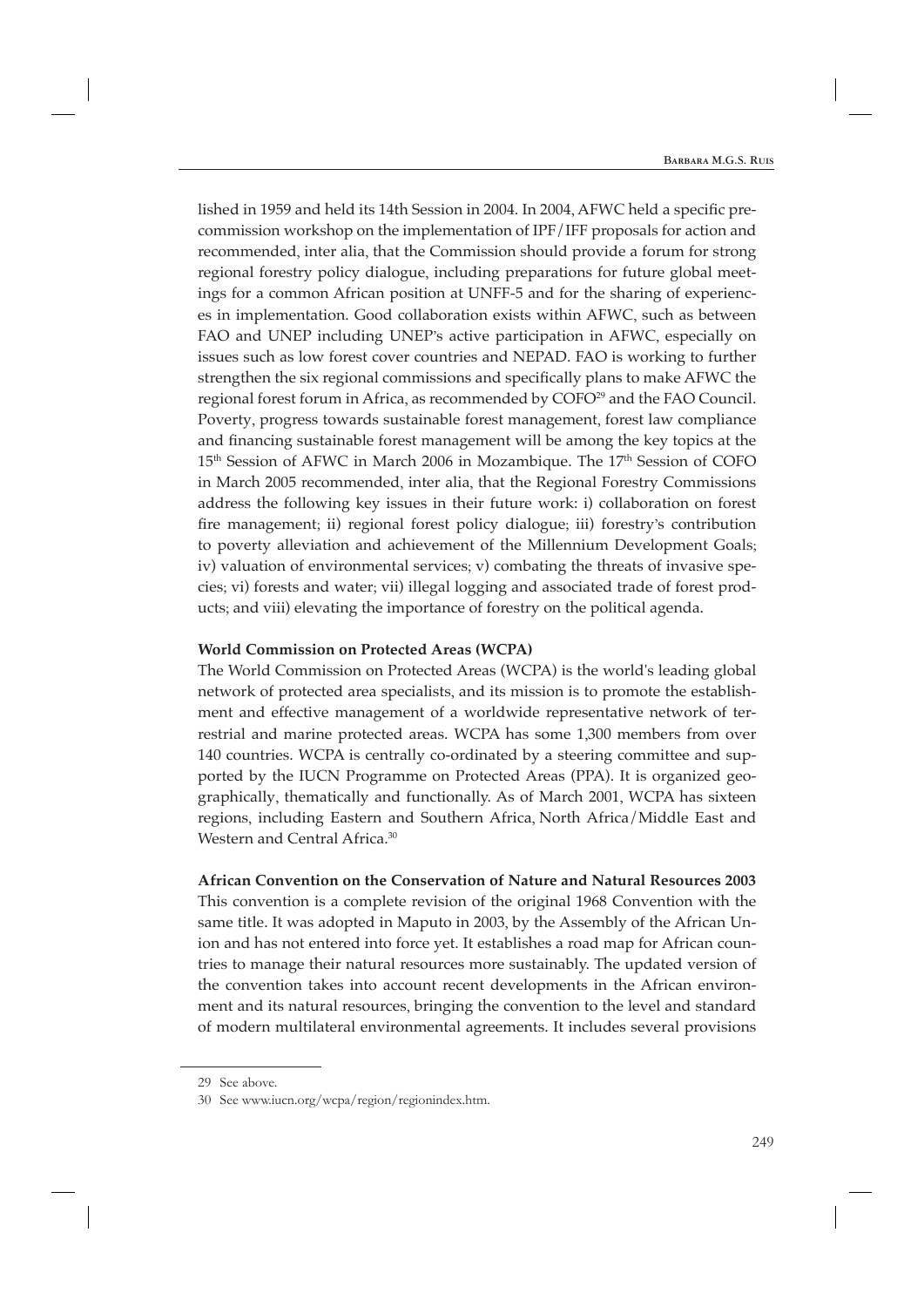which directly address forest issues, in particular Article VIII, entitled Vegetation Cover, under which states shall:

a) adopt scientifically-based and sound traditional conservation, utilization and management plans for forests, woodlands, rangelands, wetlands and other areas with vegetation cover, taking into account the social and economic needs of the peoples concerned, the importance of the vegetation cover for the maintenance of the water balance of an area, the productivity of soils and the habitat requirements of species; b) take concrete steps or measures to control fires, forest exploitation, land clearing for cultivation, grazing by domestic and wild animals, and invasive species;

c) establish forest reserves and carry out afforestation programmes where necessary;

d) limit forest grazing to season and intensities that will not prevent forest regeneration $31$ 

The convention is based on the fundamental obligation that parties 'shall adopt and implement all measures necessary to achieve the objectives of this Convention, in particular through preventive measures and the application of the precautionary principle, and with due regard to ethical and traditional values as well as scientific knowledge in the interest of present and future generations.'

## **Conclusion**

Forests are an important issue in many African countries; they cross-cut with many other issues such as biodiversity, health, indigenous people, poverty, water and land rights. The intergovernmental forest process is moving only slowly. There are many issues at stake for African countries which are, however, only marginally involved, although this trend appears to have recently reversed slightly. Many African countries have forest laws in place, and a ministry dealing with forests, some even for a long time. Sudan, for example, has a Forest Department that started work in 1902. However, having a legal and policy infrastructure implies no guarantee of effective implementation of international and regional obligations.

There are many international and regional treaties and organizations dealing with one or more aspects of forests. It is hard to get an accurate overview and it must be virtually impossible for African countries at the national level to fully comply with all obligations and implement all outcomes, or to develop coherent forest policies. In addition, most countries also have bilateral projects, with donor funding. Furthermore, overlaps often exist in obligations under various organizations and instruments, which sometimes even contain conflicting obligations. The overabundance of reporting requirements do not make things easier either. The ques-

<sup>31</sup> African Convention on the Conservation of Nature and Natural Resources (Revised Version), Maputo, 11 July 2003, not yet in force, www.africa-union.org/root/au/Documents/Treaties/Text/ nature%20and%20natural%20recesource.pdf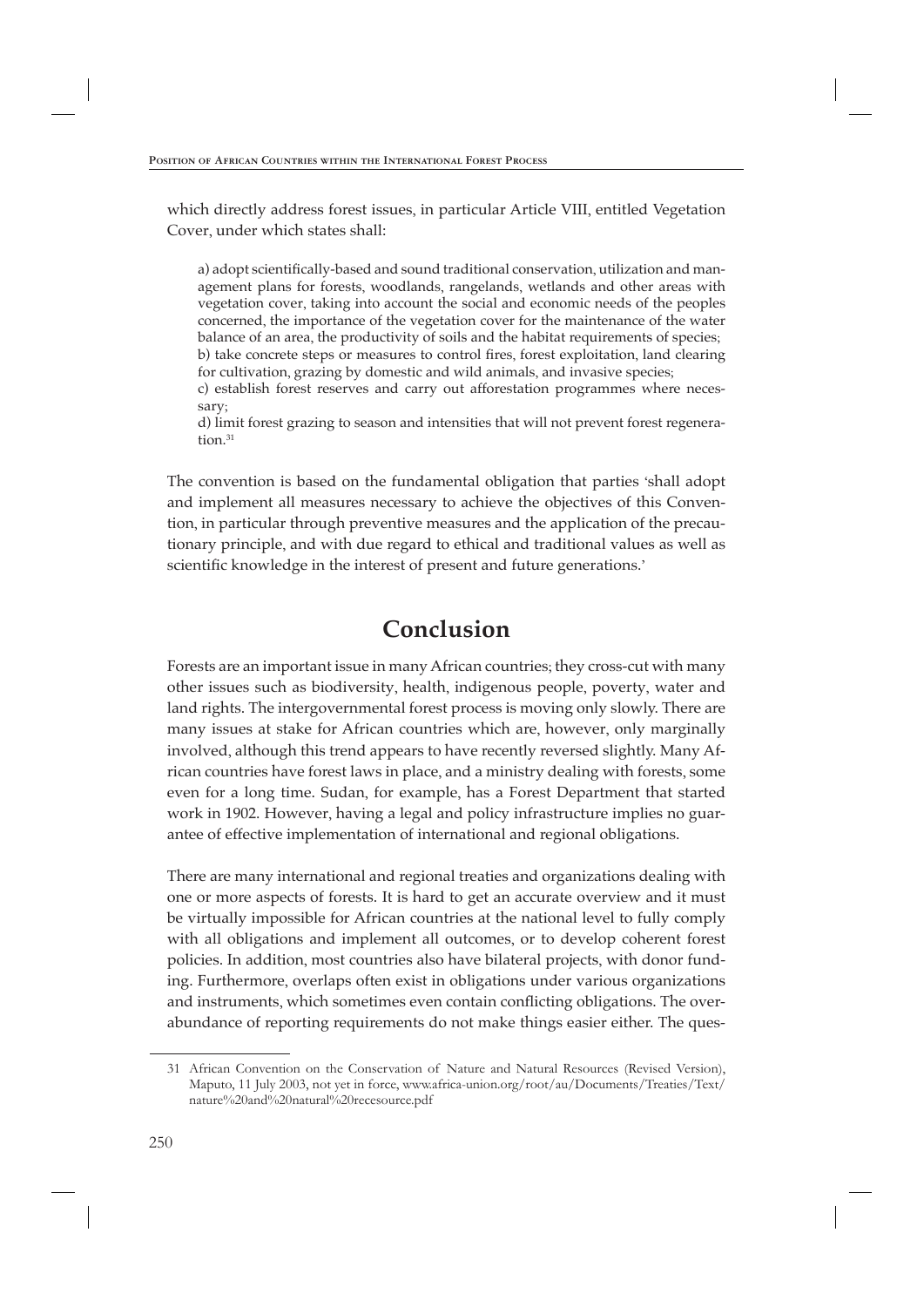tion then remains: African countries need to decide if there is enough regulation in the forest arena, or if an all-encompassing legally binding or non-legally binding instrument is necessary to fight the existing fragmentation. If another instrument is needed, the modalities and conditions of such an instrument need to be carefully negotiated. Funding arrangements, capacity-building, technology transfer and the specific situation of the African continent are among the items that will have to be taken into account.

#### **Selected Bibliography:**

Canadian Council of International Law, *Global Forests and International Environmental Law*, International Environmental Law and Policy Series (Springer, 1996)

Food and Agriculture Organization, *State of the World Forests* (FAO: Rome, 2001, 2003, 2005)

D. Humphreys, *Forest politics* (Earthscan: London, 1996)

Michel Prieur and Stéphane Doumbe-Bille (eds.), *Droit, forêts et development durable* (Bruylant: Brussels, 1996)

B.M.G.S. Ruis, 'No forest convention but ten tree treaties', in FAO Unasylva No. 206 *Global Conventions Related to Forests www.fao.org/documents/show\_cdr.asp?url\_file=/do*crep/003/y1237e/y1237e00.htm

Beate Schulte zu Sodingen, *Der völkerrechtliche Schutz der Wälder* (Springer, 2003)

Richard Tarasofsky (ed.), *Assessing the International Forest Regime*, IUCN environmental policy and law paper (IUCN: Gland, 1999)

World Commission on Forests and Sustainable Development, *Our forests, our future* (Cambridge University Press, 1999)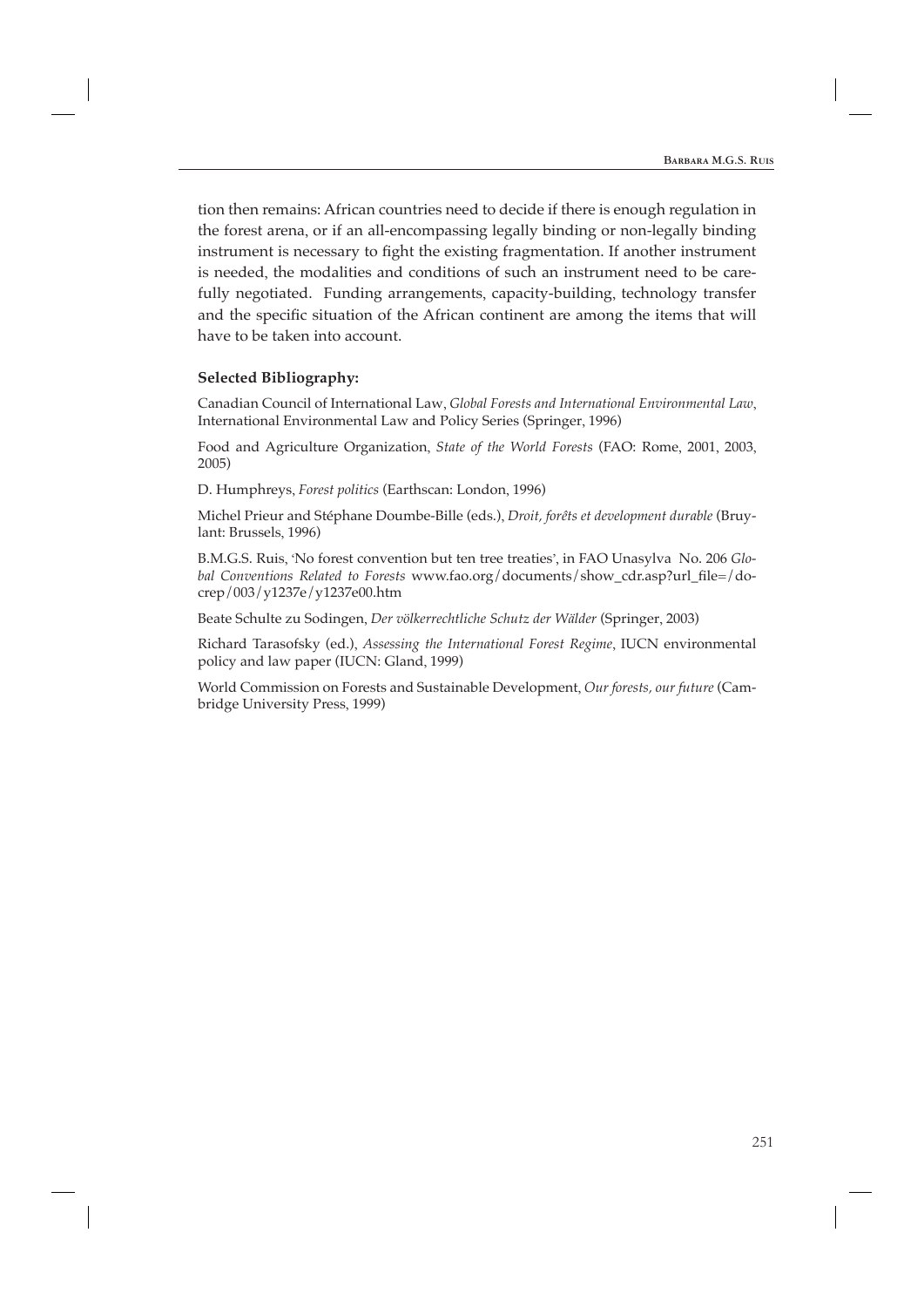$\frac{1}{\sqrt{2}} \int_{-\infty}^{\infty} \frac{1}{\sqrt{2}} \, d \mu \, d \mu$  $\frac{1}{2}$  $\begin{array}{c} - \\ | \end{array}$  $\frac{1}{\sqrt{2}}$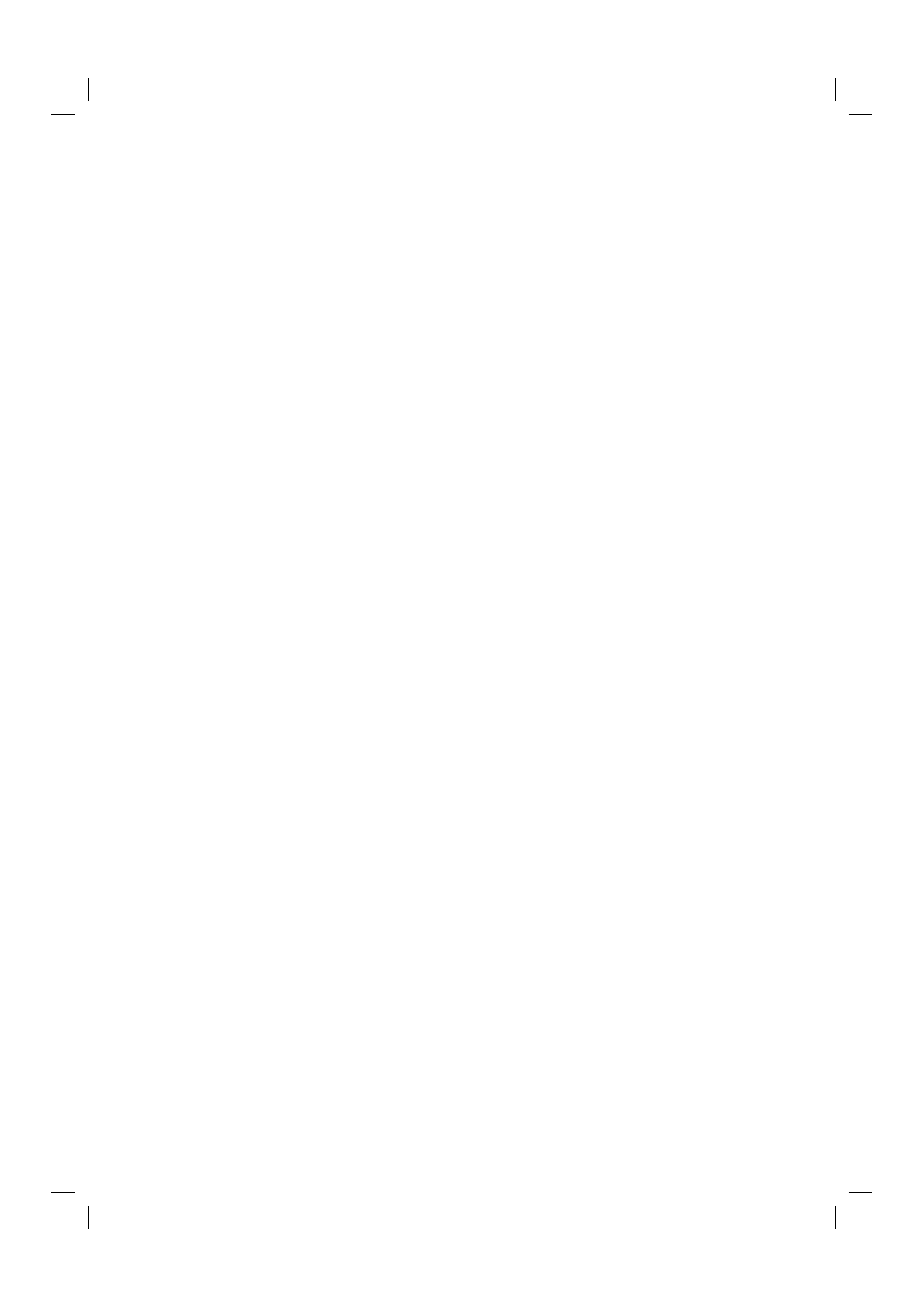# **Restricting the Import of Timber and Timber Products Harvested through Illegal Logging: A Review of relevant provisions of multilateral environmental agreements and precedents in other FIELDS OF INTERNATIONAL LAW<sup>1</sup>**

*Marc Pallemaerts2 and Katia Bodard3*

# **Introduction**

This paper aims to identify international legal mechanisms that could be employed to restrict and prevent the import of illegal timber and timber products. It first considers existing multilateral environmental instruments that are relevant to the protection of forest biodiversity and the sustainable management of forests. It examines international environmental agreements that could be applied directly or indirectly to prevent the import of illegally harvested timber or justify national measures to this effect. A distinction is made between, on the one hand, those multilateral agreements which are of substantive relevance, such as the Convention

<sup>1</sup> This paper was provided as background material to participants of the 2005 University of Joensuu – UNEP Course on International Environmental Law-making and Diplomacy. It is based on a study carried out by the authors for the Belgian Federal Public Service for Public Health, Food Chain Safety and Environment.

<sup>2</sup> Professor of international environmental law, Université Libre de Bruxelles and Vrije Universiteit Brussel; Senior Fellow, Institute for European Environmental Policy, Brussels/London; former Senior Research Fellow, Institute for European Studies, Vrije Universiteit Brussel.

<sup>3</sup> Associate Researcher, Department of Economic Law, Vrije Universiteit Brussel; former Researcher, Institute for European Studies, Vrije Universiteit Brussel.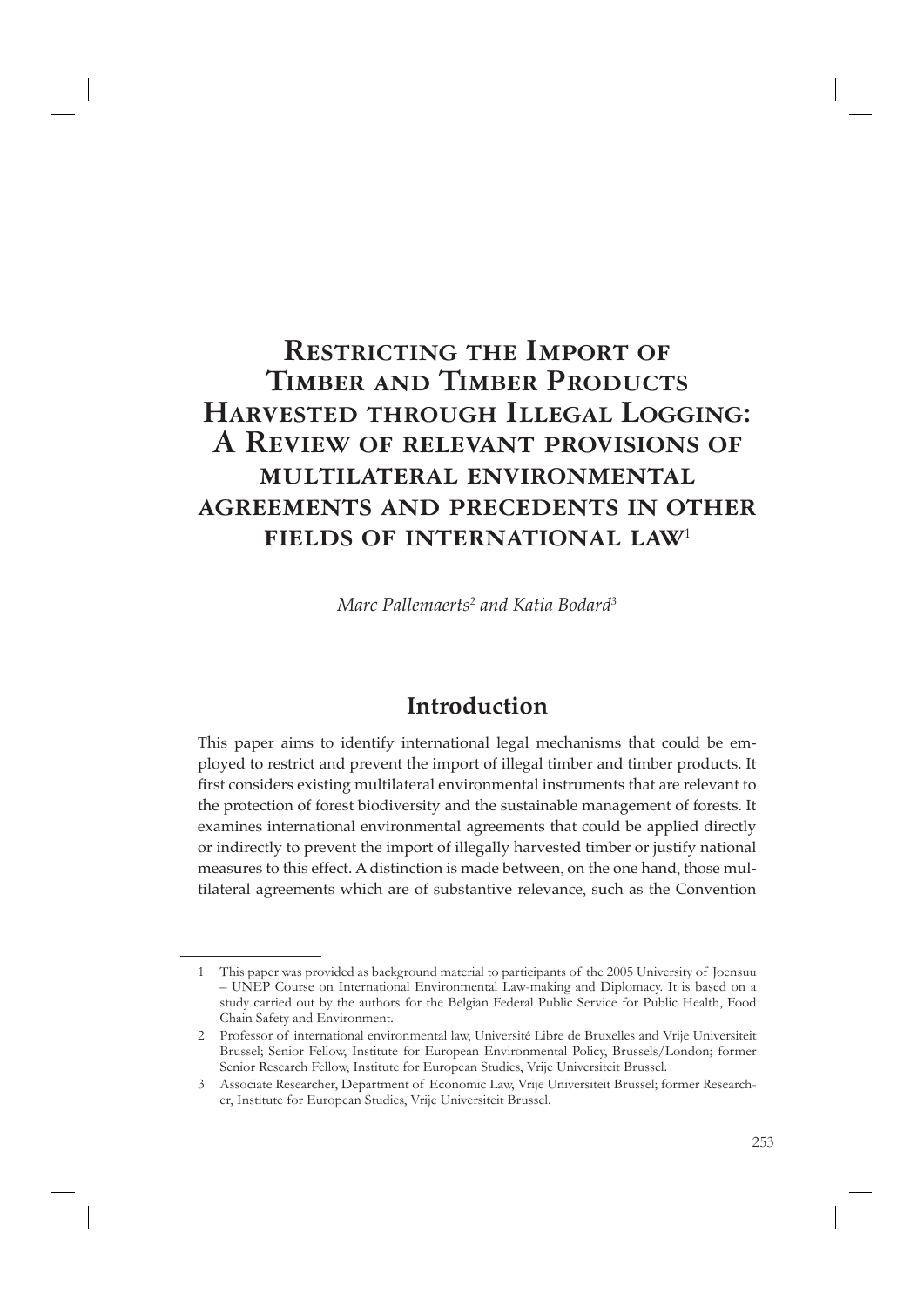on International Trade in Endangered Species (CITES), 4 the Convention on Biodiversity (CBD)<sup>5</sup> and the International Tropical Timber Agreement (ITTA)<sup>6</sup> and, on the other hand, other multilateral environmental agreements (MEAs) that have trade-related provisions. The latter category, comprising the Stockholm POPs Convention,<sup>7</sup> the Rotterdam PIC Convention,<sup>8</sup> the Basel Convention,<sup>9</sup> the Montreal Protocol<sup>10</sup> and the Cartagena Protocol,<sup>11</sup> is analyzed only in order to identify different mechanisms they use to regulate trade and prevent illegal trade in environmentally sensitive products, with a view to assessing the possibility of transposing those mechanisms to the trade in illegal timber.

Precedents in other fields of international law where mechanisms have been established to combat illicit trade in illegally produced or acquired goods – such as illicit art and antiquities, narcotics, small arms and conflict diamonds - will also be looked into, as they may provide useful models and analogies. It should be noted that the paper is only intended as a survey of the field and does not consider the comparative effectiveness of different policy options and legal techniques or the broader policy implications of the choice of any particular option.

<sup>4</sup> Convention on International Trade in Endangered Species of Wild Flora and Fauna, Washington D.C., 3 March 1973, in force 1 July 1975, 993 *United Nations Treaty Series* 243, www.cites.org/eng/ disc/text.shtml (hereinafter CITES).

<sup>5</sup> Convention on Biological Diversity, Rio de Janeiro, 5 June 1992, in force 29 December 1993, 31 *International Legal Materials* (1992) 822, www.biodiv.org/doc/legal/cbd-en.pdf (hereinafter CBD).

<sup>6</sup> International Tropical Timber Agreement, Geneva, 26 January 1994, in force 1 January 1997, www. itto.or.jp/live/PageDisplayHandler?pageId=201 (hereinafter ITTA).

<sup>7</sup> Stockholm Convention on Persistent Organic Pollutants, Stockholm, 22 May 2001, in force 17 May 2004, 40 *International Legal Materials* (2001) 532, www.pops.int/ (hereinafter Stockholm Convention).

<sup>8</sup> Convention on the Prior Informed Consent Procedure for Certain Hazardous Chemicals and Pesticides in International Trade, Rotterdam, 11 September 1998, in force 24 February 2004, 38 *International Legal Materials* (1999) 1, www.pic.int/en/ViewPage.asp?id=104 (hereinafter Rotterdam Convention).

<sup>9</sup> Basel Convention on the Control of Transboundary Movements of Hazardous Wastes and their Disposal, Basel, 22 March 1989, in force 24 May 1992, 28 *International Legal Materials* (1989) 657, www.basel.int/text/con-e.htm.

<sup>10</sup> Montreal Protocol on Substances that Deplete the Ozone Layer, Montreal, 16 September 1987, in force 1 January 1989, 26 *International Legal Materials* (1987) 154, www.unep.org/ozone/pdfs/ Montreal-Protocol2000.pdf (hereinafter Montreal Protocol).

<sup>11</sup> Cartagena Protocol on Biosafety to the Convention on Biological Diversity, Montreal, 29 January 2000, in force 11 September 2003, www.biodiv.org/doc/legal/cartagena-protocol-en.pdf.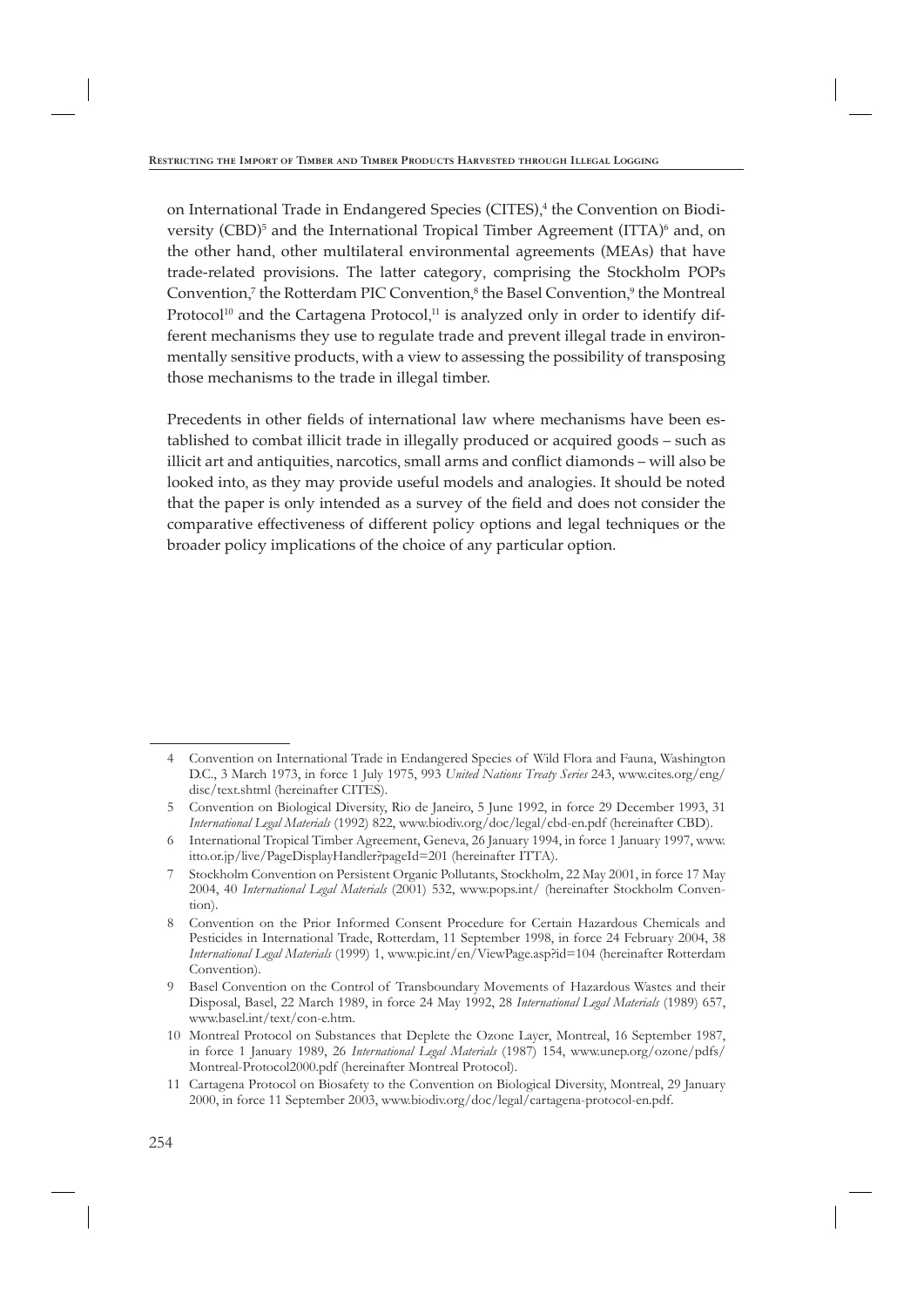## **Multilateral Environmental Agreements of Substantive Relevance**

### **Convention on International Trade in Endangered Species of Wild Fauna and Flora (CITES)12**

The 1973 Convention on International Trade in Endangered Species (CITES) aims to protect certain endangered plant and animal species from over-exploitation by controlling international trade through a system of import and export permits.13 Endangered forest species subject to international trade can be listed under the conditions laid down in the Convention in one of the three appendices.14 Appendix I offers the highest protection as no commercial trade is permitted for these species. It includes all species that are threatened with extinction and are or may be affected by trade. Trade is strictly limited. It must only be authorized in exceptional circumstances and requires both import and export permits, and re-export certificates.<sup>15</sup> Appendix II lists species that can only be traded under strict conditions. This concerns species that are not necessarily threatened with extinction but may become so unless trade in these species is strictly regulated. Commercial trade of these species is only allowed when it is not detrimental to the survival of the species. For Appendix II listings, an export permit is required, and the import of any specimen of species included in Appendix II shall require the prior presentation of either an export permit or a re-export certificate.<sup>16</sup> Appendix III listings concern species that a party has subjected to stricter domestic regulation in relation to their export to prevent or restrict exploitation, and for which it needs the co-operation of other parties. Parties can themselves decide to list a specific species on Appendix III.17 By doing so, they ask for the co-operation of other parties to control transborder trade. This means that consuming, importing countries must only allow the import of species with official CITES permits from the exporting countries.

<sup>12</sup> See also: www.cites.org; United Nations Forum on Forests, *Recent Developments in Existing Forest-Related Instruments, Agreements, and Processes*, Background Document No. 2, Ad hoc expert group on Consideration with a View to Recommending the Parameters of a Mandate for Developing a Legal Framework on All Types of Forests, New York, 7-10 September 2004 at 15-16; O. Schramm Stokke and Oystein B. Thommessen (eds.), *Yearbook of International Co-operation on Environment and Development 2003/2004* (Earthscan: London, 2003) at 208-210; Esther Schroeder-Wildberg and Alexander Carius, *Illegal Logging, Conflict and the Business Sector in Indonesia* (InWEnt-Capacity Building International, Berlin, 2003) at 51-52; Luca Tacconi, Marco Boscolo and Duncan Brack, *National and International Policies to Control Illegal Forest Activities*, A report prepared for the Ministry of Foreign Affairs of the Government of Japan (Center for International Forestry Research: Jakarta, 2003) at 32-33; David M. Ong, 'The Convention on International Trade in Endangered Species (CITES, 1973): implications of recent developments in international and EC environmental law', in 10 *Journal of Environmental Law* (1998) 291-314.

<sup>13</sup> Tacconi, Boscolo and Brack, *National and International Policies*, *supra* note 12, at 32; Schroeder-Wildberg and Carius, *Illegal Logging*, *supra* note 12, at 51.

<sup>14</sup> Tacconi, Boscolo and Brack, *National and International Policies*, *supra* note 12, at 32.

<sup>15</sup> Articles II(1) and III, CITES.

<sup>16</sup> Articles II(2) and IV, CITES.

<sup>17</sup> Ong, 'CITES', *supra* note 12, at 293; UNFF, *Recent Developments*, *supra* note 12, at 15.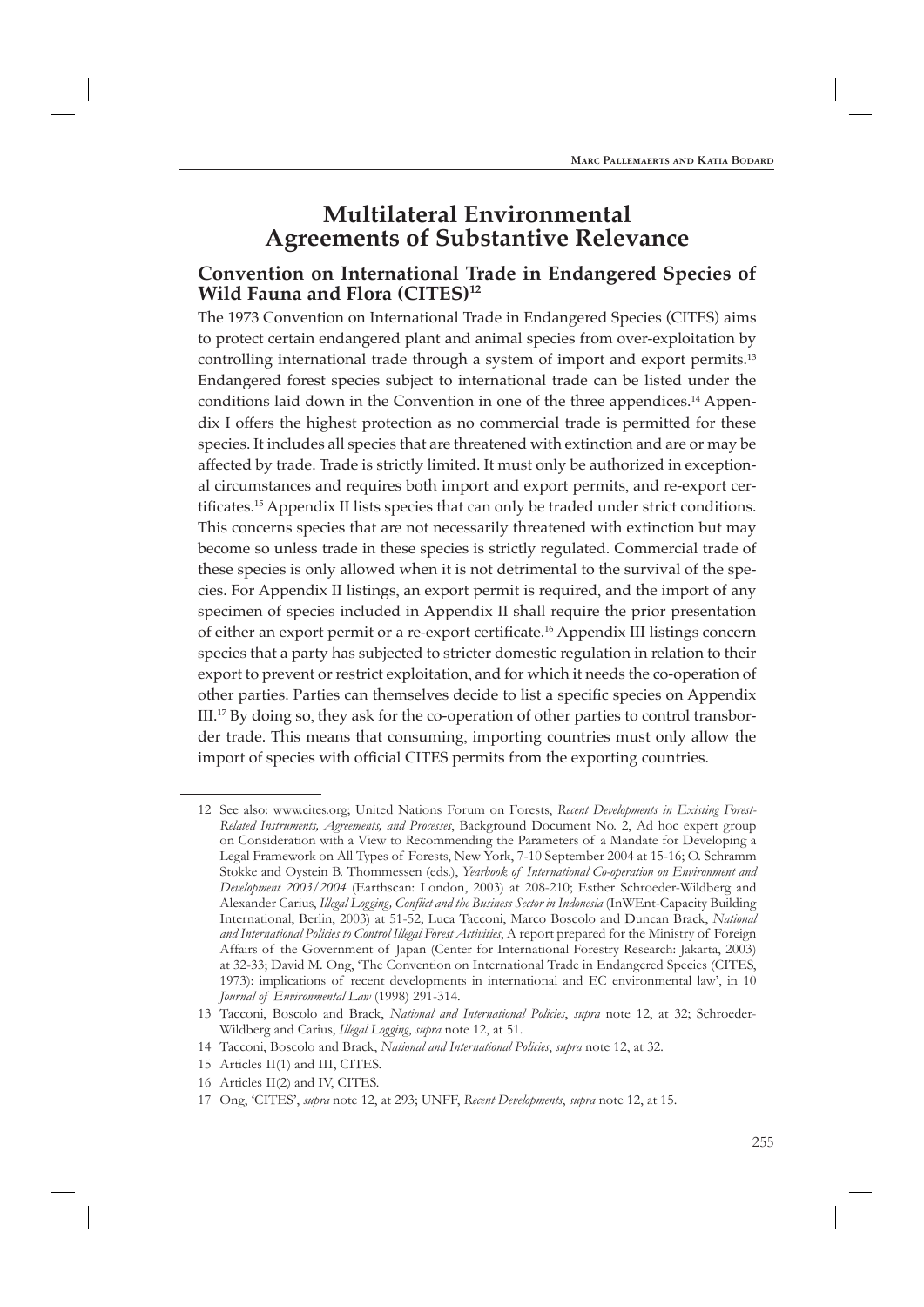The listing criteria are further clarified by CITES Conference of the Parties Resolution 9.25.18 Species can only be included in Appendix III when a party needs the co-operation of other parties in trade control. A party must ensure: i) that the species is native to its country; ii) that the national regulations are adequate to prevent or restrict exploitation and to control trade, for the conservation of the species, and include penalties for illegal taking, trade or possession and provisions for confiscation; iii) that its national enforcement measures are adequate to implement these regulations; and iv) that for species that are traded for their timber, consideration is given to including only that geographically separate population of the species for which the inclusion would best achieve the aims of the Convention and its effective implementation, particularly with regard to the conservation of the species in the country requesting its inclusion in Appendix III. The listing state needs further to determine that, notwithstanding these regulations and measures, there are indications that the co-operation of other parties is needed to control illegal trade. It needs to inform the major importing states of its intention to include the species in Appendix III and seek their opinion.<sup>19</sup> Yet, any party to the Convention can make a reservation for a specific species listed on Appendix III.<sup>20</sup>

Trade in Appendix III species requires the export state to issue an export permit. This implies that all exports from the state that listed the species must be accompanied by a CITES export permit issued by the government of the exporting state. This permit is a guarantee that the export is legal and sustainable. The import of Appendix III species requires the prior presentation of a certificate of origin, or in case of re-export a certificate by the state of re-export, and an export permit where the import is from a state which has included that species in Appendix III. The re-export of species listed on Appendix III need to be accompanied by a re-export permit. Certificates for any re-export may only be issued when the re-exporting state is satisfied that the specimen was imported legally, with CITES documents. The CITES parties are responsible for seizing specimens which are not accompanied by a permit. $21$ 

To date, 20 tree species are listed on CITES Appendices I and  $II<sup>22</sup>$  For example, ramin, a tropical hardwood found in Asian rainforests, was listed on Appendix II in 2004 after initially being listed on Appendix III, when Indonesia decided, in August 2001, to enforce a zero export quota on ramin logs. This has not prevented certain groups from smuggling ramin, mainly to Singapore and Malaysia. These countries serve as intermediate countries from where the illegal wood is exported

<sup>18</sup> CITES Resolution 9.25, Inclusion of Species in Annex III, www.cites.org/eng/res/all/09/ E09-25R10.pdf.

<sup>19</sup> Willem Wijnstekers, *The Evolution of CITES* (7<sup>th</sup> ed., CITES: Châtelaine-Geneva, 2003) at 61-65.

<sup>20</sup> Tacconi, Boscolo and Brack, *National and International Policies*, *supra* note 12, at 32.

<sup>21</sup> Articles II(3) and V CITES.

<sup>22</sup> Tacconi, Boscolo and Brack, *National and International Policies*, *supra* note 12, at 34.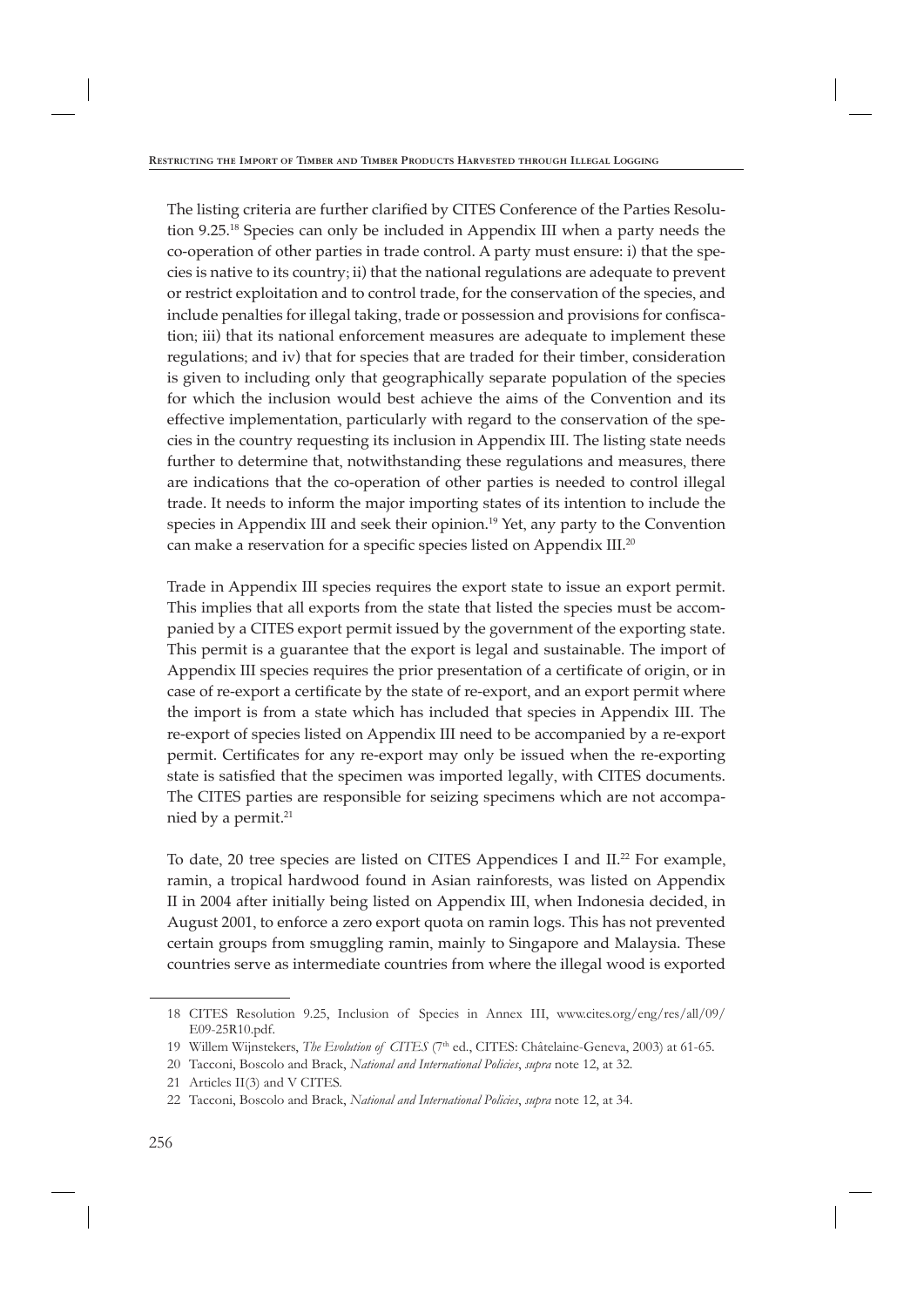to the EU, the United States and other countries. To effectively implement its export ban, Indonesia needs the co-operation of these intermediate countries to regulate the trade in this particular species. For this reason Indonesia, Malaysia and Singapore have set up the Tri-National Ramin Task Force and are co-operating to improve trade control systems and enhance enforcement.

In the absence of any other relevant legislation, a listing under CITES is currently the only available means for importing countries to seize timber resulting from illegal logging. However, CITES as a tool to combat illegal logging is confronted with several obstacles.<sup>23</sup> First, the number of timber species listed in Appendix III is limited as this depends on the unilateral decision of a state of origin to protect a specific species and to list it on Appendix III. As the import of Appendix III listings only requires the prior presentation of a certificate of origin, where the import is not from a state that has included the species in Appendix III, species listed under Appendix III will easily be smuggled to a country that has made a reservation for a specific species listing under Appendix III.

In contrast with Appendix III listings, the listing of any species on Appendices I and II requires the consent of the other parties.<sup>24</sup> As the listing of certain commercial tree species has led to a lot of controversy and opposition amongst CITES parties, it might not be evident to add substantial numbers of new species, and employ this listing mechanism to control illegal timber trade in general. Parties may also make a reservation for species listed under Appendices I and II. CITES might also not be the best instrument to control a substantial volume of international trade. The Convention, however, has been successful in preventing the extinction of particular endangered species, especially in the case of Appendix I listings for which commercial trade has been completely terminated.

Another problem is that in practice CITES permits are often forged. The reliance on paper certificates leaves the door open to fraud, theft and corruption. For importing countries, it is not always possible to properly crosscheck the documents and the

<sup>23</sup> See also Tacconi, Boscolo and Brack, *National and International Policies*, *supra* note 12, at 33-35; Schroeder-Wildberg and Carius, *Illegal Logging*, *supra* note 12, at 51-52; Ong, 'CITES', *supra* note 12, at 297; Geert van Hoorick, *Internationaal en Europees Natuurbehoudsrecht* (Intersentia Rechtswetenschappen: Antwerpen, 1997) at 113; and Abdulqawi A. Yusuf, 'International Law and Sustainable Development: The Convention on Biological Diversity', 2 *African Yearbook of International Law*  (1994) 109-137.

<sup>24</sup> Consent must be achieved from a two-thirds majority of parties present and voting (affirmative or negative) at meetings of the Conference of the Parties. For amendments between meetings of the Conference of the Parties in the case an objection by any party is received by the Secretariat, the amendment shall be adopted by a two-thirds majority of parties casting an affirmative or negative vote provided that votes are received from one-half of the parties. Parties may wish to make a reservation with respect to the amendment within 90 days after adoption. The concerned state will then not be considered as a party to CITES with respect to trade in the species concerned. See Article XV, CITES.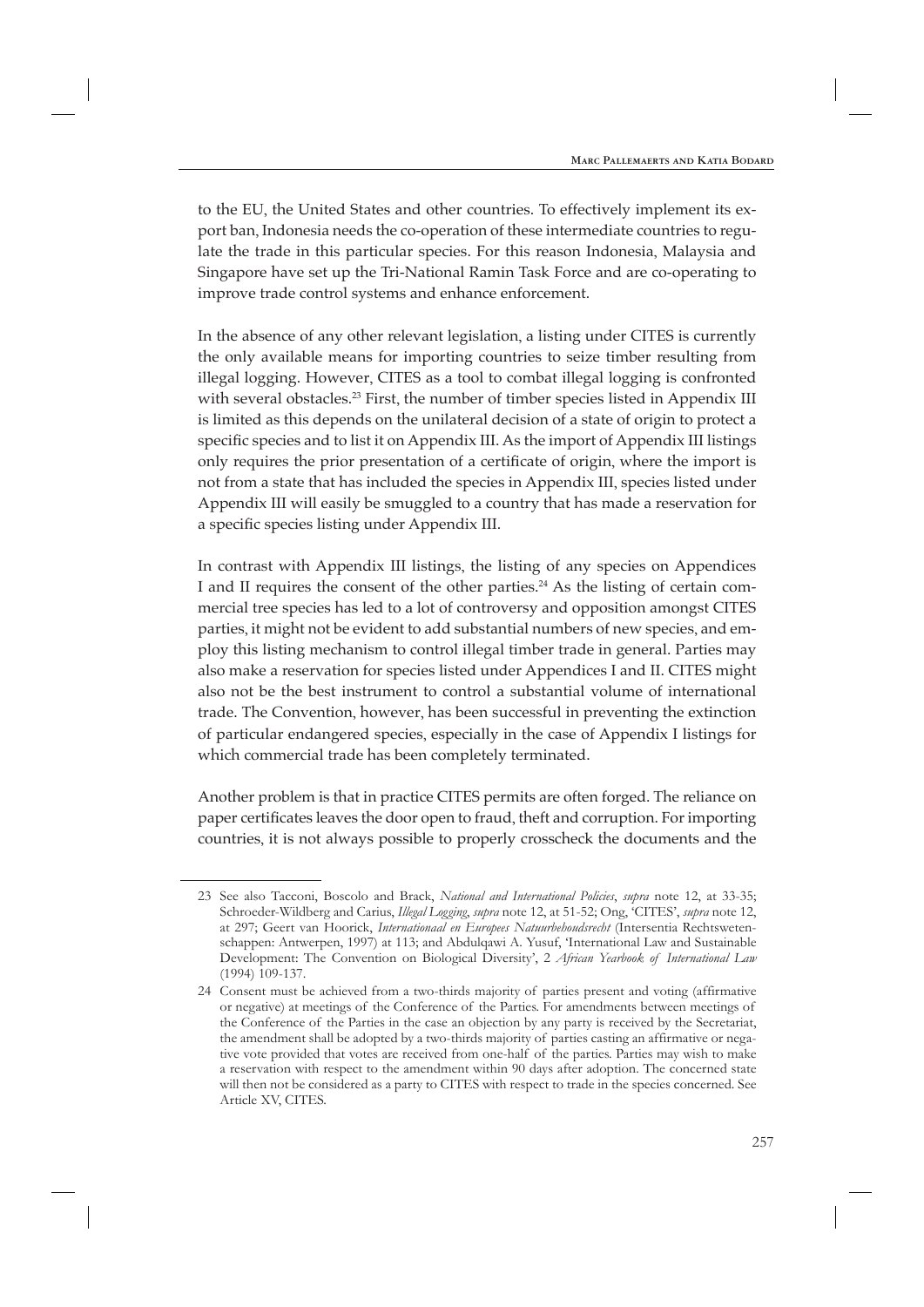real contents of the delivery, and to identify particular species. One of the weaknesses of the CITES permit system is the lack of detailed permit procedures and importing state controls. The enforcement of CITES is basically left to the parties and the political will and resources to implement CITES are not always available. Moreover, CITES lacks a comprehensive and independent monitoring system.

### **Convention on Biological Diversity25**

The Convention on Biological Diversity (CBD) constitutes a global and comprehensive legal regime for the conservation and sustainable use of the planet's living resources and the systems which support them.26 Although the CBD itself does not make any specific reference to forests, many of the articles of the Convention apply to forest ecosystems and forest biological resources.<sup>27</sup> Furthermore, the CBD Conference of the Parties (COP) has, as early as its second meeting, explicitly recognized that deforestation is a substantial threat to biodiversity. COP Decision II/9 acknowledged that 'the maintenance of forest ecosystems is crucial to the conservation of biological diversity well beyond their boundaries.' 28 Tropical forests, for instance, are estimated to shelter 50 percent of all known vertebrates and 60 percent of plant species, and account even for 90 percent of the total number of species on the planet. Deforestation caused by several factors, including illegal logging, results in disappearance of habitats for many species, and thus has great consequences for species equilibrium.29

Several CBD COP decisions and related work programmes $30$  address the link between forest management and biodiversity in general terms.<sup>31</sup> It is only recently, however, in the Expanded Programme on Work on Forest Biological Diversity, that

<sup>25</sup> See also: www.biodiv.org; Secretariat of the Convention on Biological Diversity, *Handbook of the Convention on Biological Diversity* (Earthscan: London, 2001); UNFF, *Recent Developments*, *supra* note 12, at 13-14; van Hoorick, *Natuurbehoudsrecht*, *supra* note 23, at 165-175.

<sup>26</sup> Cyrille de Klemm, in collaboration with Clare Shine, *Biological Diversity Conservation and the Law: Legal Mechanisms for Conserving Species and Ecosystems*, IUCN Environmental Policy and Law Paper No. 29, (IUCN: Gland, 1993) at 17-24, 50-51, 162; Yusuf, 'International Law and Sustainable Development', *supra* note 23, at 110; van Hoorick, *Natuurbehoudsrecht*, *supra* note 23, at 167.

<sup>27</sup> UNFF, *Recent Developments*, *supra* note 12, at 13.

<sup>28</sup> CBD, Decision II/9, Forests and biological diversity, Annex: Statement on biological diversity and forests from the Convention on Biological Diversity to the Intergovernmental Panel on Forests, Annex, para. 5, November 1995, www.biodiv.org/decisions/default.aspx?m= COP-02&id=7082&lg=0.

<sup>29</sup> International Scientific Conference, 'Biodiversity: Science and Governance', 24-28 January 2005, Document on Biodiversity, at 11.

<sup>30</sup> CBD Decision II/9, *supra* note 28; CBD Decision III/12, Programme of work for terrestrial biological diversity: Forest Biological Diversity, November 1996 (retired), www.biodiv.org/ decisions/default.aspx?m=COP-03&id=7108&lg=0; CBD Decision IV/7, Forest Biological Diversity, Annex: Work programme for forest biological diversity under the Convention of Biological Diversity, May 1998, www.biodiv.org/decisions/default.aspx?m=COP-04&id=7130&lg=0 (retired).

<sup>31</sup> The concept of *forest biodiversity* relates to the diversity of animal and plant species that have their natural habitat in forests.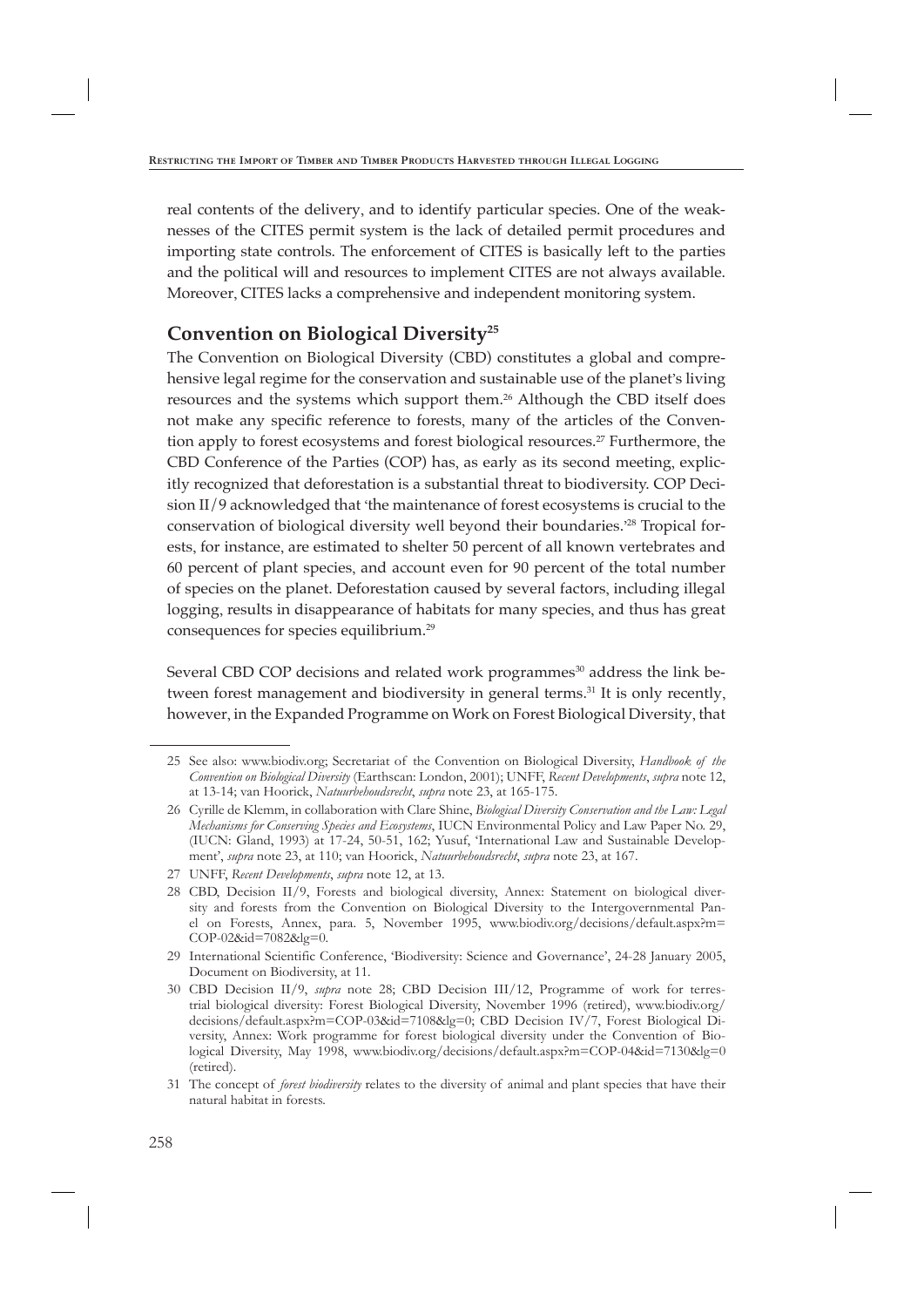parties to the CBD have explicitly expressed their concern about the unfavourable impacts of illegal logging on conservation efforts.<sup>32</sup> This programme embraces a broad set of goals, objectives and activities aimed at the conservation of forest biodiversity, the sustainable use of its components and the fair and equitable use of the benefits arising from the utilization of forest genetic resources.<sup>33</sup> It focuses in particular on three main elements. The first element relates to conservation, sustainable use and benefit-sharing and covers largely biophysical aspects, such as the reduction of threats to forest biological diversity through restoration, agroforestry, watershed management and the establishment of protected areas. The second element deals with the institutional and socio-economic environment that in turn enables the conservation and sustainable use of forest biological diversity. The third element covers knowledge, assessment and monitoring.<sup>34</sup>

The expanded work programme, for the first time, sets out a range of activities to Promote forest law enforcement and address related trade. In this programme, the CBD parties were recommended to:

i) invite parties, governments and relevant organizations to provide information on a voluntary basis to enable a better comprehension of the effects of unsustainable harvesting, exploitation of other forest resources and associated trade, as well as on the underlying causes, on forest biological diversity. On the basis of dissemination of this information countries may decide to take relevant measures such as enforcement actions;

ii) evaluate and reform, as required, legislation to include clear definition of illegal activities and to establish effective deterrents;

iii) develop methods and build capacity for effective law enforcement;

iv) develop codes of conduct for sustainable forest practices in logging companies and the wood-processing sector to improve biodiversity conservation;

v) encourage and support the development and implementation of tracking and chain-of-custody systems for forest products to seek to ensure that these products are legally harvested;

vi) invite governments and relevant organizations to develop and forward to the Secretariat case-studies and research on the impacts of unsustainable timber and nontimber harvesting and related trade.

It is particularly noteworthy that the COP has underlined the importance of a clear definition of illegal logging and of the implementation of effective forest law enforcement mechanisms. It should, however, be recalled that the work programme on forest biological diversity is voluntary and non-binding. There are no time-

<sup>32</sup> CBD Decision VI/22, Forest Biological Diversity, Annex: Expanded Programme of Work on Forest Biodiversity, May 2002, www.biodiv.org/decisions/default.aspx?m=COP-06&id=7196&lg=0.

<sup>33</sup> See CBD, 'Forest Biodiversity: Introduction', www.biodiv.org/programmes/areas/forest/default. asp.

<sup>34</sup> *Ibid*.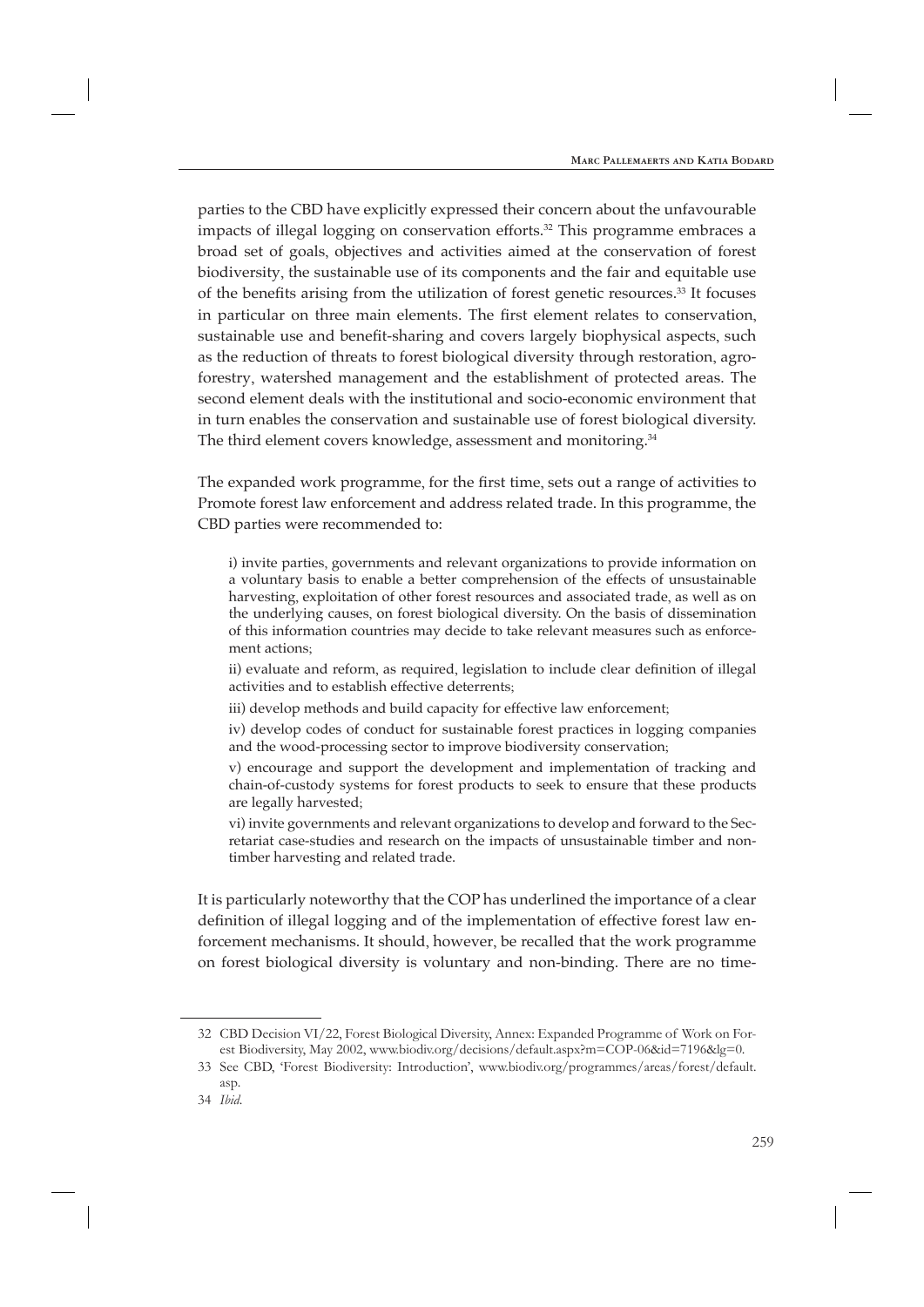bound commitments or specific targets either.<sup>35</sup> The activities in the programme are merely intended to provide guidance, and it is the right and responsibility of the parties to define their priorities in the implementation of these activities.<sup>36</sup> The CBD and the decisions of its COP do not contain specific provisions on trade control measures, licenses and exploitation possibilities, but they are relevant for their general principles and objectives relating to conservation and sustainable use of biodiversity.

#### **International Tropical Timber Agreement (ITTA)37**

The International Tropical Timber Agreement (ITTA) 1994<sup>38</sup> is the successor agreement to ITTA 1983, established under the auspices of the United Nations Conference on Trade and Development (UNCTAD). ITTA is the only legally binding forest-related international instrument, which is dedicated exclusively to certain aspects of forest management. The scope of this agreement is, however, rather limited as it only deals with tropical forests. As the first ITTA was being negotiated in the early 1980s, there already was increasing concern over the fate of tropical forests, prompting the international community to take action.<sup>39</sup> ITTA has 33 producing and 26 consuming members, 40 representing 95 percent of world trade in tropical timber and over 80 percent of the world's tropical forests. Its main objectives are consultation and co-operation to promote non-discriminatory international tropical timber trade practices and sustainable forest use, management and development.

The provisions and operations of this agreement are supervised by the International Tropical Timber Organization (ITTO), established by ITTA 1983 and consolidated by ITTA 1994. The specific operational policy objectives are set out in the ITTO's Yokohama Action Plan 2002-2006. The ITTO considers itself to be a rather unusual intergovernmental commodity organization as it seeks to reconcile trade and industry with sustainable management of natural resources as if it were also

<sup>35</sup> UNFF, *Recent Developments*, *supra* note 12, at 13.

<sup>36</sup> See CBD, 'Forest Biodiversity: Introduction', *supra* note 33.

<sup>37</sup> See also www.itto.or.jp; International Tropical Timber Organization and International Trade Centre UNCTAD/WTO, *Tropical Timber Products: Development of further processing in ITTO producer countries* (Geneva, 2002); UNFF, *Recent Developments*, *supra* note 12, at 17 and 46-47; Schramm Stokke and Oystein B. Thommessen (eds.), *Yearbook of International Co-operation*, supra note 12, at 224-227; Alexandre Kiss and Jean-Pierre Beurier, *Droit international de l'environnement* (3rd ed., Les éditions Pedone: Paris, 2004) at 170; van Hoorick, *Natuurbehoudsrecht*, *supra* note 23, at 177 and 179-182; Mohamed Ali Mekouar, 'Rio et les forêts: de la déclaration à la convention?', in Michel Prieur and Stéphane Dounbe-Bille (eds.), *Droit, Forêts et Développement durable* (Bruylant : Brussels, 1996), 483- 513 at 493-494.

<sup>38</sup> Negotiations are taking place for a successor to this Agreement under the auspices of UNCTAD. The second session took place on 14-18 February 2005. ITTA 1994 contains a provision for two three-year extensions, which has been applied in practice.

<sup>39</sup> For more information see ITTO, 'About ITTO', www.itto.or.jp/live/PageDisplayHandler?pageId= 225.

<sup>40</sup> Belgium and Luxembourg have joint membership.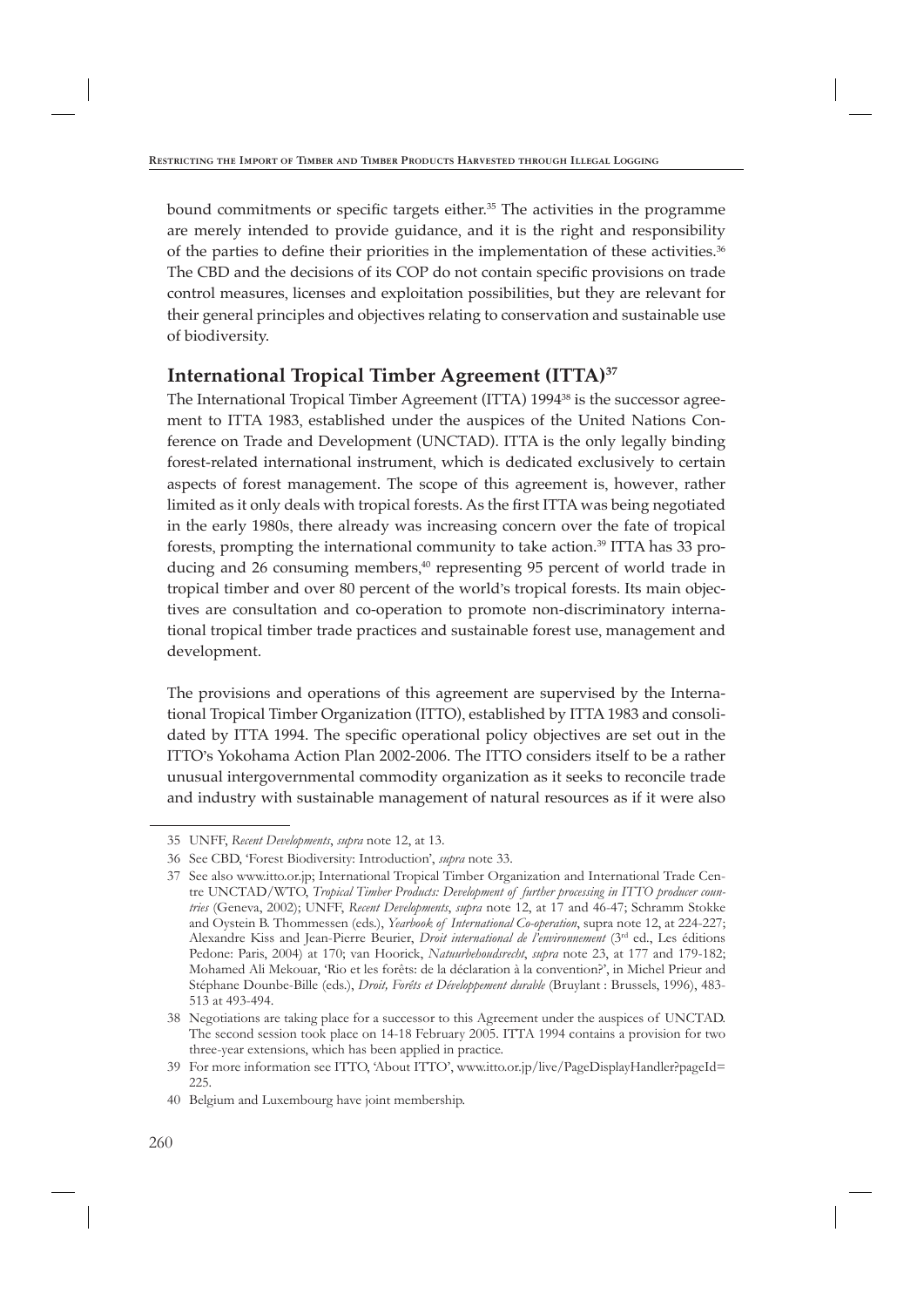an environmental organization.<sup>41</sup> The main tasks of ITTO relate to collecting and analyzing data on the production and trade of tropical timber, developing internationally agreed policy documents to promote sustainable forest management and forest conservation, assisting tropical member countries in adapting and implementing policies to local circumstances, and funding projects aimed at developing forest industries.

In November 2001, the ITTO Council launched a range of new activities. They essentially consist of providing resources to assist countries in addressing unsustainable timber harvesting, forest law enforcement and the illegal trade in tropical timber. In a document on new and emerging issues prepared for the 33<sup>rd</sup> Session of the ITTO Council in November 2003, one of the issues that was identified was the increased political attention to forest governance and law enforcement and commitment to combat illegal logging, associated illegal trade and corruption in the forest sector. The increased interest in monitoring and regulating the international trade of tropical timber species through CITES was also listed as a point of attention.<sup>42</sup>

Several ITTO policy decisions and guidelines<sup>43</sup> have been adopted for the sustainable management of natural tropical forests, for the establishment and sustainable management of planted tropical forests, on the conservation of biological diversity in tropical production forests, and for the restoration, management and rehabilitation of degraded and secondary tropical forests.<sup>44</sup> Criteria and indicators<sup>45</sup> as well as reporting formats for sustainable management of natural tropical forests are additionally set out to allow member countries to assess changes in forest conditions and management systems. ITTO requires its members to report on their estimation

<sup>41</sup> See ITTO, 'About ITTO', *supra* note 39.

<sup>42</sup> UNFF, *Recent Developments*, *supra* note 12, at 17-18.

<sup>43</sup> All policy documents are retrievable from the ITTO website section entitled Policy papers and guidelines, www.itto.or.jp/live/PageDisplayHandler?pageId=201.

<sup>44</sup> To further its objectives, ITTO also signed a co-operation agreement with the African Timber Organization (ATO) on the implementation of principles, criteria, and indicators for the sustainable management of African forests. In particular, this agreement set up a co-operation mechanism to promote sustainable forest management in Africa, and to enhance co-operation on the implementation of the ATO/ITTO principles, criteria, and indicators. ATO was formed in 1976 by 13 African countries, accounting for over 80 percent of total African forests, to manage the tropical forests of Africa. For this ATO set up a regional sustainable forest management process, a Criteria and Indicator Process, in 1996. See UNFF, *Recent Developments*, *supra* note 12, at 30.

<sup>45</sup> At the 37<sup>th</sup> session of ITTO, which took place in Yokohama, Japan from 13-18 December 2004, a revised set of criteria and indicators for sustainable management of natural tropical forests was agreed on. These tools for monitoring, assessing and reporting on tropical forest management were simplified and shortened by reducing the number of conditions for forest managers to monitor and report, and by simplifying the instructions for doing so, which will help the practical application of sustainable forest management.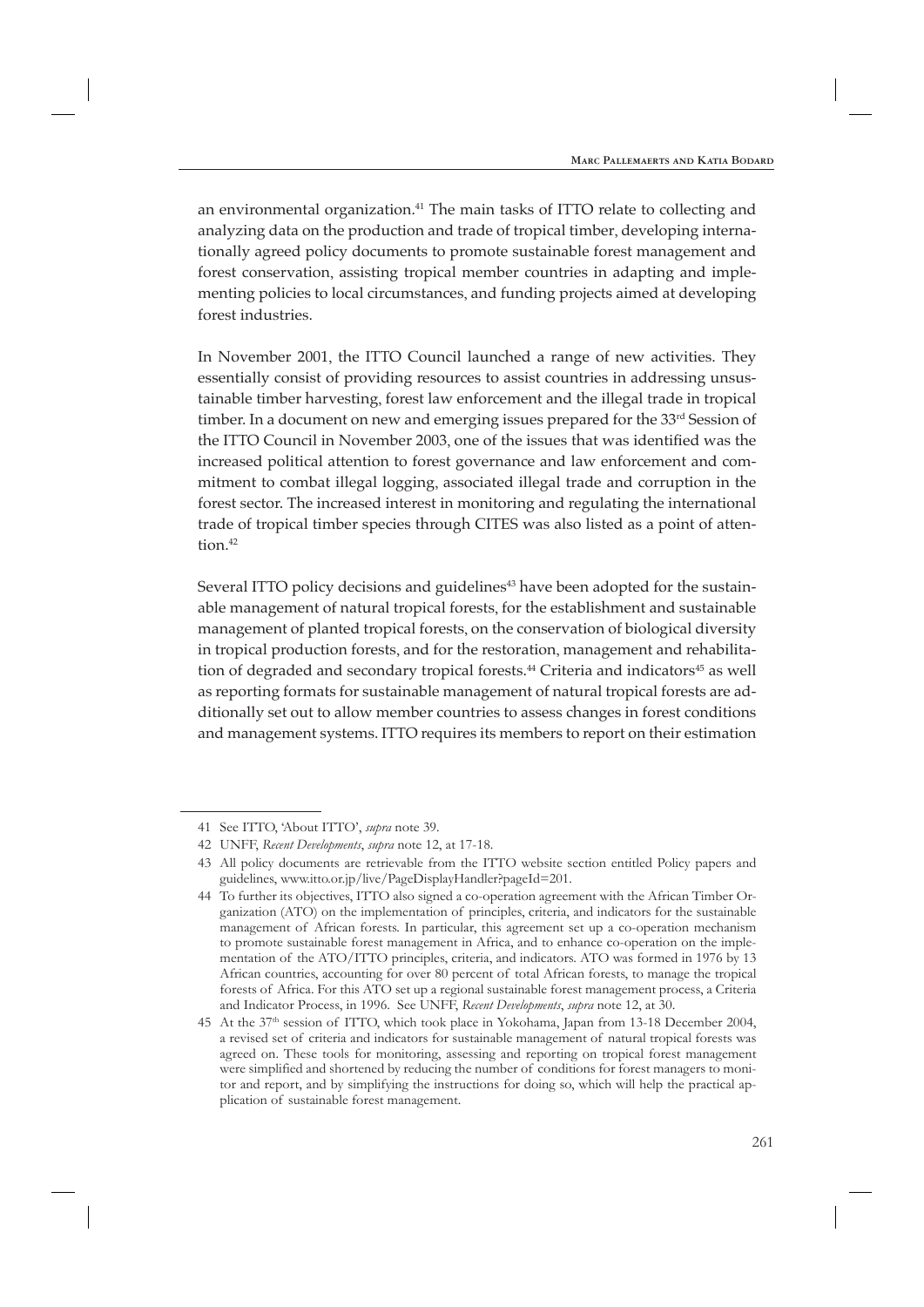of the sustainable harvest level for each main wood and non-wood forest product and the actual annual harvest of these for each forest type.<sup>46</sup>

At the 37<sup>th</sup> Session of ITTO in December 2004, a Decision on Enhanced Cooperation between ITTO and CITES for Ramin and Mahogany<sup>47</sup> was agreed on. As ramin was listed in CITES Appendix II at CITES COP-13, highlighting the increased involvement of CITES with timber species, the ITTO Council decided to request the ITTO Executive Director to provide support to organize a meeting with all concerned parties to assist in the effective implementation of the CITES decision to list ramin on Appendix II, and to undertake further activities to assist range countries and major trading partners in implementing the CITES listings of ramin and mahogany. This would be done by strengthening capacity of customs authorities and enforcement agencies at national and regional levels to effectively implement the CITES Appendix II listing, by enhancing information and knowledge exchange on CITES procedures with regard to trade and implementation of the CITES Appendix II listing among producer and consumer countries and by enhancing co-operation and networking amongst producer and consumer countries, including civil society and the private sector, to improve mechanisms for CITES implementations and enforcement at both national and regional levels.

Although in recent years the ITTO has increasingly paid attention to issues of sustainable forest management and, most recently, to the problem of forest law enforcement, its primary objective remains the promotion and facilitation of international trade in tropical timber. This is reflected, *inter alia*, in the non-discrimination provision in Article 36 of ITTA 1994: 'Nothing in this Agreement authorizes the use of measures to restrict or ban international trade in, and in particular as they concern imports of and utilization of, timber and timber products.' This provision effectively excludes any reliance on ITTA (in its current form) or any decisions of the ITTO as a basis for the adoption by ITTO members of unilateral measures to ban or restrict imports of illegally harvested timber and timber products. Although this clause was inserted in ITTA 1994 in response to concerns of producing member states about certain measures concerning mandatory sustainability labelling or certification envisaged at the time by some importing countries, rather than in response to the current debate focusing on illegal timber trade, it would no doubt be invoked against any unilateral measures that may be contemplated to regulate this trade.

<sup>46</sup> United Nations Environment Programme, Progress in the implementation of the thematic programmes of work. Forest biological diversity: integration of non timber forest resources in forest inventory and management, UNEP/CBD/SBSTTA/9/INF/14, 11 October 2003, www.biodiv. org/doc/meeting.aspx?mtg=sbstta-09&tab=1.

<sup>47</sup> Decision 2(XXXVII), Enhanced co-operation between ITTO and CITES for Ramin and Mahogany, 18 December 2004, www.itto.or.jp.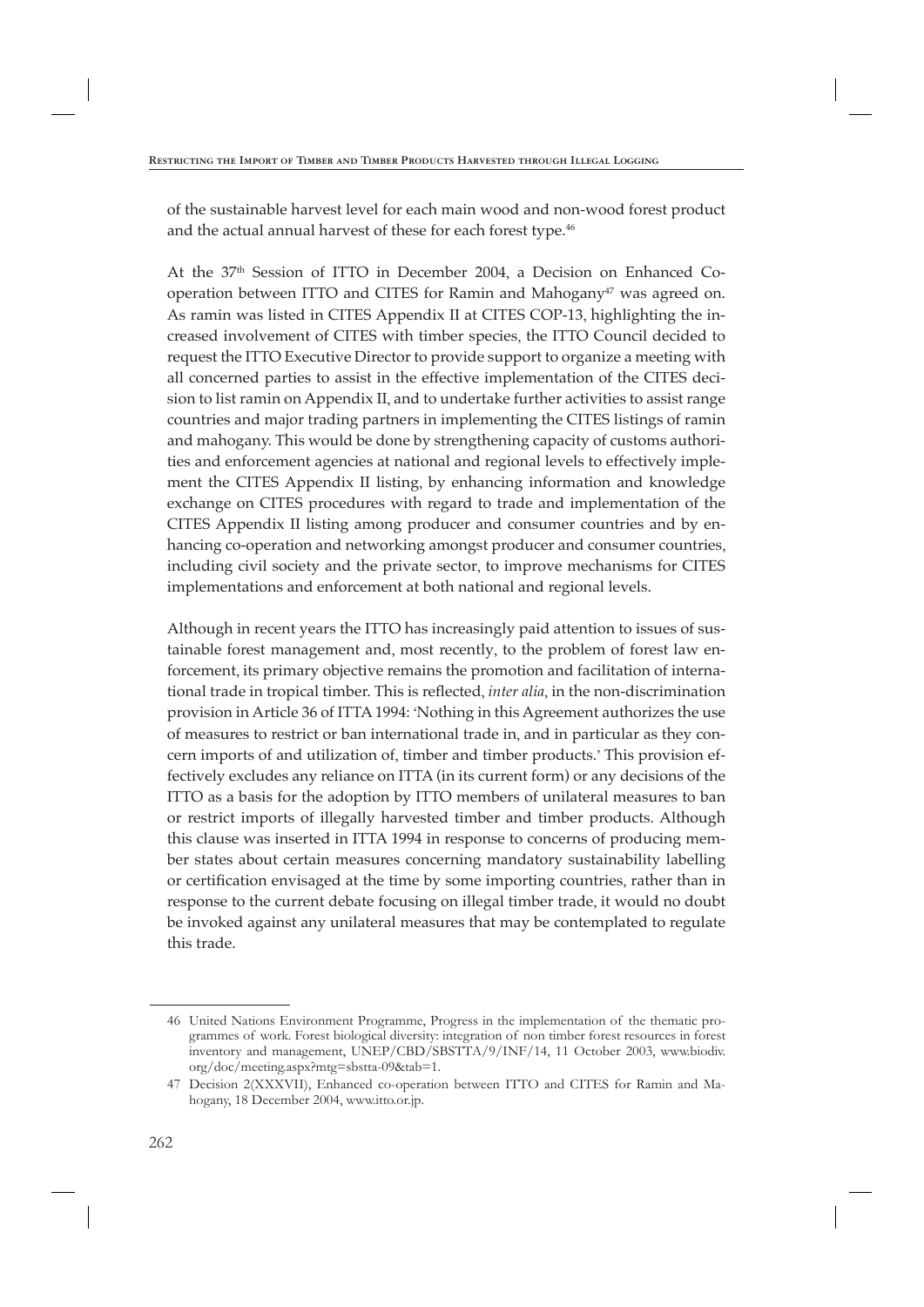# **Overview of Other Multilateral Environmental Agreements with Trade-related Provisions**

### **Stockholm Convention**<sup>48</sup>

The Stockholm Convention aims at protecting human health and the environment from persistent organic pollutants (POPs), by prescribing measures to phase out the intentional production and use of these chemicals, and to minimize their unintentional production and emission into the environment. It applies to 12 chemicals listed in three annexes and provides criteria and an intergovernmental decisionmaking procedure for including additional POPs within its scope. The chemicals covered at this time are all persistent chlorinated organic compounds, most of them produced intentionally for various agricultural, public health and industrial uses, and others which arise and are released into the environment as unintentional by-products of certain industrial processes. These POPs are considered to be of global concern due to their long-range transport and dispersion across international boundaries.

As the aim of the Stockholm Convention is to eliminate or minimize releases of POPs, it provides for regulatory measures targeting all stages in the life-cycle of those chemicals. International trade is just one of the many activities regulated by the instrument. The regulation of trade is in fact incidental to the regulation of other activities, such as the prohibition of intentional production and use. Each party is to take measures to eliminate the import and export of the chemicals listed in Annex A to the Convention. Import is to be permitted only 'for the purpose of environmentally sound disposal' or for certain specific uses or purposes which remain permitted for the importing party under a particular exemption provided for in the provisions of the Convention. Conversely, chemicals for which any production or use-specific exemption or acceptable purpose is in effect, may be exported by parties simply 'taking into account any relevant provisions in existing international prior informed consent instruments', a clause which implicitly refers to the Rotterdam Convention, either for the purpose of environmentally sound disposal, or to a party which is permitted to use that chemical under a particular exemption. Exports to non-parties to the Convention are not altogether banned but may be permitted only to states that provide an annual certification to the exporting party, specifying the intended use of the chemical and including 'a statement that, with respect to that chemical, the importing State is committed to […] protect human health and the environment by taking the necessary measures to minimize or prevent releases' and by complying with certain substantive provisions of the Convention.

<sup>48</sup> Stockholm Convention, *supra* note 7. See also www.pops.int.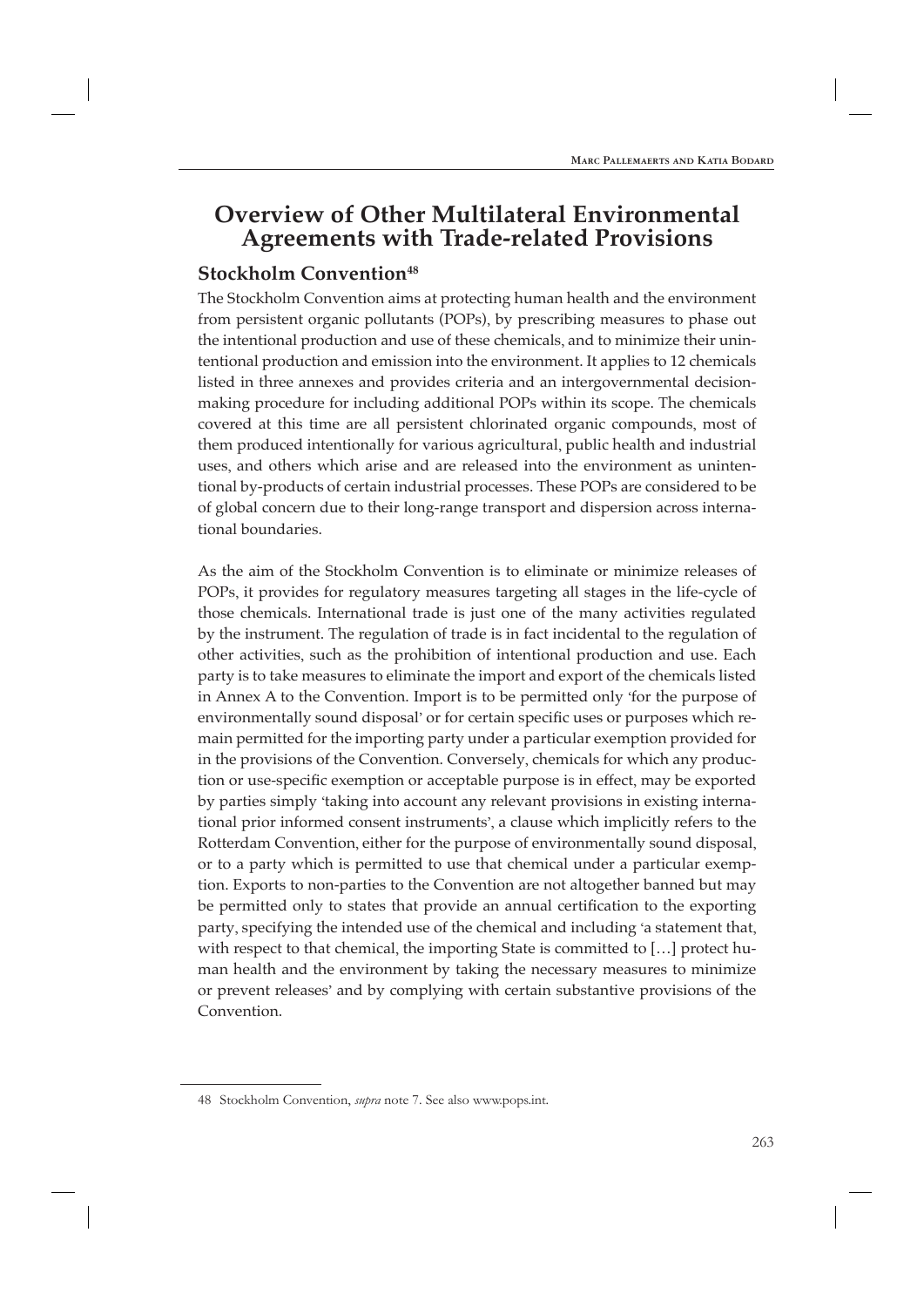To enable the Conference of the Parties to monitor the implementation of the Convention, parties have a number of reporting obligations, including the duty to provide data on quantities of exported or imported POPs and the countries with which such trade takes place. The Stockholm Convention does not, however, contain any specific provisions on enforcement measures to prevent illegal trade.

#### **Rotterdam Convention**<sup>49</sup>

The scope of the Rotterdam Convention on the Prior Informed Consent Procedure for Certain Hazardous Chemicals and Pesticides in International Trade covers two categories of chemicals: banned or severely restricted chemicals and severely hazardous pesticide formulations. Chemicals are considered to be banned when 'all uses [...] within one or more [use] categories have been prohibited by final regulatory action, in order to protect human health or the environment', and are regarded as 'severely restricted' when 'virtually all use […] within one or more [use] categories ha[ve] been prohibited by final regulatory action in order to protect human health or the environment, but  $[...]$  certain specific uses remain allowed.' The regulatory actions referred to are actions taken by parties under their domestic law. A severely hazardous pesticide formulation is defined as 'a chemical formulated for pesticidal use that produces severe health or environmental effects observable within a short period of time after single or multiple exposure, under conditions of use.<sup>50</sup> This definition does not refer to specific regulatory actions but to risks associated with certain conditions of use in developing countries or countries with economies in transition.

All chemicals subject to the trade-related provisions of the Convention are individually listed in Annex III, as a result of an intergovernmental decision-making process triggered by notifications of regulatory actions or risks under conditions of use made by parties and subject to detailed criteria spelled out in the Convention and its Annexes. The procedure and criteria for listing banned or severely restricted chemicals and severely hazardous pesticide formulations are different but once listed both categories of chemicals are treated in the same way and subject to the same trade regime.

The objective of the Rotterdam Convention is to promote shared responsibility and co-operative efforts amongst the parties in international trade of certain hazardous chemicals, in order to reduce risks to human health and the environment. The mechanisms used to this end are essentially aimed at ensuring information exchange about these chemicals and at providing for a national decision-making process on their import and export. The core mechanism instituted by the Convention is the so-called prior informed consent (PIC) procedure. It is important to

<sup>49</sup> Rotterdam Convention, *supra* note 8. See also www.pic.int; UNFF, *Recent Developments*, *supra* note 12, at 46-47.

<sup>50</sup> Article 2(d), Rotterdam Convention.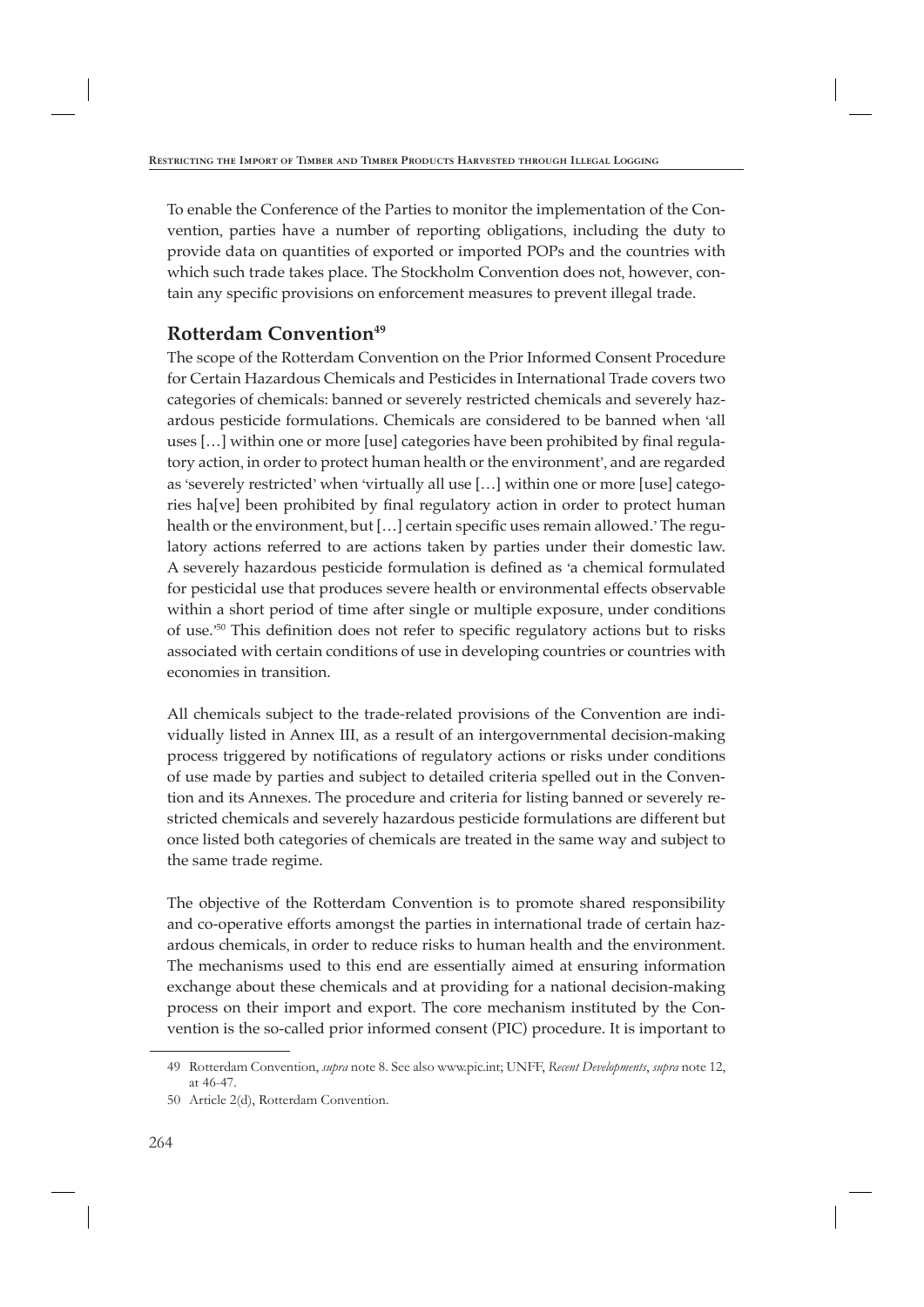stress that under the Rotterdam Convention, international trade in PIC chemicals is not per se regarded as illicit. In fact, the Convention does not even refer to any such notion as illicit or illegal trade. However, it regulates trade in the chemicals within its scope by making it subject to the PIC system, under which both importing and exporting countries have specific obligations.

The main obligation of parties in relation to the import of listed chemicals is to take and notify to the Convention secretariat, within a certain period following receipt of a decision guidance document from the secretariat, a decision concerning the future import of the chemical concerned. This decision is entirely at the discretion of each party and may be a final or interim decision to consent to import, not to consent to import or to consent to import only subject to specified conditions. Any such decision is to be transmitted to the secretariat which shall communicate it to all other parties. With respect to the obligations of importing countries, the Convention also contains a provision translating the most-favoured nation and national treatment principles of GATT 1994 in the specific context of the PIC procedure, which stipulates that:

A Party that […] takes a decision not to consent to importation of a chemical or to consent to its importation only under specified conditions shall, if it has not already done so, simultaneously prohibit, or make subject to the same conditions, (a) Importation of the chemical concerned from any source; and

(b) Domestic production of the chemical for domestic use.<sup>51</sup>

The obligations of exporting parties with respect to exports of PIC chemicals are spelled out in Article 11 of the Convention. Each exporting party has a duty to 'take appropriate legislative or administrative measures to ensure that exporters within its jurisdiction comply with [PIC] decisions' of importing countries no later than six months after these decisions are communicated to all parties by the convention secretariat.<sup>52</sup> Thus, the onus of enforcement is shared between importing and exporting countries.

#### **Basel Convention**<sup>53</sup>

The scope of the Basel Convention on the Control of the Transboundary Movement of Hazardous Wastes and their Disposal is defined in Article 1, which in turn refers to several technical annexes. The Convention applies to wastes which are either defined as hazardous wastes under its own provisions, based on technical criteria in the relevant annexes, or which are 'defined as, or are considered to be, hazardous wastes by the domestic legislation of the Party of export, import or

<sup>51</sup> Article 10(10), Rotterdam Convention.

<sup>52</sup> Article 11(1)(b), Rotterdam Convention.

<sup>53</sup> Basel Convention, *supra* note 9. See also www.basel.int.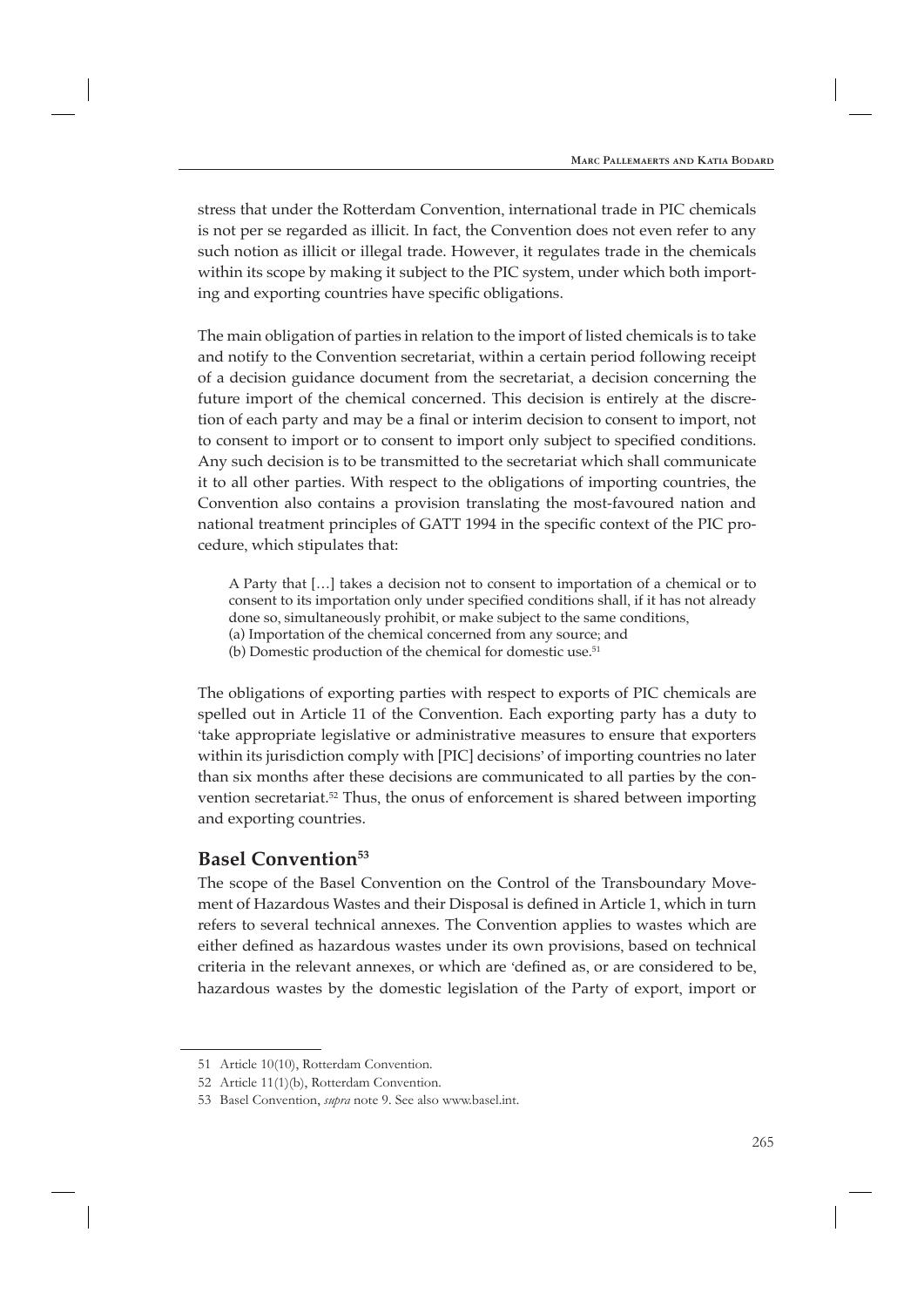transit.' 54 In addition, the Convention also applies to certain other wastes which it does not explicitly qualify as hazardous but nevertheless subjects to the same regime as hazardous wastes.

The regulation of transboundary movements of wastes under the Basel Convention is essentially based on a system of prior notification and consent, where such movements are not altogether prohibited under specific provisions. Thus, for example, the Convention prohibits the export of hazardous wastes and other wastes to parties which have prohibited the import of such wastes and have notified this prohibition to the Convention secretariat pursuant to a particular procedure. It also requires parties not to permit hazardous wastes or other wastes to be exported to a non-party or to be imported from a non-party, unless a special bilateral or regional agreement has been concluded between the parties concerned. In 1995, the Conference of the Parties to the Basel Convention adopted an amendment, which provides for a total ban on exports of hazardous wastes from parties which are member states of the OECD to any other states, whether parties to the Convention or not. However, this amendment, which is intended to prohibit the export of hazardous wastes from industrialized countries to developing countries has not yet entered into force, ten years after its adoption, due to an insufficient number of ratifications.<sup>55</sup>

In those cases where the transboundary movement of wastes is not banned in principle, it is subject to an administrative control procedure of prior notification and consent involving the competent authorities of importing and exporting parties. In essence, the state of export shall ensure notification of proposed exports to the competent authority of the state of import and shall not allow the generator or exporter to commence the transboundary movement unless the notifier has received the written consent of the state of import, as well as 'confirmation of the existence of a contract between the exporter and the disposer specifying environmentally sound management of the wastes in question.'

The Basel Convention contains rather detailed provisions on the illegal traffic in wastes subject to its regime. Illegal traffic is defined as

any transboundary movement of hazardous wastes or other wastes:

a) without notification pursuant to the provisions of this Convention to all States concerned; or

b) without the consent pursuant to the provisions of this Convention of a State concerned; or

<sup>54</sup> Article 1(1)(b), Basel Convention.

<sup>55</sup> Nevertheless, the EC has already transposed it into EC law through an amendment to Regulation 259/93 of 1 February 1993 on the supervision and control of shipments of waste within, into and out of the European Community.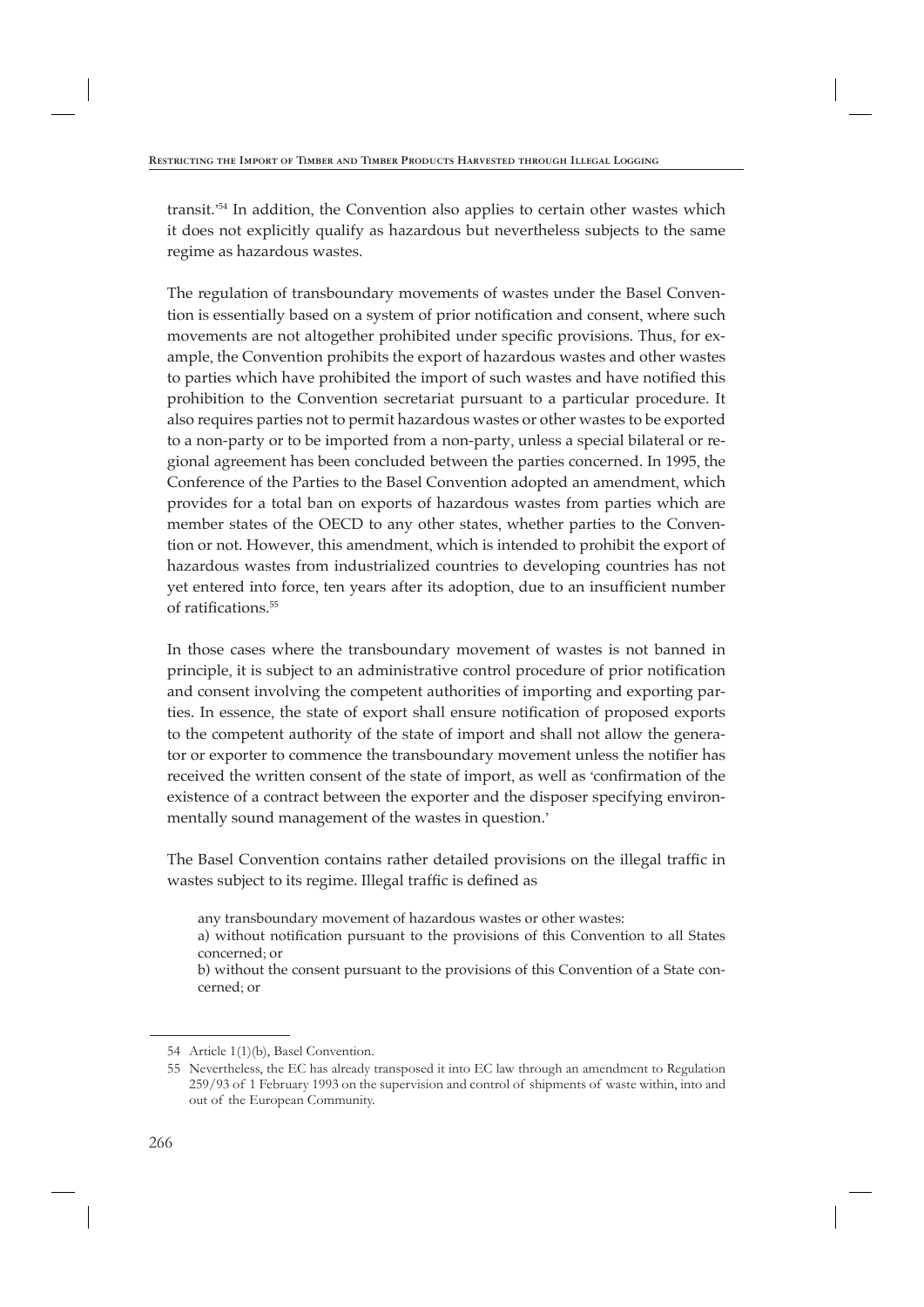c) with consent obtained from States concerned through falsification, misrepresentation or fraud; or

d) that does not conform in a material way with the documents; or

e) that results in deliberate disposal (e.g. dumping) of hazardous wastes or other wastes in contravention of this Convention and of general principles of international  $law<sup>56</sup>$ 

Such illegal traffic is explicitly qualified as criminal in the Convention and each party is required to 'introduce appropriate national/domestic legislation to prevent and punish illegal traffic.'

#### **Montreal Protocol57**

The 1987 Montreal Protocol on Substances that Deplete the Ozone Layer, as amended in 1990, 1991 and 1992 aims to phase out the production and consumption of specific ozone-depleting substances (ODS). It is virtually a universal treaty, since only seven States have not ratified it. The Protocol presently applies to 96 chemicals, referred to as "controlled substances". They include halocarbons, notably chlorofluorocarbons (CFCs) and halons, carbon tetrachloride, methyl chloroform, hydrobromofluorocarbons (HBFCs), hydrochlorofluorocarbons (HCFCs), methyl bromide and bromochloromethane. The inclusion of any substance in the list of controlled substances is the result of an intergovernmental decision-making process, which also determines the specific control measures to be applied by parties, which are laid down in annexes to the Protocol. These annexes are quite frequently updated through amendments and adjustments. Amendments require formal ratification by the parties, whereas adjustments enter into force through a simplified procedure.

The Montreal Protocol is not primarily concerned with international trade, but nevertheless contains some trade-related provisions. The main such provision is Article 4 on control of trade with non-parties. As a general rule, there is an obligation on parties to ban imports of controlled substances<sup>58</sup> from any state that is not a party to the Montreal Protocol, taking effect one year after the entry into force of the controls for the substance concerned. The same applies to exports of controlled substances to non-parties.<sup>59</sup> The trade restrictions laid down in the Montreal Protocol do not apply only to the controlled substances themselves, but also potentially to products containing controlled substances and even to 'products produced with, but not containing, controlled substances.' Imports of such products

<sup>56</sup> Article 9, Basel Convention.

<sup>57</sup> Montreal Protocol, *supra* note 10. See also ozone.unep.org/index.asp.

<sup>58</sup> Some controlled substances are not yet subject to this measure, but the Meeting of the Parties is to consider extending the ban to them. See Article 4(10), Montreal Protocol.

<sup>59</sup> There is, however, a provision that allows for the Meeting of the Parties to the Montreal Protocol to authorize derogations from these import and export bans if the non-Party concerned 'is determined, by a meeting of the Parties, to be in full compliance with' the substantive control measures laid down by the Protocol. See Article 4(8), Montreal Protocol.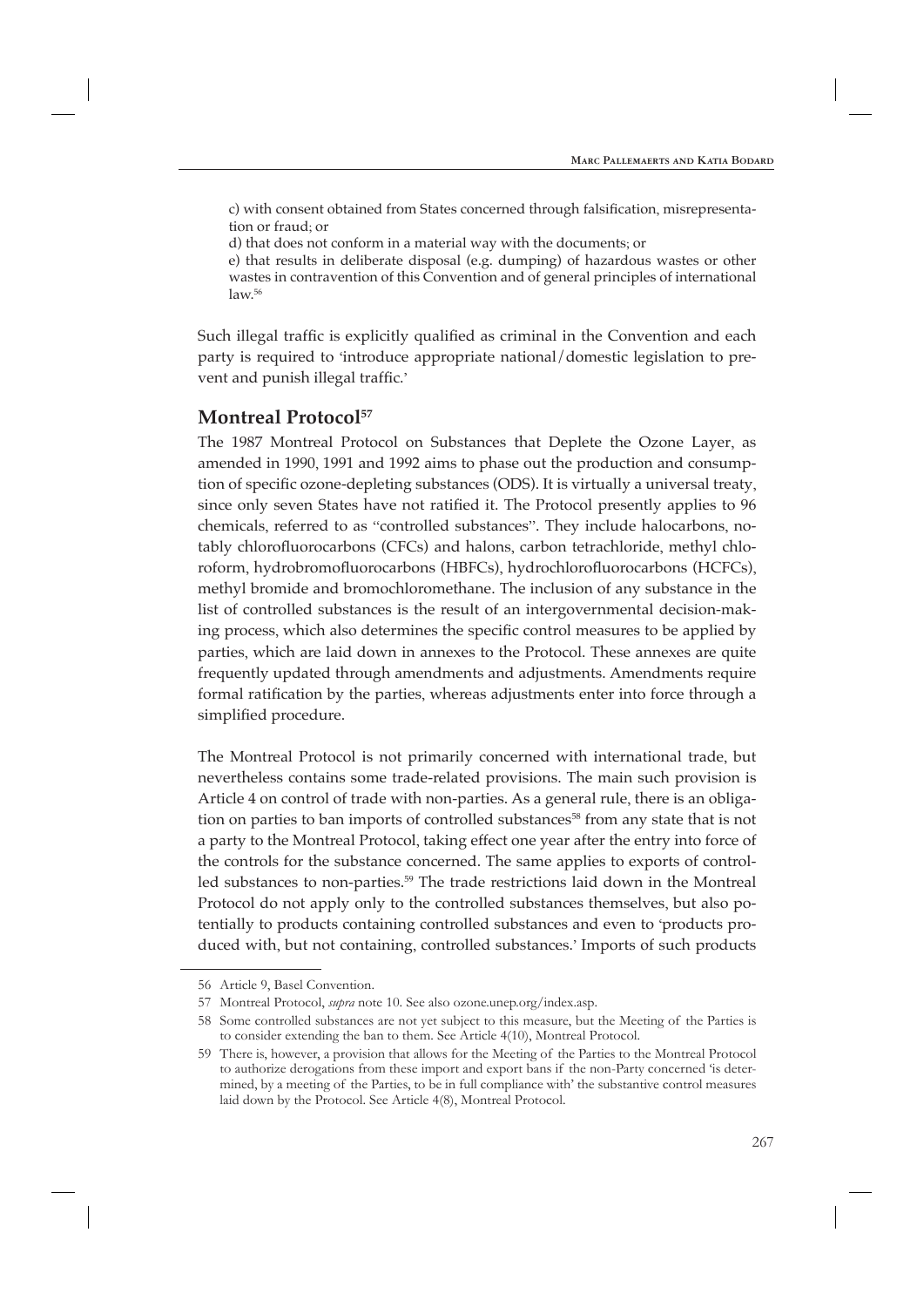from non-parties are also, in principle, to be banned by the parties. However, this obligation does not become effective automatically, but requires the adoption of a list of such products in the form of an annex to the Protocol. So far, the Meeting of the Parties to the Protocol has been rather reluctant to make these provisions effective by adopting the annexes provided for in various paragraphs of Article 4 of the Protocol. The only annex adopted thus far relates to the first generation of controlled substances: CFCs, carbon tetrachloride and methyl chloroform.

Finally, the Protocol provides for the establishment and implementation by the parties of a system for licensing the import and export of new, used, recycled and reclaimed controlled substances as a measure to control trade between parties and combat illegal trade. In practice, this control mechanism is faced with enforcement difficulties, as there are many cases of mislabelled containers and licenses being absent. The lack of adequate monitoring by customs means that such substances are often traded without licenses and controls.<sup>60</sup>

### Cartagena Protocol<sup>61</sup>

The Cartagena Protocol on Biosafety to the Convention on Biological Diversity seeks to protect biological diversity from the potential risks posed by living modified organisms (LMOs) resulting from modern biotechnology. It applies to 'the transboundary movement, transit, handling and use of all living modified organisms that may have adverse effects on the conservation and sustainable use of biological diversity, taking into account risks to human health.' 62 It is also potentially relevant for the conservation of forest biodiversity as it addresses the biosafety of genetically modified forest species in a similar way as that of any other LMOs.

The Cartagena Protocol aims at reconciling the needs of trade (in products of biotechnology) and protection of the environment with development interests which may be affected by biosafety. To this end, it introduces an advanced informed agreement procedure to control the trade in LMOs. This must ensure that importing countries can take informed decisions before agreeing to the import of LMOs. The entrenchment of the precautionary approach in the Protocol provides importing states with a second important policy instrument. On this basis, importing parties can review their decisions at any time in the light of new scientific information, which demonstrates the potential adverse effects on the conservation and sustainable use of biological diversity. This key provision is understood as a unilateral

<sup>60</sup> Tacconi, Boscolo and Brack, *National and International Policies*, *supra* note 12, at 38.

<sup>61</sup> Cartagena Protocol, *supra* note 11. See also www.biodiv.org/biosafety/default.aspx; Christoph Bail, Robert Falkner and Helen Marquard (eds.), *The Cartagena Protocol on Biosafety: Reconciling Trade in Biotechnology with Environment and Development?*, (Royal Institute of International Affairs: London, 2002); Secretariat of the CBD, *Handbook of the Convention on Biological Diversity*, *supra* note 25, at 27- 50; Schramm Stokke and Oystein B. Thommessen (eds.), *Yearbook of International Co-operation*, *supra* note 12, at 196-200.

<sup>62</sup> Article 4, Cartagena Protocol.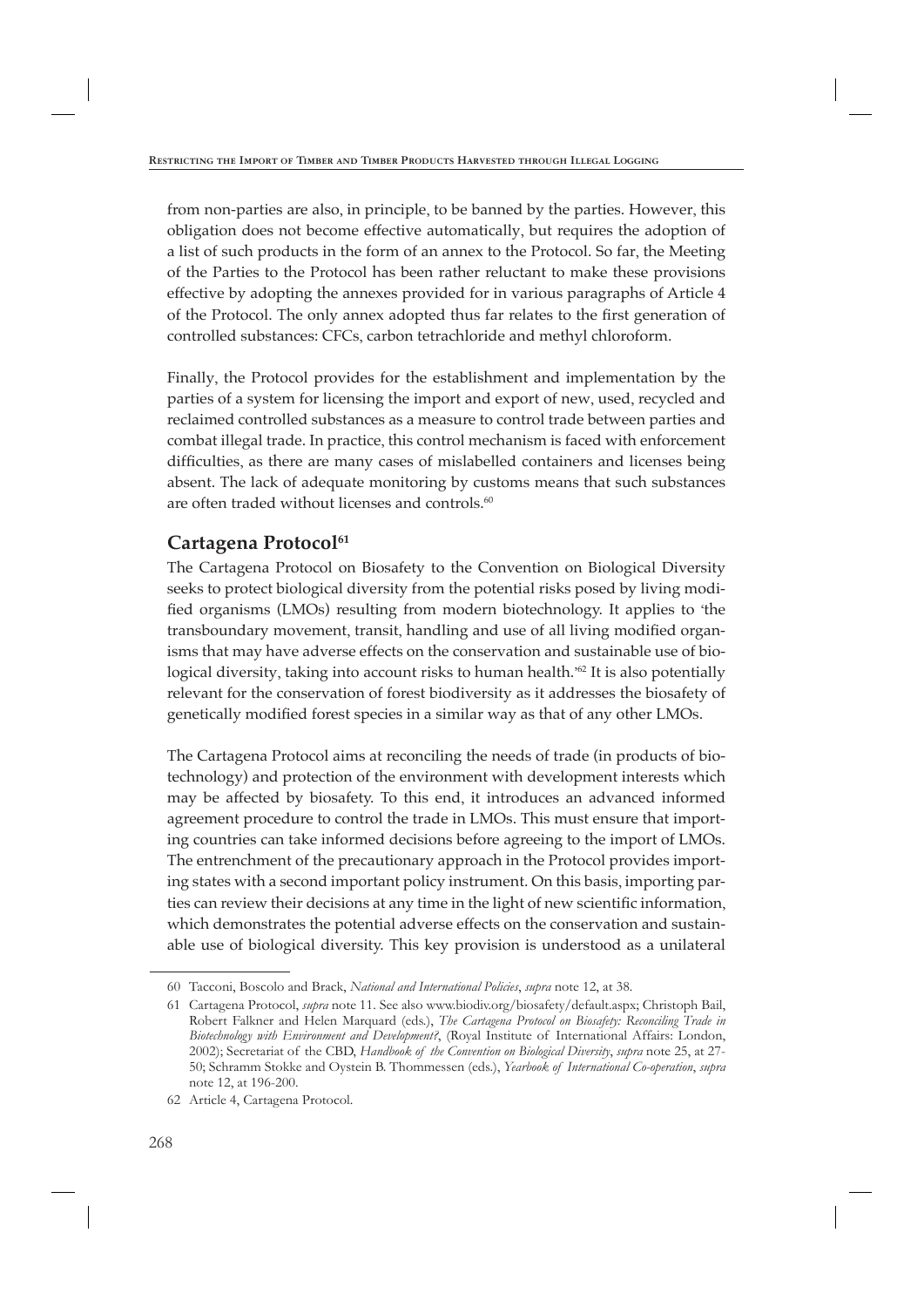measure, applicable without multilateral approval or monitoring mechanisms.<sup>63</sup> The Protocol thus emphasizes the sovereignty of importing countries, and leaves unrestricted the possibility for countries to take more stringent action to protect the conservation and use of biological diversity

The trade mechanisms are further supported by provisions on co-operation, handling, transport, packaging and identification, information and transparency, and measures regarding public awareness and participation. The Protocol also contains a provision on illegal transboundary movements of LMOs. To prevent illegal transboundary movements each state party needs to adopt the appropriate domestic measures, including, where appropriate, the penalizing of transboundary movements of LMOs carried out in contravention of its domestic measures implementing the Protocol. Such movements shall be deemed illegal. In the case of an illegal transboundary movement, the affected party may also request the party of origin of the LMOs to dispose of the LMOs at its own expense. This can be done by repatriation or destruction, as appropriate.

### **Relevance of the regulatory mechanisms under these MEAs as a model for the regulation of illegal trade in timber**

Many MEAs already provide for specific trade control measures to be taken by their parties as one instrument to help achieve internationally agreed environmental policy objectives. The above review of the trade measures contained in the Stockholm Convention, the Rotterdam Convention, the Basel Convention, the Montreal Protocol and the Cartagena Protocol, however, indicates that these do not provide a ready-made model that could easily be applied to the regulation of the illegal timber trade. The trade control procedures they contain are mostly aimed at the protection of environmental interests in the territories of importing countries. Though some trade restrictions are also justified by environmental concerns of a transboundary or even global nature, none are specifically aimed at the protection of environmental values within the territorial jurisdiction of countries exporting the products subject to regulation, as would be the purpose of any regulation of trade in illegally harvested timber.

Thus, the PIC procedure set out in the Rotterdam and Basel Conventions is not relevant as a model for the regulation of illegal timber trade, because its main purpose is to protect the environmental and health interests of importing rather than exporting countries. The Rotterdam Convention deliberately avoids qualifying any form of trade as illegal and applies only to a very limited list of products which are identified at the international level through an intergovernmental decision-making procedure, rather than by reference to what is considered legal or

<sup>63</sup> Thomas Cottier, 'Implications for Trade Law and Policy: Towards convergence and integration', in Bail, Falkner and Marquard (eds.), *The Cartagena Protocol on Biosafety. Supra* note 61, 467-481, at 468.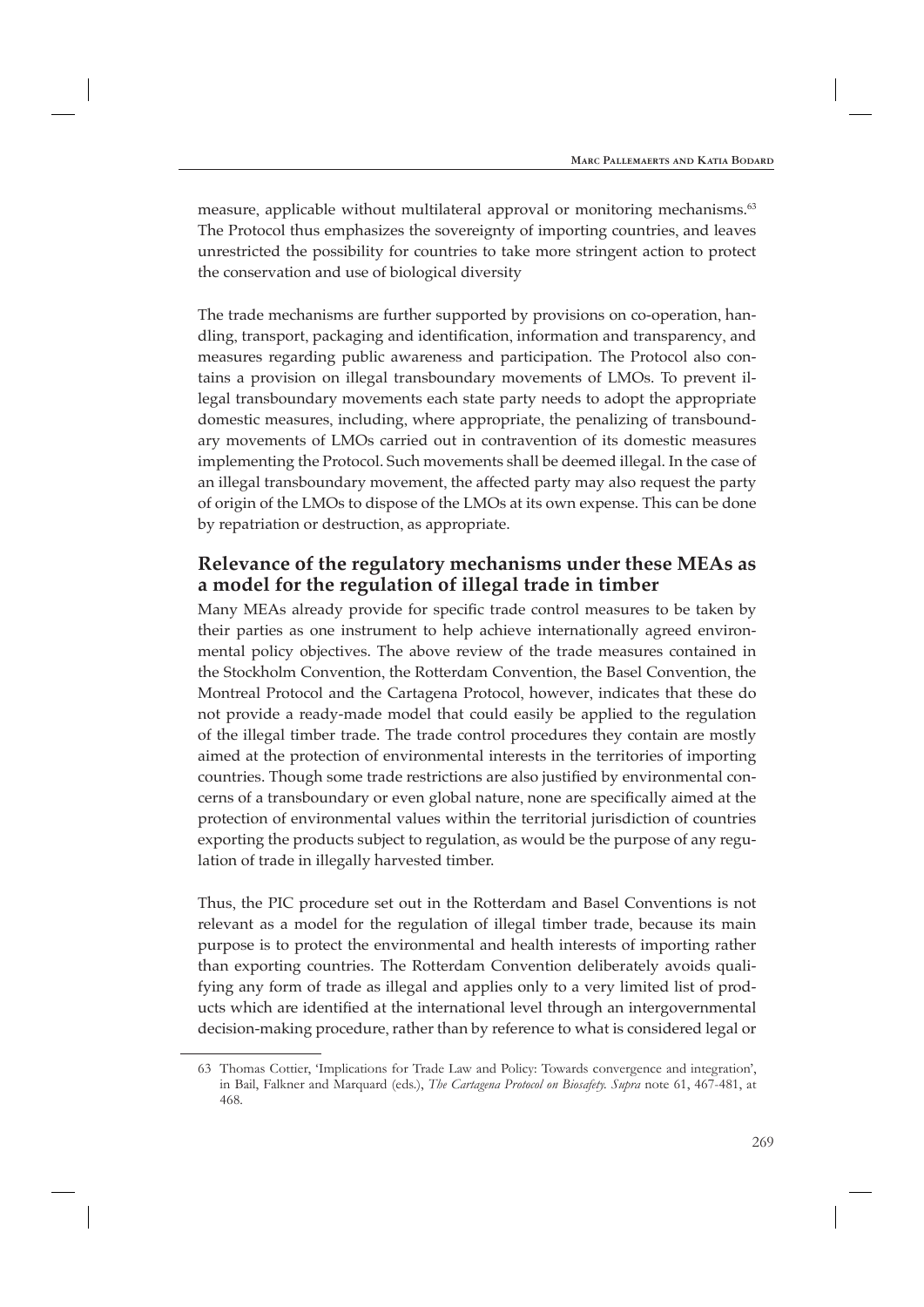illegal under the domestic law of any state. The Basel Convention's detailed provisions on illegal transboundary movements of waste might have some relevance as a precedent for regulation of illegal trade in timber. However, the administrative modalities for implementing the PIC procedures under both Conventions would be much too cumbersome in this context given the specific nature and volume of the timber trade.

Similar observations can be made on the advanced informed agreement procedure as laid down in the Cartagena Protocol. Like those of the Basel Convention, the Protocol's provisions on illegal transboundary movements are an interesting precedent as regards the qualification of some forms of international trade as illicit on environmental grounds. The Stockholm Convention and the Montreal Protocol are also significant in that they specifically outlaw certain trade transactions involving chemical products which cause global environmental risks of concern to the international community as a whole. However, these trade-related provisions are incidental to measures designed to phase out all production and consumption of the chemicals concerned.

# **Some Relevant Precedents and Experiences in Other Fields of International Law and Policy**

Trade in illegally harvested timber is in essence comparable to trade in other illegally produced or acquired goods. Examples of illegally acquired or produced goods, which are traded in legal and illegal circuits and which are spread worldwide and are worth billions of dollars, are illicit art and antiquities, illegal drugs and narcotics, small arms and light weapons, and diamonds from areas of armed conflict, so called conflict diamonds.

### **The trade in illicit art and antiquities**

The trade in stolen artwork and antiquities accounts for billions of dollars. It is the second largest clandestine industry after drugs and is used as a front for money laundering.<sup>64</sup> Goods are smuggled from nations with rich archaeological heritages to countries where there is a high demand and market for art.<sup>65</sup> The looting of archaeological sites all over the world causes mass destruction of archaeological heritage.<sup>66</sup> Specific problems encountered in practice are: high demand for art and

<sup>64</sup> Reported by Interpol officers. See Sara Marani, 'Italy art crime booms in borderless Europe', 19 May 1999, museum-security.org.

<sup>65</sup> Gaia, Regazzoni, 'The beginning of the end?', *The Art Newspaper*, 8 February 2005, www. theartnewspaper.com.

<sup>66</sup> Neil Brodie and Jennifer Doole, 'Illicit antiquities', in Neil Brodie, Jennifer Doole and Colin Renfrew (eds.), *Trade in Illicit Antiquities: The Destruction of the world's archaeological heritage* (McDonald Institute Monographs: Cambridge, 2001) at 1.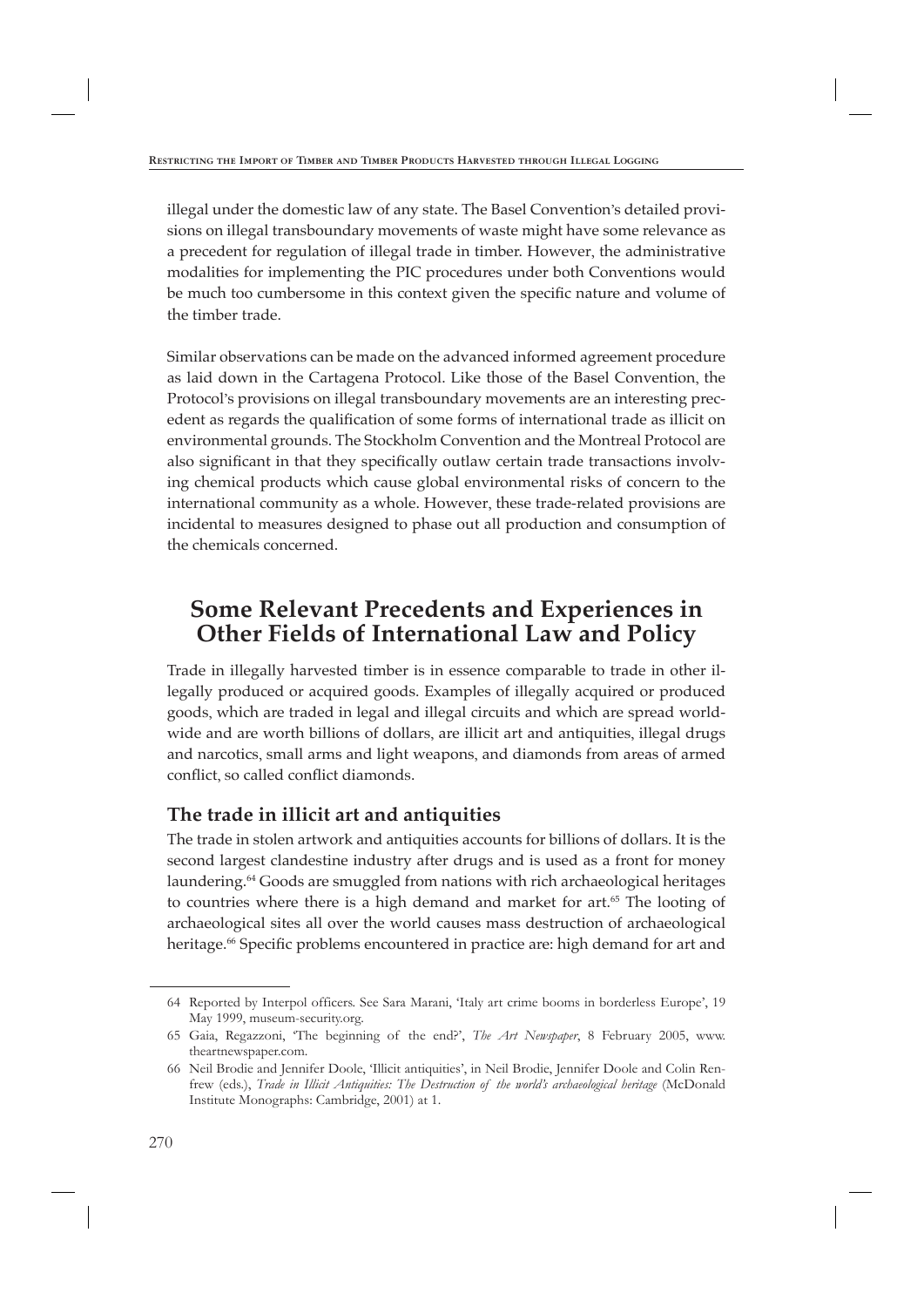antiquities; the practice of acquiring antiquities outside of scholarly excavation, (synonym to looted or plundered antiquities( and smuggling them to other countries; the high amount of smuggling as a consequence of strict laws curbing (legal) trade; countries where trade in smuggled as opposed to stolen works of art is not criminalized, and where the national legal systems thus do not recognize illicit export as a crime; works of art which can be exported without specific export requirements and controls; difficulties in determining the origin of antiquities and ownership history (so-called indeterminate provenance); the ease of hiding the origins of antiquities by stating, for example, that the artefact was dug up on a farm of a local family; wartime situations in an archeologically rich country resulting in inadequate policing of archaeological sites or protection of heritage; and auction sales used as clearing houses for illicit art.<sup>67</sup>

Several national laws<sup>68</sup> have been introduced in the  $20<sup>th</sup>$  Century either claiming cultural property as state property or restricting export to multiple artefacts and/or declined items, while at the same time requiring registration of collectors and/or dealers.<sup>69</sup> Other countries, such as Switzerland, however, have until today had no antiquities control legislation at all, 70 which explains why this country is the major market for stolen and smuggled archaeological goods and works of art.<sup>71</sup>

At the international level the problem of trade in illicit art and antiquities has been addressed in two major conventions, known as the 1970 UNESCO Convention and the 1995 UNIDROIT Convention. These conventions define the concept of cultural property and cultural objects, respectively, in a comprehensive but exhaustive manner, and employ almost exactly the same definition.<sup>72</sup> The UNIDROIT Convention is a complement to the UNESCO Convention and the link between the two is especially evident in the definition employed.<sup>73</sup> There is, however, one noticeable difference illustrating the different philosophy of each convention, insofar as the UNESCO Convention explicitly states that each party needs to specifically

<sup>67</sup> Extracted from Sara Marani, 'Italy art crime booms', *supra* note 64, and Kareem Fahim, 'The Whistle-Blower at the Art Party. A Curator Takes on His Museum', *The Village Voice*, 6-12 August 2003, www1.villagevoice.com/news/0332,fahim,46047,1.html.

<sup>68</sup> Examples include El Salvador (1903), Greece (1932), Italy (1939) and Turkey (1983).

<sup>69</sup> Alexi Shannon Baker, 'Selling the Past: *United States v. Frederick Schultz*. International Antiquities Law Since 1900', *Archaeology*, 22 April 2002, www.archaeology.org/online/features/schultz/intllaw. html.

<sup>70</sup> Switzerland has recently introduced a bill on the international transfer of cultural property that should, once in effect, finally make the transfer of art and artefacts into Switzerland become more transparent. See Regazzoni, 'The beginning of the end?' *supra* note 65.

<sup>71</sup> Baker, 'Selling the Past', *supra* note 69.

<sup>72</sup> The latter would allow the two conventions to be complementary and work together, and offer the possibility to states to join both conventions. See Lyndel V. Prott, 'Unesco and Unidroit: a Partnership against Trafficking in Cultural Objects', 1 *Revue de droit uniforme* (1996) 59-71 at 62.

<sup>73</sup> Lyndel V. Prott, *Commentary on the UNIDROIT Convention* (Institute of Art and Law: Leicester, 1997) at 15.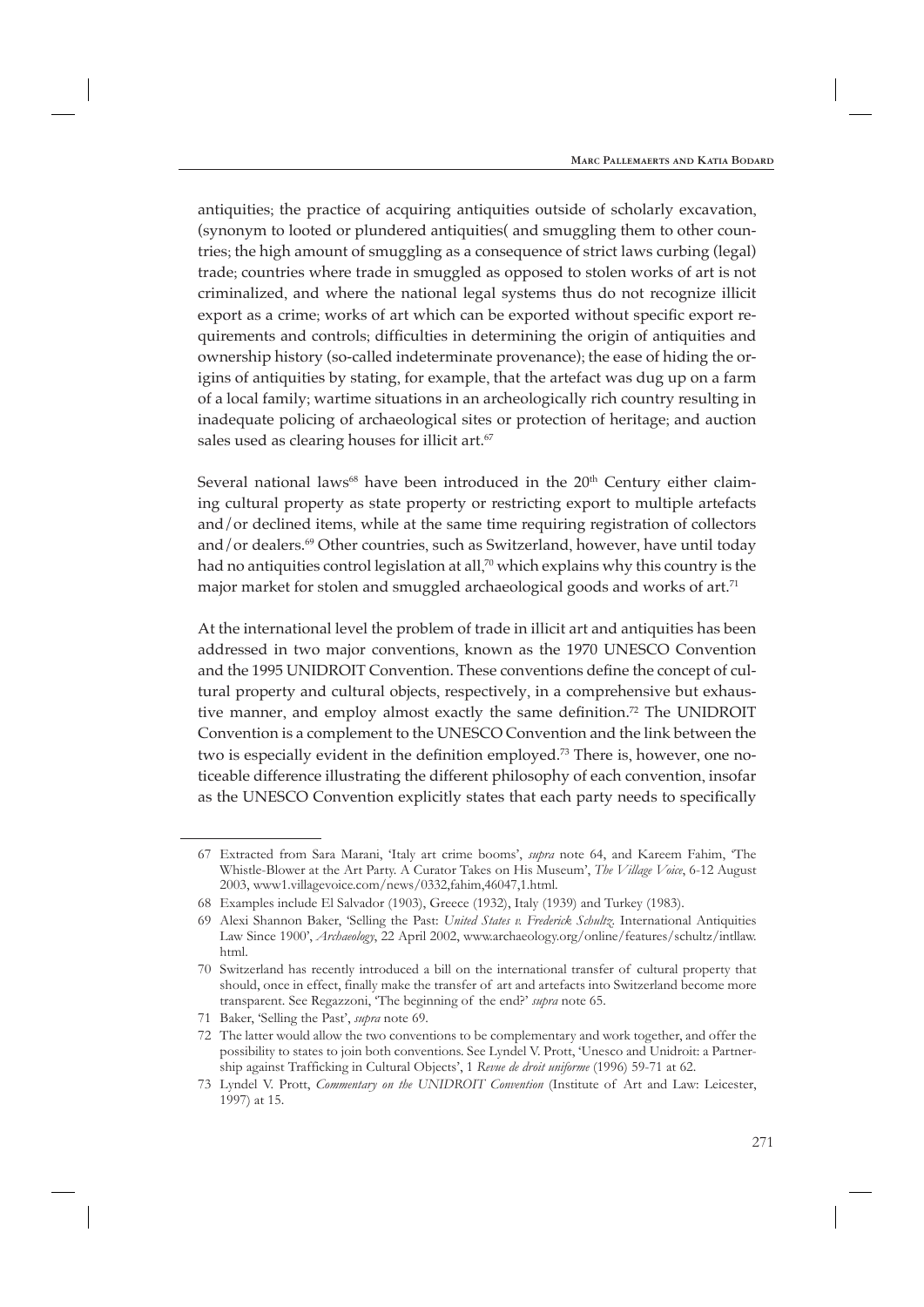designate a property for it to fall under the definition of the Convention, which is not the case for the UNIDROIT Convention.

The UNESCO Convention on the Means of Prohibiting and Preventing the Illicit Import, Export and Transfer of Ownership of Cultural Property<sup>74</sup> declares as illicit 'the import, export or transfer of ownership of cultural property contrary to provisions adopted under this Convention by the States Parties.' 75 It is important to stress that under this Convention the emphasis is put on national law to determine what constitutes illicit trade. The problem of illicit traffic is dealt with through administrative procedures and state actions.76 The parties to the Convention are obliged to prohibit the export of cultural property without certification, to prohibit the import of stolen goods, to prevent the import of illegally exported goods and to assist in the return of stolen goods. Parties have the right to recover stolen antiquities subject to certain conditions to be fulfilled. As the philosophy of the UNESCO Convention is to require government action, the state of origin needs to have designated the objects which it is requesting to be returned as cultural property.<sup>77</sup> The state of origin also needs to request the importing state to undertake the appropriate steps to recover and return any such cultural property imported. It has to deliver, at its own expense, the documentation and other evidence necessary to establish its claim for recovery and return. Finally, the state of origin needs to pay just compensation to the innocent purchaser or the person with a valid title to that property. Yet, the Convention largely limits the return of stolen property to property stolen from a museum or a religious or secular public monument or similar institutions, provided that such property is documented as appertaining to the inventory of that institution.78

The parties to the UNESCO Convention need to take the necessary measures to prohibit the import of stolen goods and to prevent museums and similar institutions from acquiring such illegally exported cultural property. To prevent illicit export, the Convention provides for an administrative certification system to control the art trade. Switzerland, which as mentioned above is a major transfer country for smuggled illegal art and antiquities due to its lack of antiquities control legislation has recently been moving towards ratification of the 1970 UNESCO Conven-

<sup>74</sup> Convention on the Means of Prohibiting and Preventing the Illicit Import, Export and Transport of Ownership of Cultural Property, Paris, 14 November 1970, in force 24 April 1972, portal. unesco.org/en/ev.php-URL\_ID=13039&URL\_DO=DO\_TOPIC&URL\_SECTION=201.html (hereinafter UNESCO Convention). See also www.unesco.org; Prott, 'Unesco and Unidroit', *supra* note 72, at 59-71; Regazzoni, 'The beginning of the end?', *supra* note 65.

<sup>75</sup> Article 3, UNESCO Convention.

<sup>76</sup> Prott, *Commentary on the UNIDROIT Convention*, *supra* note 73, at 15.

<sup>77</sup> Prott, 'Unesco and Unidroit', *supra* note 72, at 62.

<sup>78</sup> *Ibid*..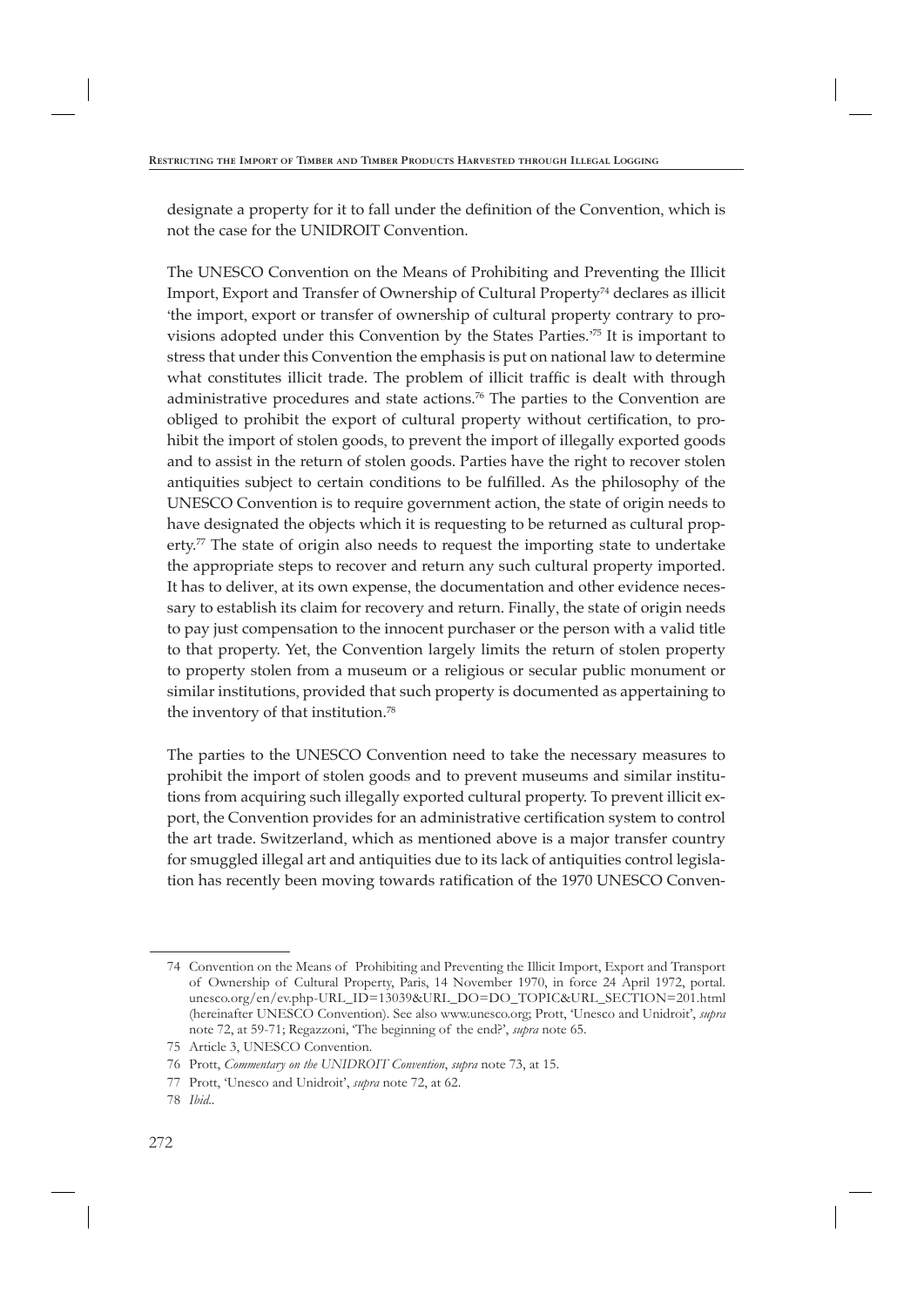tion, and has for this purpose introduced a draft bill on the international transfer of cultural property<sup>79</sup> with a view to implementing the Convention.<sup>80</sup>

The UNIDROIT Convention on Stolen or Illegally Exported Cultural Objects<sup>81</sup> is complementary to the UNESCO Convention as it provides direct access to the courts of one state by either the owner of a stolen cultural object or by a state from which a cultural good has been illicitly exported.<sup>82</sup> The implementation of the UNIDROIT Convention is, in contrast to the UNESCO Convention, largely dependent on private action. Goods, whether stolen or illegally exported, can be recovered under this Convention even when the state has not designated or registered them.<sup>83</sup> The Convention requires that the possessor of a cultural object must in all cases restitute stolen goods, whether they were bought in good faith or not. The possessors in good faith of these goods are entitled to compensation. For the purposes of this Convention:

a cultural object which has been unlawfully excavated or lawfully excavated but unlawfully retained shall be considered stolen, when consistent with the law of the State where the excavation took place.<sup>84</sup>

A contracting state may request the competent authority of another contracting state to order the return of a cultural object illegally exported from the territory of the requesting state. Again, the possessor in good faith is entitled to compensation. Illegally exported goods are defined as:

cultural objects removed from the territory of a Contracting State contrary to its law regulating the export of cultural objects for the purpose of protecting its cultural heritage.<sup>85</sup>

In analogy with the UNESCO Convention, the emphasis is put on national law to determine what is to be considered as illicit trade. Most European continental civil law systems know the rule of the protection of the *bona fide* buyer, whereby good faith is presumed and possession represents title. This facilitates the passing into licit trade of illegally acquired goods.<sup>86</sup> Many other states, however, protect

<sup>79</sup> See *supra* note 70.

<sup>80</sup> See Regazzoni, 'The beginning of the end?', *supra* note 65.

<sup>81</sup> UNIDROIT Convention on Stolen or Illegally Imported Cultural Objects, Rome, 24 June 1994, in force 1 July 1998, www.unidroit.org/english/conventions/1995culturalproperty/ 1995culturalproperty-e.htm (hereinafter UNIDROIT Convention). For the status of ratifications of the UNIDROIT Convention see www.unidroit.org/english/implement/i-95.pdf. See also www.unidroit.org; Prott, 'Unesco and Unidroit', *supra* note 72, at 59-71; Prott, *Commentary on the UNIDROIT Convention*, *supra* note 73; Regazzoni, 'The beginning of the end?', *supra* note 65.

<sup>82</sup> Prott, *Commentary on the UNIDROIT Convention*, *supra* note 73, at 15.

<sup>83</sup> Prott, 'Unesco and Unidroit', *supra* note 72, at 62.

<sup>84</sup> Article 3(2), UNIDROIT Convention.

<sup>85</sup> Article 1, UNIDROIT Convention.

<sup>86</sup> Prott, 'Unesco and Unidroit', *supra* note 72, at 68.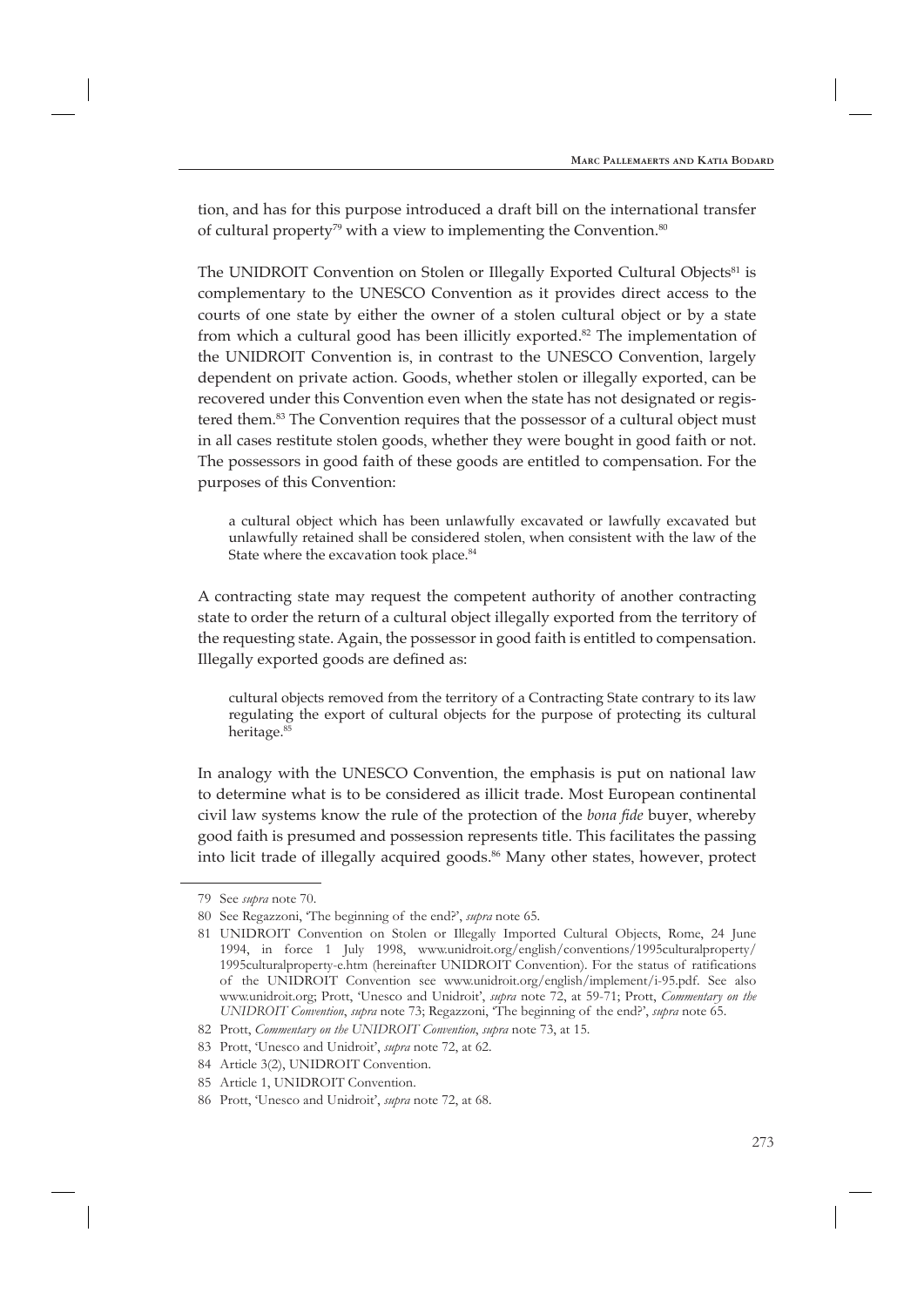the original owner, rather than the *bona fide* buyer.<sup>87</sup> The UNIDROIT Convention aims at reconciling these different legal approaches and the various interests of all the different actors involved in the trade of art and antiquities. The purpose of the Convention is to force buyers to show diligence and to check whether the goods have come on the market legally. The underlying reason for this requirement is the vast amount of illegally excavated and traded objects from countries all over the world, which forms a substantial part of the art market. This problem is believed to remain unless the buyers themselves demand evidence that goods offered for sale to them have been legally acquired. The UNIDROIT Convention therefore imposes a risk on the buyer's side.

The UNESCO Convention provides for a broad range of measures to prevent and prohibit illegal trade, including the restitution of stolen goods, whereas the UNIDROIT Convention, introducing a scheme under private law, addresses in more detail the restitution of stolen goods and the return of illegally exported goods. Illicit trade is dealt with by the UNESCO Convention by setting up a control system by means of a certification scheme. The exporting state needs to specify in the certification document that export of the cultural property in question is authorized. This document should accompany all items of cultural property, which are exported in accordance with the regulations of this Convention. The exporting state also has to prohibit the exportation of cultural property from its territory when this is not accompanied by the export certification, and it has to publicize this prohibition by appropriate means.

In contrast to these explicit obligations for exporting states, there are no explicit obligations specified for importing states as to enforcing these certification requirements. Importing states need to undertake the necessary measures to prevent museums and similar institutions within their territories from acquiring cultural property originating in another state party, which has been illegally exported from the state concerned. Whenever possible, the importing state needs to inform the state of origin of any offer of cultural property illegally removed from that particular state. Import prevention is thus limited to acquisitions by museums and similar institutions. Importing states also need to prohibit the import of stolen cultural property, but this is limited to goods which are stolen from museums or religious or secular public monuments or similar institutions in another party. Additionally, importing states are obliged to respond to emergency requests from states of origin by taking appropriate steps to recover and return looted cultural goods. In such cases of cultural patrimony in jeopardy from pillage of archaeological or ethnological materials, Article 9 of the UNESCO Convention requires the parties to participate in concerted efforts to determine and carry out the necessary concrete measures, including the control of exports and imports and international

<sup>87</sup> *Ibid*., at 67.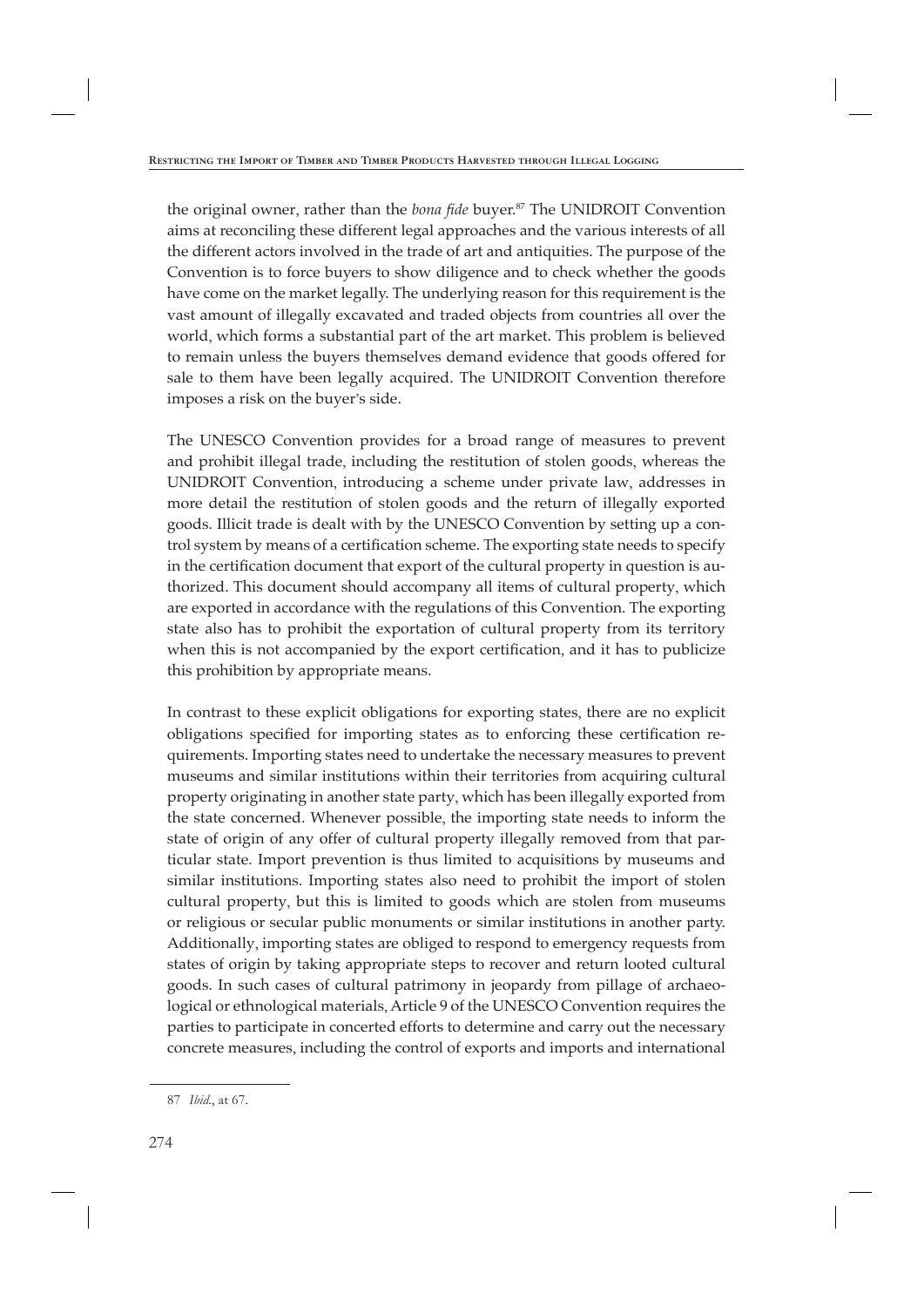commerce. Other enforcement measures relate to providing an adequate budget, and if necessary a fund for this purpose, and calling for technical assistance from UNESCO and co-operation of any competent non-governmental organization.

The emergency action provided for in Article 9 has been implemented by the United States,<sup>88</sup> for example, in the form of import bans, but the state of origin concerned has to prove that there is a specific danger, in accordance with the requirement of Article 9, which refers to 'cultural patrimony […] in jeopardy from pillage of archaeological or ethnological materials.' The bans are for a limited period of time, and for a particular type of object from a particular area. Such bans have been introduced, as Prott reports, at the request of Bolivia, El Salvador, Guatemala, Mali and Peru.<sup>89</sup> Through import controls the export laws of foreign countries are enforced.90

Neither the UNESCO nor UNIDROIT Conventions are directly applicable and both therefore require national legislation to enact the agreed principles. As to the effectiveness of transposing these Conventions' mechanisms, several elements are interesting. A mechanism like that provided under Article 9 of the UNESCO Convention, which requires parties to provide assistance upon request to parties whose cultural patrimony is in jeopardy, could likewise be envisaged to prohibit the import of timber that has been illegally harvested under the laws of the exporting country, where its forest biological resources are under specific threat. It is significant that this multilateral mechanism has been considered by the United States to be sufficient grounds for introducing import bans. Elsewhere, a resource and assistance commitment similar to that incorporated in the UNESCO Convention would help to strengthen enforcement mechanisms which would also be useful in the context of combating illegal timber trade.

### **The international regulation of trade in narcotics**

Trade in illegal or illicit drugs or narcotics counts for nearly 10 percent of total world trade, representing an estimated annual USD 400-500 billion. The trade affects nearly every country on this planet rendering it truly global.<sup>91</sup> This globalization of illicit narcotics is no different from the globalization of licit goods. Both

<sup>88</sup> The United States implemented certain parts of the UNESCO Convention in 1983 with the Convention on Cultural Property Information Act, www.culturalpolicycouncil.org/ Laws%20and%20Conventions/Convention\_on\_CulturalPropertyImplementationAct.htm.

<sup>89</sup> Prott, 'Unesco and Unidroit', *supra* note 72, at 62-63 and 65.

<sup>90</sup> Neil Brodie, 'Lessons from the Illegal Trade in Antiquities', from the seminar Regulation, Enforcement and the International Trade in Wildlife: New Directions for Changing Times, Cambridge, September 2001.

<sup>91</sup> Chantal Thomas, 'Disciplining Globalization: International law, illegal trade, and the case of narcotics', 24 *Michigan Journal of International Law* (2003) 1-33 at 4 and at note 12.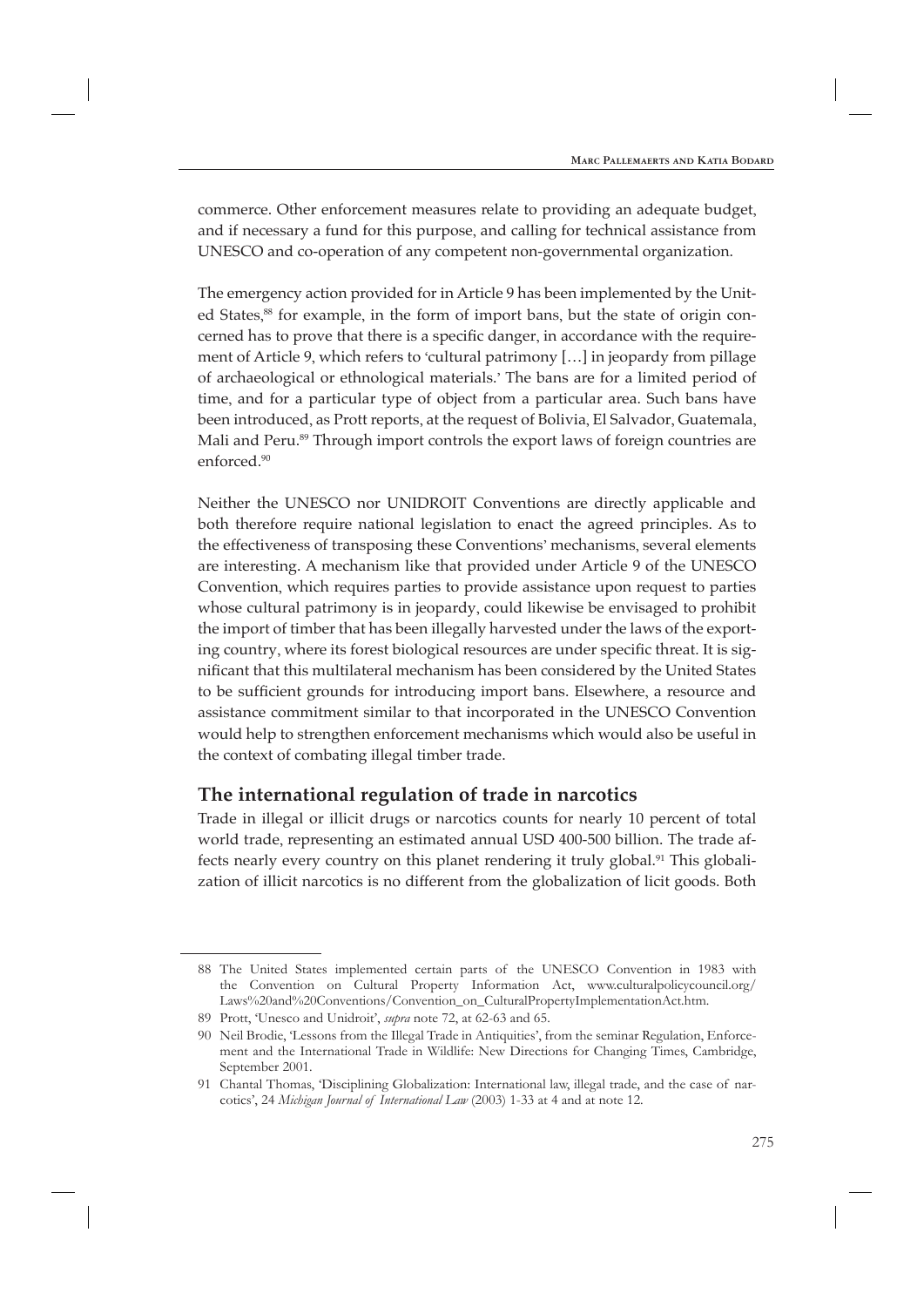have the same causes: advanced communication technology, modern transportation and the expansion through multilateral trade agreements of trade itself.<sup>92</sup>

Notwithstanding the importance of illegal drug trafficking in volume and value, the globalization of trade in narcotics has been largely neglected in international legal literature.<sup>93</sup> The early conventions on narcotics dating from the first half of the 20<sup>th</sup> Century mainly focused on the medical side of narcotics. Trade was to be controlled in accordance with medical and scientific concerns. In the second half of the 20<sup>th</sup> Century, focus was gradually shifted from an administrative approach towards a punitive approach.<sup>94</sup> The 1988 UN Convention Against Illicit Traffic in Narcotic Drugs and Psychotropic Substance<sup>95</sup> visibly marked this trend by expanding the scope of what is considered to be criminal and by reducing the rehabilitative focus.<sup>96</sup> Illicit traffic is defined by reference to a list of offences laid down in Article 3, Paragraphs 1 and 2,<sup>97</sup> which essentially covers 'production, manufacture, extraction, preparation, offering, offering for sale, distribution, sale, delivery on any terms whatsoever, brokerage, dispatch, dispatch in transit, transport, importation or exportation of any narcotic drug or any psychotropic substance' contrary to the regulatory provisions of either the 1961 UN Single Convention on Narcotic Drugs or the 1971 UN Convention on Psychotropic Substances.<sup>98</sup>

The 1988 UN Convention is a clear example of an international treaty obliging states to adopt measures at the national level criminalizing certain acts including illegal production, transport, import, and export of specified controlled sub-

1. Each Party shall adopt such measures as may be necessary to establish as criminal offences under its domestic law, when committed intentionally:

(a)(i) The production, manufacture, extraction, preparation, offering, offering for sale, distribution, sale, delivery on any terms whatsoever, brokerage, dispatch, dispatch in transit, transport, importation or exportation of any narcotic drug or any psychotropic substance contrary to the provisions of the 1961 Convention, the 1961 Convention as amended or the 1971 Convention; […]

2. Subject to its constitutional principles and the basic concepts of its legal system, each Party shall adopt such measures as may be necessary to establish as a criminal offence under its domestic law, when committed intentionally, the possession, purchase or cultivation of narcotic drugs or psychotropic substances for personal consumption contrary to the provisions of the 1961 Convention, the 1961 Convention as amended or the 1971 Convention.

<sup>92</sup> *Ibid*., at 4-6.

<sup>93</sup> *Ibid*., 6.

<sup>94</sup> *Ibid*., 10-12.

<sup>95</sup> United Nations Convention Against Illicit Traffic in Narcotic Drugs and Psychotropic Substances, 20 December 1988, in force 1 November 1990, www.unodc.org/unodc/en/un\_treaties\_and\_ resolutions.html.

<sup>96</sup> Thomas, 'Disciplining globalization', *supra* note 91, at 12.

<sup>97</sup> Article 3, UN Narcotic Drugs Convention, Offences and Sanctions:

<sup>98</sup> Single Convention on Narcotic Drugs, New York, 30 March 1961, in force 8 August 1975, www. unodc.org/pdf/convention\_1961\_en.pdf (hereinafter UN Single Convention); Convention on Psychotropic Substances, Vienna, 21 February 1971, in force 16 August 1976, www.unodc.org/pdf/ convention\_1971\_en.pdf.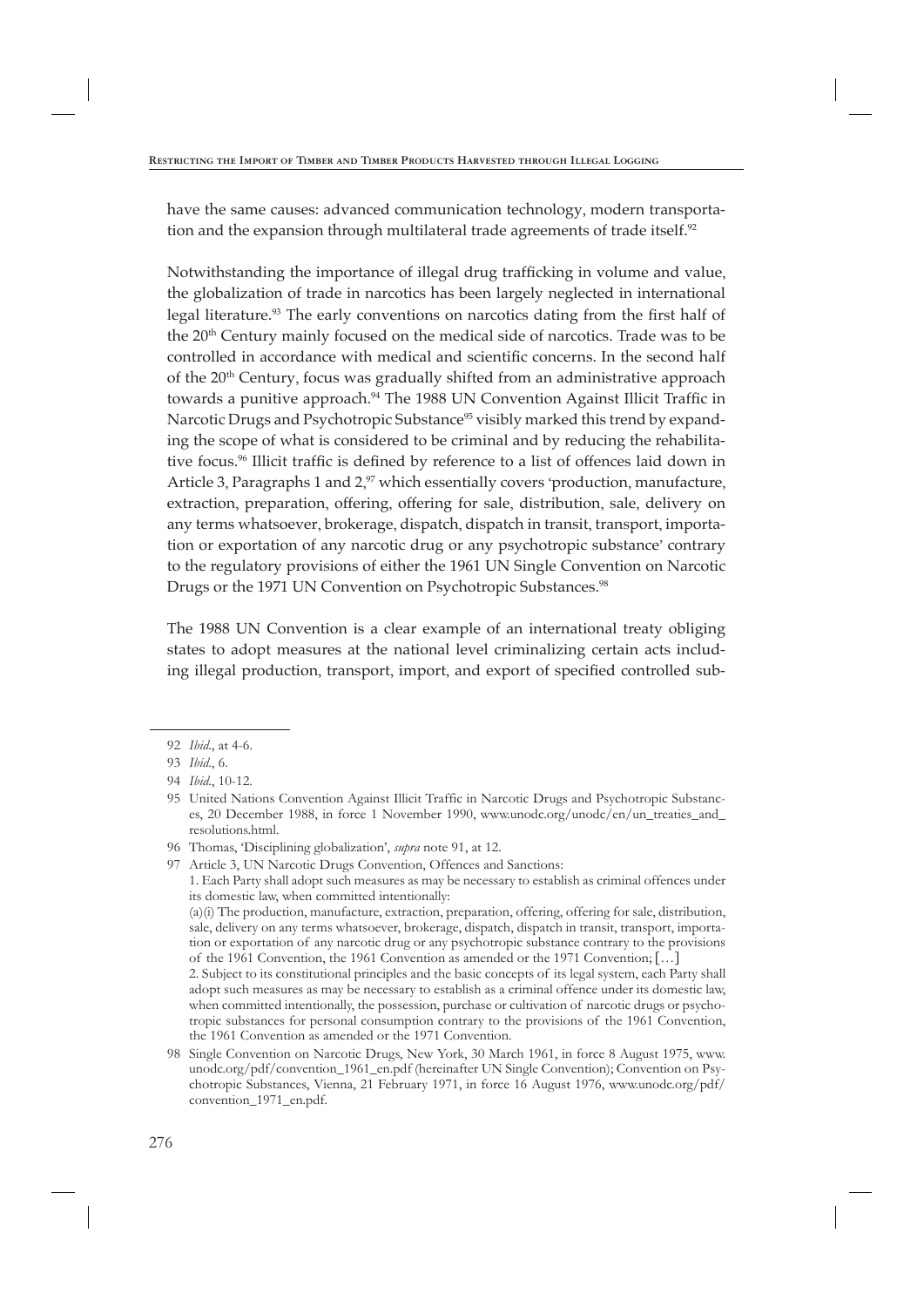stances.<sup>99</sup> The illicit acts in question are determined by the earlier UN Conventions which, in relation to production and trade, essentially provide for three kinds of regulatory measures. First, manufacture controls are called for:

1. The Parties shall require that the manufacture of drugs be under licence except where such manufacture is carried out by a State enterprise or State enterprises. 2. The Parties shall:

a) Control all persons and enterprises carrying on or engaged in the manufacture of drugs;

b) Control under licence the establishments and premises in which such manufacture may take place; and

c) Require that licensed manufacturers of drugs obtain periodical permits specifying the kinds and amounts of drugs which they shall be entitled to manufacture. A periodical permit, however, need not be required for preparations.<sup>100</sup>

Second, export controls must be set up:

The Parties shall not knowingly permit the export of drugs to any country or territory except:

a) In accordance with the laws and regulations of that country or territory; and b) Within the limits of the total of the estimates for that country or territory, […] with the addition of the amounts intended to be re-exported.<sup>101</sup>

Third, enforcement action against illicit traffic must be undertaken:

Having due regard to their constitutional, legal and administrative systems, the Parties shall:

a) Make arrangements at the national level for co-ordination of preventive and repressive action against the illicit traffic; to this end they may usefully designate an appropriate agency responsible for such co-ordination;

b) Assist each other in the campaign against the illicit traffic in narcotic drugs;

c) Co-operate closely with each other and with the competent international organizations of which they are members with a view to maintaining a co-ordinated campaign against the illicit traffic;

d) Ensure that international co-operation between the appropriate agencies be conducted in an expeditious manner<sup>102</sup>

The 2000 UN Convention against Transnational Organized Crime<sup>103</sup> confirms the trend of criminalizing certain acts related to illegal drug trafficking by also focus-

<sup>99</sup> Steve Charnovitz, 'The World Trade Organization and Law Enforcement', Paper prepared for the Round Table on 'Old Rules, New Threats' co-sponsored by the American Society of International Law and the Council on Foreign Relations, Original presentation 6 March 2003, manuscript revised 15 April 2003; Thomas, 'Disciplining Globalization', *supra* note 91, at 11-12.

<sup>100</sup> Article 29, UN Single Convention.

<sup>101</sup> Article 31(1), UN Single Convention.

<sup>102</sup> Article 35, UN Single Convention.

<sup>103</sup> The United Nations Convention against Transnational Organized Crime, GA Res. 55/25, 15 November 2000, in force 29 September 2003, www.unodc.org/unodc/en/crime\_cicp\_convention. html.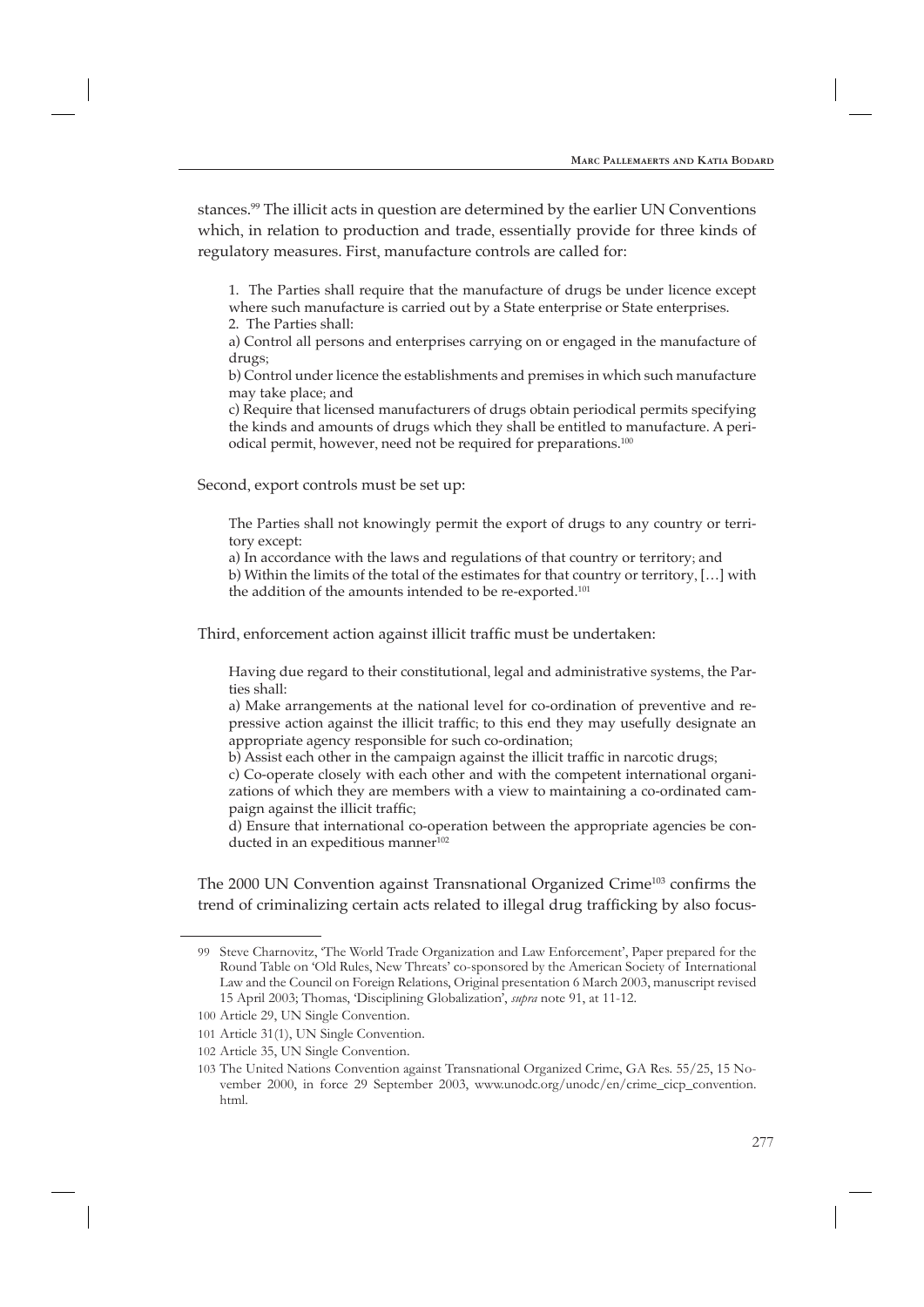ing on organized group participation and laundering of criminal profits.<sup>104</sup> This Convention requires states parties to the Convention to establish in their domestic laws four criminal offences, namely: participation in an organized criminal group, money laundering, corruption and obstruction of justice. Alongside enlarging the scope of criminal acts, these conventions have also gradually moved forward to a more formal and uniform structure for enforcement. Departing from an administrative approach to the definition of legal trade, additional enforcement mechanisms, such as confiscation of narcotic materials, instruments and proceeds and eradication of illicit crops, have been introduced by the latest conventions.105 As trade in narcotics has globalized, new mechanisms to deal with this have become necessary.106 The international legal conventions regulating trade in narcotics have established a multilateral basis for the uniform punishment of private individuals.107 However, the enforcement costs related to the prohibition of illegal drugs are extremely high.

The experience gained from international efforts to control illegal trade in narcotics is relevant to the problem of illegal logging in a number of respects. The analogy between both problems of illicit trade consists in the high profits and low risks related to illegal logging and the international trade in illegal timber and timber products, leading to corruption and violence, and the sustaining of internal conflicts in producing countries alongside the great environmental damage caused. The experience in the field of narcotics indicates that implementing a prohibition regime, such as for international trade in illegal narcotics, implies a very high administrative cost of control and enforcement. The implementation of a prohibition regime also necessitates a multilateral agreement for uniform criminalization and action. This implies reaching consensus on issues such as what exactly is to be defined as illegal logging.

#### **Illicit trade in small arms and light weapons**

Small arms and light weapons (SALW) are categorized as conventional weapons. For arms control purposes they are differentiated from other conventional, nuclear, chemical and biological weapons.108 They are part of every-day use by legitimate forces and as such are legally traded.109 However, the lack of international

<sup>104</sup> Thomas, 'Disciplining Globalization', *supra* note 91, at 12.

<sup>105</sup> *Ibid*., at 20-22.

<sup>106</sup> *Ibid*., at 25.

<sup>107</sup> *Ibid*., at 24.

<sup>108</sup> Andre Stemmet, 'Learning from Field Experience', in Erwin Dahinden, Julie Dahlitz and Nadia Fischer (eds.), *Small Arms and Light Weapons: Legal Aspects of National and International Regulations* (United Nations Publication: New York, 2002) 17-28 at 18.

<sup>109</sup> *Ibid*., at 18.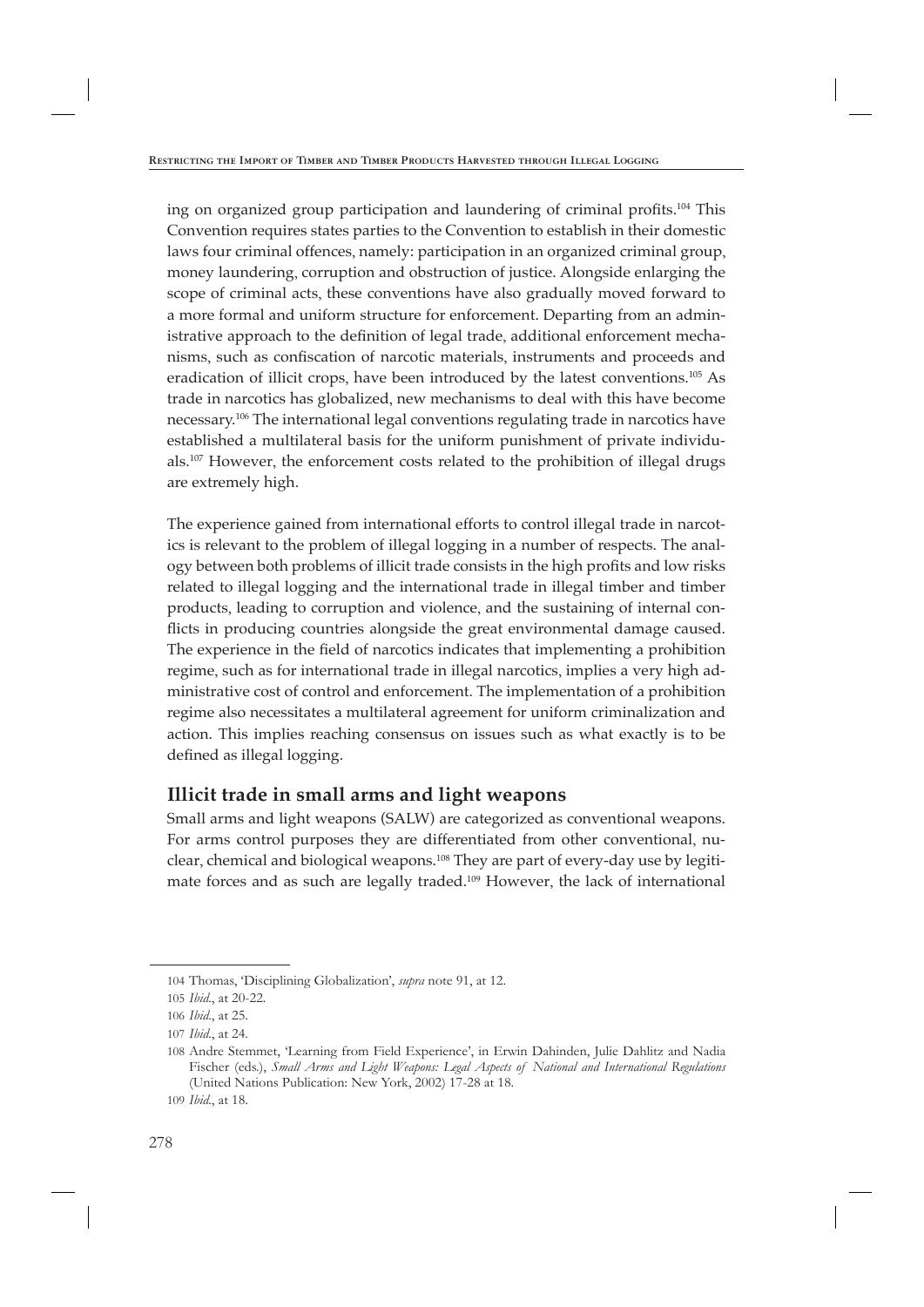regulation has contributed to the widespread proliferation of SALW.110 About 500-700 million SALW are estimated to be in circulation, although the exact number is still not well known.<sup>111</sup> The illicit proliferation of small arms and light weapons outside the state system has become a problematic issue. The spread of these weapons has caused international concern and interest in dealing with illicit trade in SALW. Especially the use of SALW in internal conflicts is seen as problematic as these weapons cause lethal injuries and suffering among civilian populations.<sup>112</sup> There is, however, no internationally agreed definition of the concept of SALW and all fora dealing with SALW have a different understanding.113 As a consequence, different applications by states of the principles contained in the relevant documents and conventions cannot be excluded.114 Relevant conventions dealing with illicit trade in SALW are the Firearms Protocol $115$  to the UN Convention against Transnational Organized Crime and the OAS Convention against Illicit Trafficking in Firearms.<sup>116</sup>

The Firearms Protocol is a legally binding international instrument promoting harmonization and co-operation to 'prevent, combat and eradicate the illicit manufacturing of and trafficking in firearms, their parts and components and ammunition.<sup>2117</sup> It is meant to control weapons that have been trafficked or produced illicitly by any organized criminal group that acts transnationally.118 The Protocol commits parties to setting controls on the illicit manufacture and sale of firearms, which have been playing an increasing role in civilian violence, terrorism and organized crime. To control illicit trade in SALW, Article 10 of the Protocol provides for an export and import licensing or authorization system as a trade mechanism. Exporting states must verify that importing states have issued import licences or authorizations and that transit states have not objected to transit, before issuing export licences or authorizations for shipments of firearms, their parts and com-

<sup>110</sup> Erwin Dahinden, 'Meeting the Challenges of Small Arms Proliferation: Example of the OSCE Document', in Dahinden, Dahlitz and Fischer, *Small Arms and Light Weapons*, supra note 108, 1-15, at 2.

<sup>111</sup> *Ibid*., at 1.

<sup>112</sup> *Ibid*., at 1-2.

<sup>113</sup> *Ibid*., at 10.

<sup>114</sup> *Ibid*., 15.

<sup>115</sup> Protocol against the Illicit Manufacturing of and Trafficking in Firearms, Their Parts and Components and Ammunition, supplementing the United Nations Convention against Transnational Organized Crime, GA Res. 55/255, 31 May 2001, in force 3 July 2005, www.unodc.org/pdf/crime/ a\_res\_55/255e.pdf (hereinafter Firearms Protocol). See also Wade Boese, 'UN General Assembly Adopts Illicit Firearms Protocol', *Arms Control Association*, July/August 2001, www.armscontrol. org/act/2001\_07-08/armsjul\_aug01.asp.

<sup>116</sup> Inter-American Convention against the Illicit Manufacturing of and Trafficking in Firearms, Ammunition, Explosives, and Other Related Materials, 14 November 1997, in force on 7 January 1998, www.oas.org/juridico/English/treaties/a-63.html (hereinafter OAS Convention).

<sup>117</sup> Article 2, Firearms Protocol.

<sup>118</sup> Erwin Dahinden, 'Small Arms Proliferation', *supra* note 110, at 11.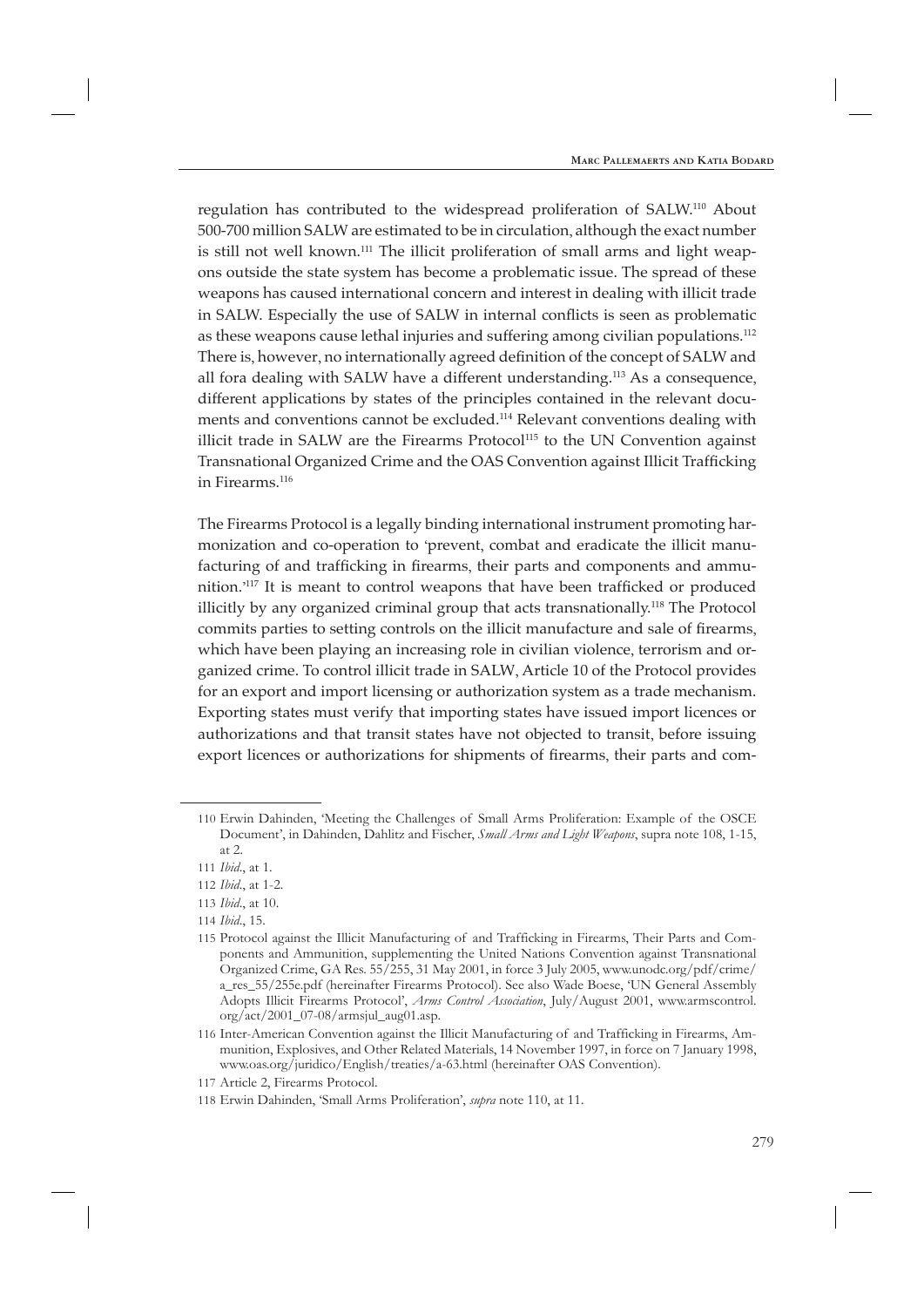ponents and ammunition.<sup>119</sup> The accompanying documentation to the export and import licence or authorization must contain certain descriptive and transportation data, which must be provided in advance to the transit states.<sup>120</sup>

The OAS Convention is a legally binding regional multilateral instrument aimed to 'prevent, combat, and eradicate the illicit manufacturing of and trafficking in firearms, ammunition, explosives, and other related materials' and to 'promote and facilitate co-peration and exchange of information and experience among States Parties.<sup>121</sup> The Convention was the first international treaty designed to prevent, combat, and eradicate illegal transnational trafficking in firearms, ammunition, and explosives.122 Article IX requires the parties to the Convention to establish or maintain an effective licensing or authorization system as a specific trade mechanism to control illegal trade of firearms to help ensure that firearms are transferred only to legitimate users. Parties may not permit firearms to be exported or transited across their borders without proper licensing from receiving and transit countries.123 Exporting states must thus ensure that the importing and transit countries have issued the necessary licenses or authorizations before permitting transit and releasing shipments of firearms, ammunition, explosives and other related materials for export.124

The Firearms Protocol control system shows some limitations as to its applicability. The scope of the Protocol is limited as it is not applicable to state-to-state transactions or to state transfers in cases where the application of the Protocol would prejudice the right of a state party to take action in the interest of national security consistent with the Charter of the United Nations.125 There is also no provision on mandatory destruction of SALW. Article 6 requires the destruction of illicitly manufactured and trafficked firearms, their parts and components and ammunition only in cases when no other disposal method has been officially authorized. This implies that they can be sold or auctioned too.

The OAS Convention system shows some comparable weaknesses.<sup>126</sup> The focus of the Convention is narrow as it only addresses the issues of manufacturing and trafficking and it uses the existing legislation of states parties as tools of implemen-

<sup>119</sup> Article 10(2), Firearms Protocol.

<sup>120</sup> Article 10(3), Firearms Protocol.

<sup>121</sup> Article II, OAS Convention.

<sup>122</sup> U.S. Department of State, Bureau of Political-Military Affairs, Fact Sheet, 'The Inter-American Convention Against the Illicit Manufacturing of and Trafficking in Firearms, Ammunition, Explosives, and Other Related Materials', 1 August 2002, www.fas.org/asmp/campaigns/smallarms/ Cifta\_FactSheet\_DoS.htm.

<sup>123</sup> *Ibid*.

<sup>124</sup> Article IX(2-3), OAS Convention.

<sup>125</sup> Art. 4(2), Firearms Protocol.

<sup>126</sup> See also Stemmet, 'Learning from Field Experience', *supra* note 108, at 22.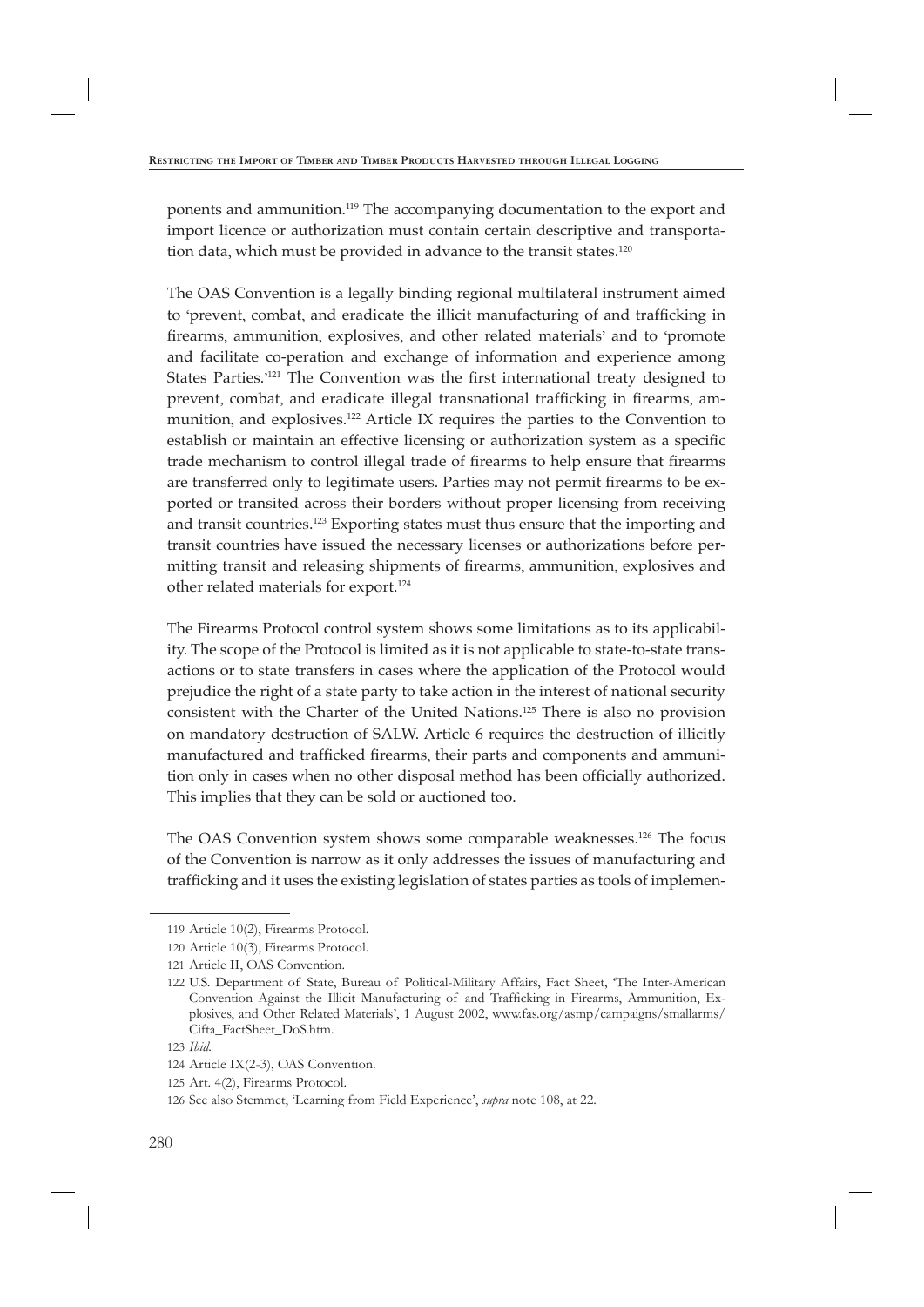tation.<sup>127</sup> There is no provision for the destruction of firearms. According to Article VII, parties can undertake to confiscate or forfeit firearms, ammunition, explosives, and other related materials that have been illicitly manufactured or trafficked. The OAS Convention also lacks resource commitment.

The international legal instruments dealing with SALW provide several interesting elements, which could conceivably be transposed to the issue of illegal logging. The strong features of both the Firearms Protocol and the OAS Convention with regard to their relevance for addressing the problem of trade in illegal timber concern the measures to improve border control and enforcement; the recognition of the necessity for states to adopt national legislation; the well-elaborated trade control mechanisms; the provisions on information, co-operation, training and technical assistance; the concept of illicit manufacturing as circumscribed in both conventions; and the recognition of the importance of arms control not only for importing states, but for the wider international community – the region and the world as a whole – in the preambles of both conventions.

### **Trade in conflict diamonds**

In principle, trade in diamonds is a legal transaction. It becomes problematic, however, when it sustains or causes illegal activities.<sup>128</sup> This has been the case in certain African states such as Angola, Sierra Leone and Liberia.129 The total embargo against Liberian diamonds, for example, is still active today.130 UN Security Council Resolution 1343131 directs states to prevent the importation of all rough diamonds from Liberia, making the entire Liberian diamond trade illegal.<sup>132</sup> This was decided also because of the involvement of the Liberian regime in the trade.<sup>133</sup>

In contrast, the Kimberley Process, 134 which was established to control trade in so called blood diamonds or conflict diamonds, and came into operation in January 2003, does not render the trade in rough diamonds entirely illegal. Diamond trade is generally permitted, but the Scheme seeks to stop trade that sup-

<sup>127</sup> Art. IV(1), OAS Convention.

<sup>128</sup> Charnovitz, 'The World Trade Organization and Law Enforcement', *supra* note 99.

<sup>129</sup> Jan Bayart, 'Illegale ontginning, smokkel en plundering van natuurlijke rijkdommen en conflictenfinanciering', in Philip Nauwelaerts (ed.), *Bedrijven in Conflictgebieden* (Roularta Books: Roeselare, 2004) 53-60 at 56.

<sup>130</sup> *Ibid*.

<sup>131</sup> Security Council Res. 1343 (2001) on the situation in Liberia, 7 March 2001.

<sup>132</sup> See Charnovitz, 'The World Trade Organization and Law Enforcement', *supra* note 99; Joost Pauweleyn, 'WTO Compassion or Superiority Complex?: What to make of the WTO waiver for "conflict diamonds"', 24 *Michigan Journal of International Law* (2002-03) 1177-1207 at 1178-1179.

<sup>133</sup> Bayart, 'Illegale ontginning', *supra* note 129, at 56.

<sup>134</sup> For more information see www.kimberleyprocess.com.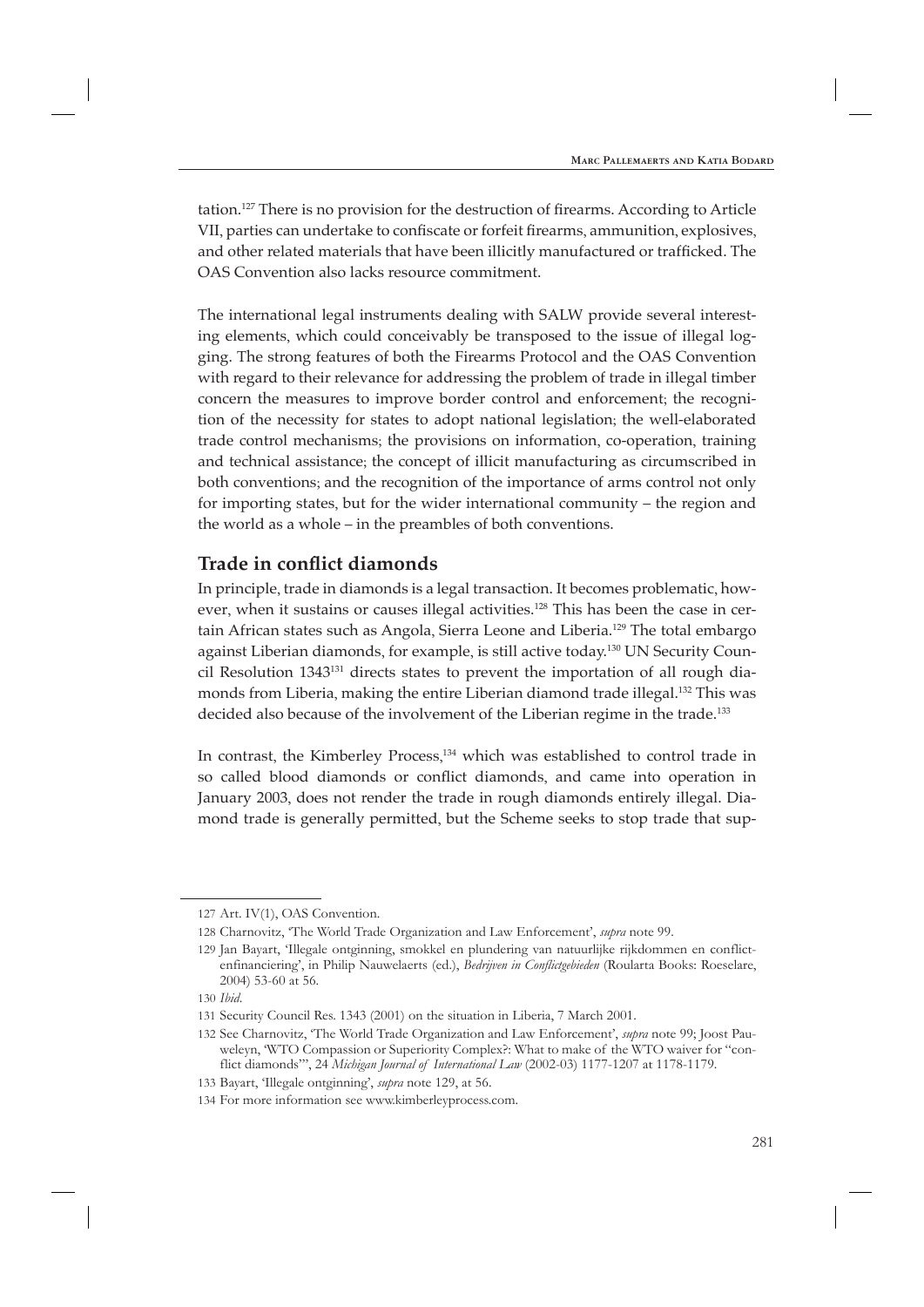ports rebels. Only conflict diamonds are therefore banned.<sup>135</sup> However, even conflict diamonds from non-participants to the Kimberley Process might possibly be banned on the basis of GATT Article XX(b), 136 although the WTO has recently introduced a four-year (limited) waiver<sup>137</sup> for trade controls in the form of certain import and export restrictions imposed on WTO members who are non-participants to the Kimberley Process.138

With the Kimberley Process the link is cut between legitimate trade in diamonds on the one hand, and trade in conflict diamonds that sustain civil conflicts or corrupt governments and/or terrorism, on the other hand.<sup>139</sup> This is achieved through a certification mechanism for internationally traded diamonds. Compliance with certain rules will be acknowledged with import and export certificates on the basis of the Kimberley Process Certification Scheme (KPCS).<sup>140</sup> Rough diamonds that are extracted or imported under government supervision can be certified with exports on this basis as having a legitimate origin. Imports of rough diamonds are only allowed when accompanied by such a certificate. Trade in legitimate rough diamonds can only take place amongst countries adopting the Scheme.<sup>141</sup> One of the problems following the UN General Assembly Resolutions against the aforementioned African countries was the difficulty to determine the exact geographical origin of rough diamonds. The UN embargo as transposed in national laws was not really enforceable.142

The control and certification mechanism of the Kimberley Scheme now corresponds to a closed trade group covering a multilateral regime of control and certification.<sup>143</sup> As the (original) 39 participants to the Kimberley Process accounted reportedly for 98 percent of production and global trade, and 37 of them are also WTO members,<sup>144</sup> the regulatory mechanism provided by the Kimberley Process has a truly global character. The group has since then already extended to 52 par-

<sup>135</sup> Schroeder-Wildberg and Carius, *Illegal Logging*, *supra* note 12, at 7; Charnovitz, 'The World Trade Organization and Law Enforcement', *supra* note 99; Pauweleyn, 'WTO Compassion or Superiority Complex?', *supra* note 132, at 1179.

<sup>136</sup> Article XX(b), General Agreement on Tariffs and Trade, Marrakesh, 15 April 1994, in force 1 January 1995, www.wto.org/English/docs\_e/legal\_e/legal\_e.htm.

<sup>137</sup> For a detailed analysis of the WTO waiver, see Pauweleyn, 'WTO Compassion or Superiority Complex?', *supra* note 132, at 1177-1207.

<sup>138</sup> Charnovitz, 'The World Trade Organization and Law Enforcement', *supra* note 99.

<sup>139</sup> Schroeder-Wildberg and Carius, *Illegal Logging*, *supra* note 12, at 52; Pauweleyn, 'WTO compassion or superiority complex?', *supra* note 132, at 1179.

<sup>140</sup> Schroeder-Wildberg and Carius, *Illegal Logging*, *supra* note 12 at 52; and Walter Goode, *Dictionary of Trade Policy Terms* (4<sup>th</sup> ed., Cambridge University Press, 2003) at 208.

<sup>141</sup> Bayart, 'Illegale ontginning', *supra* note 129, at 57.

<sup>142</sup> *Ibid*., at 56.

<sup>143</sup> *Ibid*., at 56 and 57.

<sup>144</sup> Pauweleyn, 'WTO compassion or superiority complex?', *supra* note 132, at 1179-1180.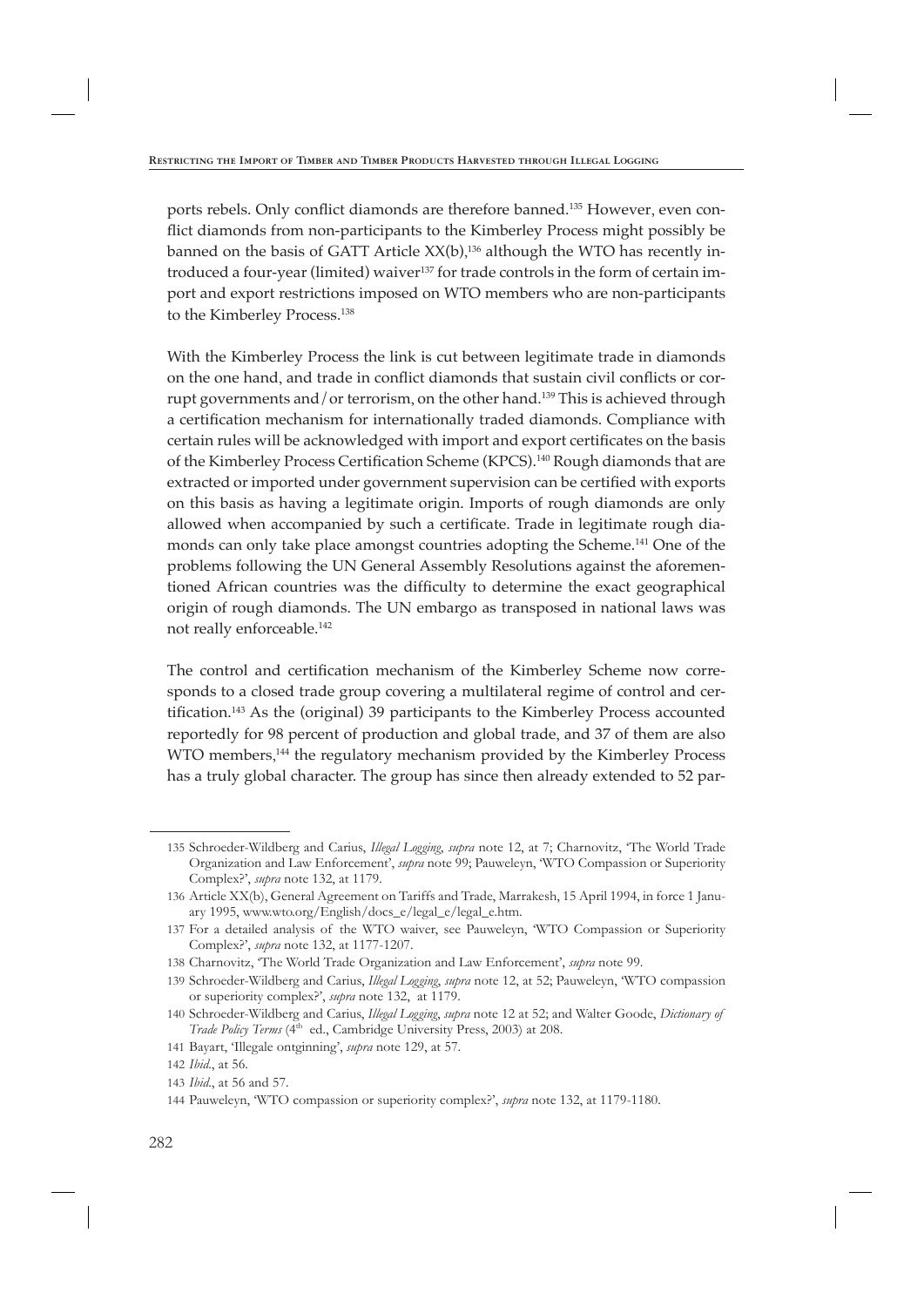ticipants.145 The plenary session held in Johannesburg in April 2003 by the participants in the Kimberley Process led to the establishment of a Participation Committee with the task of determining which of the countries that had adopted the Scheme had also effectively complied with its minimum requirements by having enacted the laws and regulations required under it to ensure proper certification. As of 31 August 2003, only those countries are regarded as being participants to the Scheme, and therefore can trade in rough diamonds. The others are regarded as non-participants and as such are banned from all trade in diamonds. Importantly, 24 countries that had adopted the Scheme did not make it to the list.<sup>146</sup> This regulatory mechanism is, however, not limited to conflict diamonds, which was the original concern. All illegally exploited and/or exported rough diamonds are excluded from legal trade as well. As conflict diamonds were smuggled and infiltrated legal trade elsewhere, they could not be distinguished from other illegal diamonds. Under the Kimberley Scheme, all diamonds that are not certified are regarded as being illegal, and possibly conflict diamonds.<sup>147</sup> Next to this certification mechanism, a system of warranties guarantees the buyer that the acquired diamonds are conflict free.<sup>148</sup>

The Kimberley Process can be called successful because of the number of states taking part. Moreover, the collaboration between states, NGOs and the diamond industry is a positive factor.149 Nevertheless, there are some important downsides to the system.150 The success of the Kimberley Process mainly depends on the success of the self-regulatory mechanism, namely the Industry System of Warranties. The smuggling into recognized centres or the bribing of officials authorized for delivering certificates could damage the effectiveness of the whole Scheme. At the international level a problem of supervision and control could also exist as an effective supervision mechanism is lacking. There is no way of knowing whether a country lives up to its obligations. Only in the case of credible indications of significant non-compliance, and when the concerned state gives its permission, can a review commission be sent. For these reasons, the Kimberley Scheme might not be sufficient to limit illegal trade effectively.<sup>151</sup> Suggestions made to improve the Kimberley Scheme include defining what are to be considered illegal actions and abstentions, enumerating possible faults by states and defining the consequences

<sup>145</sup> *Ibid*., at 1205.

<sup>146</sup> *Ibid*., at 1205; Bayart, 'Illegale ontginning', *supra* note 129, at 58.

<sup>147</sup> Bayart, 'Illegale ontginning', *supra* note 129, at 57-58.

<sup>148</sup> Marc Botenga et al., 'Juridisch kader om laakbare handelspraktijken in conflictregio's tegen te gaan', in Nauwelaerts (ed.), *Bedrijven in Conflictgebieden*, *supra* note 129, 97-169, at 139.

<sup>149</sup> *Ibid*., at 142.

<sup>150</sup> *Ibid*., at 142-143.

<sup>151</sup> *Ibid*., at 143.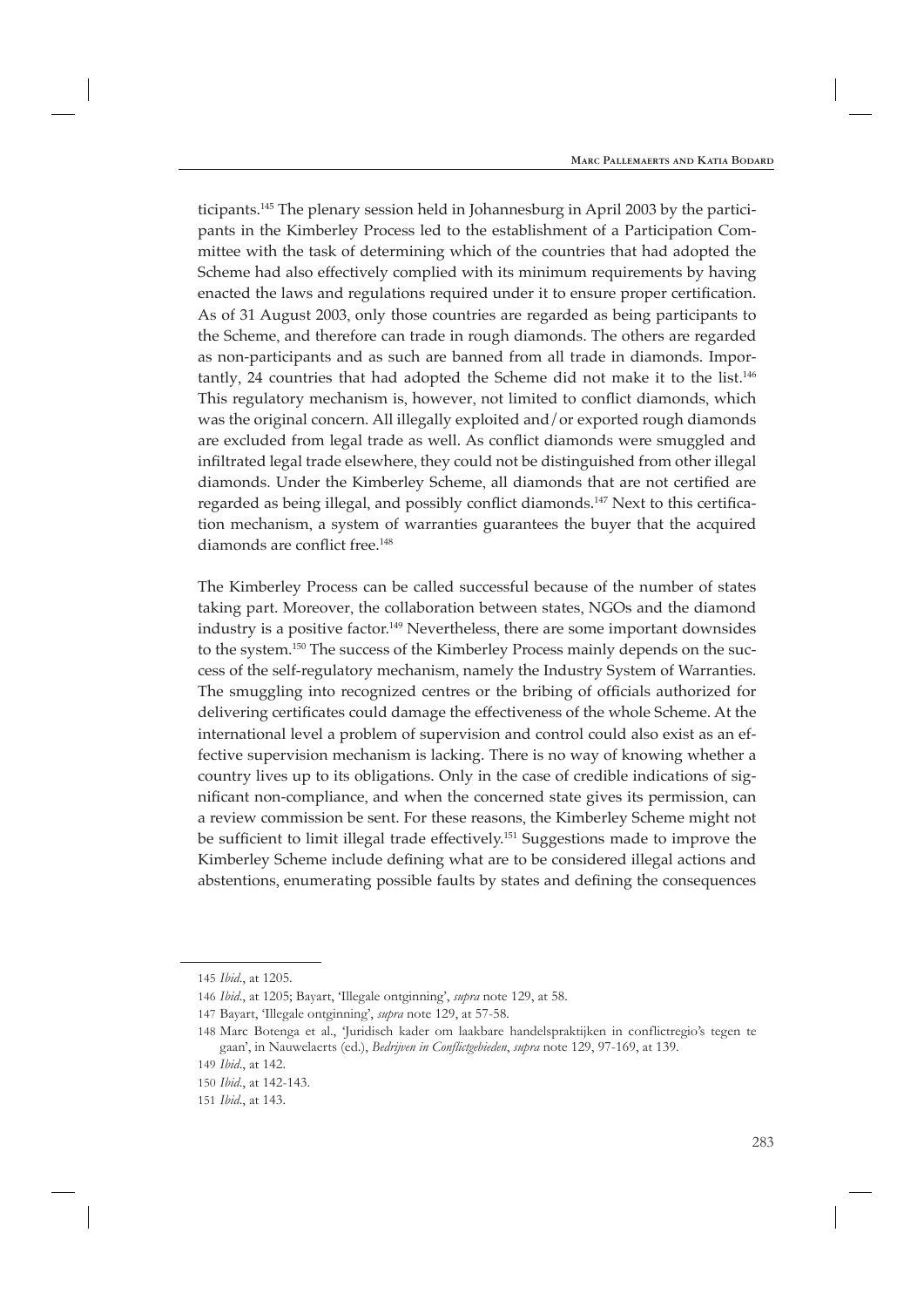states have to bear for not living up to their obligations and the need for an infrastructure to facilitate compliance and tracing.152

The Kimberley process provides for an interesting analogy in relation to logging being illegal or legal. Like diamonds, timber has similar physical characteristics; the main differences relate to the place where these natural resources are found and how they are extracted and used.<sup>153</sup> Another similarity is the sustaining of internal conflicts through illegal timber trade.<sup>154</sup> Like diamonds, exploitation is quite unproblematic and timber is rather valuable and easily marketed.<sup>155</sup> Notwithstanding these similarities, transferring the Kimberley Scheme's procedures to timber products would face several problems.156 First, compared with the Kimberley Process, not many authorities and independent certification systems are in place for timber products. Second, the size of the industry might also be an obstacle. Trade in diamonds takes place at a smaller scale and in smaller quantities concerning the diversity of types of traded product than is the case for trade in forest products. In addition, diamonds can be sealed in tamper-proof containers. The forest industry is also more diffuse, and the types of revenue-generating possibilities for timber are also more numerous. Third, there is no global forestry organization equivalent to the World Diamond Council, 157 which could bring the problem of illegal logging under worldwide attention. Fourth, there is not the same level of international concern about illegal logging as there is for conflict diamonds and consequently there is a lack of incentive to create a similar agreement on import and export rules. As diamonds have an emotional value, consumers are much more concerned with this issue than is the case for timber. Fearing decreasing profits as a result of NGO action has brought the diamond industry to co-operate and take the problem of conflict diamonds seriously.<sup>158</sup> The applicability of mechanisms similar to those of the Kimberley Process to the timber industry might therefore also be a question of convincing the industry of the advantages of this system.

<sup>152</sup> *Ibid*., at 144.

<sup>153</sup> Schroeder-Wildberg and Carius, *Illegal Logging*, *supra* note 12, at 52.

<sup>154</sup> Marc Botenga et al., 'Juridisch kader om laakbare handelspraktijken', supra note 148, at 164. 155 *Ibid*., at 164.

<sup>156</sup> See Schroeder-Wildberg and Carius, *Illegal Logging*, *supra* note 12, at 52-53.

<sup>157</sup> The World Diamond Council (WDC), established by the World Diamond Congress in 2000, has as its task to develop, implement and control the tracking system for import and export of diamonds with the aim of preventing illegal diamonds being traded on the market. See Marc Botenga et al., 'Juridisch kader om laakbare handelspraktijken', supra note 148, at 138 and footnote 83. For more information see www.worlddiamondcouncil.com/.

<sup>158</sup> Marc Botenga et al., 'Juridisch kader om laakbare handelspraktijken', supra note 148, at 142 and 164.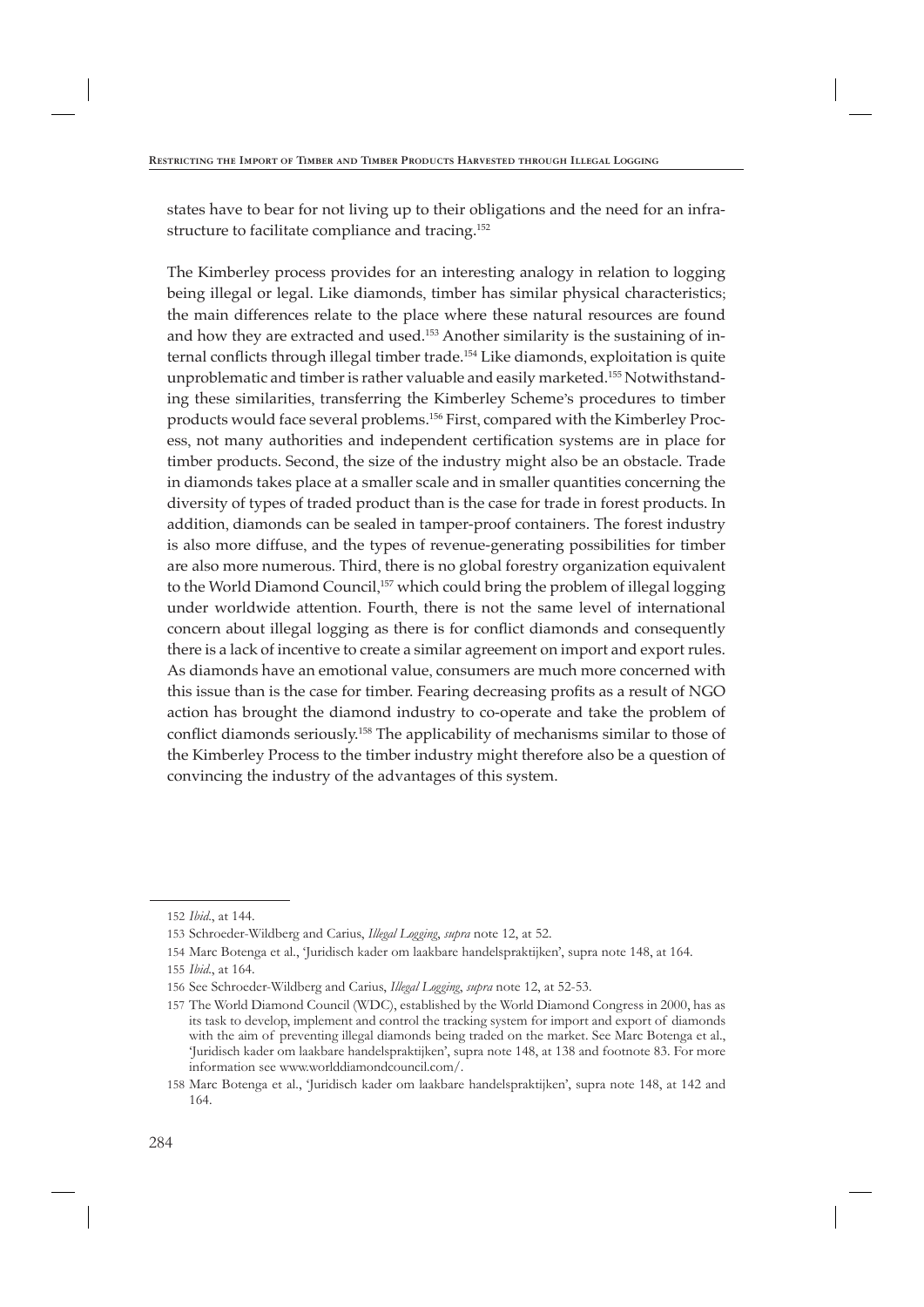# **Conclusion**

The review of relevant provisions of MEAs indicates that while there are as yet no international provisions specifically mandating the introduction of trade restrictions for illegally harvested timber, except in the very specific case of individual timber species which have been listed in one of the appendices of CITES, the existing body of international soft and hard law could arguably be invoked to justify the introduction of such measures. Indeed, this body provides evidence of an emerging consensus in a number of multilateral fora as to the need to address the international environmental problem of deforestation and the resulting loss of biological diversity through all possible measures, including trade-related measures. While from the perspective of WTO law multilateral approaches are always preferable to bilateral or unilateral ones, the rules of the multilateral trading system do not prohibit unilateral action by any WTO member where such action is non-discriminatory and based on genuine environmental concerns that can be effectively addressed through trade-related measures.

Many MEAs already provide for specific trade control measures to be taken by their parties as one instrument to help achieve internationally agreed environmental policy objectives. The review, in this study, of the trade measures contained in the Stockholm (POP) Convention, Rotterdam (PIC) Convention, Basel Convention, Montreal Protocol and Cartagena Protocol, however, indicates that these do not, as such, provide a model that could easily be applied to the regulation of the illegal timber trade. The trade control procedures they contain are mostly aimed at the protection of environmental interests in the importing countries' territories. Though some trade restrictions are also justified by environmental concerns of a transboundary or even global nature, none are specifically aimed at the protection of environmental values within the territorial jurisdiction of countries exporting the products subject to regulation, as would be the purpose of any regulation of trade in illegally harvested timber.

More relevant precedents of international trade control measures can be found in other policy areas, such as the regulation of international trade in illicit cultural goods, narcotics, small firearms and conflict diamonds. With regard to narcotics or firearms, such measures are primarily aimed at protecting certain social interests and values in potential importing countries, whereas with regard to cultural goods or conflict diamonds, the main values and interests to be protected are those of potential exporting countries. In all of these cases, however, the international community has agreed to co-operate to control these forms of international trade because they have been identified as detrimental to the public interest, are linked to organized crime and sometimes even international conflict, and cause or contribute to various social and economic problems which transcend territorial boundaries. The same can be said to apply to international trade in illegally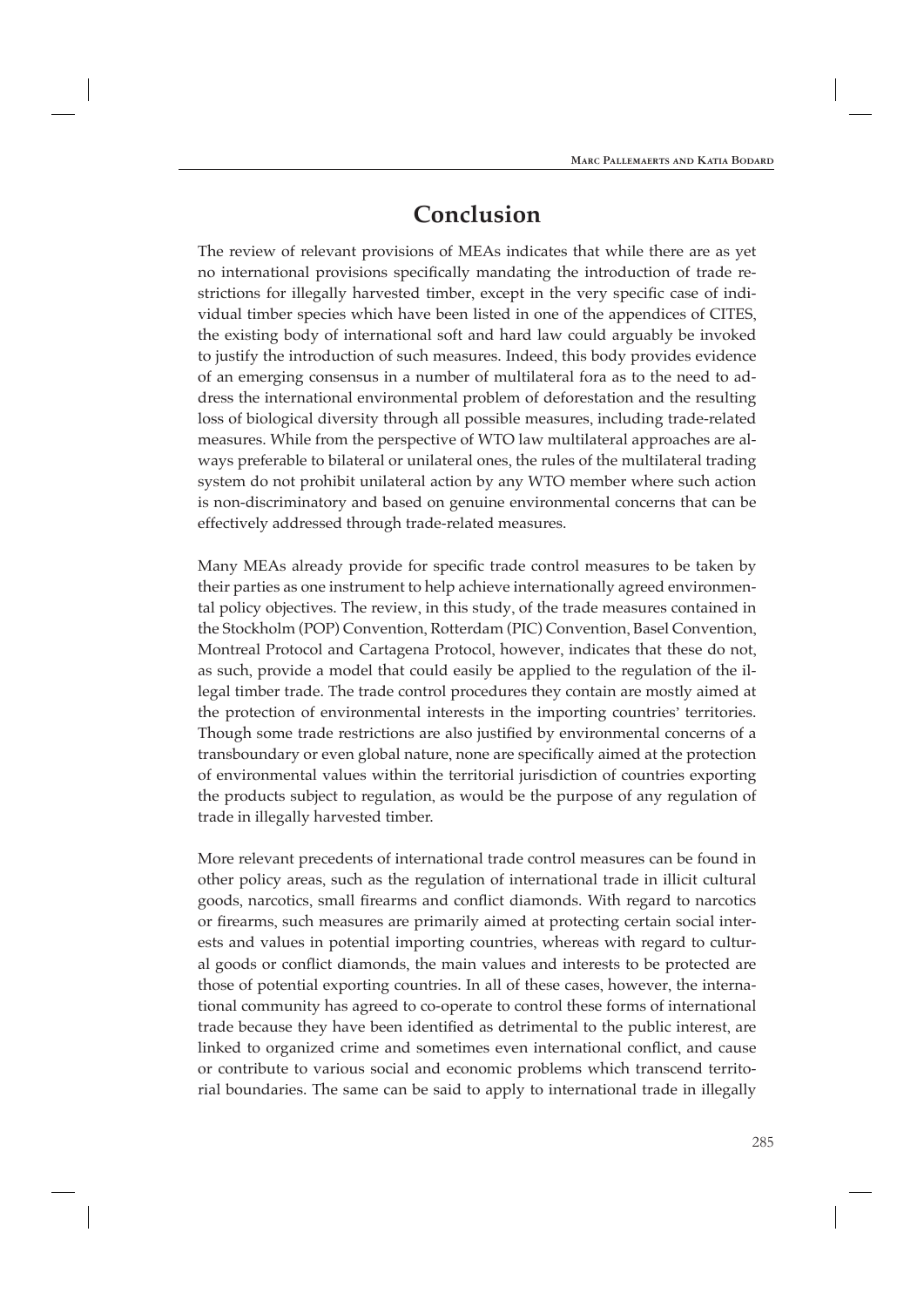harvested timber. While the specific trade control measures, instruments and procedures vary according to the particular nature of the problem addressed, it can be inferred from these case studies that overriding public interests continue to be recognized by the international community as a valid justification for trade restrictions, notwithstanding the ongoing movement towards trade liberalization, and that international law has continued to be used to define and combat certain forms of international trade as illegal. There is no intrinsic reason why the same could not be done for trade in illegally harvested timber and timber products.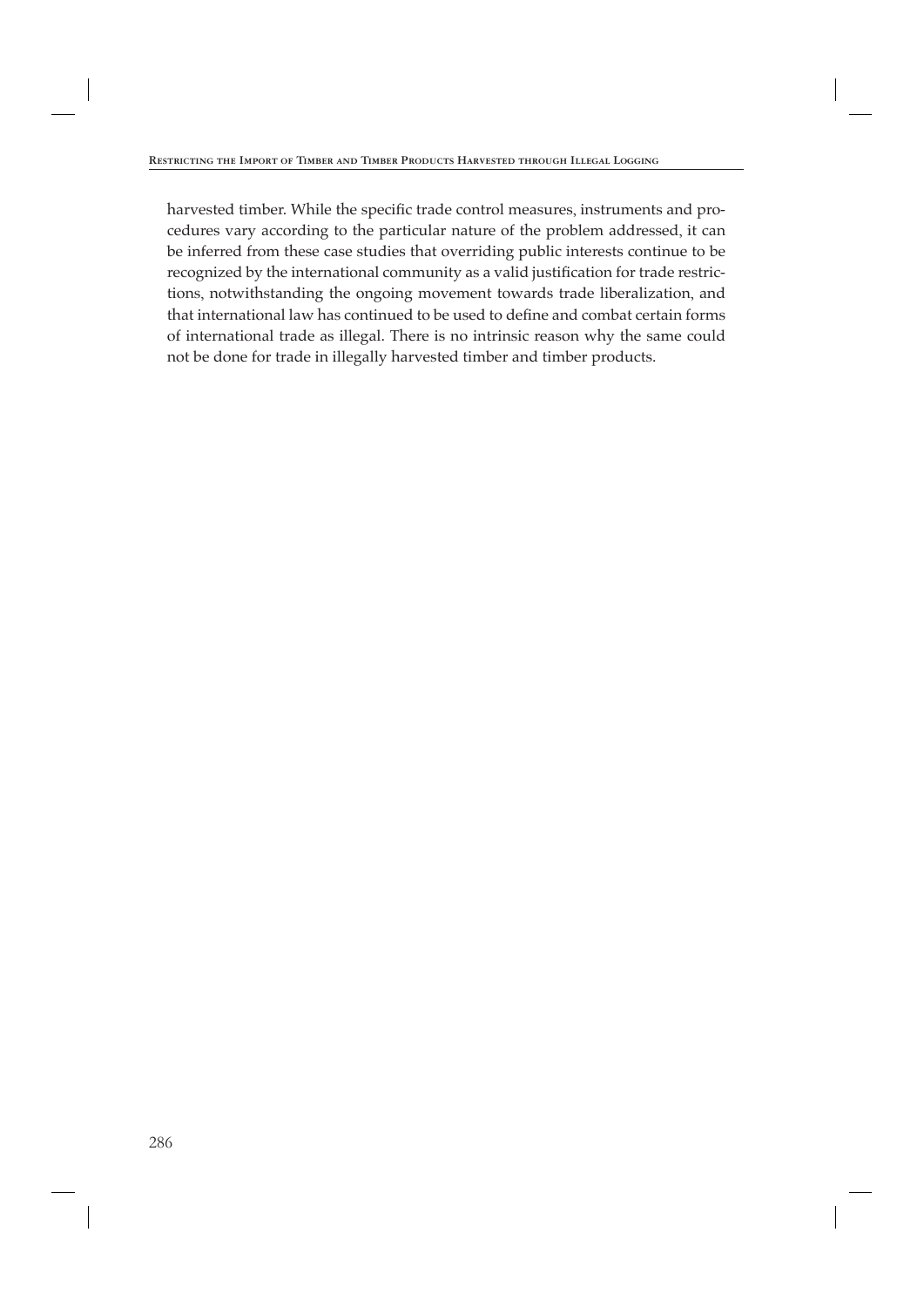# **National Governance in Forest Issues**<sup>1</sup>

### *Anders Portin2*

# **Forests and Forest Administration in Finland**

Forests cover more than 60 percent of Finland's total land area. Private citizens own 62 percent of forests, while companies own nine percent and the state owns 25 percent. Private forest owners therefore play an important role in the sustainable management of Finland's forests. Finland is also an important producer of forest products; the forest industry accounts for 27 percent of total Finnish exports. The Department of Forestry within the Ministry of Agriculture and Forestry is primarily responsible for forest policy and legislation concerning forestry in Finland. Under the guidance and supervision of the Ministry there are four different types of authorities: Regional Forestry Centres, of which there are 13; the Forestry Development Centre, Tapio; the Forest and Park Service; and the Finnish Forest Research Institute. Major stakeholder groups in forestry include private forest owners, forest industry, non-governmental organizations, local communities and indigenous people.

As in most countries in Europe, Finnish forestry legislation changed during the 1990s and the Finnish forest policy reform was very profound. The broadened concept of sustainable forest management (SFM) was the starting point for this process, and enhancing biodiversity is its key concept. Forest legislation now focuses on promoting the economic, social and ecological aspects of sustainable forestry.

<sup>1</sup> This paper is based on a lecture given by the author on 16 August 2005. The author used as sources and suggests as further reading the following resources available on the internet: Ministry of Agriculture and Forestry of Finland, www.mmm.fi /english/; Food and Agricultural Organization of the United Nations, www.fao.org/; United Nations Forum on Forests, www.un.org/esa/forests/; forest.fi, www.forest.fi/.

<sup>2</sup> Counsellor of Forestry, Ministry of Agriculture and Forestry of Finland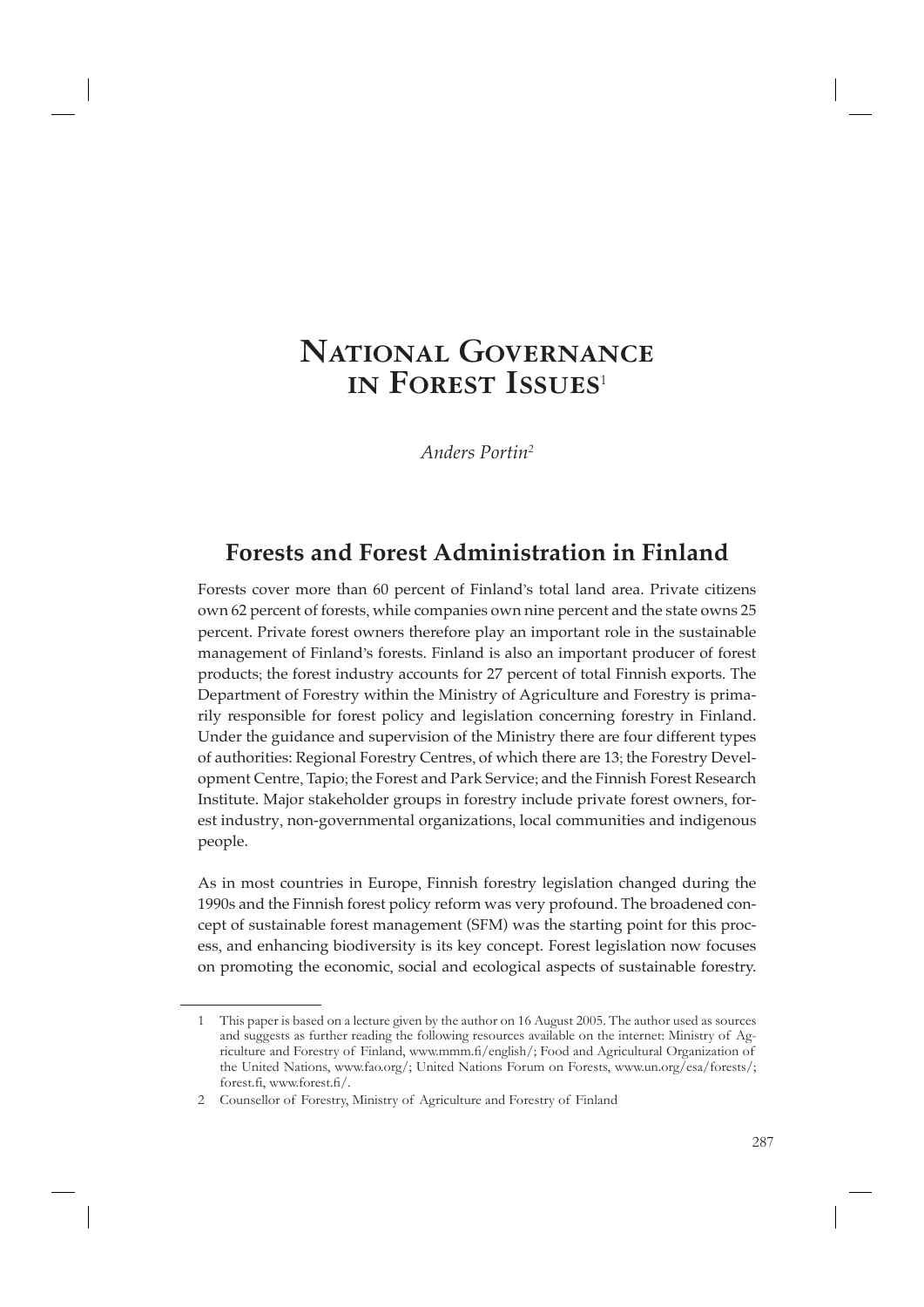The implementation of this new forest policy has required large amounts of information, education and extension services to be made available to forest professionals, foresters and forest owners. Luckily, most of the practical instructions and recommendations had already changed prior to the new forest legislation; putting the new legislation into practice has been a relatively smooth process. New forest legislation includes the Forest Act (1997),<sup>3</sup> the Nature Conservation Act (1997),<sup>4</sup> the Environmental Impact Assessment Act (1994), 5 the Act on the Financing of Sustainable Forestry (1996),<sup>6</sup> the Act on Metsähallitus (2005)<sup>7</sup> and the Forest Management Association Act (1999).<sup>8</sup>

The purpose of the new Forest Act is to secure the production of timber, to maintain the biological diversity of the forest environment and to take into account the multiple uses of forests. As in earlier forest legislation, the main obligations placed on a forest owner are to leave a sufficient number of trees with satisfactory growth potential when thinning and to establish new seedling stands after regeneration and felling, i.e. final harvesting. A forest owner has to make an official declaration of intent to the Regional Forestry Centre prior to all commercial cuttings. This declaration is a legal tool used for supervision, also with regard to securing biodiversity. A key element of the Forest Act with regard to safeguarding biodiversity is its definition of certain habitats of special importance and the guidelines it provides as to how these habitats may be managed. The Act lists seven habitat groups where rare and endangered species may occur. Sites covered by the Act include, for example, small water bodies and the forest stands adjacent to them, small swamps, patches of herb-rich forest, small mineral land islets surrounded by virgin mires and forests adjacent to cliffs. If such a site is small with virgin or nearly virgin forest the forest owner may not take any action that might affect the site. Where this restriction causes significant reductions in forest yield or other notable financial losses for the forest owner, he/she can either receive partial or total compensation or obtain a special permit to manage his forest with minimized losses. Three rare forest habitats are also listed and protected under the new Nature Conservation Act. In addition to the new obligation to safeguard biodiversity, the Forest Act also introduces a new instrument for enhancing sustainable forest management,

<sup>3</sup> Metsälaki (Forest Act) 1093/1996, www.finlex.fi/en/laki/kaannokset/1996/en19961093.pdf (unofficial translation).

<sup>4</sup> Luonnonsuojelulaki (Nature Conservation Act) 1096/1996, www.finlex.fi/en/laki/ kaannokset/1996/en19961096.pdf.

<sup>5</sup> Laki ympäristövaikutusten arviointimenettelystä (Environmental Impact Assessment Act) 468/1994, www.finlex.fi/fi/laki/smur/1994/19940468 (available only in Finnish and Swedish).

<sup>6</sup> Laki kestävän metsätalouden rahoituksesta (Act on the Financing of Sustainable Forestry) 1094/1996, www.fi nlex.fi /en/laki/kaannokset/1996/en19961094.pdf (unofficial translation).

<sup>7</sup> Laki metsähallituksesta (Act on Metsähallitus) 1378/2004, www.finlex.fi/en/laki/ kaannokset/2004/en20041378.pdf (unofficial translation). Metsähallitus is the authority responsible for the management of state owned forests and water areas.

Laki metsänhoitoyhdistyksistä (Forest Management Association Act) 534/1998, www.finlex.fi/en/ laki/kaannokset/1998/en19980534.pdf (unofficial translation).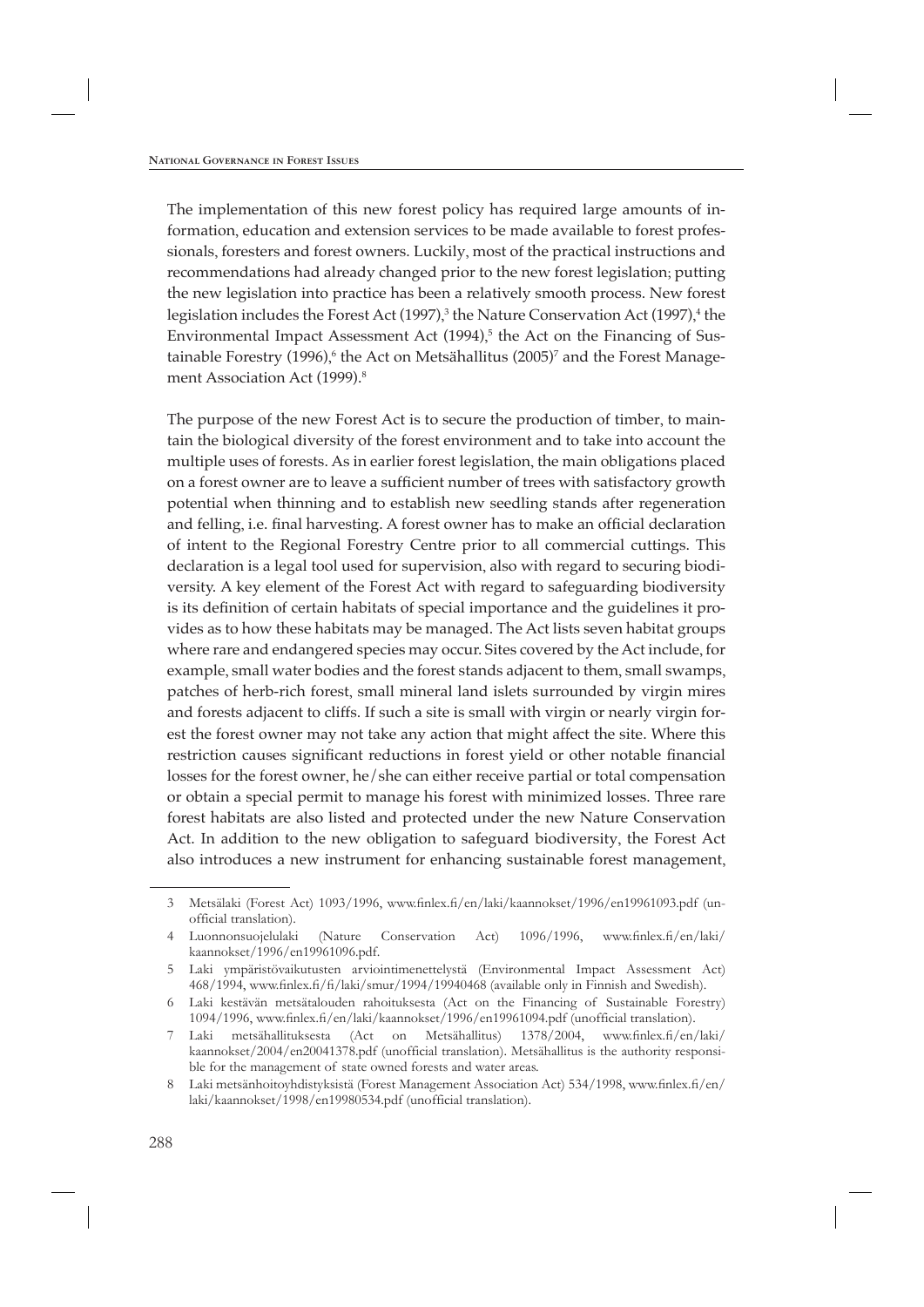namely, the regional target programmes for forestry. The 13 Forestry Centres are responsible for drawing up these programmes in co-operation with environmental authorities, forestry organizations and other relevant parties.

# **Intergovernmental and National Forest Policy Processes and their Implementation in Finland**

During the present decade, one of the major starting points for the new objectives in Finland's forest policy has been international agreements and political commitments. Particularly important are those agreed upon in the UNCED conference in Rio de Janeiro, in the subsequent follow-up process (IPF, IFF and UNFF) and in the Ministerial Conferences for the Protection of Forests in Europe, including the follow-up to these conferences as well. The outcome of international co-operation within these processes has been adapted to Finland's circumstances in the country's new forest policy, legislation and management guidelines. Simultaneously, results from forest and environmental research have, of course, been used for redirecting forest policy.

### **The Global Level**

The role of what we call international forest issues, or international forest policy, has changed rapidly during the decade since the Rio Conference. Today, forests are discussed in many various fora and on many different levels. On the global level this discussion takes place in, for instance, the United Nations Forum on Forests (UNFF), the Food and Agriculture Organization (FAO) and in the different bodies of international environmental conventions like the Convention on Biological Diversity (CBD),<sup>9</sup> the UN Framework Convention on Combating Climate Change  $(UNFCCC)^{10}$  and others.

For Finland, this type of co-operation is an essential part of its policy and it has decided that it will be active in these discussions. There are ethical, economic as well as ecological reasons for this. Already before the Rio Conference and now continuing within the UNFF process, there have been discussions on a possible Forest Convention. Finland has been one of the advocators of such an agreement, for instance in the form of a framework convention. Such a convention should deal with protection and sustainable use of existing forests and should be based on the

<sup>9</sup> Convention on Biological Diversity, Rio de Janeiro, 5 June 1992, in force 29 December 1993, 31 *International Legal Materials* (1992) 822, www.biodiv.org/doc/legal/cbd-en.pdf.

<sup>10</sup> United Nations Framework Convention on Climate Change, New York, 9 May 1992, in force 21 March 1994, 31 *International Legal Materials* (1992) 849, unfccc.int/files/essential\_background/ background\_publications\_htmlpdf/application/pdf/conveng.pdf.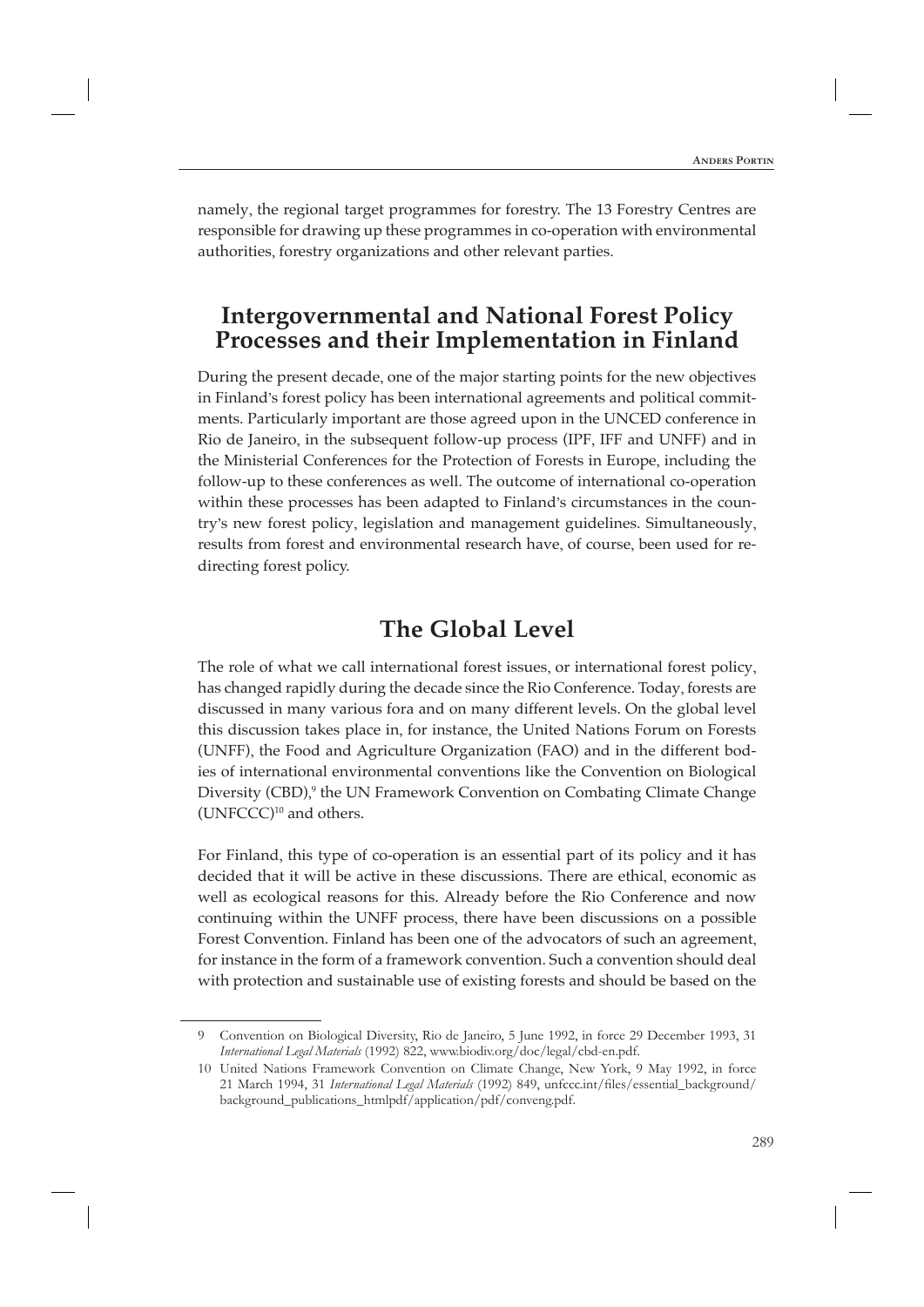earlier work of IPF, IFF and UNFF. It should also be based on a holistic and crosssectoral approach and an essential element would be national forest and land use plans as well as criteria and indicators of SFM. Issues related to trade and environment as well as financing and technology transfer also have to be thoroughly considered in order to get developing countries on board and make the convention effective.

# **Criteria and Indicators**

In the world there are nine regional processes on criteria and indicators for sustainable forest management. On the European level there is co-operation within the Ministerial Conference on the Protection of the Forests in Europe (MCPFE), under the auspices of which European Ministers have met four times within little more than a decade. In the follow-up process to the second MCPFE, a set of pan-European criteria and indicators for SFM were developed. These have later been endorsed by ministers who agreed on six criteria and 35 quantitative indicators. Based on this European work, Finland developed a national set of criteria and indicators for SFM in 1995, renewing them in 2001 based on the pan-European criteria and indicators. The six pan-European criteria were adopted almost verbatim, with only Criterion 6 being slightly modified to read 'Maintenance of other socioeconomic and *cultural* functions and conditions.' 11 All of the pan-European quantitative indicators were adopted but they were further developed to characterize the specific conditions in Finland. They were also complemented by, in particular, indicators concerning biological diversity and the socio-economic functions of forests. The pan-European descriptive indicators (legal/regulatory framework, institutional framework, financial instruments and informational means) were used for identifying the national descriptive indicators. The Finnish Certification System, as well as the Pan-European Forest Certification, have both benefited from the already agreed upon criteria and indicators when developing criteria for forest certification.

### **Finland's National Forest Programme: A National Strategy in Conformity with International Goals**

In 1998, the Government of Finland decided to draft a new forest programme, in order to guarantee the sustainability of timber production but also to guarantee all other important values of sustainability in Finnish forests. The drafting process followed the general recommendations of the National Forest Programmes (NFPs) agreed in Rio as well as the IPF and IFF recommendations. A sort of definition of

<sup>11</sup> Emphasis added.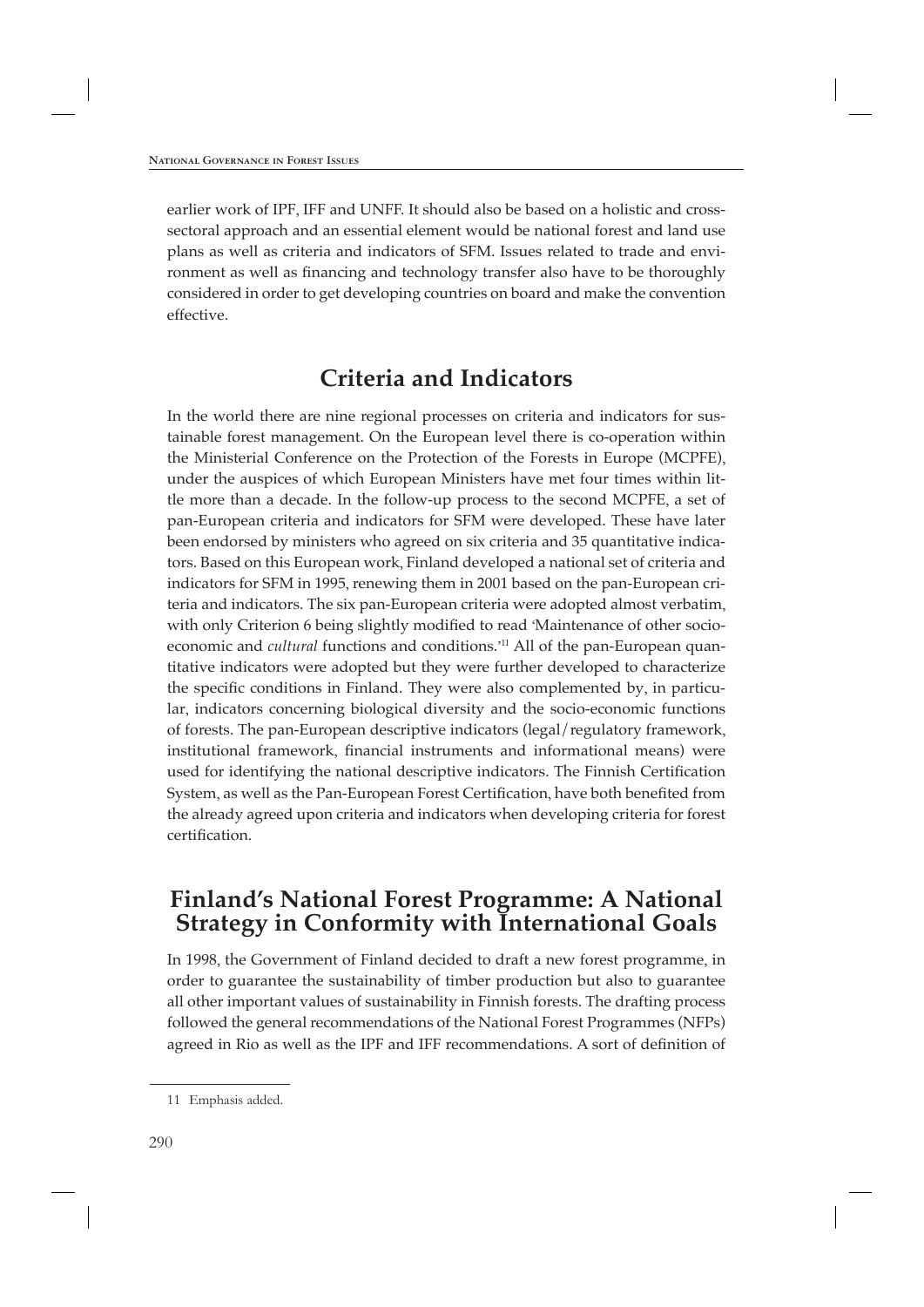National Forest Programmes was given in the Intergovernmental Panel on Forests:

The Panel encouraged countries, in accordance with their national sovereignty, specific country conditions and national legislation, to develop, implement, monitor and evaluate national forest programmes, which include a wide range of approaches for sustainable forest management, taking into consideration the following: consistency with national, subnational or local policies and strategies, and – as appropriate – international agreements; partnership and participatory mechanisms to involve interested parties; recognition and respect for customary and traditional rights of, inter alia, indigenous people and local communities; secure land tenure arrangements; holistic, intersectoral and iterative approaches; ecosystem approaches that integrate the conservation of biological diversity and the sustainable use of biological resources; and adequate provision and valuation of forest goods and services.<sup>12</sup>

Based on these international principles the national forest programme in Finland was developed. Finland has in its national forest policy sought long term solutions. In March 1999 the Government approved Finland's National Forest Programme 2010 as the country's forest strategy and action programme for Finland's forest sector policy until 2010. The programme recognizes the economic, ecological, social and cultural aspects of sustainable forest management. The 1994 Environmental Programme for Forestry and the regional forestry target programmes prepared by the Forestry Centres were utilized in the preparation of the programme. The programme was prepared as an open process where different stakeholders were able to participate. It was discussed in public fora with almost 3,000 participants and the public was able to influence the preparatory work via the worldwide web. The basic idea behind the programme is that a competitive forest cluster combined with the fact that forests are a renewable resource makes an excellent foundation for sustainable development.

Several mechanisms have been used in the programme design in order to balance economic, ecological and social demands. These include an open and participatory drafting process, two impact assessments, three government decisions as well as the creation of National and Regional Forest Councils. For example, a new institution in Finnish forest policy, the National Forest Council, was established in 1999 in order to follow up and develop NFP 2010. The National Forest Council is chaired by the Minister of Agriculture and Forestry and all major economic, ecological and social interests are represented in the Council. It discusses all issues relevant to NFP 2010 as well as forest policy in general. There is a corresponding new structure at the sub-national level, the Regional Forest Councils, which have a similar task of following and developing the Regional Forest Programmes. The 13 Regional Forest Programmes are co-ordinated with NFP 2010 and they aim to

<sup>12</sup> Proposal 17(a), IPF Proposals for Action, www.un.org/esa/forests/pdf/ipf-iff-proposalsforaction. pdf.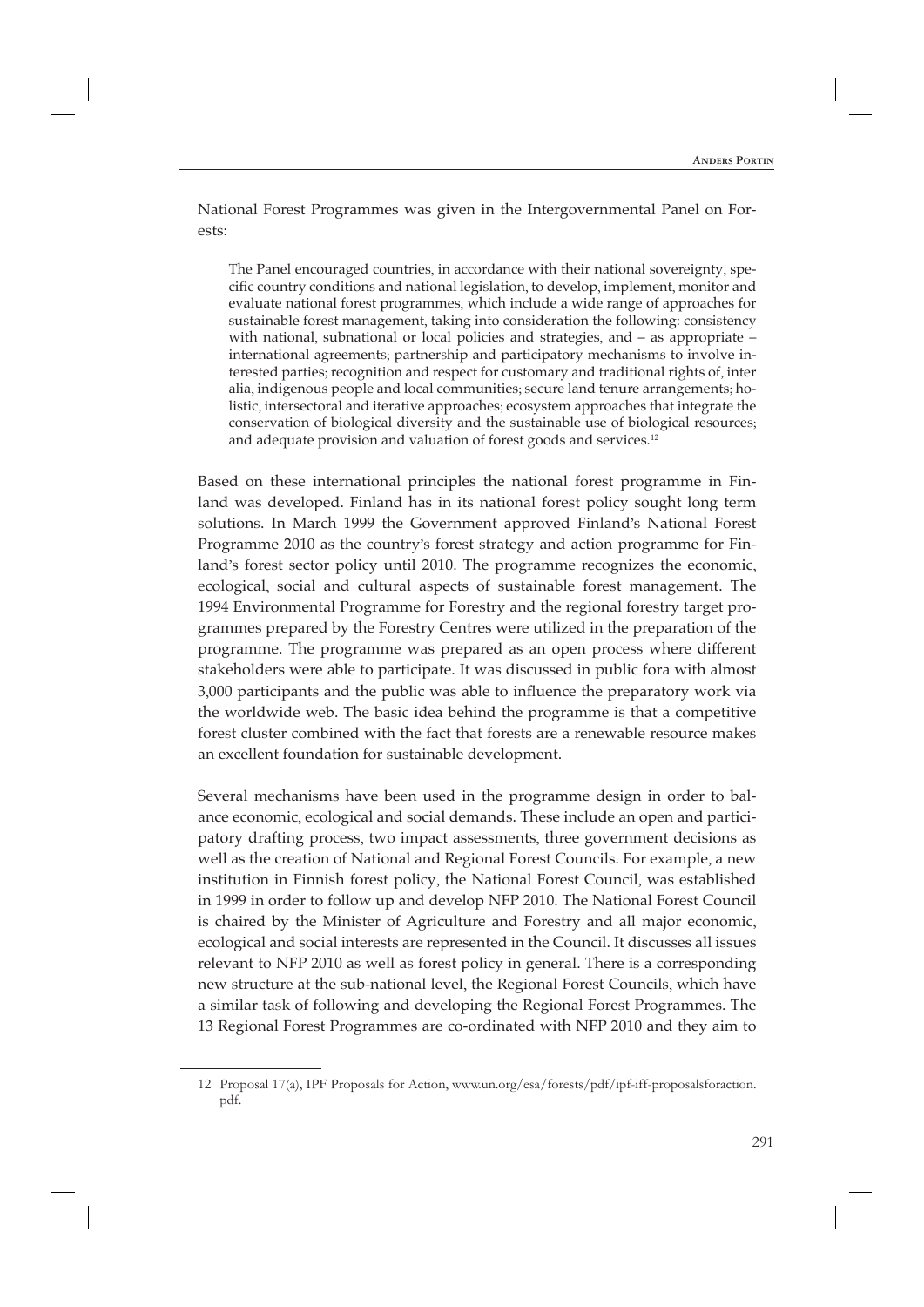assure that SFM practices are carried out as a balanced entity also at the sub-national and local levels.

With the support of NFP, the Finnish Government has increased its annual financial incentives granted to silviculture by EUR 10 million. At the same time forest owners have increased their own investments in silviculture by EUR 40 million. As a result, the total annual investments in silviculture have increased from EUR 200 to 250 million, which is the NFP target. Industrial use of roundwood, forest sector export value and forest sector employment have also increased. It seems that a common understanding between all stakeholders combined with state incentives has encouraged forest owners' investments in silviculture and forestry. On the other hand, roundwood import has increased at the expense of domestic harvesting.

Since the NFP was approved, there has been evidence of strong political commitment and action in this policy area. These include updating forest legislation and continuous and steady budget funding for the forest sector. The management of such a wide programme is a challenge. So far no major political conflicts have occurred within the forest sector but the balancing of economic and ecological dimensions has been and still remains challenging. Forest conservation areas are mainly in the northern part of Finland and in the South the share of strictly protected forests is only about 1-2 percent. Many forest ecology researchers and environmental NGOs consider that 5-10 percent of forests should be protected to guarantee the existence of endangered species in the southern part of Finland. In 2002, as a part of the NFP, a Forest Biodiversity Protection Programme (METSO) for the southern part of Finland was established to promote forest biodiversity on a voluntary basis with the help of government incentives. So far its results have been promising.

#### **The METSO Programme**

The Forest Biodiversity Programme for Southern Finland (METSO)<sup>13</sup> is a biodiversity-related operational element of Finland's National Forest Programme 2010. The METSO Programme was included in the programme of the new Finnish Government which also promised to ensure the additional funding needed for implementation. The METSO Programme for 2003-2007 aims at finding new ways of combining the maintenance and improvement of biodiversity and the commercial use of forests in Finland. The METSO Programme is an integral part of the implementation of various international agreements Finland has entered into. It makes significant contributions to meeting objectives for sustainable development set out in the CBD, UNFF, and MCPFE. The METSO Programme provides a forum for experimenting with new and innovative ways of protecting forests on a vol-

<sup>13</sup> The abbreviation METSO means capercaillie in Finnish.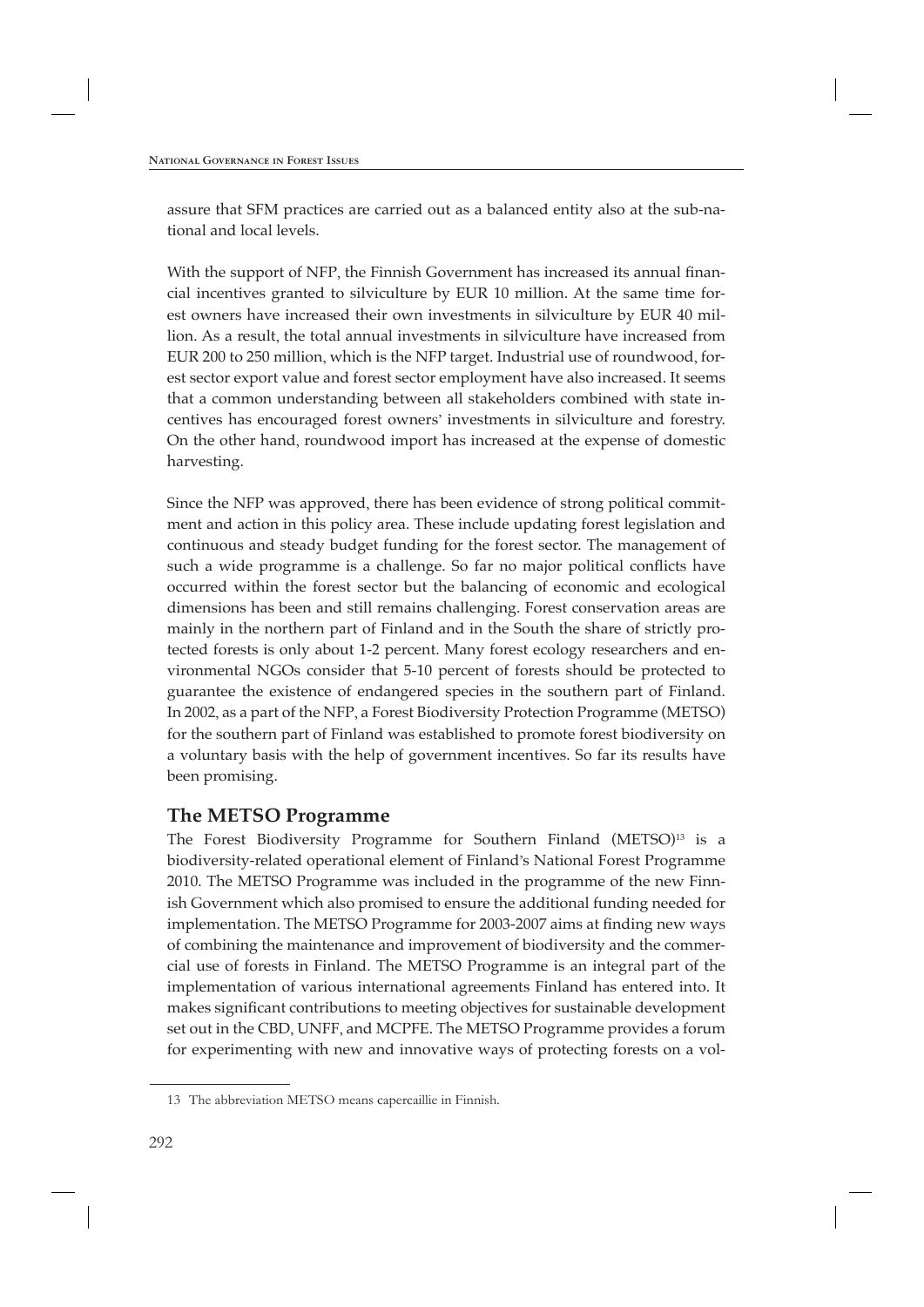untary basis. The first pilot project dealt with natural values trading. The schemes allow landowners to commit themselves through voluntary contracts to maintain or enhance the natural values of their forests over a certain period. In exchange, the forest owner receives compensation from the purchaser of the natural values – usually the regional forestry centre or regional environment centre. The contracts are typically made for periods of 10-20 years, after which the forest owner is again free to use the site according to his or her own wishes. A pilot project, which proved to be a great success from the very beginning, was launched in Southwestern Finland in summer 2003. By the end of 2003, more than 140 landowners had offered over 1,300 hectares of forests to be protected.

Another project in the METSO Programme is the forest biodiversity co-operation networks. These allow landowners, the local environmental and forest authorities and other local interest groups to share their ideas and experiences related to conservation. The networks operate within specific areas that are important in ecological terms or for their recreational value. They are co-ordinated by forestry centres or forest management associations, and aim to encourage forest owners to preserve biodiversity through various arrangements, including conservation contracts, environmental subsidies, nature management projects and nature values trading. The networks are designed to promote socially and economically sustainable development by actively involving local landowners in conservation measures. Four pilot networks are operative in Southern, Central, Eastern and Coastal Finland. The competitive tendering pilot project was launched in three local areas within Southern Finland in February 2004. In the pilot project the area is either hired for conservation for 20 years or sold permanently to the state for protection.

The third alternative is establishing a private forest conservation area. A total of EUR 1 million was available for competitive tendering in 2004 and 2005. Furthermore, nature management areas as well as training, forest planning and advisory services are available for private forests and their owners in order to enhance biodiversity. The METSO Programme is operative also in state forests, which cover about one-fourth of Finland. During 2003, Metsähallitus evaluated the nature values of 160,000 hectares of state-owned commercial forests in Southern Finland, of which  $33,000$  hectares were inventoried in the field.<sup>14</sup> The inventory was carried out applying the criteria of high biodiversity value, as defined in the METSO Programme. During 2003, Metsähallitus also carried out restoration measures on 916 hectares of forest and 707 hectares of peatland in nature conservation areas in Southern Finland. Restoration and management of nature conservation areas on private lands have just begun. The METSO Programme also comprises a comprehensive Biodiversity Research Programme: MOSSE.

<sup>14</sup> In total, Metsähallitus administers roughly 13 million hectares of land and water, including protected areas. Managed state owned forests amount to roughly 3.5 million hectares. For more information on Metsähallitus see www.metsa.fi/default.asp?Section=6.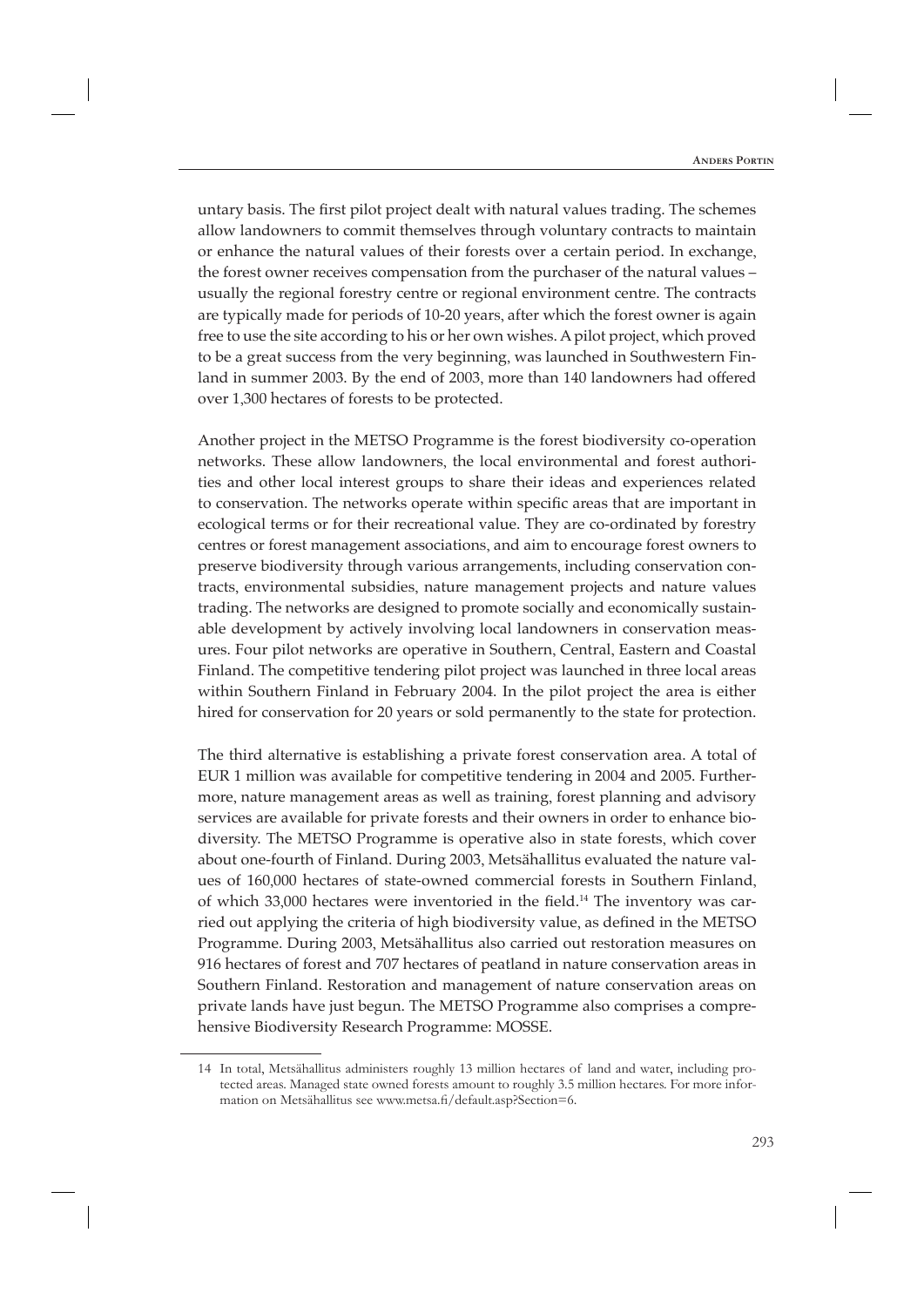The METSO Programme provides a forum for experimenting with new, innovative ways of protecting forests on a voluntary basis. The decisions on the means to be applied in the protection of forest biodiversity after 2007 will be decided on the basis of the results of these experiments. The whole forest sector is strongly committed to the programme, which opens up new possibilities to harmonize the protection and commercial utilization of forests, helping to maintain the rural population in a sparsely populated country. It has met with a very positive response among all forest-related organizations. The basic idea behind the programme is that a competitive forest cluster combined with the fact that forests are a renewable resource makes an excellent foundation for sustainable development.

### **Same Issues at All Levels**

It should be noted that in this paper Finland has only been used as an example. The important issue to be retained is how international discussions and national measures go hand in hand. International deliberations affect national decisionmaking and vice versa. Moreover, the issues discussed on all the different levels – global, regional, national and sub-national – are often the same. For instance, the expression sustainable forest management is known all over the world. Wherever you are, when asking a forester in the field what it means you will get more or less the same answer: it consists of economic, social and ecological aspects. This kind of work on terminology as well as a common understanding would not be possible without international co-operation. National forest programmes are another example. They are mentioned in the Rio outcomes, which have been further elaborated and decided on in IPF decisions and discussed and adapted in the MCPFE process. Finally, NFPs have been turned into reality on the national level in a large number of countries. In some countries, like in Finland, sub-national programmes also exist. Other issues that are common on all levels are criteria and indicators, statistics and the participation of stakeholders. International discussions are many times also useful if you want to predict which issues will be discussed on the national level in the future. Such emerging issues include poverty alleviation and the role of forests, clean water and the role of forests in watershed areas, illegal logging, ethical issues (some kind of broadening of environmental as well as social concerns) as well as quantifiable targets in forestry and policy processes. These and other issues will be discussed in different fora during coming years.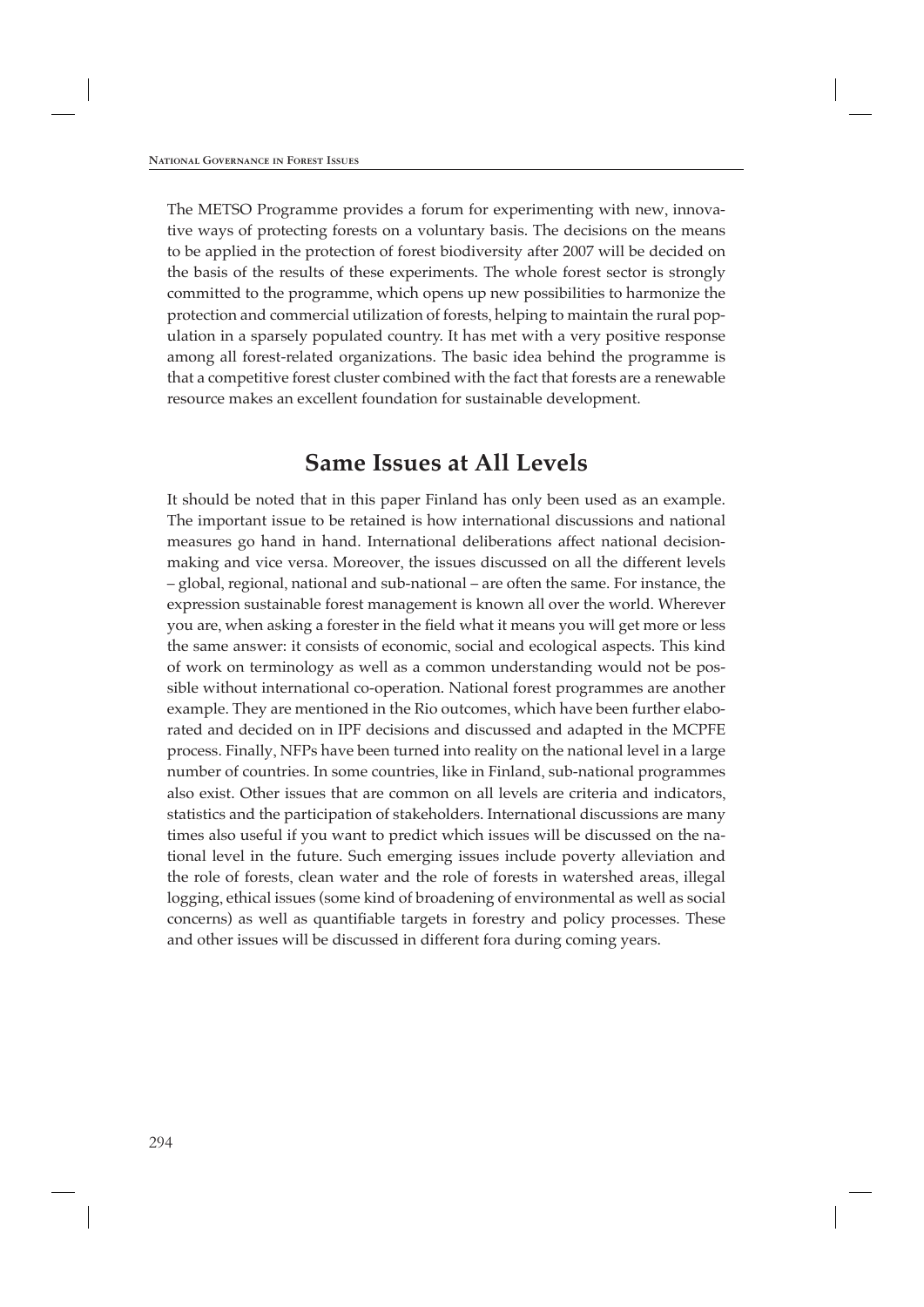$\frac{1}{\sqrt{2}} \int_{-\infty}^{\infty} \frac{1}{\sqrt{2}} \, d \mu \, d \mu \, d \mu$  $\frac{1}{2}$  $\begin{array}{c} - \\ | \end{array}$  $\frac{1}{\sqrt{2}}$